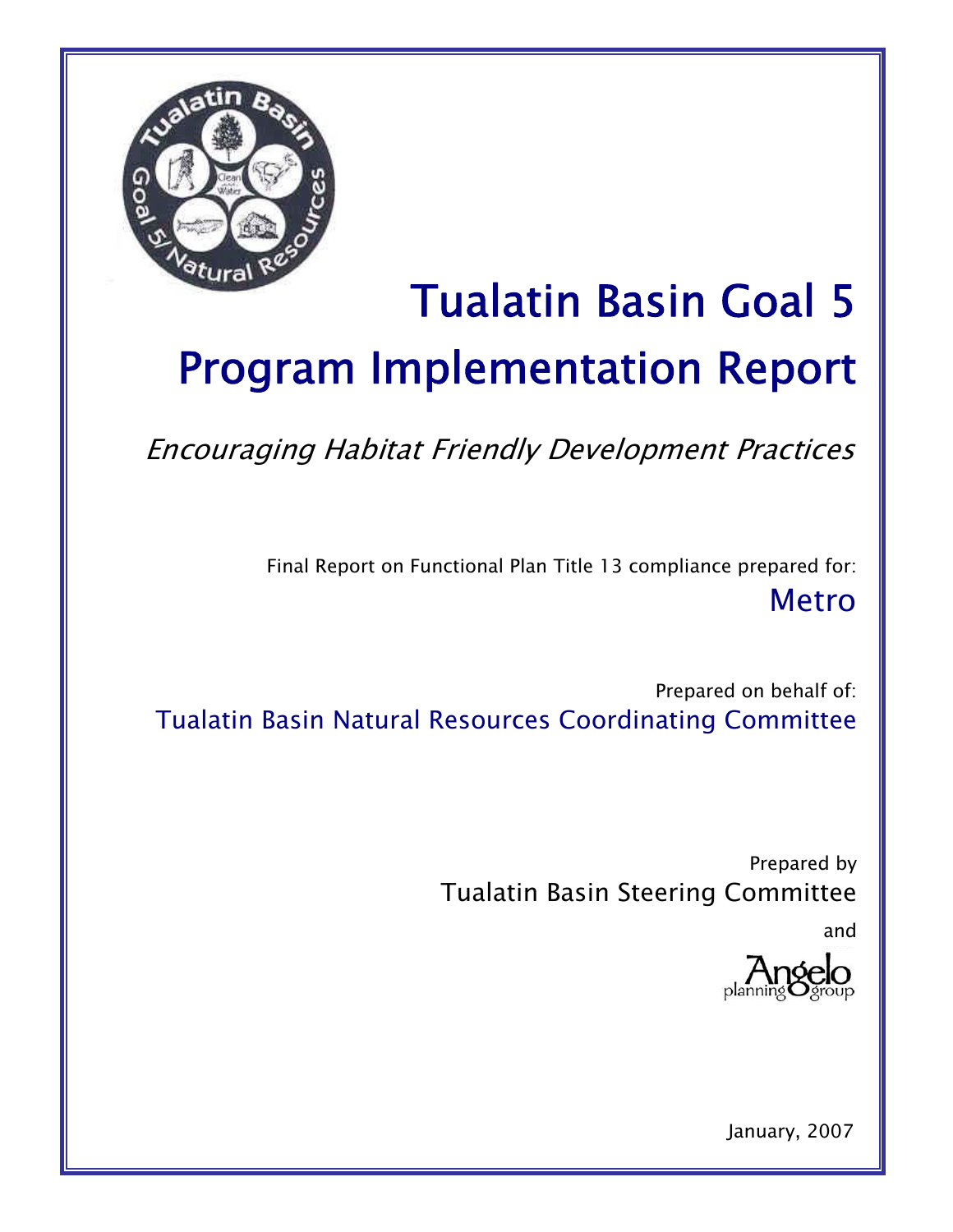# Program Implementation Report

# Develop and Encourage Habitat Friendly Development Practices **Table of Contents**

| <b>CHAPTER 1</b>   |                    |                                                                           |  |  |
|--------------------|--------------------|---------------------------------------------------------------------------|--|--|
| Α.                 |                    |                                                                           |  |  |
| $B_{\cdot}$        |                    |                                                                           |  |  |
| $C_{\cdot}$        |                    | Implementation of Habitat Friendly Development Practices in the Basin  11 |  |  |
| CHAPTER 2:         |                    |                                                                           |  |  |
| Α.                 |                    |                                                                           |  |  |
| В.                 |                    |                                                                           |  |  |
| <b>CHAPTER 3:</b>  |                    |                                                                           |  |  |
| А.                 |                    | Implementation Recommendations for Development Sites with Habitat 53      |  |  |
| <b>B.</b>          |                    | Implementation Recommendations for Basin-Wide Approaches 58               |  |  |
| <b>CHAPTER 4:</b>  |                    |                                                                           |  |  |
| $A_{1}$            |                    |                                                                           |  |  |
| <b>B.</b>          |                    |                                                                           |  |  |
| C.                 |                    |                                                                           |  |  |
| D.                 |                    |                                                                           |  |  |
| E.                 |                    |                                                                           |  |  |
| F.                 |                    |                                                                           |  |  |
| G.                 |                    |                                                                           |  |  |
| Η.                 |                    |                                                                           |  |  |
| $\mathsf{L}$       |                    |                                                                           |  |  |
| J.                 |                    |                                                                           |  |  |
|                    | <b>APPENDIX A:</b> | Public involvement documentation                                          |  |  |
|                    | <b>APPENDIX B:</b> | Sample Delineation Methodology                                            |  |  |
|                    | <b>APPENDIX C:</b> | Beaverton                                                                 |  |  |
| <b>APPENDIX D:</b> |                    | Cornelius                                                                 |  |  |
| <b>APPENDIX E:</b> |                    | Durham                                                                    |  |  |
| <b>APPENDIX F:</b> |                    | <b>Forest Grove</b>                                                       |  |  |
| <b>APPENDIX G:</b> |                    | Hillsboro                                                                 |  |  |
| <b>APPENDIX H:</b> |                    | Sherwood                                                                  |  |  |
| <b>APPENDIX I:</b> |                    | Tigard                                                                    |  |  |
| ADDENINIV I.       |                    | $T_{11}$ olotin                                                           |  |  |

APPENDIX J: Tualatin

# APPENDIX K: Washington County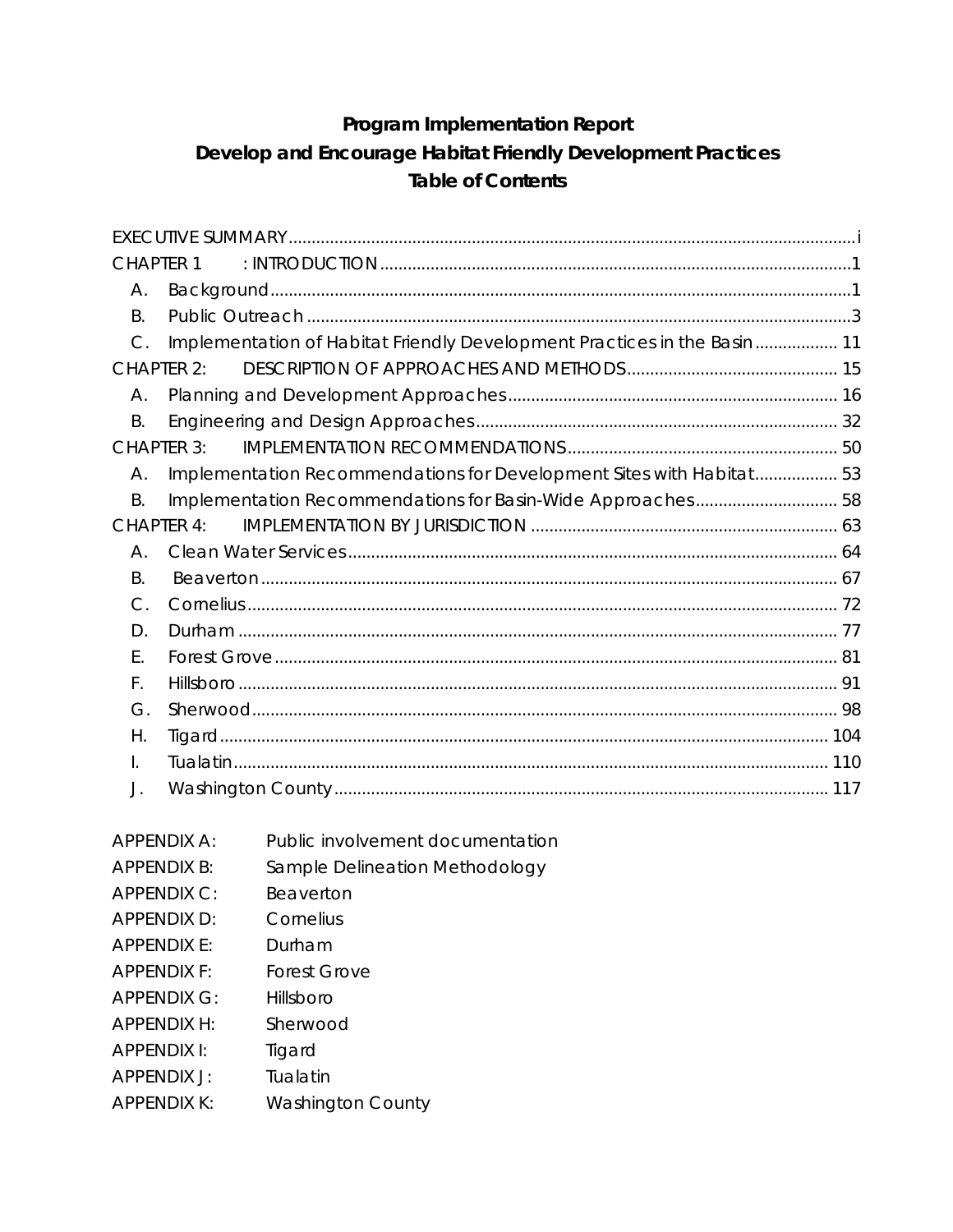- Executive Summary: Tualatin Basin Goal 5 Program Implementation Report:
- page i

 $\overline{a}$ 

# **EXECUTIVE SUMMARY**

### **Background and Purpose**

The purpose of Goal 5, Oregon Administrative Rule (OAR) 660-015-0000(5), is to protect natural resources and conserve scenic and historic areas and open spaces. The Tualatin Basin's coordinated Goal 5 effort is known as *Partners for Natural Places* (Partners). The Partners represent an alliance of eight<sup>1</sup> cities (Beaverton, Cornelius, Durham, Forest Grove, Hillsboro, Sherwood, Tigard and Tualatin) and Washington County working together with Metro, Tualatin Hills Parks and Recreation District and Clean Water Services to meet federal, state and regional requirements for protecting riparian corridors and wildlife habitat in the Tualatin Basin.

There are three basic steps for compliance with Goal 5:

- Creating an **Inventory** of Significant Regional Resources,
- Analyzing the Economic, Social, Environmental and Energy (**ESEE**) consequences of allowing, limiting or prohibiting conflicting uses in resource and impact areas, and
- **Developing a Program** to implement the allow/limit/prohibit (ALP) decision.

On September 29, 2005 the Metro Council voted to approve a regional Nature in Neighborhoods (Goal 5) program. This council action incorporated the Tualatin Basin Fish & Wildlife Habitat Program, as developed and recommended by the Tualatin Basin Partners for Natural Places. Applicable elements of the adopted Tualatin Basin Fish & Wildlife Habitat Program are required to be implemented within one year following the Metro Council's final decision (or within 60 days of LCDC's acknowledgement of Metro's Functional Plan provisions, whichever is later). These elements include:

- **Providing tools designed to reduce environmental impacts of new development and** removing barriers to their utilization, and
- Adopting provisions that facilitate and encourage the use of habitat-friendly development practices, where technically feasible and appropriate, in all areas identified as Class I and II riparian habitat areas.

An important feature of the Basin program is encouraging of land developers and property owners to incorporate habitat friendly practices in their site design. *Habitat friendly development practices* include a broad range of development techniques and activities that reduce the detrimental impact on fish and wildlife habitat relative to traditional development practices. The **Program Implementation Report to Develop and Encourage Habitat Friendly Development Practices** outlines a draft

*<sup>1</sup> There were ten cities participating in the initial phases, which included the cities of King City and North Plains.*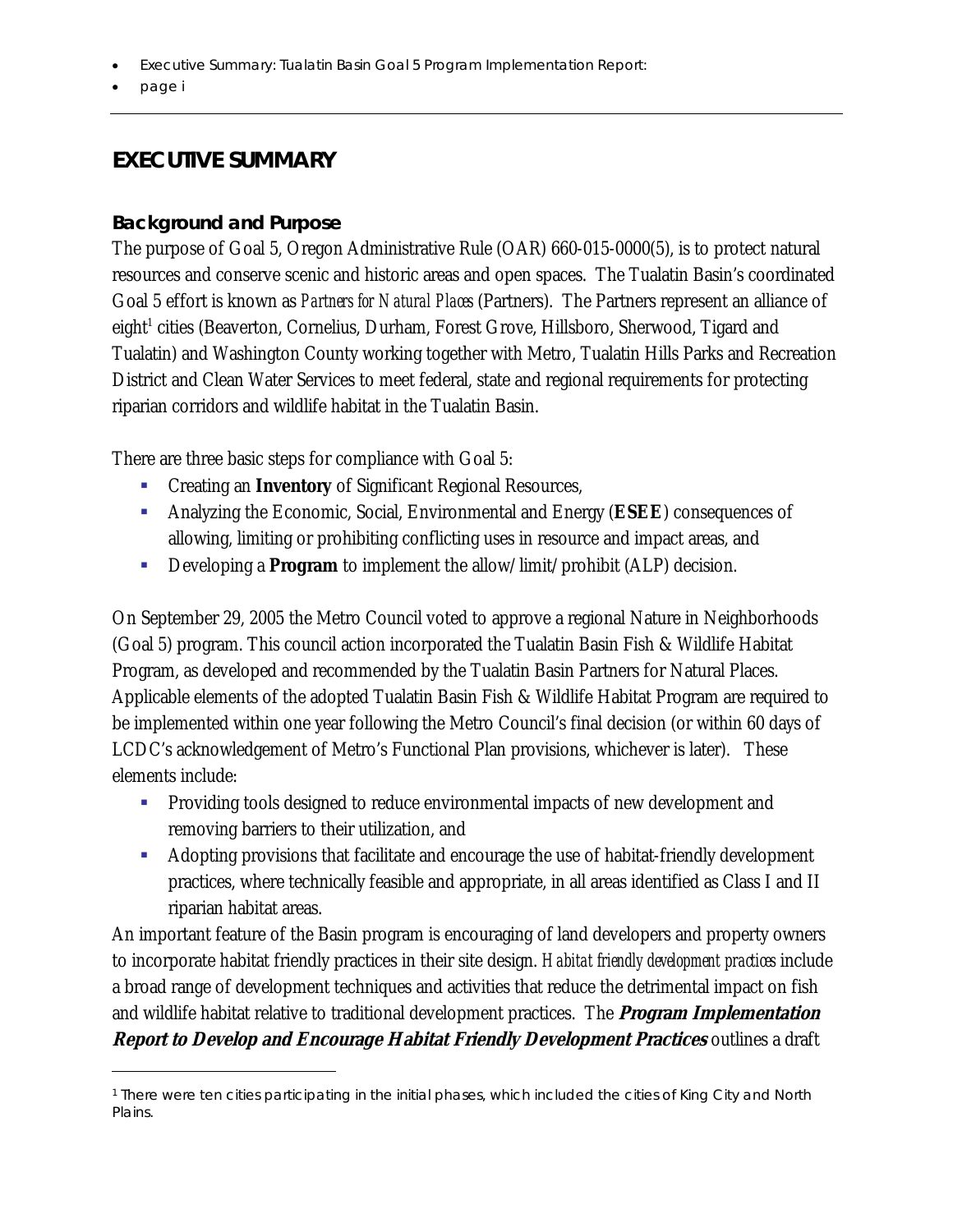- Executive Summary: Tualatin Basin Goal 5 Program Implementation Report:
- page ii

program to implement the ALP decision within significant riparian corridor and wildlife habitat resources and their impact areas within the Tualatin Basin Study Area.

### **Public Outreach**

The Partners, working with other interested parties, have undertaken a lengthy series of outreach efforts, beginning in 2003 and continuing to the present. Highlights of the public outreach program include the following:

- Numerous open houses were held at different stages of the project to share Goal 5 progress to date with the general public, the results of the ESEE analysis and the proposed Allow-Limit-Prohibit maps, and the proposed Tualatin Basin Goal 5 program.
- The Partners produced a panel television show under the auspices of Tualatin Valley Television (TVTV) which was broadcast throughout the late winter and early spring of 2004.
- Tualatin Basin staff spoke before the Washington County Medical Society, the Westside Economic Alliance (WEA), Citizen Participation Organizations (CPOs), the Tualatin River Watershed Council, Commercial Real Estate Economic Coalition (CREEC), Raindrops to Refuge open house, Audubon Society of Portland, the Tualatin Riverkeepers and others.
- Media releases and editorial briefings resulted in stories in the major newspapers, as well as in the newsletters of all the Partners, including the CPOs. Information was also available at many community events and on the County's Planning web site.
- **Public Hearings were held on the Basin Program and, as outlined this report, each** participating jurisdiction has been conducting public worksessions and hearings to address the code amendments needed for full implementation of the recommendations for Habitat Friendly / Low-Impact Development practices.

### **Approaches and Methods**

The report identifies those approaches and methods which potentially could be used within the Tualatin Basin to develop and encourage habitat friendly development practices. The potential benefits and challenges associated with each approach (including any technical issues and/or regulatory barriers) are noted. For example, some of the approaches and methods will have limited applicability in the Basin due to soil conditions. For each, the answers to the following key questions are summarized:

- Does the approach "help avoid and/or minimize impacts?"
- Is the approach "applicable basin-wide or adjacent to resource area?"
- Are "new or amended regulations required" to implement the approach?
- Does this approach provide "tools to reduce effective impervious area (EIA)?"
- Is the approach "Recommended for basin?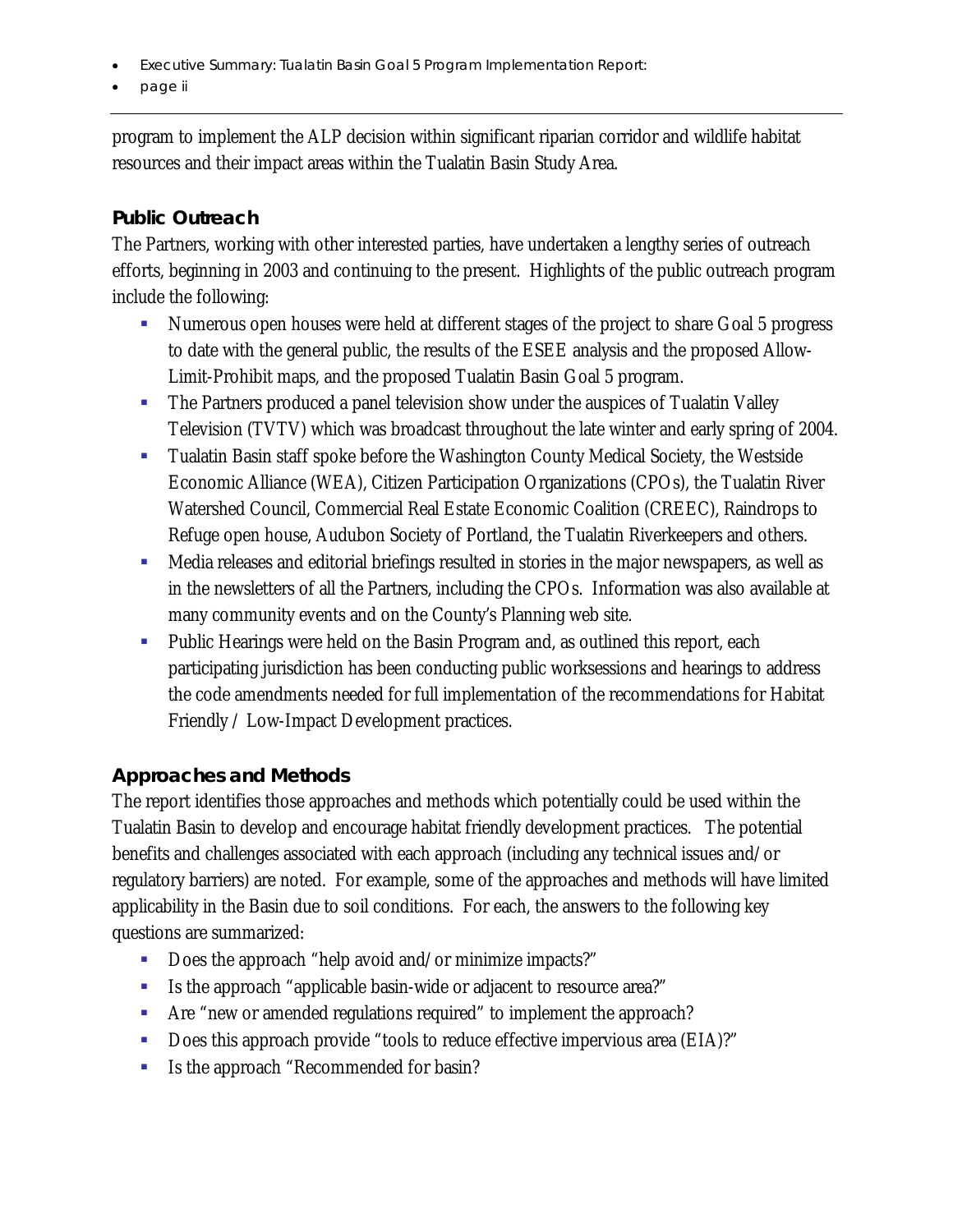- Executive Summary: Tualatin Basin Goal 5 Program Implementation Report:
- page iii

The approaches presented in this report are divided into three general categories:

- **Planning and development.** These approaches include methods that are typically associated with land use planning and development reviews such as site design, parking design and lighting design.
- **Engineering and design.** These approaches include methods that typically require a more innovative approach to engineering and may require the adoption of new design specifications and public works standards. They may require detailed geotechnical analysis and design for on-site soil suitability and slope stability. Within public rights-of-way, how these approaches affect emergency response access, utility access, roadway structure, and road maintenance costs will require careful evaluation.
- **Building design.** These approaches include methods that affect the building itself and may necessitate modifications to the building and/or plumbing code, for example green roofs.

### **Implementation Recommendations**

The report then more specifically identifies those concepts that could be included in local comprehensive plans and development codes in order to implement and encourage habitat friendly practices. The recommended approaches fall within two general categories:

- 1) Some of the recommended approaches could only be effective on sites within or immediately adjacent to habitat areas;
- 2) Others could be effective anywhere within the basin *(including within or adjacent to habitat areas)* as a mean of reducing effective impervious area (EIA).

**Implementation Recommendations for Site-Specific Approaches.** The approaches that are recommended for development sites with habitat are intended to convey an advantage to the developer in exchange for the use of habitat friendly development practices. They are not intended to increase development restrictions. Use of these approaches would be at the option of the developer/property owner. However, the advantages should only be available to projects that provide habitat benefits above and beyond what is otherwise required by current regulations. Local jurisdictions should consider providing flexibility in their land development ordinances to encourage the protection of qualified Habitat Benefit Areas. The report suggests the following guidelines:

- *Process.* Discretionary processes represent increased time, money, and risk for the developer. Jurisdictions should evaluate their codes to determine if their review processes are appropriate to encourage the use of habitat friendly practices.
- *Land Division.* This includes consideration of on-site density transfers/lot size averaging, allowing lot dimensional standard reductions, and waiving minimum density requirements for these areas.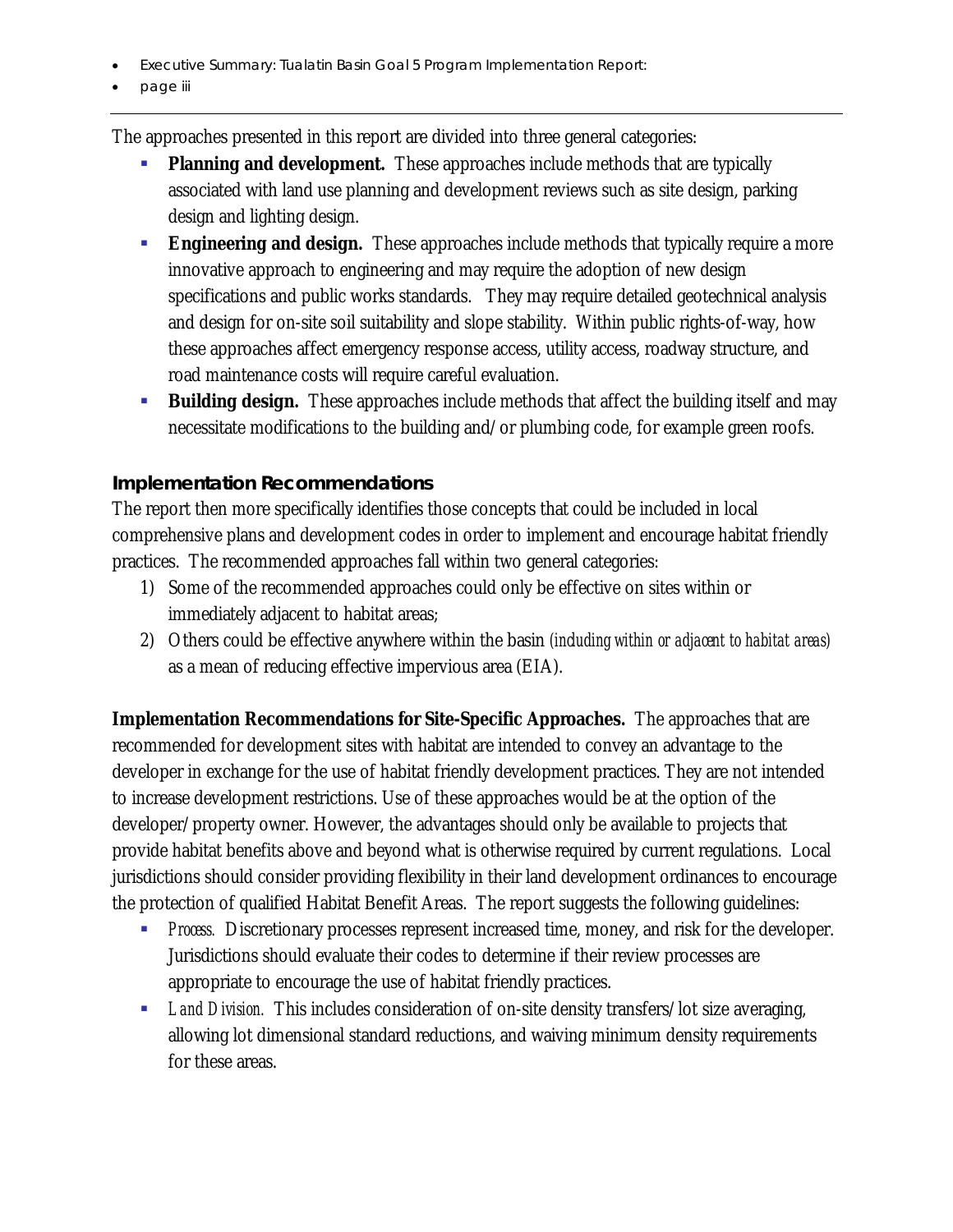- Executive Summary: Tualatin Basin Goal 5 Program Implementation Report:
- page iv
	- **Site Design.** Setbacks, lot coverage and building height standards should both be flexible in order to accommodate habitat benefit areas.
	- *Parking.* Parking ratios and stall dimensions should be decreased, shared parking and onstreet parking credits should be encouraged and compact parking spaces should be increased up to 40%.
	- *Landscaping/Hardscape Design.* A reduction in parking lot landscaping equal to the size of the habitat benefit areas and reduction in sidewalk width should be considered.
	- *Street Design.* Alternative pervious paving should be considered.
	- *Stream crossing and street connectivity standards.* Minimizing the number and/or width of stream crossings and use of habitat sensitive designs should be considered. Healthy Streams culvert projects should be permitted out right.

**Implementation Recommendations for Basin-Wide Approaches**. In addition, the adopted Basin program is intended to provide tools designed to reduce environmental impacts of new development and removing barriers to their utilization. This effort is closely tied to Clean Water Services goal of reducing Effective Impervious Area (EIA) within the Basin. Suggested guidelines include:

- *Shared driveways and parking areas.* Codes should be evaluated for opportunities to reduce the need for paved areas by permitting shared driveways and parking areas where practicable.
- *Increased use of pervious paving materials.* Amendments to remove barriers to, and encourage the use of, pervious paving materials in parking areas and low traffic private streets should be considered.
- *Increased use of native plants / preservation of existing trees and maximize forest canopy.* Encouraging or requiring that a certain percent of mitigation trees be native species; or as an incentive, jurisdictions could allow somewhat smaller specimens to be planted if native species are used.
- *Improved soil amendment.* The use of soil amendments to improve the permeability of soils within landscaped areas should be encouraged.
- *Maximize street tree usage.* Jurisdictions should document their existing standards to ensure that they are requiring street trees be planted appropriately.
- *Use multi-functional open drainage systems / vegetated stormwater management facilities / modify drainage practices.* CWS and the Basin jurisdictions should consider developing and adopting Basin-wide standards for the construction and maintenance of stormwater management facilities.
- *Underground detention and/or treatment.* While underground detention and treatment facilities do not provide any habitat benefits on-site, by helping to improve water quality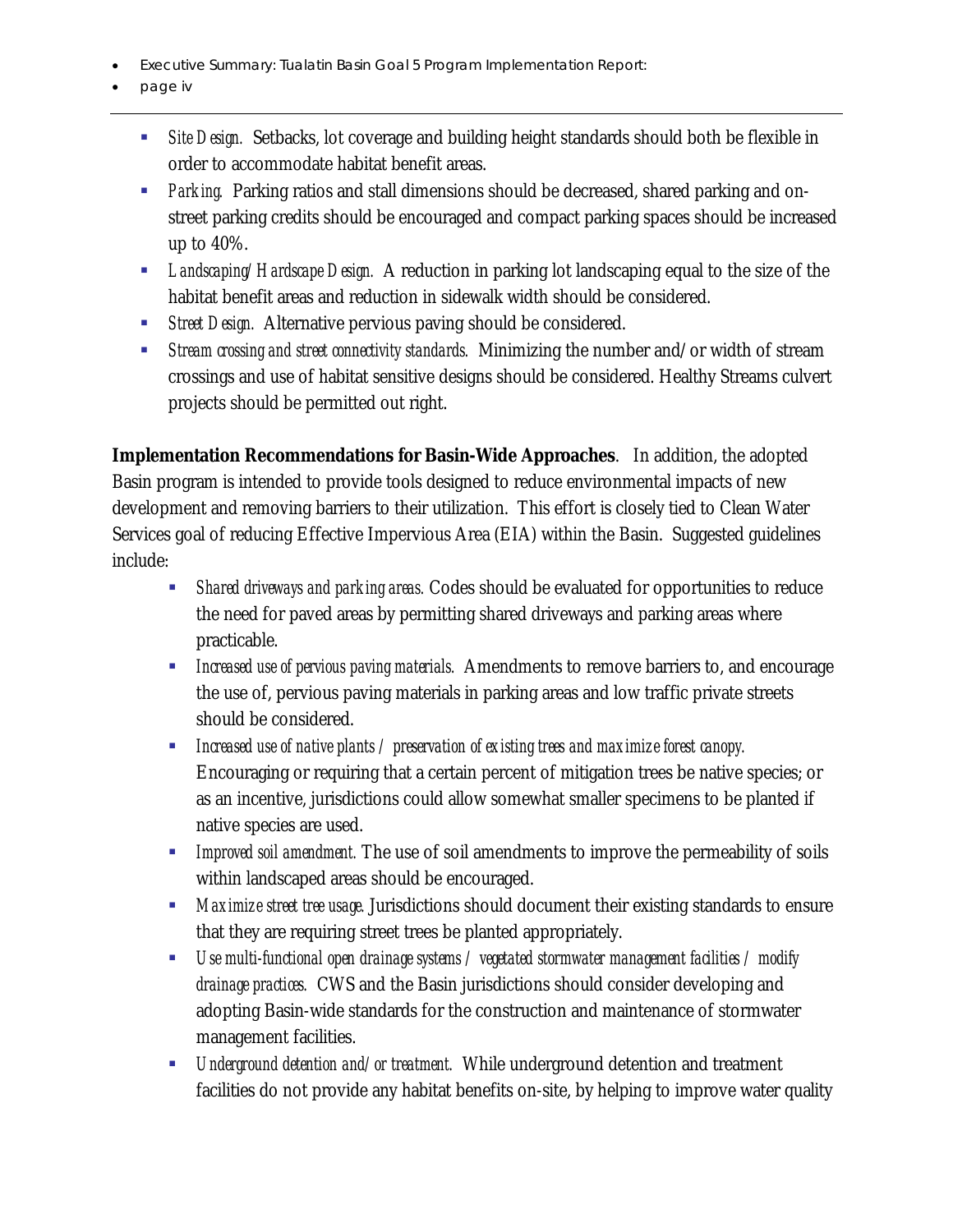- Executive Summary: Tualatin Basin Goal 5 Program Implementation Report:
- page v

they do serve to benefit in-stream habitat within the watershed. Jurisdictions should address when it is appropriate to allow these facilities.

- *Encourage green roofs (eco-roofs).* CWS and the Basin jurisdictions should consider developing and adopting Basin-wide standards for the construction and maintenance of green roofs.
- **Disconnect downspouts** / Use rain barrel or cistern system. Technical design specifications will need to be adopted Basin-wide to facilitate the use of these methods.

### **Implementation by Jurisdiction**

Each Basin jurisdiction is responsible for drafting and adopting local comprehensive plan and/or development code amendments necessary for implementation of habitat friendly practices. The final chapter of this report outlines the steps Clean Water Services and each of the Basin jurisdictions has taken, or plans to take, to implement these recommendations. Because most of the Basin jurisdictions already implement some practices which reduce the detrimental impact of development on fish and wildlife, all of the suggested changes may not be necessary in all cases. The table below summarizes the general timeframe for adoption for all of the jurisdictions.

|                                          | <b>PC Worksessions</b>   | <b>PC Hearings</b> | <b>City Council</b> | <b>City Council</b> |
|------------------------------------------|--------------------------|--------------------|---------------------|---------------------|
|                                          |                          |                    | or BOCC             | or BOCC             |
|                                          |                          |                    | <b>Worksessions</b> | <b>Hearings</b>     |
| Beaverton                                | 7/19, 8/25, 9/6          | 10/11, 10/18       | 11/13               | 12/4                |
| Cornelius                                | 7/25, 9/12, 10/10        | 11/14              |                     | 12/4, 12/18 Ord     |
| Durham                                   | See jurisdiction summary |                    |                     |                     |
| <b>Forest Grove</b>                      | 9/5, 11/20, 1/29/07*     | 3/5/07             | 9/5, 11/20,         | 3/26/07, 4/9/07     |
|                                          |                          |                    | $1/29/07*$          |                     |
| Hillsboro                                | 8/30, 10/30**            | 1/10/07            | 10/30               | 2/6/07              |
| Sherwood                                 | 3/14, 4/25, 6/27, 8/8    | 9/12, 10/24        |                     | 12/5                |
| Tigard                                   | 7/31, 9/25               | 10/16              | 11/21               | 12/12               |
| Tualatin                                 | $7/13, 8/10***$          | $9/14***$          | 9/11, 9/25          | 10/23               |
| <b>Washington County</b>                 | 9/6                      | 9/6                | 9/19, 9/26,         | 9/19, 9/26,         |
|                                          |                          |                    | 10/03, 10/17,       | 10/03, 10/17,       |
|                                          |                          |                    | 10/24               | $10/24***$          |
| * Joint PC/CC worksession                |                          |                    |                     |                     |
| ** Initiate amendments                   |                          |                    |                     |                     |
| *** Tualatin Planning Advisory Committee |                          |                    |                     |                     |
| **** Adoption of Ordinance               |                          |                    |                     |                     |

#### **2006 / 07 Adoption Schedule**  *(all dates are 2006 unless otherwise noted)*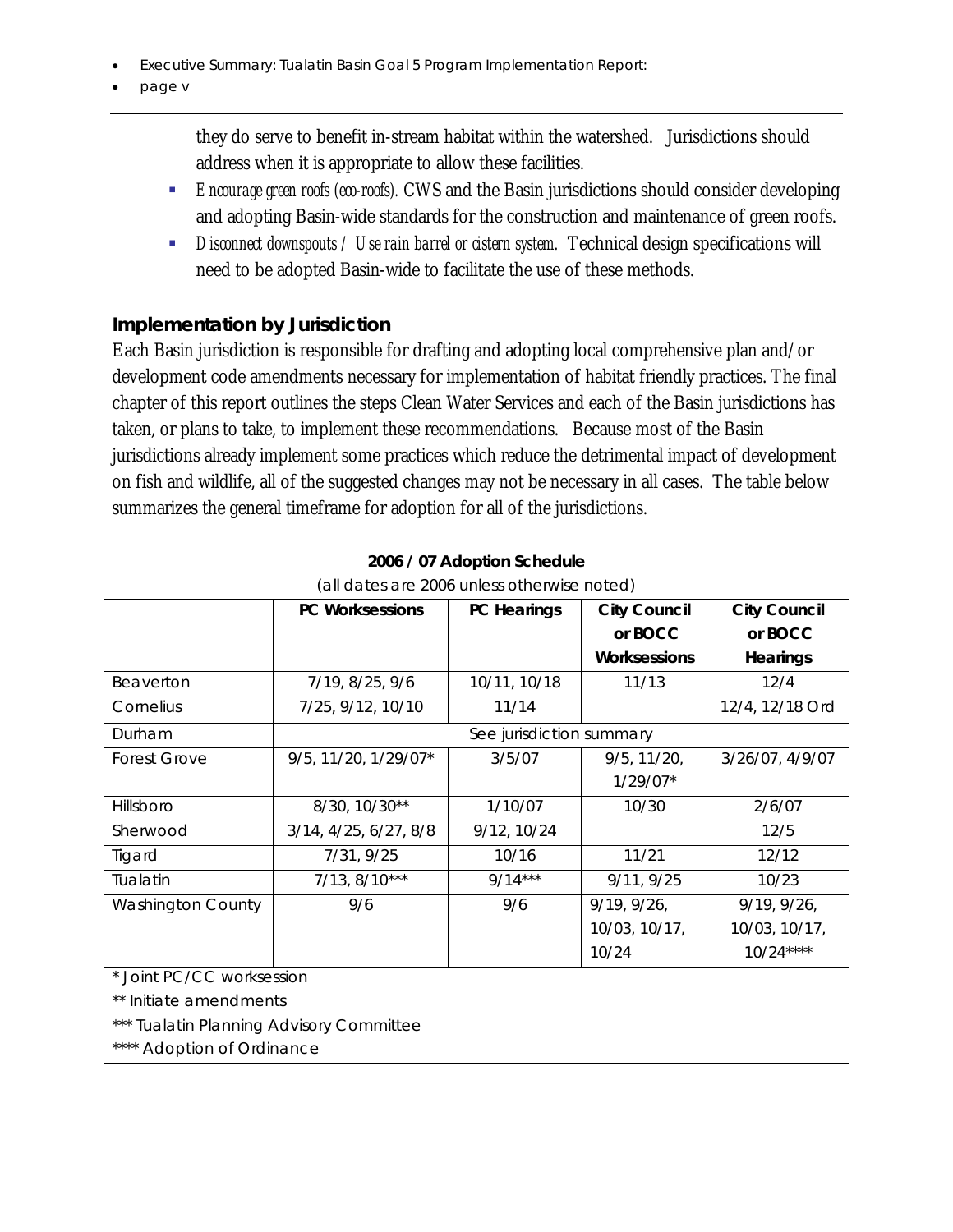- Tualatin Basin Goal 5 Program Implementation Report
- Page 1

# **CHAPTER 1: INTRODUCTION**

This Program Implementation Report has been prepared by Angelo Planning Group on behalf of the Tualatin Basin Steering Committee (TBSC) as part of the *Tualatin Basin Fish & Wildlife Habitat Program*. This compliance report is intended to document the process, methods, and results of the program implementation work relative to the adoption of provisions that facilitate and encourage the use of habitat-friendly development practices.

# *A. Background*

Oregon's nineteen statewide planning goals are the framework for local planning programs in the State. The purpose of Goal 5, Oregon Administrative Rule (OAR) 660-015-0000(5) is to protect natural resources and conserve scenic and historic areas and open spaces. Local governments, both counties and cities, must address Goal 5. In addition, the Goal 5 rule provides for a "Regional" Goal 5 process to be conducted by the Metropolitan Service District (Metro). The Tualatin Basin Goal 5 program addresses Riparian Corridors (OAR 660-023-0090), and Wildlife Habitat (OAR 660-023- 110).

The steps necessary for compliance with Goal 5 are described in OAR 660, Division 23 Procedures and Requirements for Complying with Goal 5. However, in general, the basic steps include:

- Step 1: Mapping Significant Regional Resources (Inventory).
- Step 2: Preparing an analysis of the Economic, Social, Environmental, and Energy (ESEE) consequences of allowing, limiting or prohibiting conflicting uses in resource and impact areas
- Step 3. Develop a Program to implement the ESEE decision. This document provides a draft program to implement the ALP decision within significant Riparian Corridor and Wildlife Habitat resources and their impact areas within the Tualatin Basin Study Area.

In 2002 the intergovernmental agreement (IGA) forming the Tualatin Basin Natural Resources Coordinating Committee was signed. The IGA describes the goals the Tualatin Basin (Basin) must strive to achieve. The overriding goal of the Basin Approach is taken from Metro's fish and wildlife vision, which states:

*The overall goal is to conserve, protect and restore a continuous ecologically viable stream-side corridor system, from the stream's headwaters to their confluence with other streams and rivers, and with their floodplains in a manner*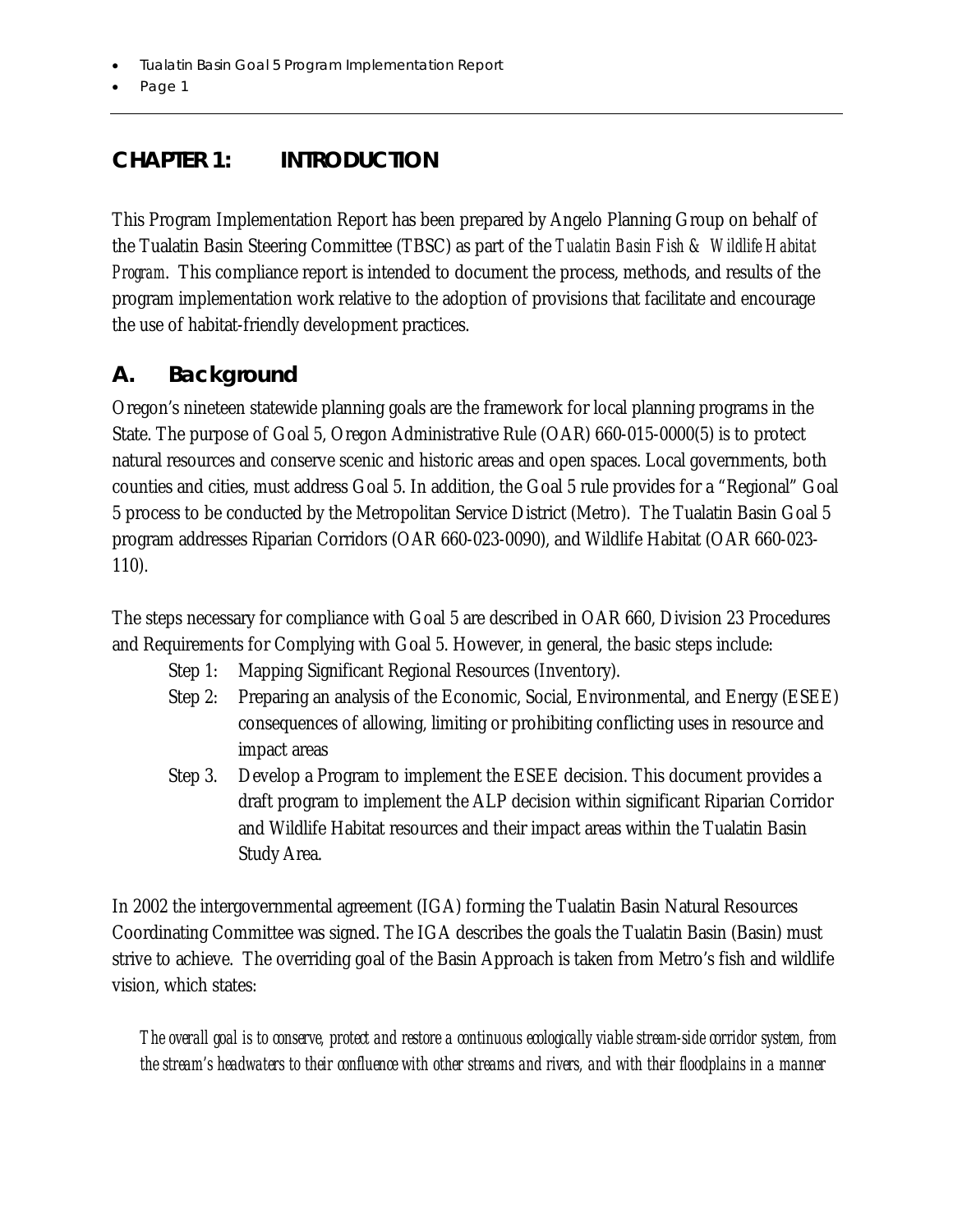- Tualatin Basin Goal 5 Program Implementation Report
- Page 2

 $\overline{a}$ 

*that is integrated with the surrounding urban landscape. This system will be achieved through conservation, protection and appropriate restoration of stream-side corridors through time.* 

In addition to this goal, the IGA also made improvement of the environmental health of each of the eleven regional sites and the entire Tualatin Basin a primary objective. The Basin's coordinated Goal 5 effort is known as *Partners for Natural Places* (Partners). The Partners represent an alliance of eight2 cities (Beaverton, Cornelius, Durham, Forest Grove, Hillsboro, Sherwood, Tigard and Tualatin) and Washington County working together with Metro, Tualatin Hills Parks and Recreation District and Clean Water Services to meet federal, state and regional requirements for protecting fish and wildlife habitat in the Tualatin Basin.

Since the 2002 IGA, the Partners have worked to analyze environmental, social, economic, and energy (ESEE) consequences of allowing, limiting or prohibiting (ALP) conflicting uses (ESEE Analysis) and then to develop a program to protect resources. The ESEE Analysis resulted in an ALP Map which was approved by the Natural Resource Coordinating Committee April 19, 2004. The *Tualatin Basin Fish & Wildlife Habitat Program* was then developed to implement the recommendations of the ESEE Analysis.

On September 29, 2005 the Metro Council voted to approve a regional Nature in Neighborhoods (Goal 5) program. This council action incorporated the Tualatin Basin Fish & Wildlife Habitat Program, as developed and recommended by the Tualatin Basin Partners for Natural Places. Applicable elements of the adopted Basin program are required to be implemented within one year following the Metro Council's final decision (or within 60 days of LCDC's acknowledgement of Metro's Functional Plan provisions, whichever is later).

Applicable elements included compliance with the six steps identified in Section B of Chapter 7 of the *Tualatin Basin Fish & Wildlife Habitat Program.* One of these steps is the development of a model Low Impact-Development (LID) ordinance for the basin, which would provide tools designed to reduce environmental impacts of new development and removing barriers to their utilization. This step includes local adoption of LID guidelines. In addition, Basin jurisdictions must adopt provisions that facilitate and encourage the use of habitat-friendly development practices, where technically feasible and appropriate, in all areas identified as Class I and II riparian habitat areas.

*<sup>2</sup> There were ten cities participating in the initial phases, which included the cities of King City and North Plains.*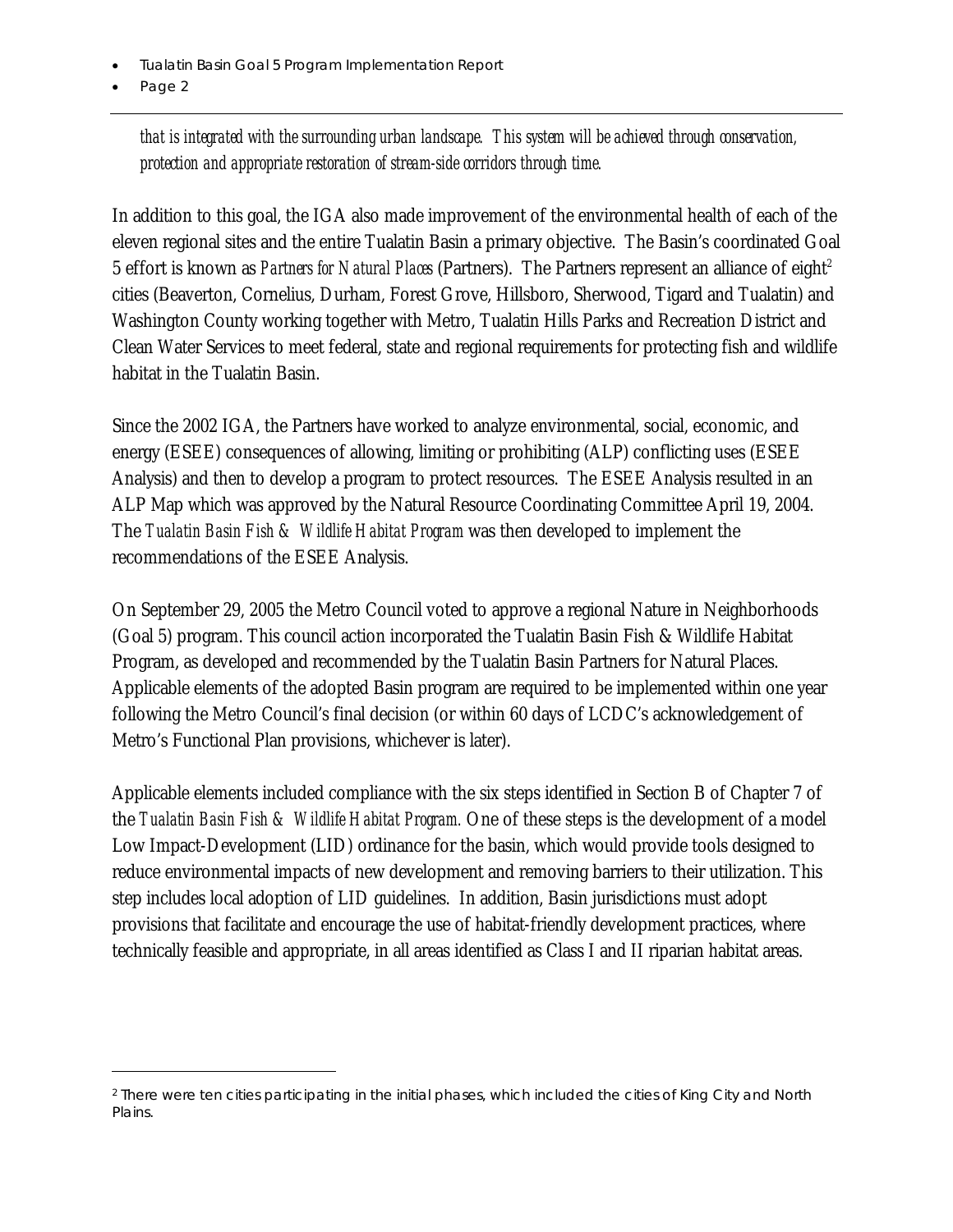- Tualatin Basin Goal 5 Program Implementation Report
- Page 3

# *B. Public Outreach*

In 2002 the intergovernmental agreement forming the Tualatin Basin Natural Resources Coordinating Committee was signed. Its designated *Steering Committee* formed subcommittees to aid in its work, one of which was the *Public Outreach* subcommittee. This subcommittee has met and coordinated Basin Goal 5 public outreach since June of 2002. Members include public involvement or planning staff from the 13 public partner agencies, and importantly also include representatives from an assortment of interested private agencies: CPO's, Audubon Society of Portland, Tualatin Riverkeepers, Home Builders Association, Associated General Contractors, Westside Economic Alliance and SOLV. They named themselves and the Basin's coordinated Goal 5 effort *Partners for Natural Places*. Members include:

- Anne Madden, Washington County, Chair
- **Sheri Wantland, Clean Water Services**
- Gina Whitehill-Baziuk, Metro
- Karen Withrow, Metro
- David Endres, Tualatin Hills Park and Recreation District
- Megan Callahan, Beaverton
- **Barbara Fryer, Beaverton**
- Jennifer Wells, Hillsboro
- Julia Hajduk, Tigard
- Stacy Hopkins, Tualatin
- Steve Kelley, Washington County, liaison with Steering Committee

Private agency partners:

- Linda Gray/Patt Opdyke, CPO's
- **Jim Labbe, Audubon Society of Portland**
- **Brian Wegener, Tualatin Riverkeepers**
- Kelly Ross, Home Builders Association
- **Cindy Catto, Associated General Contractors**
- Betty Atteberry, Westside Economic Alliance

The Partners undertook a lengthy series of outreach efforts. This report summarizes their efforts and what they have heard from the public about the Tualatin Basin Goal 5 fish and wildlife habitat protection program.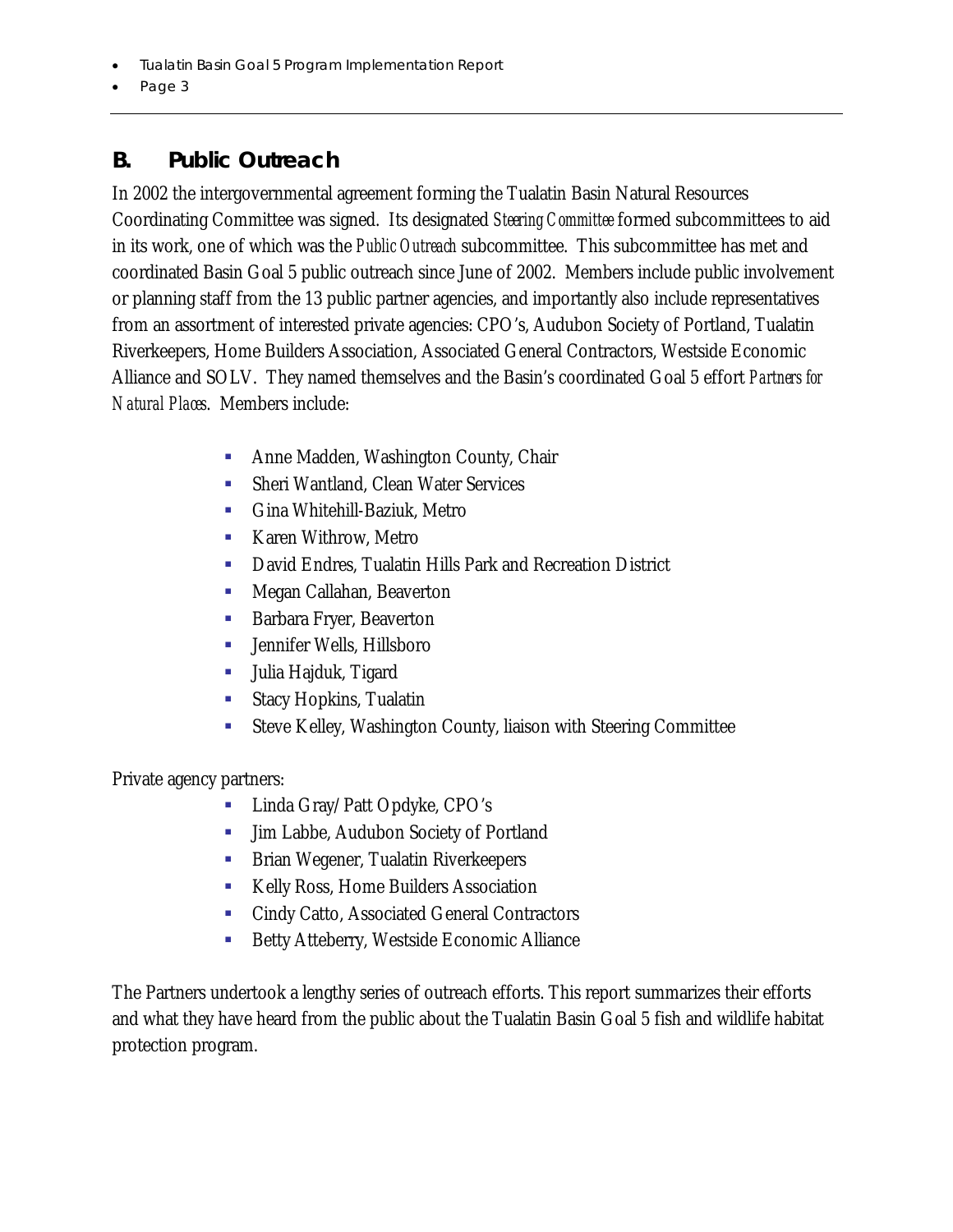- Tualatin Basin Goal 5 Program Implementation Report
- Page 4

### **Phase One: Inventory**

In **September 2003** the Partners organized three open houses to share Goal 5 progress to-date with the general public. These were held in Forest Grove, Beaverton and at the TVF&R Training Facility between Tualatin and Sherwood. In all, approximately 240 people attended the open houses. Additional outreach activities included publication of a Newssheet, two televised presentations at the Washington County Public Affairs Forum in October 2003, talks at CPO's 1 and 5, the creation of a Partners' website, and numerous articles in jurisdictions' newsletters. Media releases and posters combined with creative outreach by all the Partners (see attached Advertising Report) helped with public awareness. The Partners produced a panel television show under the auspices of Tualatin Valley Television (TVTV) which was broadcast throughout the late winter and early spring of 2004. Outreach from other entities include multiple Metro presentations to interested parties, a wellattended Goal 5 Business Summit organized by CREEC in October 2003, a Raindrops to Refuge open house, and other outreach by organizations such as the Audubon Society of Portland and the Tualatin Riverkeepers.

### **Comment forms**

Jurisdictional staff and elected officials were available at the Fall 2003 open houses to answer questions and listen to individuals' views on the habitat program. Maps of regionally significant habitat and informational newssheets were available at these events, along with public comment forms. The Basin Partners made use of the Comment Sheet created by Metro; it set forth six questions.

- 1. The first asked whether habitat protection should be equal or varied based on ecological value. The numbers were almost equally split between protecting the most ecologically valuable areas first and protecting all equally; a small minority said no new regulations were needed.
- 2. The second asked about varying protection by land use (zoning) and considering habitat while planning for roads and utilities. Respondents called for balance and flexibility in regulations to preserve economic viability, and were pleased with the idea of local knowledge being applied in decision making. However they affirm that natural resource protection does improve property values. Regarding infrastructure, respondents overwhelmingly favored considering the impacts of roads and utilities on habitat areas.
- 3. The third asked if habitat areas that provide connections to other areas should be given priority. Most respondents supported greater protection efforts for these areas, though a few of these suggest that all habitat areas should be equally protected. A few respondents raised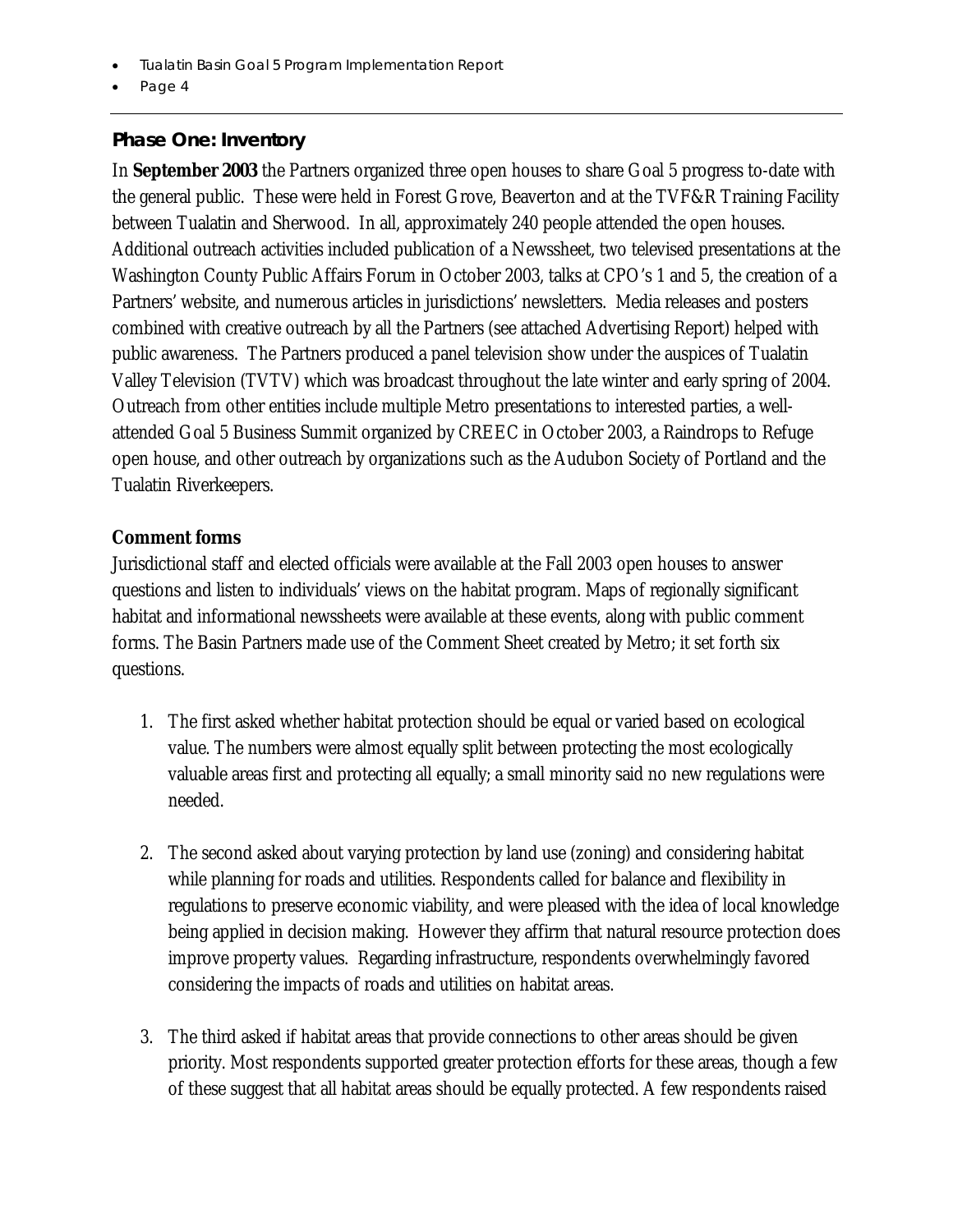- Tualatin Basin Goal 5 Program Implementation Report
- Page 5

concerns about the impacts of this decision on private property. Others mentioned acquisition of these areas as a potential policy approach.

- 4. The fourth addressed protecting established versus new development, allowing exceptions from development restriction, and requiring mitigation. Most respondents support protection standards on newly developed and re-developed land, while some people favor exempting already developed land from protections. Still others favor protections on all land. Respondents mostly favor mitigation, though a few expressed concerns about whether mitigation was equal to protection. In general, people favored a balanced approach of avoiding impacts when possible and mitigating losses when they occur.
- 5. The fifth asked the public for input on the types of incentives that should be used to protect habitat. The most commonly reported suggestions include: tax incentives (e.g., reduced property taxes), grants and technical assistance for habitat protection and restoration, education efforts including school programs, community recognition and awards for habitat protection and restoration, free or reduced cost native plants and other restoration materials, and conservation easements or transfer of development rights.
- 6. The sixth addressed how the habitat protection program should be funded and personal willingness to support public financing mechanisms. The majority of respondents were supportive of public financing mechanisms, including bonding. Other funding mechanisms mentioned include fees on development, stormwater fees, grants, and voluntary contributions.

### **Letters**

We received one from the Audubon Society of Portland and one from an interested citizen, both calling for strong protection standards. The Audubon Society is particularly concerned about riparian corridor continuity and upland wildlife habitat, which has fewer protections in place than riparian areas do.

#### **Postcards**

The Friends and Advocates of Urban Natural Areas (FAUNA) distributed pre-addressed postcards to be sent to Metro and the Tualatin Basin partners in support of the Goal 5 protection program. 1,320 postcards were sent to Metro and another 168 to the Tualatin Partners. Only two express concerns about property rights and are less supportive of a habitat protection program. The following are major themes expressed in the postcards that support a regional habitat protection program: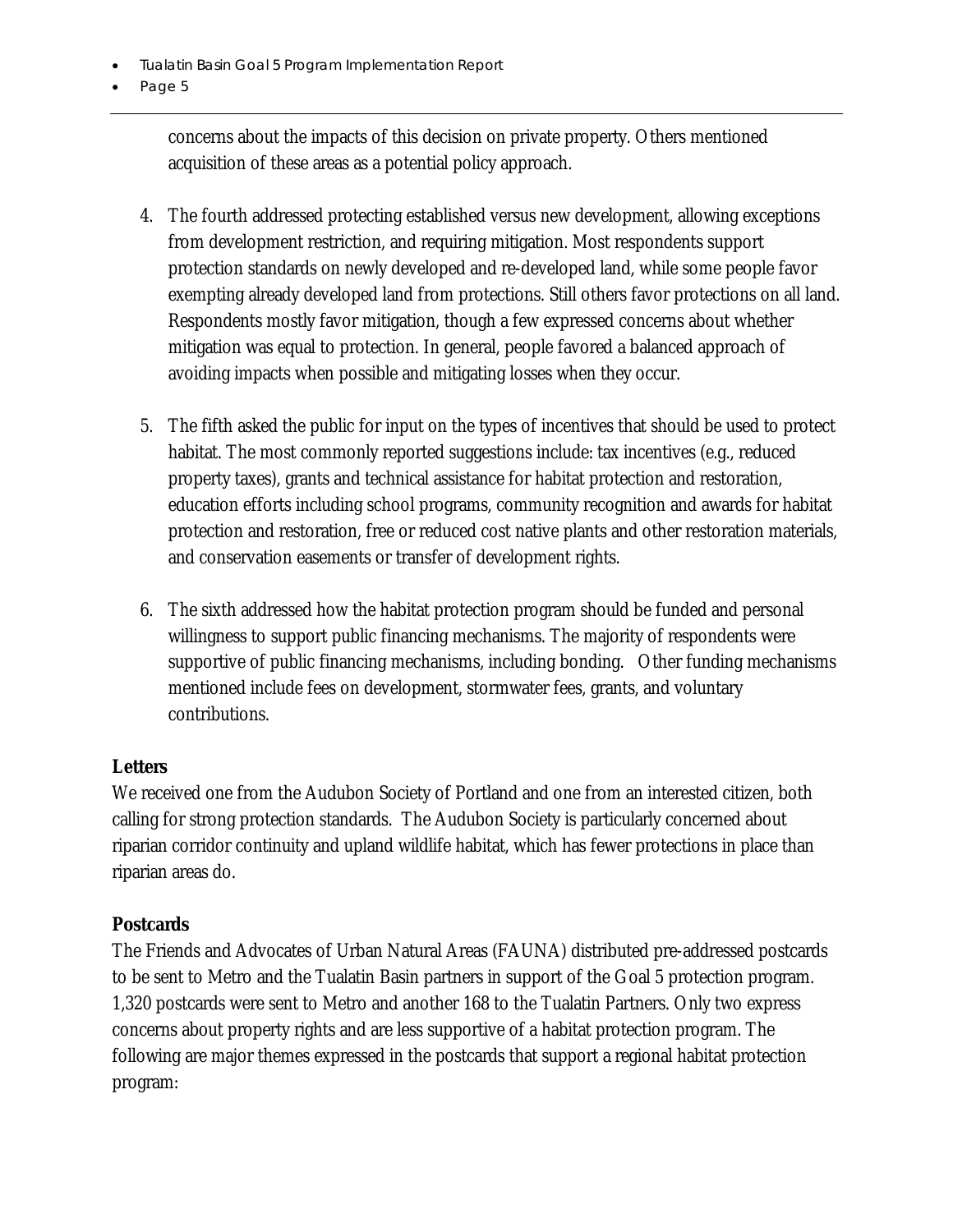- Tualatin Basin Goal 5 Program Implementation Report
- Page 6
	- **•** Desire and need for additional regulations to protect watershed and habitat resources
	- Need to pursue responsible development and stop reckless development
	- **IMPORTANCE OF habitat areas for environmental health and neighborhood livability**
	- **Positive influence protected natural areas have on property rights**
	- Long time frame involved in recovering resource health relative to the short timeframe of degrading resources
	- **Desire and need to protect habitat resources to maintain the character of our region and** for the benefit of future generations

### **Summary**

Based on that early feedback, the public appeared generally supportive of protecting fish and wildlife habitat and including regulatory and non-regulatory measures. Metro reports that the majority of the critical feedback received was through phone calls from concerned citizens who worry about the impacts of Metro's habitat protection program on the use of their property or who oppose all habitat protection based on private property rights or anti-tax sentiments. Other critical feedback suggested that Metro was not currently doing *enough* to protection fish and wildlife habitat.

### **Phase Two: ESEE Analysis and Allow/Limit/Prohibit Decision**

Over the fall and winter of 2003-2004, as the ESEE analysis and development of Allow-Limit-Prohibit maps was proceeding, Tualatin Basin staff spoke before the Washington County Medical Society, the WEA, CPO's 10 and 5, and the Tualatin River Watershed Council. They also made a presentation at the second CREEC Goal 5 Business summit March 2, 2004. Media releases, posters and continued creative outreach by all the Partners (see attached Advertising Report) continued to help build public awareness.

In **March 2004** the Partners held three open houses, one in Hillsboro, one in Tualatin, and one in Beaverton to share the results of the ESEE analysis and the proposed Allow-Limit-Prohibit maps; 255 people attended. The public notice for these events was created and mailed jointly by the Partners and Metro to 43,011 citizens. Planners and laptop computers loaded with property information were available for one-on-one interaction. A second edition of the Newssheet was produced for wide distribution. A slide show presentation on the status of the process was shown five times each evening (except in Beaverton). The Clean Water Services' video *Wild by Design* was shown. Citizens were encouraged to write their comments for the public record.

The March 29 Open House in Beaverton was followed by the Partners' first Goal 5 **Public Hearing**. Taped by TVTV, it was rebroadcast around the Basin through June of 2004 approximately a dozen times. About 100 persons attended, with 40 providing formal testimony.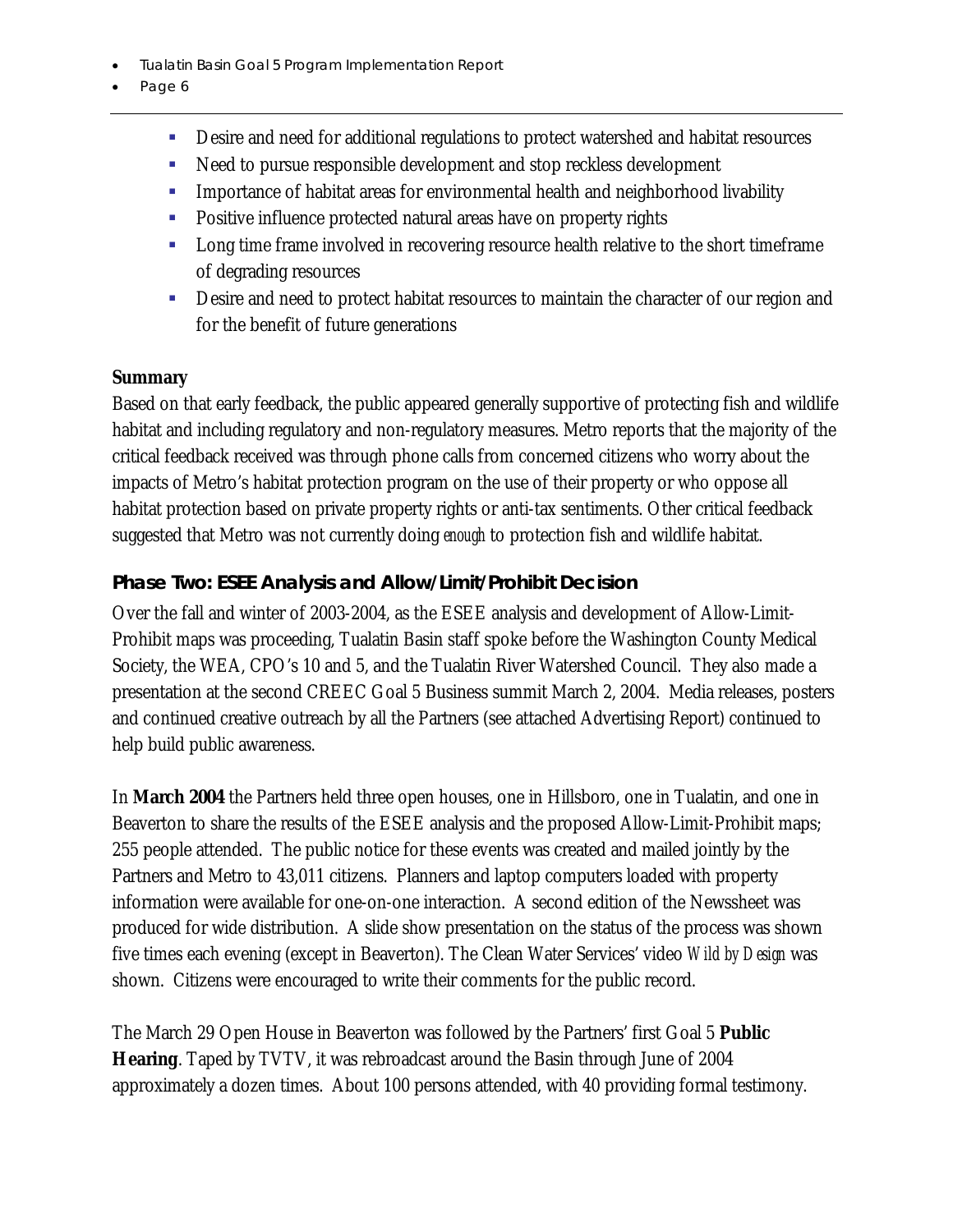- Tualatin Basin Goal 5 Program Implementation Report
- Page 7

### **Summary**

All told, counting oral testimony, comment cards, letters and e-mail, approximately 160 pieces of testimony were received. Although the lines of demarcation were not always clear and many spoke to the need to balance environmental and economic concerns, in general the ratio of comments received was two-to-one in favor of higher levels of protection. Of the 56 who expressed support for development rights, these were their major themes:

- Regulations are already in place; stop moving the goal posts.
- **Landowners must be compensated for loss of economic value.**
- If the public wants more greenspace, they should buy it.
- Metro's inventory maps contain errors, especially in counting as habitat suburban gardens, orchards, etc.
- Site specific analysis is necessary.
- Honor the UGB and agricultural land by keeping development constrained, even if it means loss of habitat within the UGB.
- Institutional campuses (schools, universities, hospitals) are pressed for space.
- The region suffers from a shortage of industrial land.
- Too-strict regulations prohibit responsible stewardship, force people to harvest timber, etc.

Of the 104 who called for strengthening habitat protection, their major issues were as follows:

- We support science-based efforts to preserve and enhance eco-system health.
- It is foolish to develop flood-prone land or steep slopes.
- Please identify the habitat land already in public ownership (parks, etc.); this will help alleviate concerns.
- **Please develop proactive conservation education programs.**
- **Environmental health improves economic value.**
- **Fragmenting habitat lessens its value.**
- Environmental degradation is a major "takings" from us all and from our own future.
- Please protect the best interests of the greatest number of the citizenry.
- This is a unique opportunity to do the right thing make the most of it.

One person summed it up this way: "No one these days objects to sanitary sewer requirements, as it is generally accepted that as population densities increase, our aquifers would suffer without the waste water management sewer systems provide. Our densities now require further community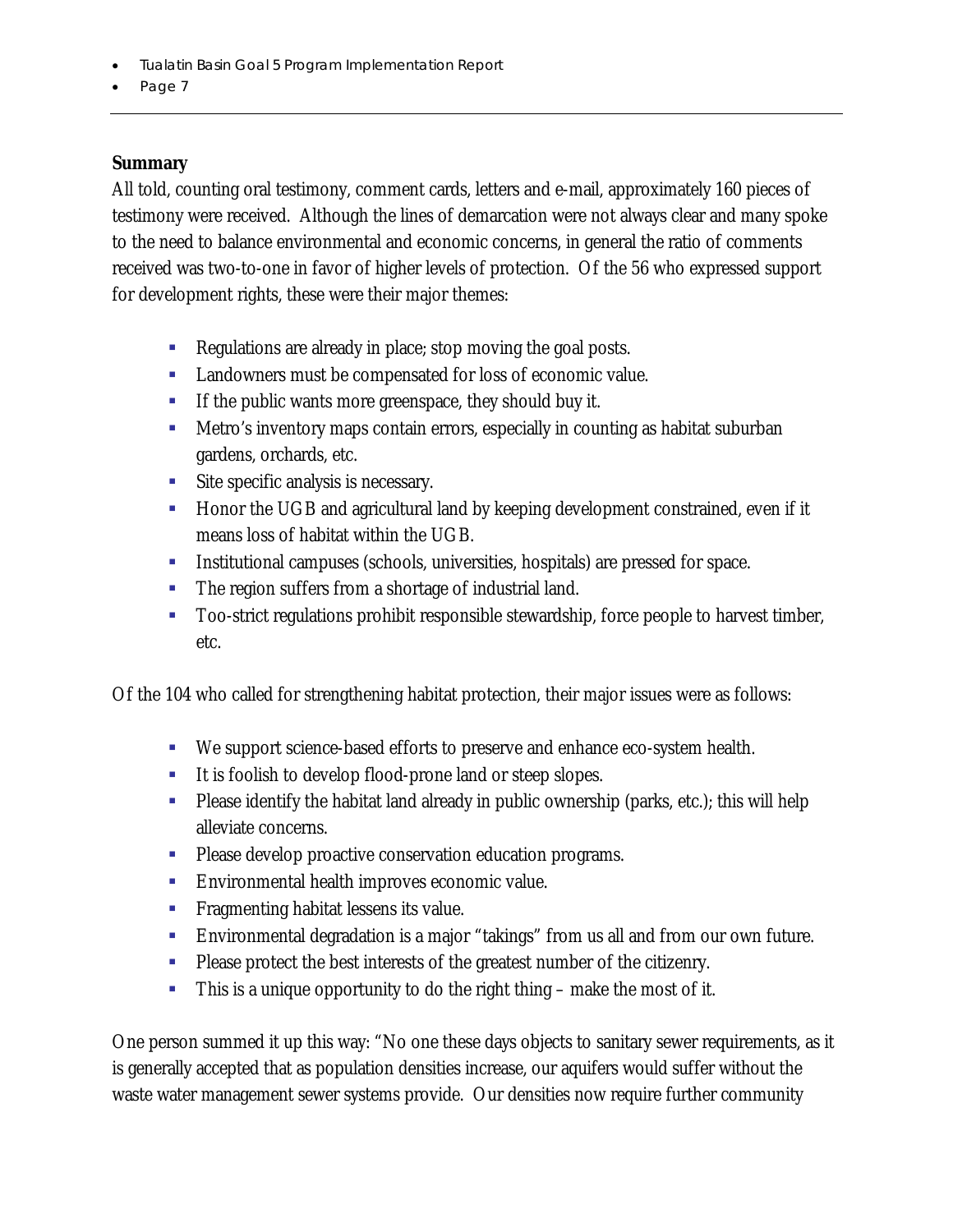- Tualatin Basin Goal 5 Program Implementation Report
- Page 8

actions to protect broader aspects of our natural environment. Flood control, wildlife protection, water quality, etc. are all required for a reasonable quality of life. If these benefits are sacrificed, property values throughout the basin will be reduced. Property values and natural values converge. I urge you to protect our region's natural assets for our children."

### **Phase Three: The Program**

Public outreach efforts continued throughout the **spring and summer of 2004**. Media releases and editorial briefings resulted in stories in the major newspapers, as well as in the newsletters of all the Partners, including the CPOs. Mayor Tom Hughes of Hillsboro and Senior Planner Hal Bergsma of Beaverton made a guest appearance on TVTV's Talk of the Town (re run on cable TV four times). Information was also available at many community events, including Tualatin's Songbird Festival and a Public Works Fair at Washington Square on May 15; Beaverton's Neighborhood Clean Up on June 5; Tigard's Balloon Festival June 17-20; Tualatin River Discovery Day on June 26; Beaverton's Summerfest July 16-18; and the Washington County Fair July 28/August 1. Information was also available on the County's Planning web site.

Open houses and a public hearing in July and August were set to share possible program options with the public. In mid July Public Notices were mailed to approximately 35,000 property owners and interested parties inviting them to these events. Open Houses on the proposed Tualatin Basin Goal 5 program were scheduled for the following dates and locations:

- Monday July 26, 4 7:30 pm, Beaverton Library, 12375 SW 5th Street, Beaverton
- Wednesday July 28, 4 to 8 pm, Forest Grove Community Auditorium, 1915 Main St., Forest Grove
- Thursday July 29, 4 to 8 pm, Tualatin High School, 22300 SW Boones Ferry Rd., Tualatin

The Public Hearing was set for

 Monday August 2, 6 to 8 pm, Public Services Building Auditorium, 155 N. 1st Ave., Hillsboro

The public was also invited to submit comments in writing to:

The Tualatin Basin Natural Resources Coordinating Committee Washington County Department of Land Use and Transportation Planning Division, 155 N. 1st Avenue, Suite 350-14 Hillsboro, OR 97124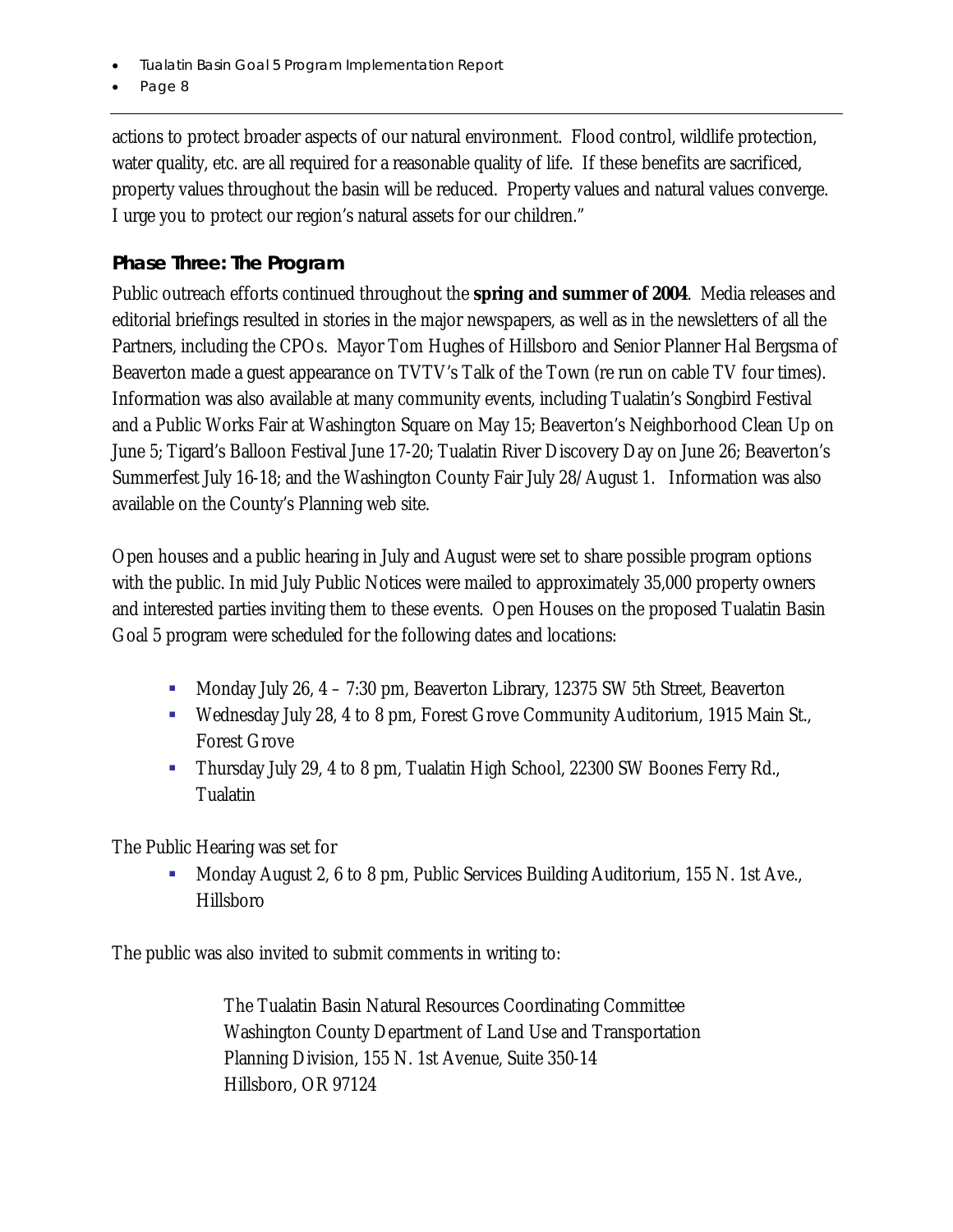- Tualatin Basin Goal 5 Program Implementation Report
- Page 9

After the public hearing, the Coordinating Committee was to make final recommendations to the Metro Council on a Goal 5 program for the Tualatin River Basin. Metro would consider the Tualatin Basin program and in turn hold its own public hearings. The Basin Partners anticipated that Metro would accommodate the Tualatin Basin program into their regional Goal 5 program. Following Metro's approval, local governments would have had180 days to adopt implementing ordinances.

### **Measure 37 and Course Correction**

In **November 2004**, the landscape for land use regulation in the state of Oregon was substantially altered by the voters passage of Measure 37, a property rights measure that for the foreseeable future would make the imposition of new land use regulations very complex.

The Metro Council decided to carry on with implementing a Goal 5 habitat protection program, but to adjust public expectations by making it more voluntary. The regulatory component was scaled back to depend on existing vegetated corridor rules (Title 3). The revenue element rose in importance. For the region that meant a major campaign to pass a regional bond measure to *buy* important habitat properties from willing sellers. For the Basin that meant stressing the vital environmental improvement projects planned to be built using Surface Water Management (SWM) fees collected by Clean Water Services in their Healthy Streams Program. And the Voluntarism element also rose to the fore. For the Basin that meant a coordinated commitment to education, incentives, and the removal of barriers to Low Impact Development (LID).

To aid in public education about these new developments, a Newssheet and a Fact Sheet were developed, media releases were distributed, and the Web site was updated (see attached).

### **Program Results**

In **September 2005** the Metro Council approved a regional *Nature in the Neighborhoods* program, and incorporated into it the Tualatin Basin Fish and Wildlife Habitat Program. Under an IGA the Tualatin Basin Partners then had one year to implement the Basin Program in their respective jurisdictions.

An important feature of the Basin program is encouraging and removing barriers to habitat friendly practices and low impact development techniques for landowners and developers. The Steering Committee continued to meet, concentrating on a Gap Analysis of any areas in their respective Codes and Plans that would have to be modified to allow for LID.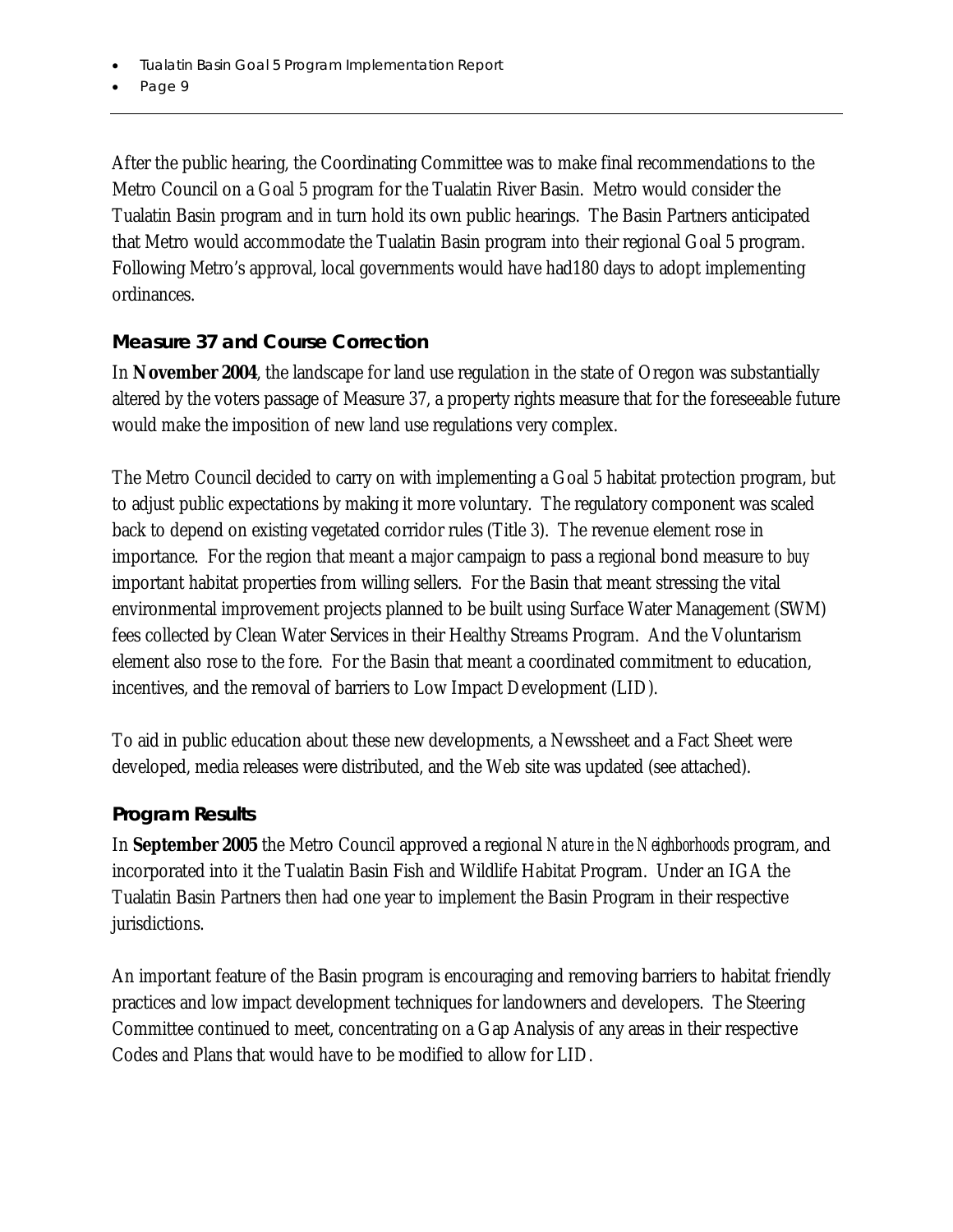- Tualatin Basin Goal 5 Program Implementation Report
- Page 10

In **March 2006** the Partners organized a special TBNRCC activity spotlighting a Community Tree Planting Challenge. The public was invited to help plant thousands of trees and shrubs along local creeks and wetlands. Two million trees will be planted in 20 years within the Tualatin River watershed as part of the Healthy Streams Plan.

In **June** Partners Sheri Wantland of Clean Water Services and Valerie Counts, City of Hillsboro, appeared as guests on Anne Madden's TVC-TV cable television series *Land Use 101*. They discussed the "Livability Impacts of Growth: Keeping Washington County Green" in front of a live (and interactive) studio audience. The show was rebroadcast dozens of times, and DVD's of it were made available to the CPOs and libraries.

In **July** the Partners held a Stakeholder Dialog to review the Tualatin Basin Natural Resources Coordinating Committee's proposed recommendations to encourage habitat friendly development. Held at Hillsboro's Civic Center, the agenda included:

- A brief history of Goal 5 in the Tualatin Basin and its inter-relationships with Clean Water Services programs (Healthy Streams, Storm Water Management Plan, new Design and Construction Standards)
- A Steering Committee presentation of the jurisdictions' draft Gap Analyses gaps in city and county codes which may need attention to allow for Low Impact Development practices
- Public input/dialog with Steering Committee

A couple of dozen stakeholders from the environmental and development communities took part, along with staff from all the TB Partner agencies. The stakeholders asked for:

- One document with LID guidelines
- One document that compiles all barriers and the status of codes
- **More information about existing impervious surfaces**
- **Trails (trials?) with LID**
- Open spaces
- **Long-term tracking of net environmental health**
- **Enforcement**
- **Discussion of adequacy**
- **•** Consistency of implementation
- Basin-wide approach
- "Basin-wide" does not mean sameness; jurisdictions are unique
- Post each jurisdiction's gap analysis on the G5 website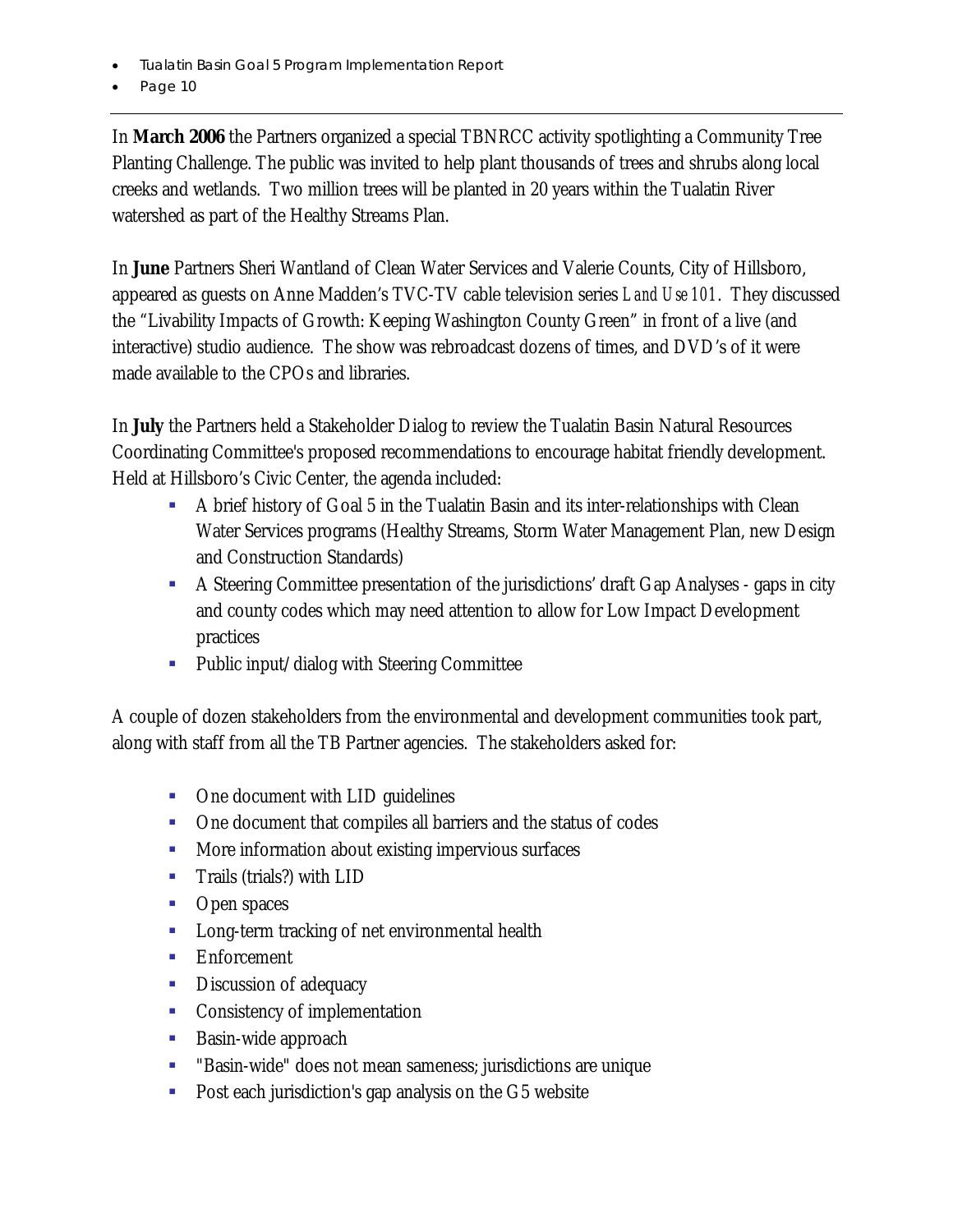- Tualatin Basin Goal 5 Program Implementation Report
- Page 11
	- Showcase project, tours, field trips
	- Create demand with public education
	- **Builders need certainty, technical criteria**
	- **Planners and reviews need a willingness to be open to new techniques**
	- Dichotomy between flexibility and consistency, both requested by builders
	- True incentives: streamline permit process, discount SDCs
	- Personalities affect permitting process, some are inclined to take risks
	- Educate staffs, commissions, etc.
	- **Incentive: reduce size needed for stormwater treatment**
	- Require LID discussion during pre-application meetings Focus on new development and redevelopment; maintenance for built communities
	- Greater emphasis on transportation systems, green streets

This dialog helped shape the document that is now guiding local planning code changes for habitat friendly development.

In **October** the TBNRCC expressed strong support for Metro's green spaces acquisition bond measure, which was passed successfully by the voters in November 2006.

Local jurisdictions are now entering into their individual public hearings processes to adopt the Code and Plan changes which will make way for a greener and fishier future for the Tualatin Basin.

# *C. Implementation of Habitat Friendly Development Practices in the Basin*

An important feature of the Basin program is the encouragement of land developers and property owners to incorporate habitat friendly practices in their site design. *Habitat friendly development practices* include a broad range of development techniques and activities that reduce the detrimental impact on fish and wildlife habitat relative to traditional development practices. As shown in Table 1 below, Metro has identified a wide range of habitat-friendly development practices that represent best management practices. While the phrases are sometimes used interchangeably, for the purposes of this report *low impact development (LID)*, which is more specifically focused on minimizing hydrologic impacts, e.g., reducing *effective impervious area (EIA)* and improving water quality, is considered a subset of habitat friendly practices.

The Basin jurisdictions currently implement many practices which reduce the detrimental impact of development on fish and wildlife; these are discussed in greater detail for each jurisdiction in Chapter 4. Not all approaches described Table 1 are appropriate for all areas of the Tualatin Basin.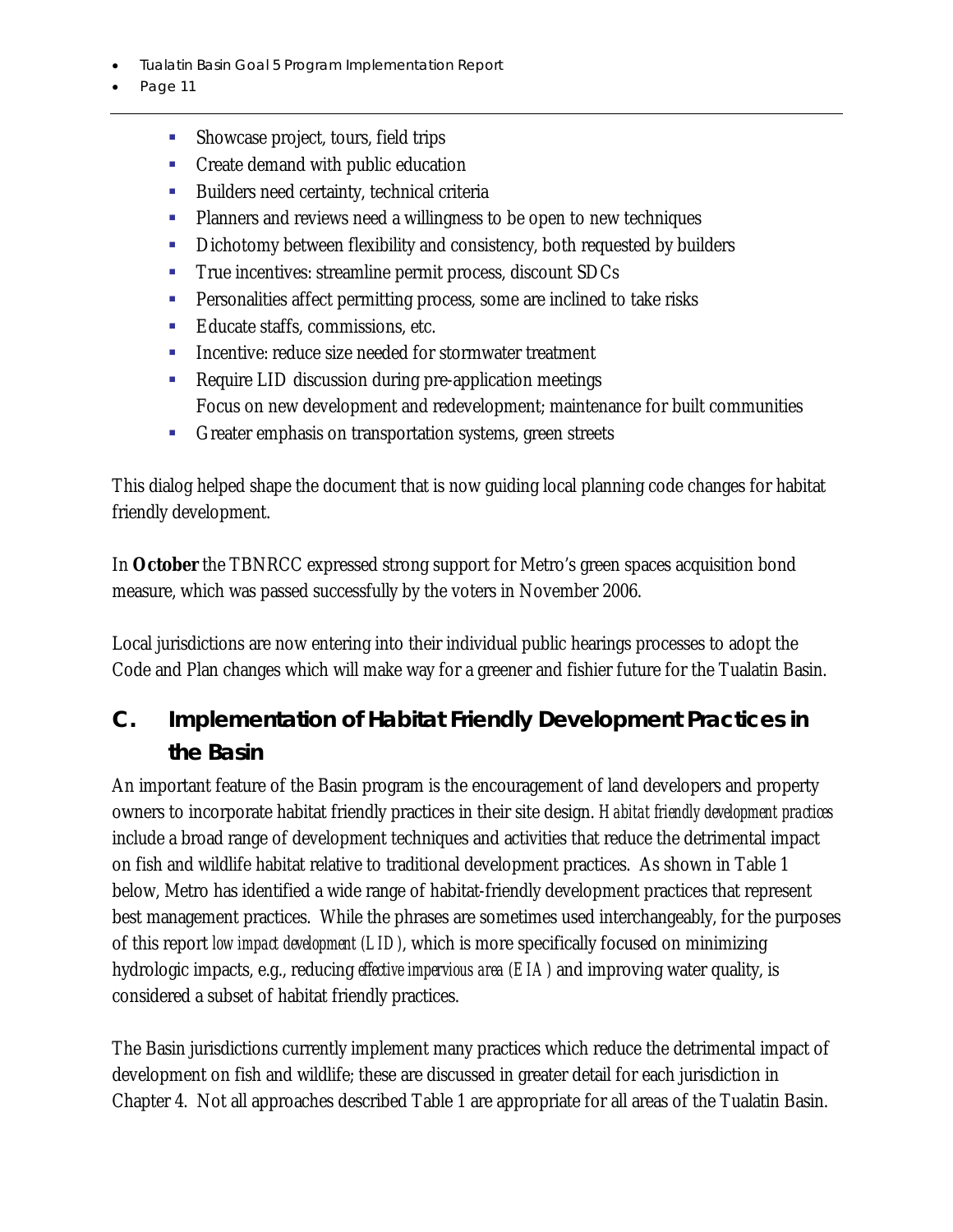- Tualatin Basin Goal 5 Program Implementation Report
- Page 12

Also, some methods may not be appropriate to implement together, as their combined effect may actually be detrimental. All approaches, both currently used and possible future practices, must consider specific topographic and soil constraints, and be evaluated for safety, effectiveness, longevity, and maintenance costs. The list of approaches and methods is not exhaustive, but is intended to highlight practices that have been used successfully in the Portland metropolitan region and could have limited or broad applicability in the Tualatin Basin.

Within the Tualatin Basin, the following concerns have been noted relative to the practices listed in Table 1-1:

- Infiltration and groundwater recharge practices will need to address DEQ / UIC standards;
- The potential implementation of infiltration / groundwater recharge practices in the Tualatin Basin will be subject to local soils and groundwater conditions;
- Stormwater 'pollutants' are identified and regulated under existing MS4 permits in the Tualatin Basin.

#### **Table 1-1: Habitat-friendly development practices**  (Urban Growth Management Functional Plan Table 3.07-13c.) Part (a): Design and Construction Practices to Minimize Hydrologic Impacts 1. Amend disturbed soils to original or higher level of porosity to regain infiltration and stormwater storage capacity. 2. Use pervious paving materials for residential driveways, parking lots, walkways, and within centers of cul-de-sacs. 3. Incorporate stormwater management in road right-of-ways. 4. Landscape with rain gardens to provide on-lot detention, filtering of rainwater, and groundwater recharge. 5. Use green roofs for runoff reduction, energy savings, improved air quality, and enhanced aesthetics. 6. Disconnect downspouts from roofs and direct the flow to vegetated infiltration/filtration areas such as rain gardens. 7. Retain rooftop runoff in a rain barrel for later on-lot use in lawn and garden watering. 8. Use multi-functional open drainage systems in lieu of more conventional curb-and-gutter systems. 9. Use bioretention cells as rain gardens in landscaped parking lot islands to reduce runoff volume and filter pollutants. 10. Apply a treatment train approach to provide multiple opportunities for storm water treatment and reduce the possibility of system failure. 11. Reduce sidewalk width and grade them such that they drain to the front yard of a residential lot or retention area. 12. Reduce impervious impacts of residential driveways by narrowing widths and moving access to the rear of the site. 13. Use shared driveways. 14. Reduce width of residential streets, depending on traffic and parking needs. 15. Reduce street length, primarily in residential areas, by encouraging clustering and using curvilinear designs. 16. Reduce cul-de-sac radii and use pervious vegetated islands in center to minimize impervious effects, and allow them to be utilized for truck maneuvering/loading to reduce need for wide loading areas on site. 17. Eliminate redundant non-ADA sidewalks within a site (i.e., sidewalk to all entryways and/or to truck loading areas may be unnecessary for industrial developments).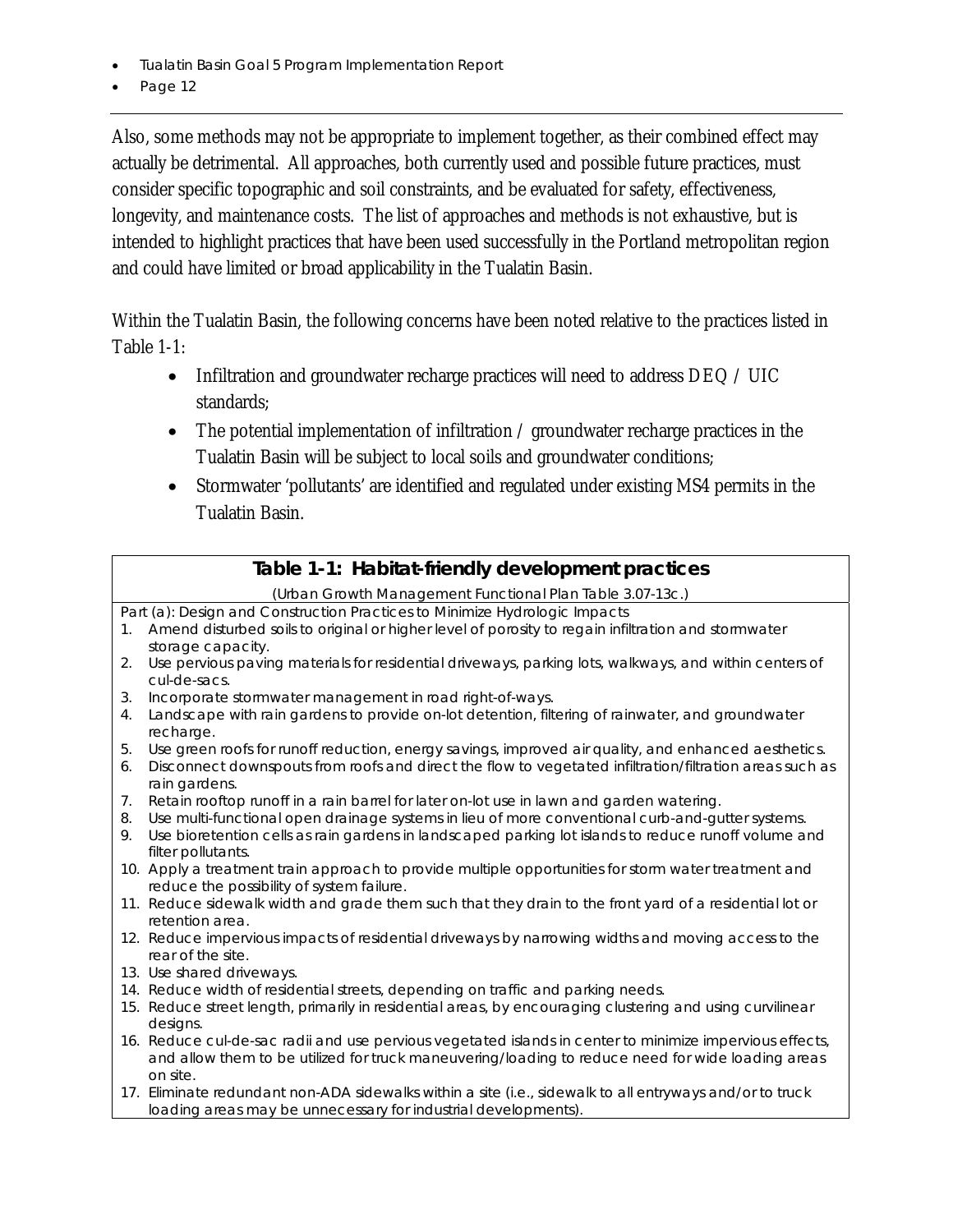- Tualatin Basin Goal 5 Program Implementation Report
- Page 13
- 18. Minimize car spaces and stall dimensions, reduce parking ratios, and use shared parking facilities and structured parking.
- 19. Minimize the number of stream crossings and place crossing perpendicular to stream channel if possible.
- 20. Allow narrow street right-of-ways through stream corridors whenever possible to reduce adverse impacts of transportation corridors.

Part (b): Design and Construction Practices to Minimize Impacts on Wildlife Corridors and Fish Passage

- 1. Carefully integrate fencing into the landscape to guide animals toward animal crossings under, over, or around transportation corridors.
- 2. Use bridge crossings rather than culverts wherever possible.
- 3. If culverts are utilized, install slab, arch or box type culverts, preferably using bottomless designs that more closely mimic stream bottom habitat.
- 4. Design stream crossings for fish passage with shelves and other design features to facilitate terrestrial wildlife passage.
- 5. Extend vegetative cover through the wildlife crossing in the migratory route, along with sheltering areas.

Part (c): Miscellaneous Other Habitat-Friendly Design and Construction Practices

- 1. Use native plants throughout the development (not just in HCA).
- 2. Locate landscaping (required by other sections of the code) adjacent to HCA.
- 3. Reduce light-spill off into HCAs from development.
- 4. Preserve and maintain existing trees and tree canopy coverage, and plant trees, where appropriate, to maximize future tree canopy coverage.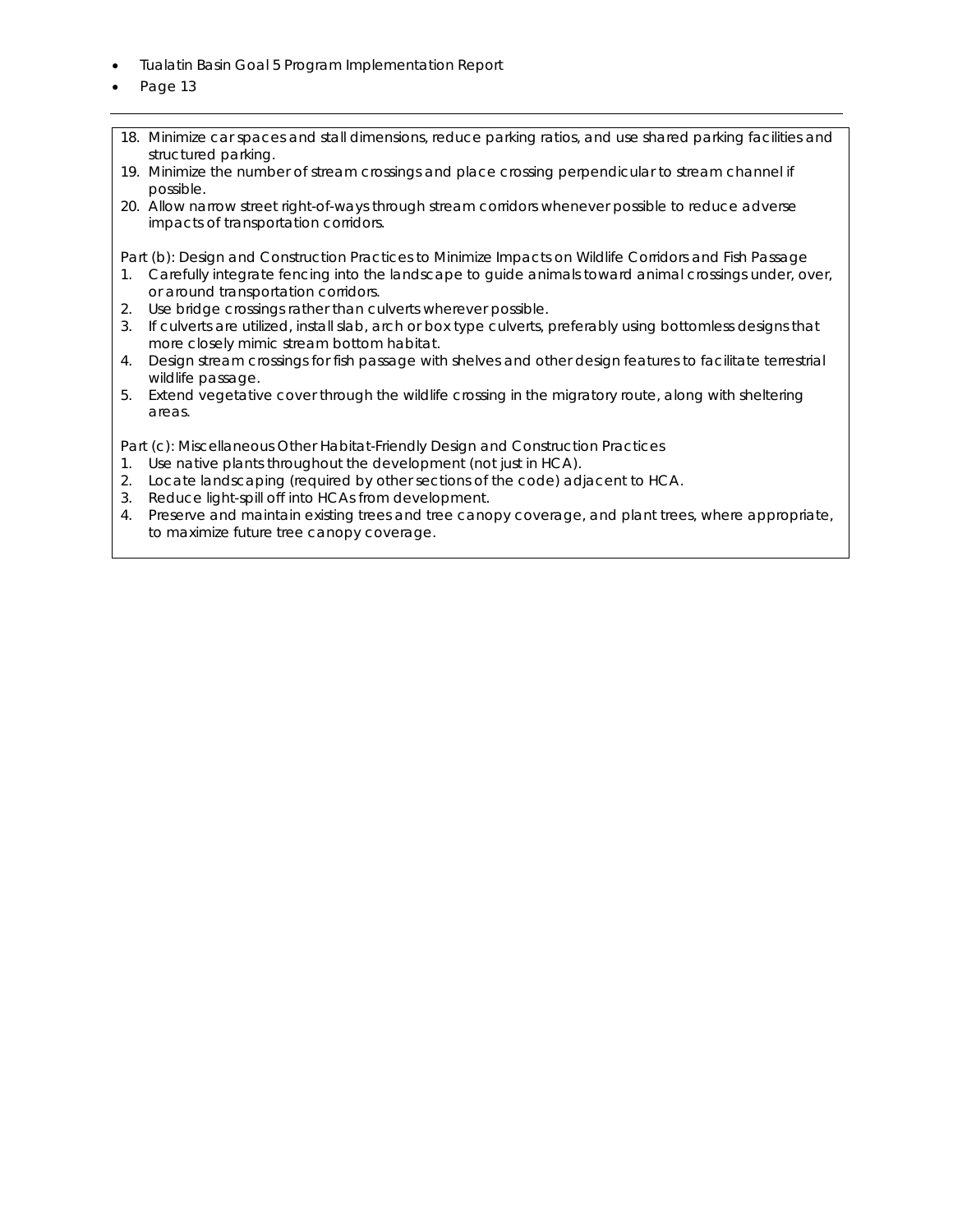- Tualatin Basin Goal 5 Program Implementation Report
- Page 14

**This page intentionally left blank.**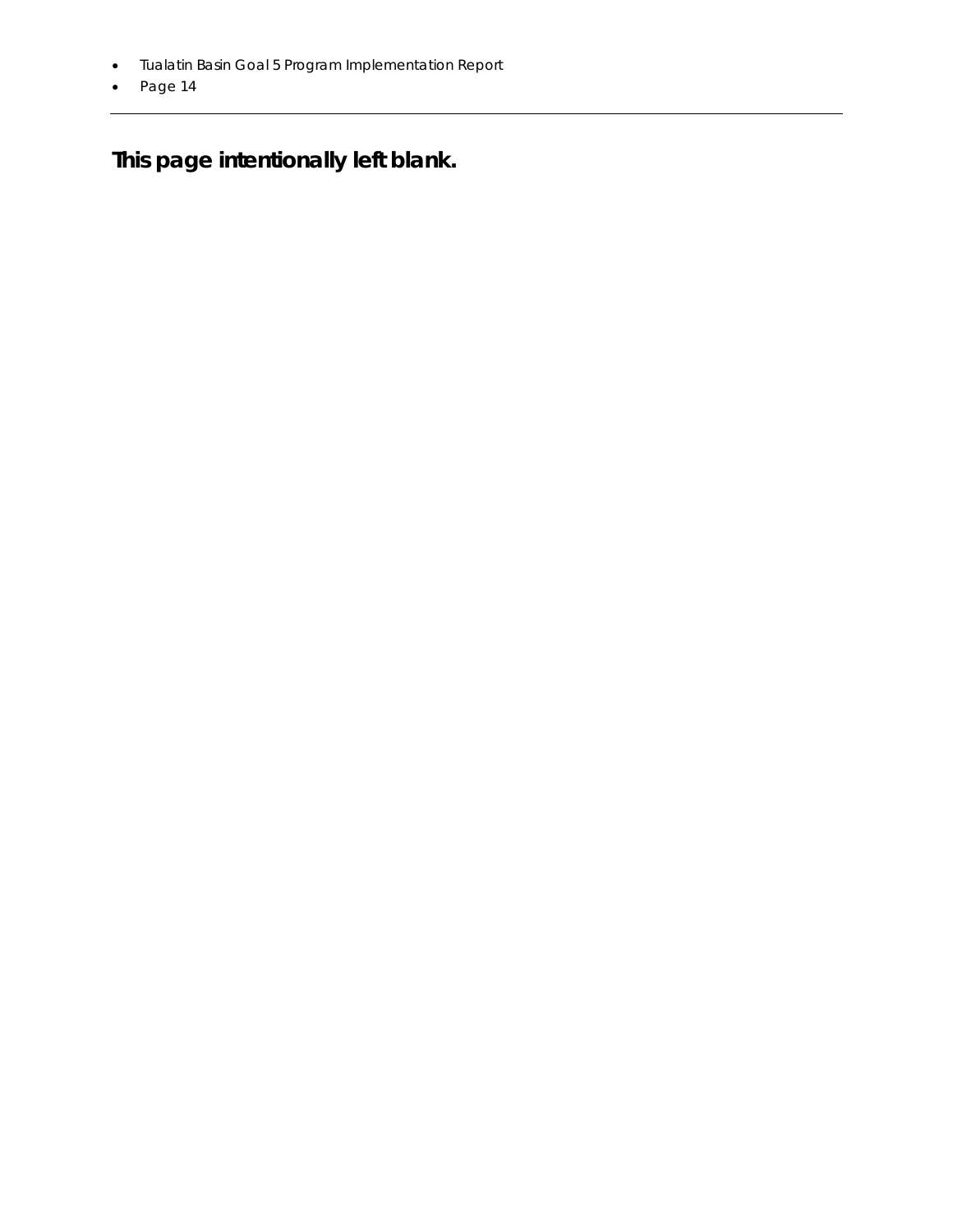Page 15

# **CHAPTER 2: DESCRIPTION OF APPROACHES AND METHODS**

Chapter 2 identifies those approaches and methods which potentially could be used within the Tualatin Basin to develop and encourage habitat friendly development practices. The potential benefits and challenges associated with each approach (including any technical issues and/or regulatory barriers) are noted. Some approaches may conflict with current locally adopted regulations, which may necessitate modification of the approach or a modification of local ordinances before they can be implemented. The importance of removing barriers from existing regulations in order to enable the use of these types of approaches was highlighted in the Audubon Society of Portland's 2004 *Stormwater/Pavement Impacts Reduction (SPIR) Project Report*.

The ten approaches presented in this chapter are divided into three general categories:

- **A. Planning and development.** These approaches include methods that are typically associated with land use planning and development reviews.
- **B.** Engineering and design. These approaches include methods that typically require a more innovative approach to engineering and may require the adoption of new design specifications and public works standards. These approaches may require detailed geotechnical analysis and design for on-site soil suitability and slope stability. Within public rights-of-way, how these approaches affect emergency response access, utility access, roadway structure, and road maintenance costs will require careful evaluation.
- **C. Building design.** This approach includes methods that affect the building itself and may necessitate modifications to the building and/or plumbing code.

For each approach described in this chapter the following information is provided:

- A brief description of the various methods typical of the approach,
- The potential benefits and challenges associated with implementing the approach, and
- Examples and references of how the approach has, or might be, used.

In addition, at the beginning of each section, the answers to the following key questions are summarized:

- **?** Does the approach "Help avoid and/or minimize impacts?" *Tools that help to avoid the intrusion of development into habitat areas to the extent practicable are the preferred. When impacts cannot be avoided, the use of tools that help lessen or minimize detrimental impacts to the extent practicable should be encouraged.*
- **?** Is the approach "Applicable basin-wide or adjacent to resource area?" *Some practices could be effective anywhere within the basin; others are only effective within or adjacent to habitat areas.*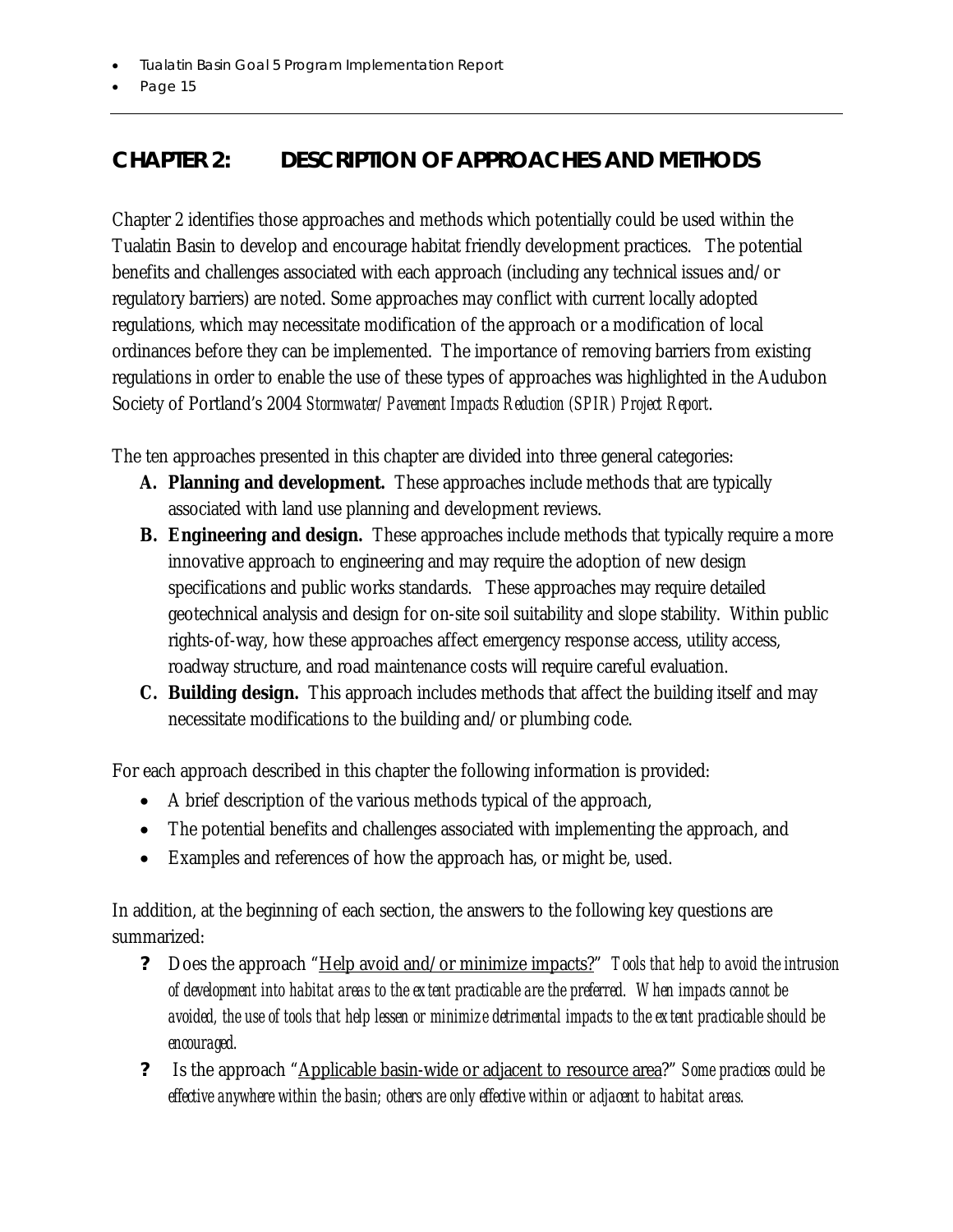- Tualatin Basin Goal 5 Program Implementation Report
- Page 16
	- **?** Are "New or amended regulations required" to implement the approach? *In some cases implementing a practice would require new regulation to be effective; in others existing regulations may be sufficient or a non-regulatory approach is sufficient.*
	- **?** Does this approach provide "Tools to reduce effective impervious area (EIA)?" *Reducing EIA provides direct benefits to water quality and in-stream and streamside habitat through stream flow moderation, reduced frequency of flooding. Some, but not all, habitat-friendly practices will help reduce EIA.*
	- **?** Is the approach "Recommended for basin?" *Some practices may be particularly recommended for use in the Tualatin Basin; others may be less useful due to regulatory or locational constraints.*

# *A. Planning and Development Approaches*

Planning and development approaches include those methods that can be implemented most easily at the time of land use approval, e.g., as part of a subdivision or development review. With the possible exception of the use of pervious materials within parking areas, these methods do not require any engineering innovations or new specifications. Many jurisdictions in the Tualatin Basin employ some, or even most, of these tools. For example, since 1974, Washington County has preserved flood-prone areas within easements and non-buildable tracts, which has resulted in much of THPRD's parkland. However, in some cases, it may be necessary for jurisdictions to modify their development ordinances in order to enable the use of specific approaches.

The planning and development approaches considered in this section include the following:

- 1) Land Division Design
	- o Methods include clustering/lot size averaging and on-site density transfers
- 2) Site Design
	- o Methods include increased flexibility for setbacks, lot coverage, building heights
- 3) Parking Design
	- o Methods include reduced parking ratios, shared driveways and parking areas, increased parking lot landscaping, smaller car spaces and stall dimensions, increased use of pervious materials
- 4) Landscaping/Hardscape Design
	- o Methods include locating landscaping adjacent to habitat areas, increased use of native plant, improved soil amendment, reduction of non-ADA sidewalks within a site,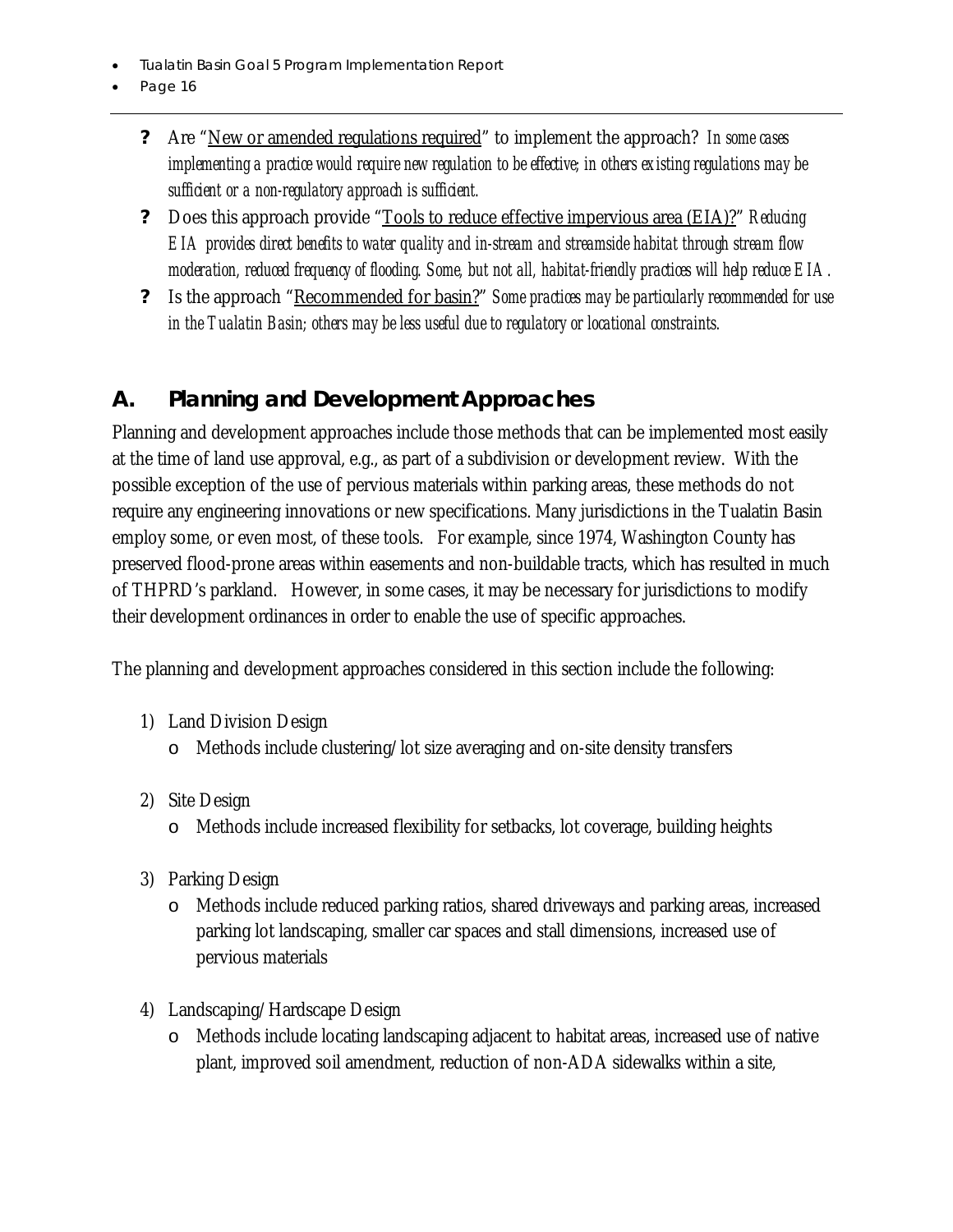- Tualatin Basin Goal 5 Program Implementation Report (Final Review Draft)
- Page 17

increased use of habitat-friendly fencing, preservation of existing trees, maximize forest canopy

- 5) Lighting Design
	- o Methods include re-directing outdoor lighting and reducing light spill-off
- 6) Density Reduction for Regionally Significant Habitat
	- o Methods include modifying definition of net buildable areas, establishing reduced minimum buildable lot sizes

#### **1. Land Division Design**

| <b>Key Questions</b>                 |                                                            |  |
|--------------------------------------|------------------------------------------------------------|--|
| Help avoid or minimize impacts?      | Both, but primarily these methods allow developments to    |  |
|                                      | avoid habitat areas.                                       |  |
| Applicable basin-wide or adjacent to | Effective on sites adjacent to resource area; however, may |  |
| resource area?                       | have "smart development" benefits basin-wide.              |  |
| New or amended regulations required? | Some codes may have to be amended to allow increased       |  |
|                                      | flexibility in lot size averaging and density transfers.   |  |
|                                      | Could be provided option rather than requirement for       |  |
|                                      | developer.                                                 |  |
| Tools to reduce effective impervious | No, unless combined with other "green" design and          |  |
| area (EIA)?                          | development approaches.                                    |  |
| Recommended for basin?               | Yes, only for properties which include resources.          |  |

Description of Methods (Lot Size Averaging and Transfer of Density)

Zoning and land division ordinances can require, allow, or encourage lot size averaging at the land division stage to avoid or minimize impacts to significant riparian and habitat areas. Lot size averaging is typically most relevant for residential land divisions, but the method could also be applicable in commercial and industrial zones that establish minimum lot sizes. These techniques are generally implemented through local Planned Development (PD) or Planned Unit Development (PUD) review options.

Rather than specify a minimum lot size for every lot in a land division (such as 8,000 square feet), lot size averaging could allow a combination of smaller and larger lots, with an overall average lot size of 8,000 square feet. Another approach could be zoning that establishes the overall maximum number of units per gross acre, and allows a mix of lot sizes to achieve that overall density.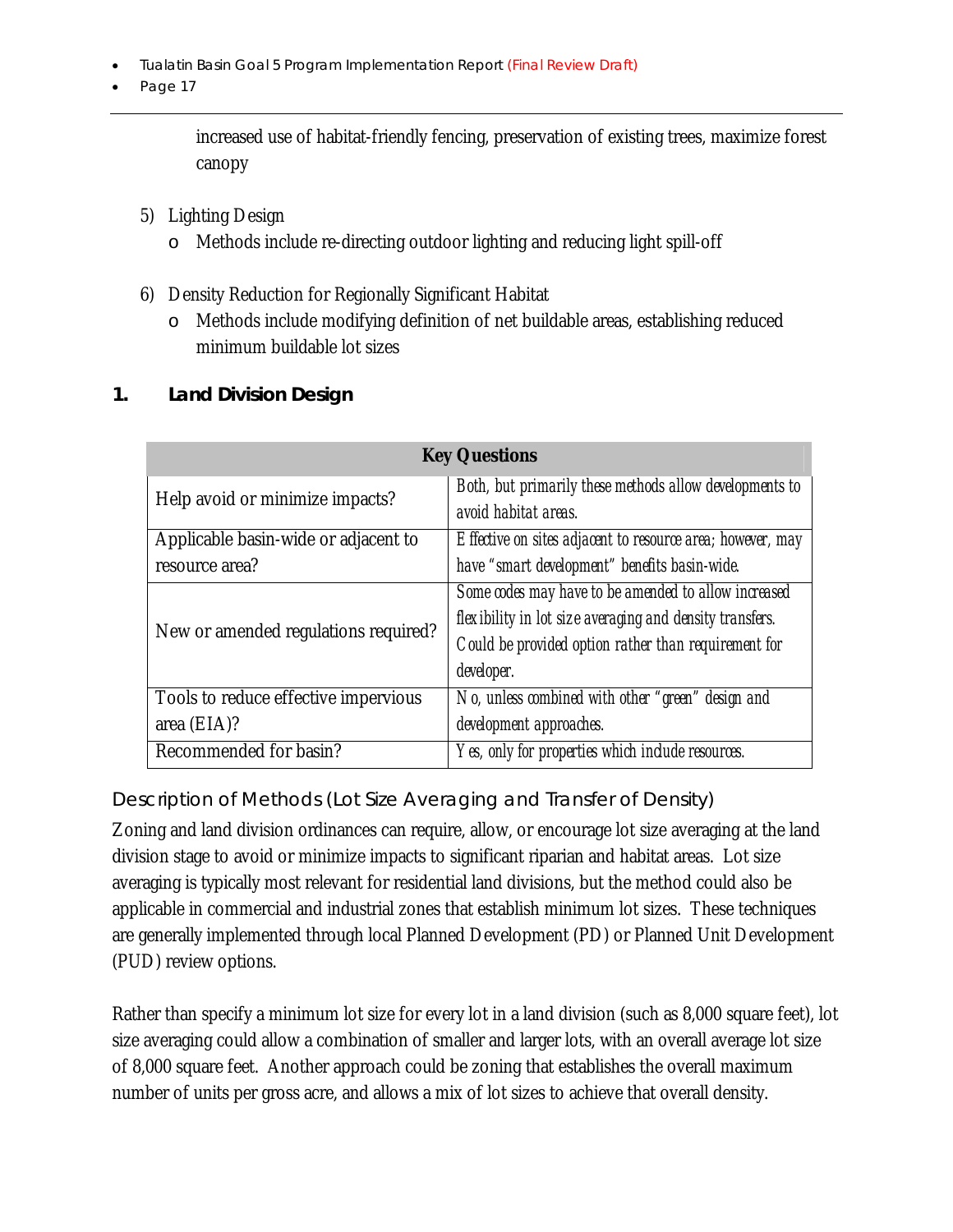- Tualatin Basin Goal 5 Program Implementation Report
- Page 18

Significant riparian and habitat areas could also be set aside and protected in an open space tract (dedicated to a public agency or owned by a homeowners association), with an allowance for the remaining lots to be smaller than the specified minimum lot size to achieve the overall average density. However, it should be noted that creating open space tracts may have implications for enforcement and the related costs for long-term maintenance.

Ordinances could also allow or encourage transfer of development potential from constrained portions of a site to non-constrained portions. This method is commonly used to permit transfer of development potential from floodplain and wetland areas to upland areas. The tool is less commonly used to transfer density from upland habitat areas. On-site density transfers can be implemented through a land division or site plan review process (for example, multifamily projects that do not involve a land division). For residential projects, on-site density transfers typically require lot size averaging or clustering of units on a smaller portion of the site. Ordinances can provide incentives for density transfers, such as "bonus" density or permitted flexibility on lot sizes, setbacks, street widths, and landscaping standards. The density transfer provides a tool to protect significant riparian and habitat areas through dedication, an open space easement or tract or deed restriction.

### Benefits and Challenges

- A. The lot size averaging and density transfers can provide benefits, including the opportunity to avoid impacts on significant resource areas, and create neighborhoods that are responsive to natural features. In addition, there may be non-habitat related benefits such as the potential for a broad mix of lot sizes and associated housing types and sizes and varied development patterns.
- B. Developers could be reluctant to pursue lot size averaging or density transfers if they make the land division review process more complex, time-consuming, or vulnerable to appeal. For example, in jurisdictions where lot size flexibility is accomplished through the planned unit development process, requirements such as minimum development size, larger open space dedications, increased submittal requirements and, subsequently, longer processing times, will limit the use of this method.
- C. Smaller lots with shared open space may be seen by some developers as less marketable than traditional subdivisions.
- D. Most of the development in the urbanized portion of the Basin is now limited to relatively smallscale redevelopment and infill projects, which may reduce potential opportunities for (and benefits of) transferring density.
- E. In infill settings, surrounding property owners could be resistant to smaller lot sizes or clustered homes, even if the overall average density is maintained. Buffers may be required to mitigate impacts. Ordinances may also limit certain housing types (such as attached or multifamily units) in particular zones.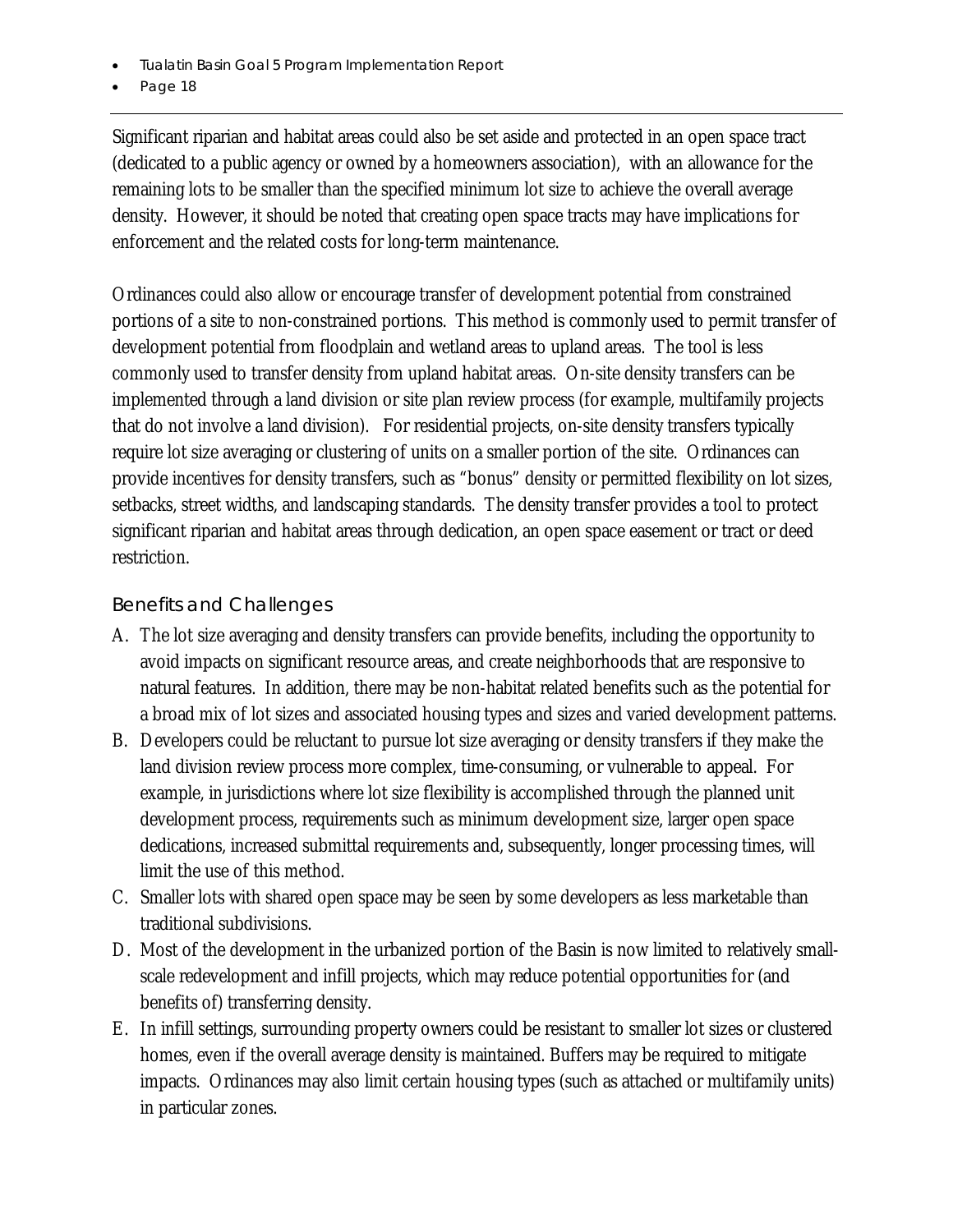- Tualatin Basin Goal 5 Program Implementation Report
- Page 19
- F. Allowing lot size averaging and density transfer by right (subject to clear and objective standards) may help encourage preservation of the resource, but may be seen as conflicting with a jurisdiction's objectives for community involvement and citizen participation.
- G. Minimum density requirements can conflict with objectives to protect significant riparian and habitat areas. Unless a development site is quite large, there may not be enough area to effectively accommodate the on-site density transfer in a manner that is compatible with surrounding developments and marketable for the developer *(see discussion of Density Reduction for Regionally Significant Habitat – Section B6)*.
- H. Average lot size and density transfer approaches may also necessitate greater flexibility in development standards such as maximum building coverage, lot dimensions, and setbacks. If use of lot size averaging or density transfer options require approval of a planned development, variance, or adjustment, developers will be less likely to use the methods.
- I. The resource area associated with the density transfer shall be provided with long-term protection through dedication, an open space easement, deed restriction or other appropriate tool. This is already common in the Tualatin Basin for dedicated floodplain areas. Issues of access, maintenance, and management of the resource area must be considered as part of the density transfer.
- J. If combined with other "green" design and development approaches, lot size averaging and density transfers could help to reduce effective impervious area in new development.

### Examples and References

Most jurisdictions in the Basin have existing ordinance provisions that address lot size averaging and density transfers. These will need to be evaluated in order to ensure they provide adequate flexibility. For example:

The Washington County Code (Section 404-4) provides broad flexibility in lot sizes and development standards through the Type II planned development process to provide incentives for protection and dedication of open space. However, it appears only industrial and commercial planned development proposals are able to use floodplain, drainage hazard, or riparian open space on the subject property to offset up to 50% of the open space requirement. The Washington County Code (Section 300-3) also provides options for transfer of density from unbuildable lands within a single lot or parcel with the same land use designation or to an adjoining lot or parcel that is included in the development application and is within the same land use designation. For density transfer purposes, the definition of "unbuildable" lands includes designated significant natural resource areas, water quality sensitive areas or vegetated corridors. The transferred density shall not more than double the density allowed on the buildable portion of the site.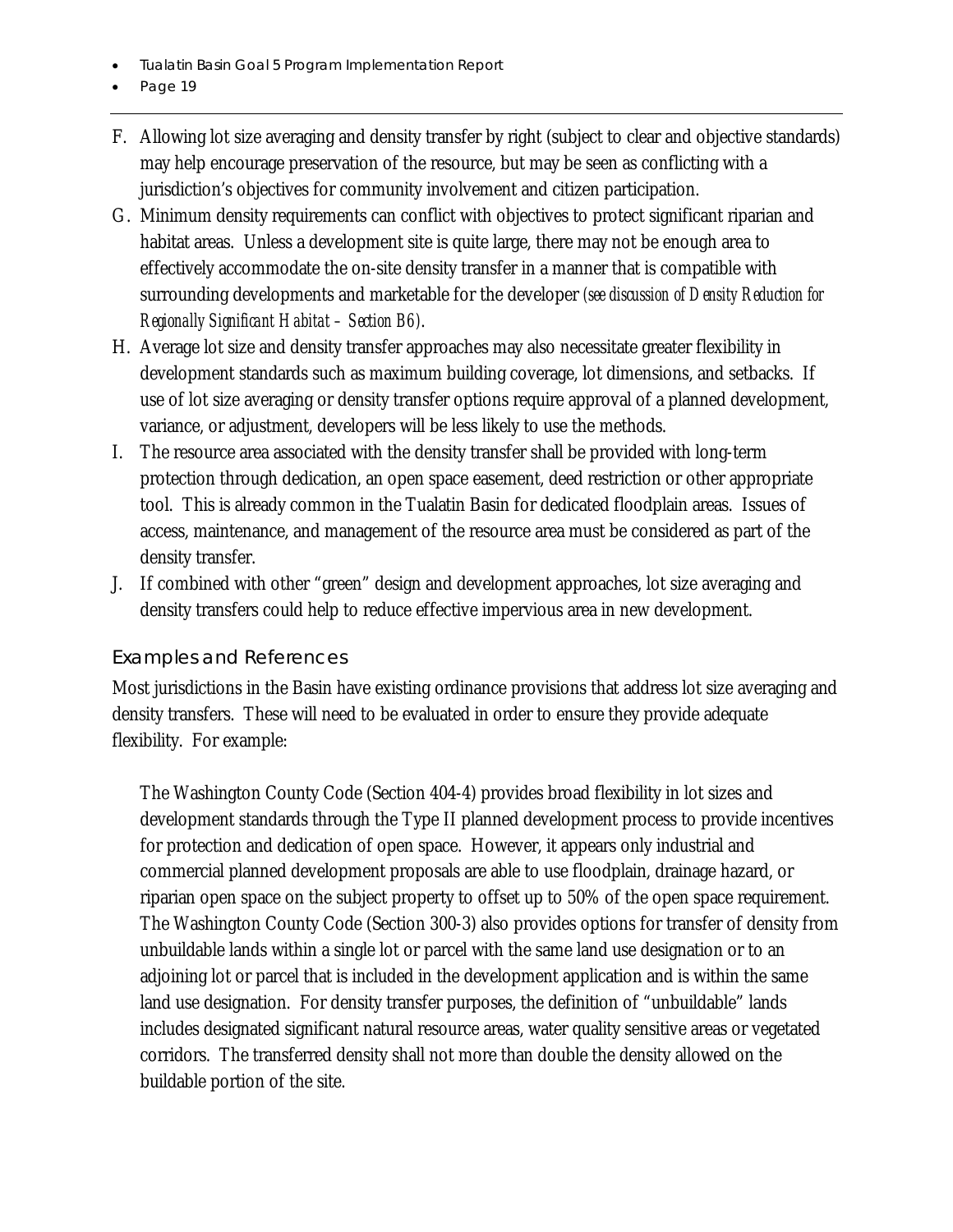- Tualatin Basin Goal 5 Program Implementation Report
- Page 20

The Tigard Code (18.430.020D) permits "lot averaging," but no lot may be less than 80% of the minimum lot size permitted in the underlying zone. The Tigard Code (18.715.030) allows residential density transfer from sensitive lands, which includes the 100-year floodplain, natural drainage ways, wetland areas, and steep slopes. However, the number of units that can be transferred is limited to the number of units that would have been allowed on 25% of the unbuildable area. The total number of units per site shall not exceed 125% of the maximum number of units per gross acre permitted by the applicable plan designation.

### **2. Site Design**

| <b>Key Questions</b>                 |                                                           |  |
|--------------------------------------|-----------------------------------------------------------|--|
| Helps avoid or minimize impacts?     | Primarily minimize, potential to use flexibility to avoid |  |
|                                      | impact to a habitat area.                                 |  |
| Applicable basin-wide or adjacent to | Primarily adjacent to resource areas, but may also be     |  |
| resource area?                       | used to protect other attributes (e.g. mature trees or    |  |
|                                      | habitat connectivity).                                    |  |
|                                      | Some codes may have to be amended to provide              |  |
| New or amended regulations required? | additional flexibility.                                   |  |
| Tools to reduce effective impervious | No, unless combined with other "green" design and         |  |
| area $(EIA)$ ?                       | development approaches.                                   |  |
| Recommended for basin?               | Yes, only for properties which include resources.         |  |

# Description of Methods

Zoning ordinance development standards typically establish specific minimum lot size, lot dimensions, setbacks, building heights, and maximum lot coverage, particularly within residential zoning districts. The standards are applied at the land division, site plan, or building permit phases of development. When applied too rigidly, these types of standards can result in increased impacts on resource areas. Allowing flexibility can enable and encourage sensitive site designs and may be necessary to facilitate lot size averaging and/or on-site density transfer *(see discussion in Section B1)*. In addition to avoiding development immediately within or adjacent to resource areas, sensitive site designs could take into account the preservation of mature trees and connectivity between habitat areas. If a site is adjacent to or near habitat areas, wildlife and migratory birds may use the site as a pathway. Whenever possible, these pathways should be preserved or enhanced to provide continued access and protection for wildlife.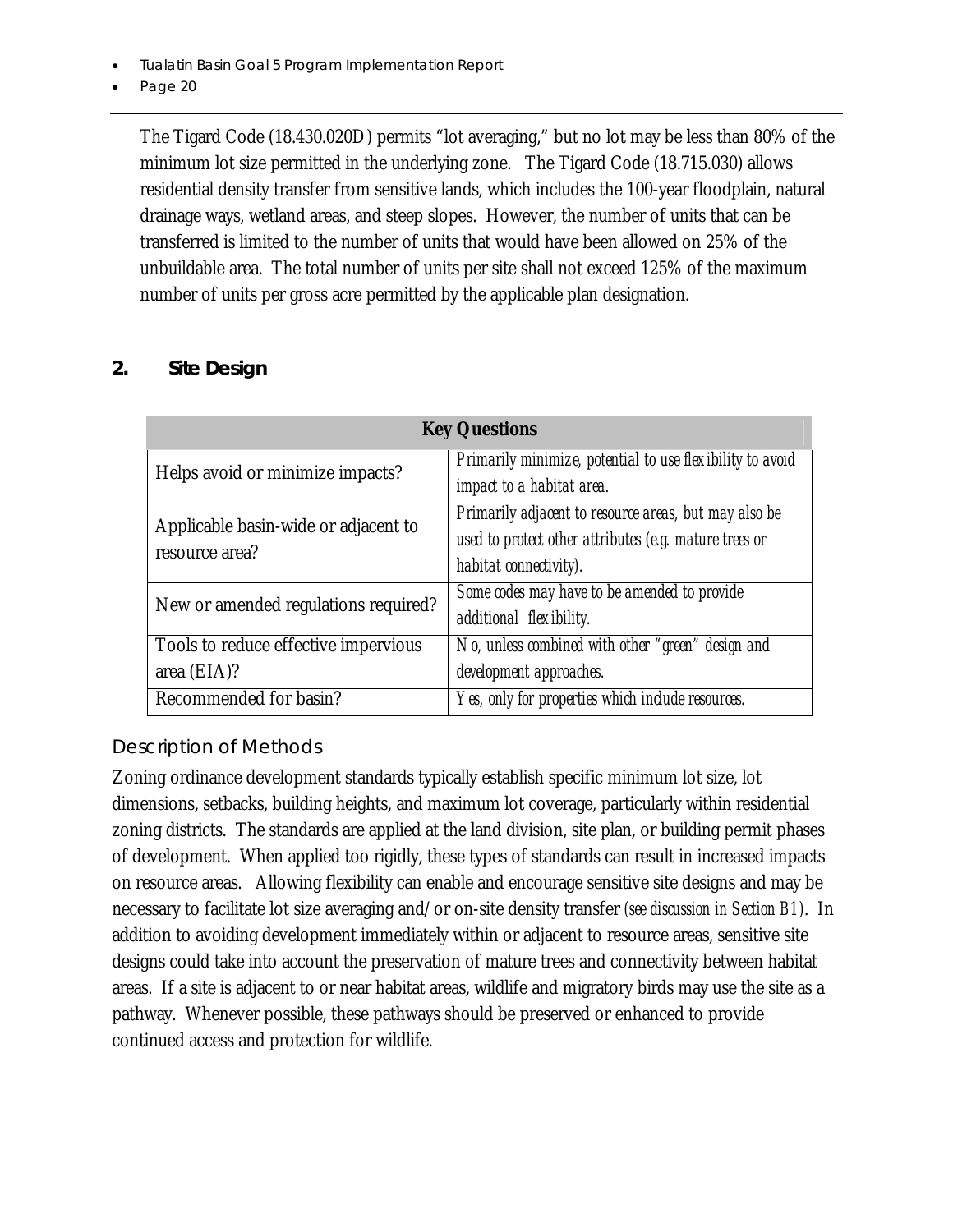- Tualatin Basin Goal 5 Program Implementation Report
- Page 21

Examples include:

- Building setback flexibility to maximize the separation of the proposed development from the resource area (with the option to reduce setbacks to the minimum required by fire and building codes).
- Automatic flexibility in lot dimensional standards (such as 30% adjustment) to facilitate onsite density transfers and protection of the resource area.
- Building height flexibility (such as one-story bonus over base building heights) to facilitate avoidance and protection of the resource area.
- Bonus lot coverage if the proposed development is concentrated on smaller lots or in a smaller area of the overall site than permitted under base development standards.

### Benefits and Challenges

- A. Greater flexibility in development standards (particularly if it doesn't trigger a more complex review procedure) could encourage avoidance and protection of significant resource areas and enable the use of other tools such as on-site density transfer and lot size averaging.
- B. Surrounding property owners or the larger community may be resistant to smaller lots, taller buildings, or reduced setbacks, particularly if they do not view the protection of the resource area as a corresponding benefit.
- C. Most of the development in the urbanized portion of the Basin is now limited to relatively smallscale redevelopment and infill projects. In infill settings in particular, surrounding property owners may feel that the new projects are out of character with neighborhood design, and that reductions in setback standards and increased building height reduce privacy on adjoining parcels.
- D. A developer will not pursue the more flexible development approach to protect the resource area if the alternative site plan is perceived as more difficult to permit, more difficult to finance, or less marketable.
- E. Providing site design flexibility by right (subject to clear and objective standards) may help encourage preservation of the resource, but may be seen as conflicting with a jurisdiction's objectives for community involvement and citizen participation.

### Examples and References

The examples below illustrate how some of the Basin jurisdictions currently provide some flexibility from site design standards to facilitate natural resource protection.

The Washington County Code (404-2) allows only a limited modification of front, side, and rear yard setbacks (up to 10%) based on evidence that the modification is necessary to retain natural or topographic features such as mature trees, drainage swales, slopes, ridge lines, or rock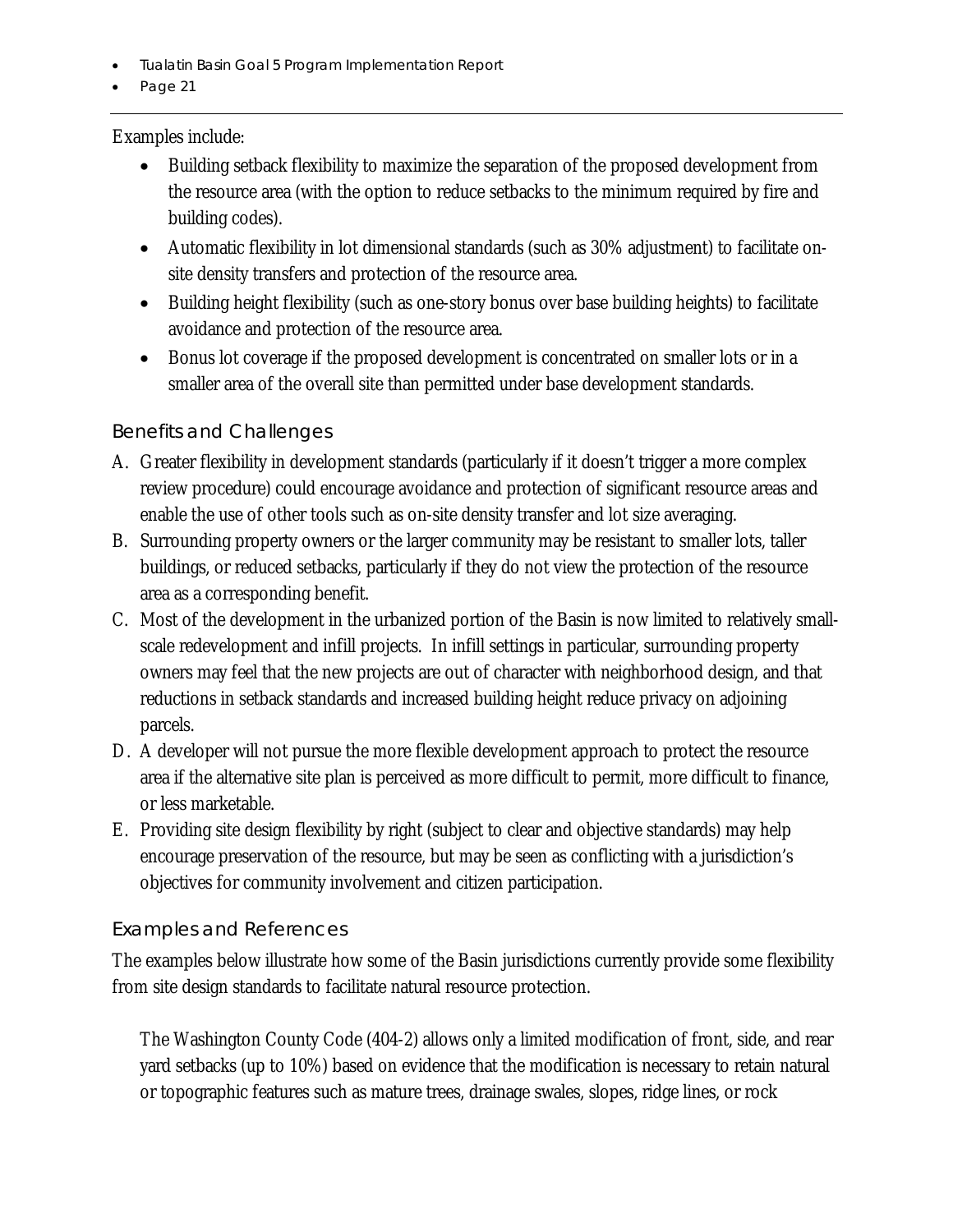- Tualatin Basin Goal 5 Program Implementation Report
- Page 22

outcropping. More extensive modification of standards (including lot sizes) requires approval of a Type II planned development.

The Tualatin Development Code (Chapter 72) includes options for shift of density for residential development adjacent to greenways and natural areas; landscaping credit for commercial and industrial planning districts adjacent to greenways and natural areas; and reduction in setback requirements adjacent to greenways and natural areas. Implementation of these options typically requires Architectural Review approval (Type II or III).

Beaverton's Code includes options for flexible setbacks (Chapter 40.30). However, flexible setback(s) for a proposed residential land division require a Type III approval.

| <b>Key Questions</b>                                |                                                                                                                                                       |  |
|-----------------------------------------------------|-------------------------------------------------------------------------------------------------------------------------------------------------------|--|
| Helps avoid or minimize impacts?                    | Use reductions in parking to avoid impact to a habitat<br>area. Minimization also possible through EIA<br>reduction.                                  |  |
| Applicable basin-wide or adjacent to                | Primarily adjacent to resource area, but could be used                                                                                                |  |
| resource area?                                      | Basin-wide.                                                                                                                                           |  |
| New or amended regulations required?                | Yes – for some of the methods described.                                                                                                              |  |
| Tools to reduce effective impervious<br>area (EIA)? | Yes, these methods can provide EIA reduction.                                                                                                         |  |
| Recommended for basin?                              | Yes, primarily for properties which include resources.<br>Use of pervious pavement could have an EIA benefit,<br>but use limited by soil constraints. |  |
|                                                     |                                                                                                                                                       |  |

### **3. Parking Design**

# Description of Methods

There are several methods related to parking lot design that could reduce the overall amount of impervious surface and cut down on stormwater runoff. The number of parking spaces created could be reduced through revisions to the parking requirements. Metro currently requires that all jurisdictions use parking maximums in their code to limit excessive parking. In addition, jurisdictions may allow alternative parking spaces to count towards the minimum parking standard. For example, adjacent on-street parking, nearby public parking and shared parking could all be included in the parking count. Metro recommends this, but does not require it.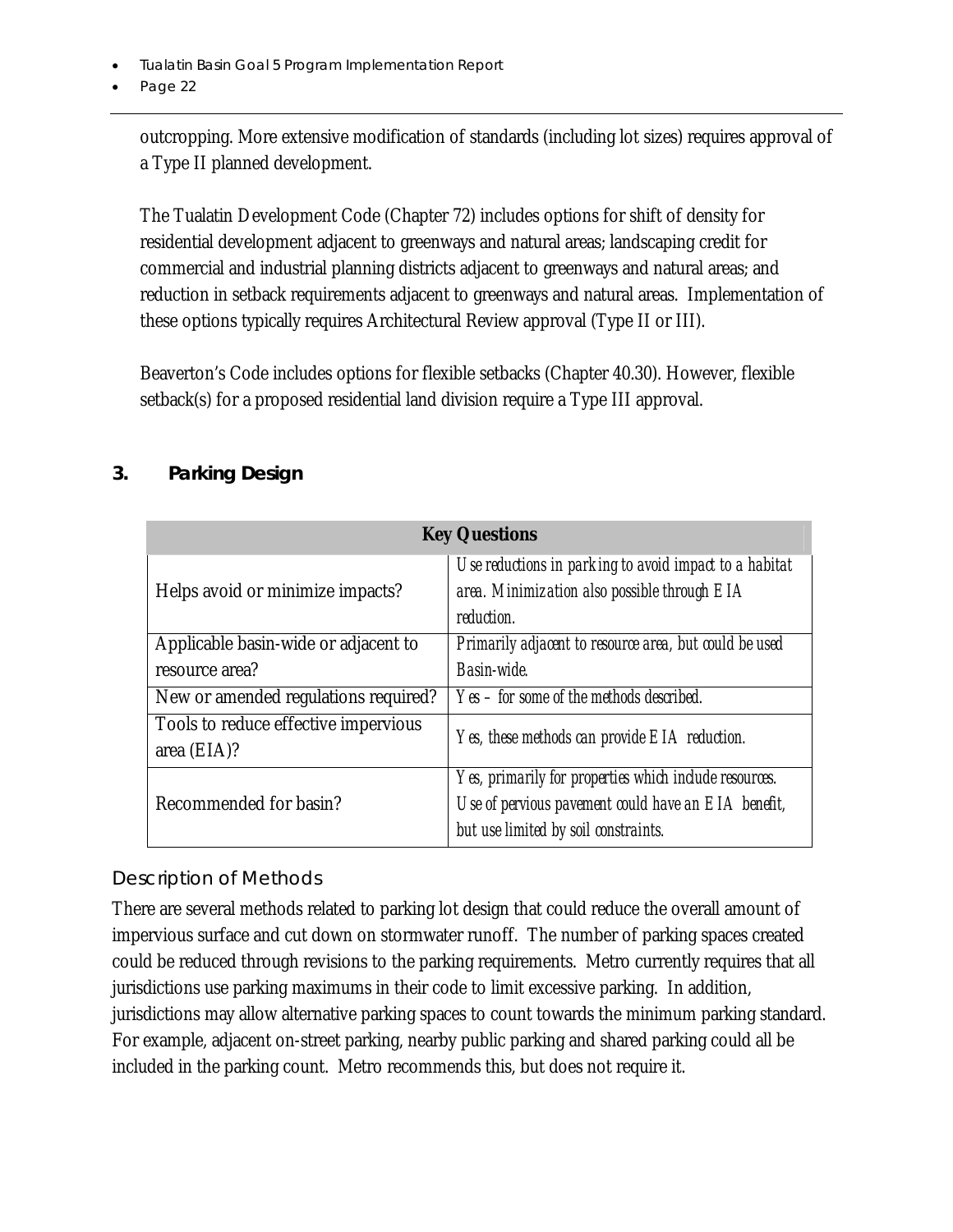- Tualatin Basin Goal 5 Program Implementation Report
- Page 23

Another technique is to minimize the size of the parking spaces created. Some jurisdictions have standards that allow a certain percentage of parking to be designed for compact vehicles. For example, the city of Tualatin allows no more than 35% of total parking stalls to be compact. Increasing this allowable percentage would be one way to reduce the overall size of a parking lot. Jurisdictions could also allow a higher percentage of compact parking (which would be a cost savings for the developer) in exchange for more beneficial landscaping. Parking stall design standards may also be revised in cases where the standard provides for a space that may be larger than necessary.

Large parking lots with catch basins generally require active stormwater control techniques, such as utilizing detention ponds and water quality treatment prior to discharge to a public system. As an alternative, the same amount of parking may be broken into several smaller parking lots that are separated by natural vegetation (outside of required vegetated corridors) and bioretention areas *(see discussion of bioretention areas - Section C3)*. This could reduce or eliminate the need for detention and/or piping and provide more opportunities for natural infiltration.<sup>3</sup>

There are a number of alternatives to conventional paving materials that can be used to reduce impervious surface area. Pervious concrete and asphalt both allow for more infiltration than traditional impervious pavement, and therefore have the effect of reducing the amount of runoff created by a parking lot. Pervious pavement may be most effective for driveways, sidewalks, and other pedestrian and bikeways that are not associated with public rights-of-way, which are subject to typical safety and maintenance practices in this area (sanding in winter conditions, street sweeping). Brick, pavers,



Example of pervious parking material

and natural stone or gravel provide similar benefits, although the amount of infiltration is not as high. These materials are not always appropriate for high use parking lots, but they can be used in combination with conventional paving materials to provide at least some benefit.

### Benefits and Challenges

 $\overline{a}$ 

A. In addition to possible water quality benefits, reducing the overall amount of required parking and/or the size of parking spaces reduces development costs, allows more space for landscaping,

*<sup>3</sup> Depending on local regulations, these methods related to parking lot design may not eliminate the need for required detention despite their effect on reducing stormwater runoff.*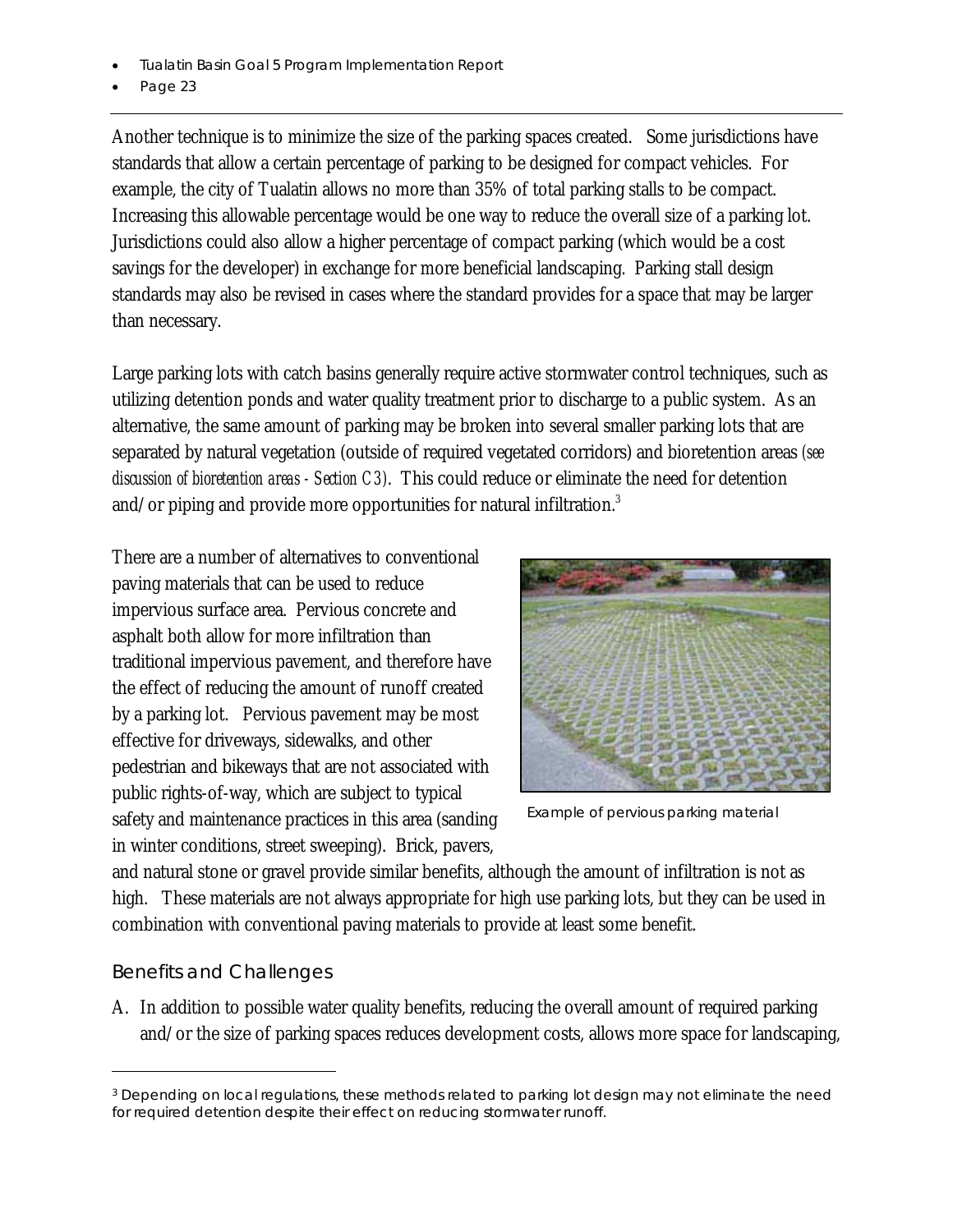- Tualatin Basin Goal 5 Program Implementation Report
- Page 24

and provides greater efficiency of land use. However, in order to result in a reduction in EIA, the area that was no longer needed for parking should not be used for other impervious uses (e.g., larger buildings).

- B. Allowing for smaller parking spaces or proportionately more compact spaces may result in a smaller overall parking area, but may not reflect the actual mix of vehicles that will be using the facility; and thus, could create some frustration on the part of users. In addition, adequate parking for trucks, large SUV's and RV's still needs to be provided.
- C. Breaking up large parking lots and the use of natural vegetation creates a more attractive development while providing stormwater benefits.
- D. Permeable paving materials may reduce development costs by reducing the need for stormwater infrastructure and treatment.<sup>4</sup> Bricks and pavers can also add visual appeal and character that may be desirable in commercial or residential areas.
- E. There may be resistance to the idea of reducing parking requirements on the part of the community, particularly neighboring property owners. There may also be property owner concerns regarding shared parking arrangements.
- F. Alternative paving materials may have higher installation costs to construct correctly and require more maintenance than regular asphalt and concrete. However, these costs could be offset to some degree by the savings associated with less stormwater treatment. This approach needs evaluation and monitoring to develop true costs. Overall development costs should always be considered when making a comparison between paving materials. Additionally, soil permeability issues in the Basin will also pose a challenge on some sites, as will slope stability and impacts to adjacent properties. Long term benefits are not well documented and required evaluation for long term effectiveness and maintenance costs.

### Examples and References

-

# CWS Merlo Road Field Operations Facility

The Field Operations Facility's employee parking lot is paved with porous concrete. Porous concrete allows rainfall to be absorbed directly into the soils below, recharging groundwater and reducing or eliminating any surface runoff. The porous parking lot acts as a retention facility, slowing the flow and replicating natural hydrology. The cost of porous concrete is offset in part by the elimination of catch basins and pipe conveyance systems.

*<sup>4</sup> According to Washington County Engineering Standards, the piping requirements for larger and longer duration storm events may still be required.*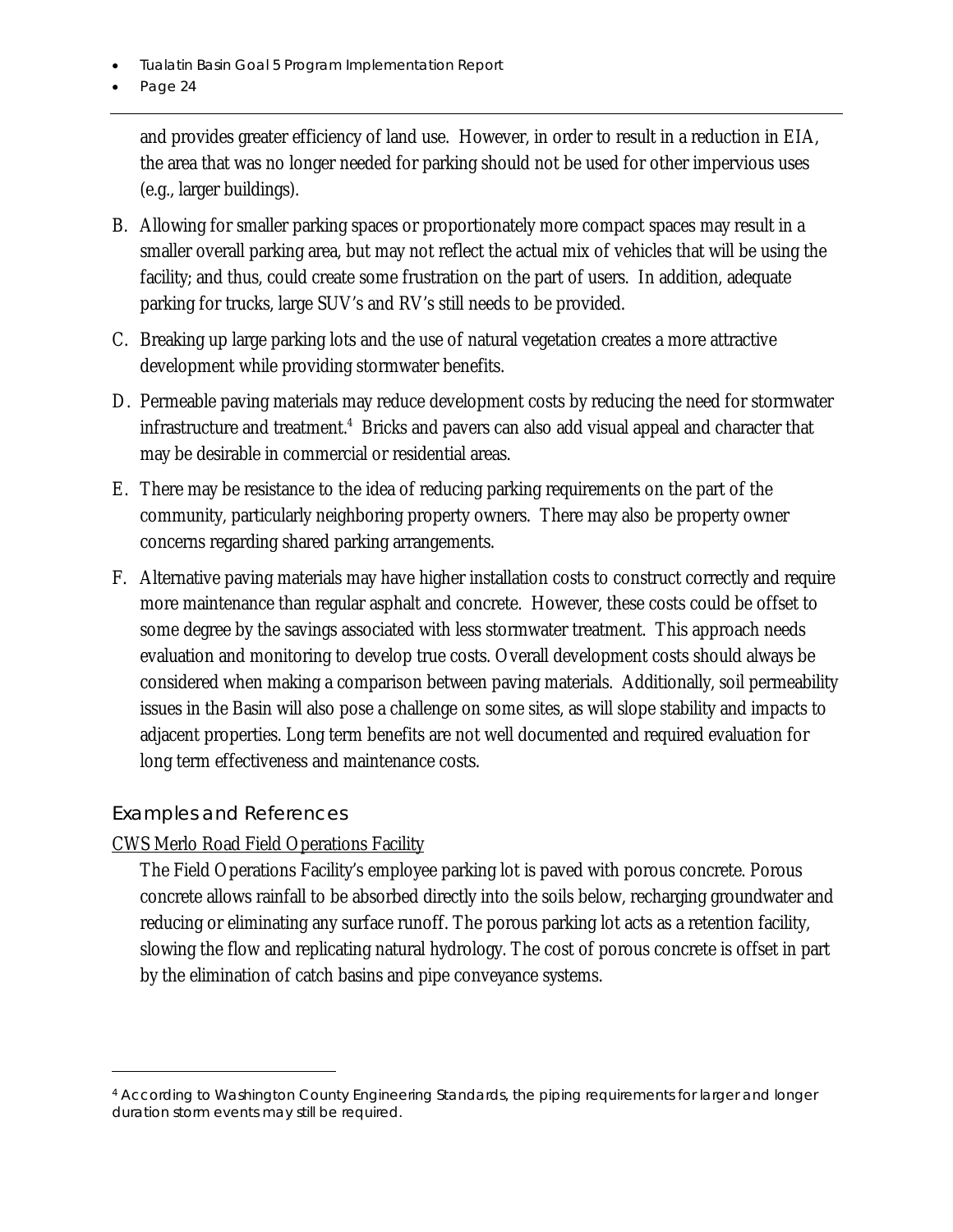- Tualatin Basin Goal 5 Program Implementation Report
- Page 25

Concrete paver blocks provide seven additional parking places (945 square feet) for visitors to the Field Operations Facility. Spaces between the interlocking pavers allow stormwater to be absorbed into the sub-base and soils below. Porous pavers are commonly used and readily available, and can be more attractive than asphalt or conventional pavement.

Structural gravels supported by an 8-inch deep synthetic grid provide 3,000 square feet of storage area in the Field Operations Facility maintenance yard. The three-dimensional network of interconnected, perforated cells was filled with 11/2-inch to 3/4-inch open graded river gravel.

*[Source: Clean Water Services, "Slow the Flow! Designing the Built Environment to Protect Urban Environments" brochure* 

*http://www.cleanwaterservices.org/content/documents/Permit/Slow%20the%20Flow%20brochure.pdf]* 

# **4. Landscape/Hardscape Design**

| <b>Key Questions</b>                                |                                                        |  |
|-----------------------------------------------------|--------------------------------------------------------|--|
| Helps avoid or minimize impacts?                    | Both avoid and minimize.                               |  |
| Applicable basin-wide or adjacent to                | Primarily adjacent to resource area, but could be used |  |
| resource area?                                      | Basin-wide.                                            |  |
| New or amended regulations required?                | Yes - for some of the methods described.               |  |
| Tools to reduce effective impervious<br>area (EIA)? | Yes, subject to local soil conditions.                 |  |
|                                                     | Yes, primarily for properties which include resources. |  |
| Recommended for basin?                              | Tree preservation, additional landscaping and soil     |  |
|                                                     | amendments would have an EIA benefit.                  |  |

# Description of Methods

Methods can include enabling and encouraging the use of rain gardens, native landscaping, and tree canopy preservation. More information about rain gardens is provided in Section C3 of this paper. Native landscaping, also called "lawn conservation," focuses on planting or replanting lawns or sections of lawns to a more natural state. This includes planting hardy native plant species of grasses, shrubs, wildflowers and/or trees, which require less maintenance than the conventional lawn. One benefit of native landscaping to the local watershed is that it requires little or no fertilizer or pesticides. Lawn conversion also provides stormwater management that promotes groundwater infiltration, water quality treatment, and flood control. Some general conservation landscaping techniques are listed here.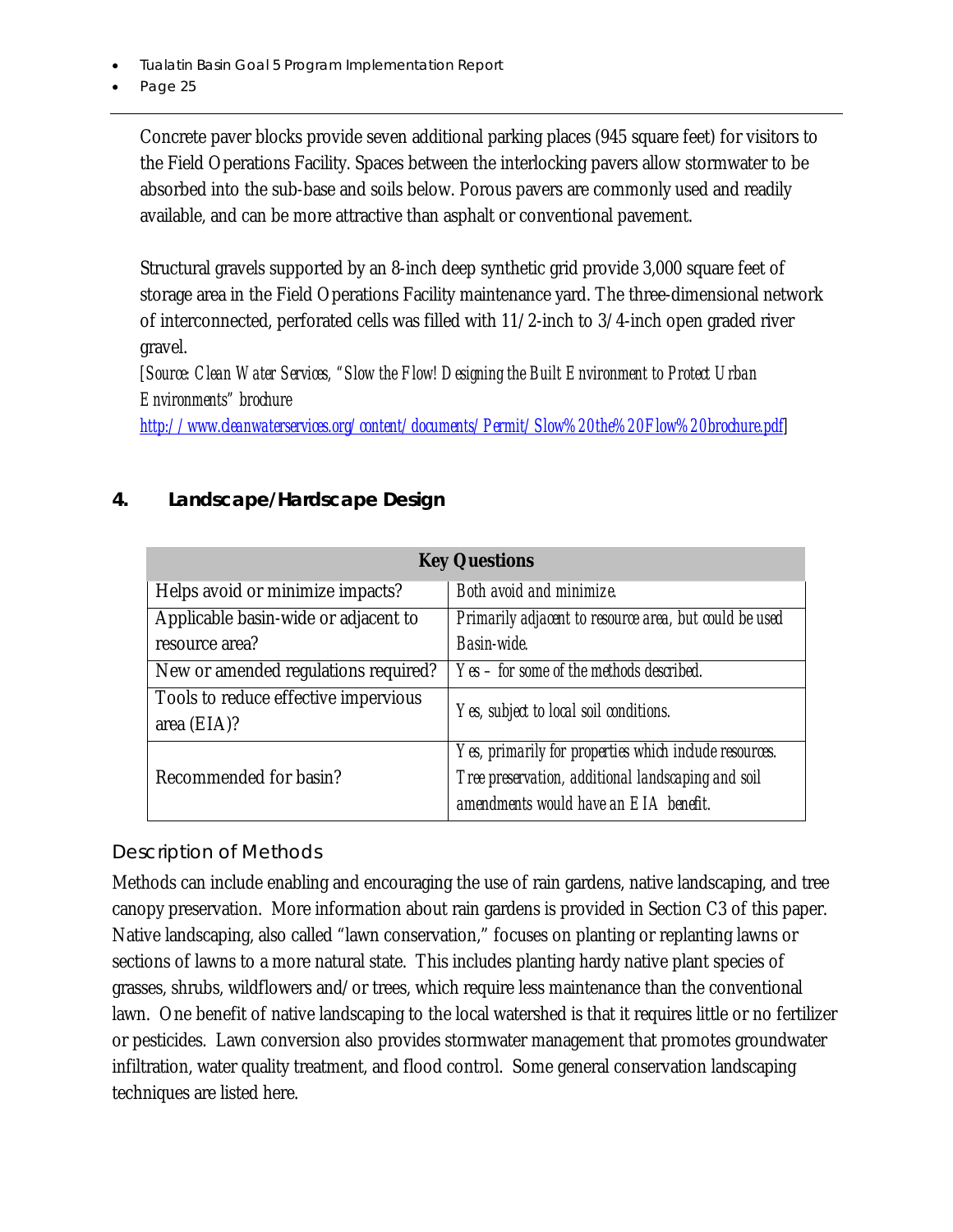- Tualatin Basin Goal 5 Program Implementation Report
- Page 26
	- Minimize the use of supplemental watering by using appropriate plants, mulching, drip irrigation, and captured rainwater.
	- Minimize the amount of lawn in order to reduce fertilizer and pesticide use, cut down on watering, and create habitat for wildlife.
	- Plant to create windscreens and buffers and reduce erosion.
	- Reduce the use of pesticides and fertilizers through the use of native plants, lawn conversion, natural soil enhancers, and soil aeration.
	- Minimize bare soil and stabilize slopes with planted ground cover.
	- Capture and detain water for use in landscaping.
	- For hardscaped surfaces, use permeable paving like bricks or pavers instead of concrete and asphalt.
	- Preserve existing trees and plant additional trees where appropriate.

Trees and the canopy they provide are an important component of landscaping for water quality. An intact tree canopy can reduce the amount of precipitation that results in runoff, thus reducing the amount of stormwater that needs to be treated. There are also habitat benefits to preserving resource areas with tree canopy and vegetative cover. Tree roots stabilize soil and reduce erosion, and the shade that trees provide acts as a shelter and cooling agent. Trees also purify the air, provide habitat for birds and wildlife, and add character and aesthetics to an area. Some development ordinances require preservation of trees during construction to the extent possible, and mitigation if a tree must be removed. Others impose a penalty if a tree is cut down on a property without a permit – the fine can vary depending on the type, size, and age of the tree.

#### Benefits and Challenges

- A. Conservation landscaping is a low-cost way to minimize stormwater runoff. Savings are created through reduced maintenance, water use, and treatment.
- B. Many people prefer the more natural look and feel of native landscaping. However, it may also be perceived as "weedy" and "unattractive." Informative signage near these areas may help to educate the public and prevent negative impressions.
- C. If jurisdictions do not allow vegetated stormwater management facilities to count towards the overall landscaping requirement, it can act as a disincentive to developers. While it may provide some incentive for their creation, allowing these facilities to count toward landscaping requirements will not result in an increase in pervious surface.
- D. Many of these methods also provide air quality benefits, help to reduce temperatures during summer months, and create suitable habitat for wildlife, especially birds and butterflies.
- E. There is the potential to use development activities on a site as an opportunity to encourage improvement of existing resource areas.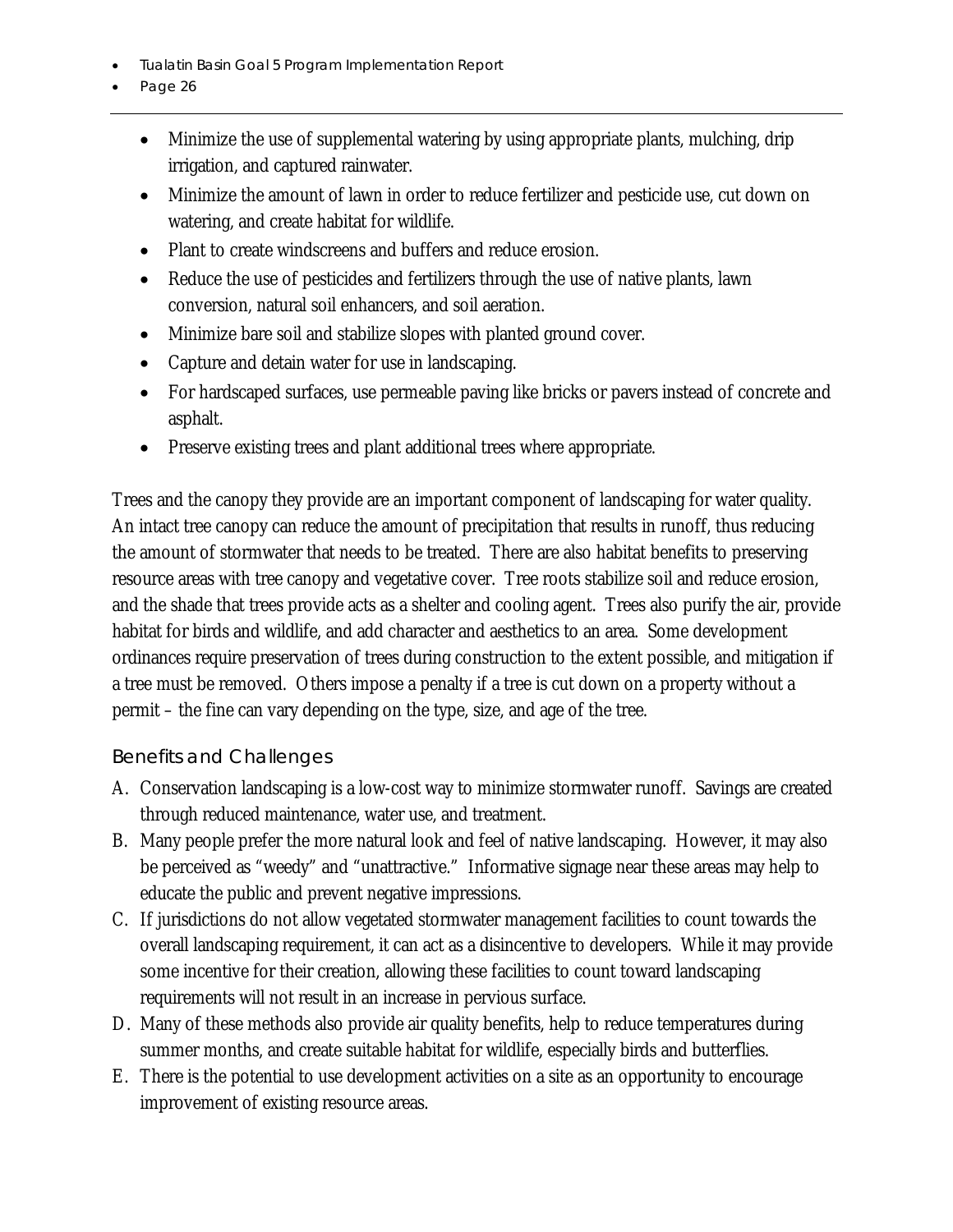- Tualatin Basin Goal 5 Program Implementation Report
- Page 27
- F. Some jurisdictions currently allow hardscape areas to be counted toward the required landscaping percentage. While this may improve opportunities for pedestrian connectivity within a development site, it may reduce the overall perviousness.

### Examples and References

#### Community Watershed Stewardship Program

Watershed stewardship grants provide up to \$5,000 to citizens and organizations to encourage watershed protection and enhancement at the local level. Grant money can be used for supplies, materials, equipment, room rentals, feasibility studies or technical assistance. The Grant Program is a partnership between the City of Portland Environmental Services, Portland State University, and the Northwest Service Academy. The program provides financial and technical support to foster partnerships that improve the health of local watersheds. From 1995 through 2004, the program dispersed \$360,000 to 92 projects across the city. These funds were matched by over \$1 million in community support through donations of services, materials and volunteer time. As of Fall 2002, of the 62 projects that included physical improvements to the landscape, 54 (87%) are still active and supported by the community. Over 17,000 people have donated 93,219 volunteer hours, which includes planting over 56,215 native trees and shrubs. *[Source: City of Portland Bureau of Environmental Services]*

#### **References:**

[NOTE: While these references provide good examples of ways to employ conservation landscaping, implementation in the Tualatin Basin may require modifications due to the specific climate and soil types in the region.]

- "Healthy Landscapes," University of Rhode Island http://www.uri.edu/ce/healthylandscapes/tips/5.html
- Landscaping for a Healthy Planet" Pennsylvania Audubon and Alliance for the Chesapeake Bay
- http://www.envirolandscaping.org/conservation.htm
- "Skills for Protecting Your Stream: Retrofitting Your Own Backyard," Center for Watershed Protection, April 2002 http://www.cwp.org/Community\_Watersheds/educating\_constituents.htm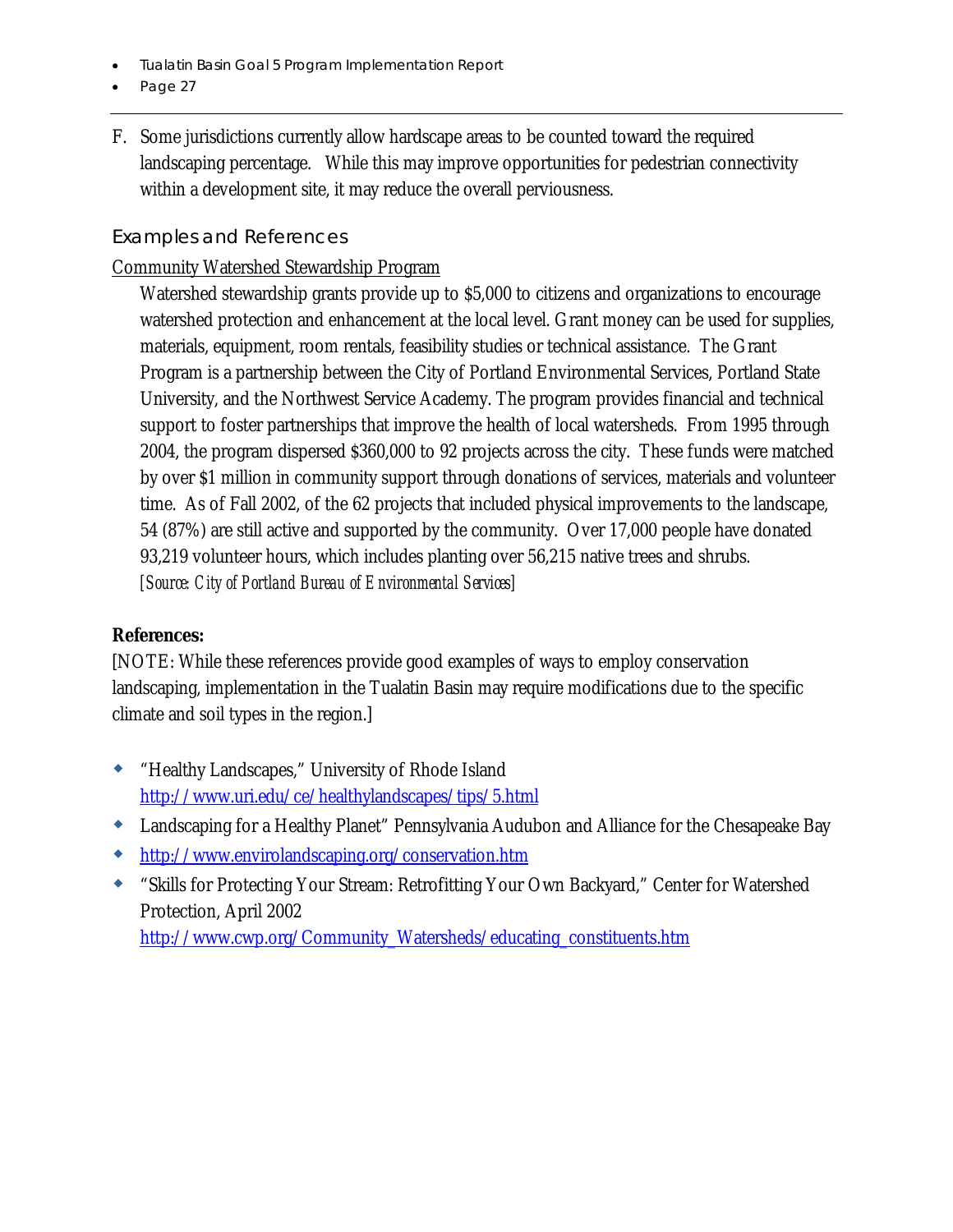- Tualatin Basin Goal 5 Program Implementation Report
- Page 28

# **5. Lighting Design**

| <b>Key Questions</b>                                   |                                                                                                                                                                                                                                           |  |
|--------------------------------------------------------|-------------------------------------------------------------------------------------------------------------------------------------------------------------------------------------------------------------------------------------------|--|
| Helps avoid or minimize impacts?                       | <i>Minimize</i>                                                                                                                                                                                                                           |  |
| Applicable basin-wide or adjacent to<br>resource area? | Applicable to areas adjacent to resource areas.                                                                                                                                                                                           |  |
| New or amended regulations required?                   | Adoption of ordinance language required for jurisdictions<br>that currently do not have a lighting ordinance; possible<br>amendments to existing lighting ordinances to include<br>measures associated with mitigation for habitat areas. |  |
| Tools to reduce effective impervious<br>area $(EIA)$ ? | $N_{0}$                                                                                                                                                                                                                                   |  |
| Recommended for basin?                                 | Yes, although information on lighting impacts on Basin<br>specific species may not be available.                                                                                                                                          |  |

# Description of Methods

When outdoor lighting is not designed, installed, or managed properly, deleterious effects to natural systems can occur. Some of the biological and behavioral activities of plants, animals (including birds and amphibians), insects, and microorganisms are either adversely affected by light or can only function effectively in darkness. Such activities include foraging, breeding, and social behavior in higher animals, amphibians and insects, which are all affected in various ways when artificial light is introduced into their environment.

Artificial light at night can disrupt hunting, migrating, and reproductive patterns of invertebrates, mammals and birds. Lighting used along river corridors, near woodland edges and near hedgerows can be particularly harmful to animals that hunt and live in these habitats. There is also evidence that trees and plants can be impacted by lighting because of their sensitivity to day length and seasonality. Prolonged artificial light can alter their flowering and dormancy cycles.

Different light sources have different emission spectra; different types of lamps give off more or less light of certain wavelengths (color).

# Benefits and Challenges

A. Many of the jurisdictions in the Basin already have current lighting regulations that mitigate the affects of artificial lighting in their development codes. Typically these regulations include allowed or prohibited lamp types, screening requirements, and required elements of a lighting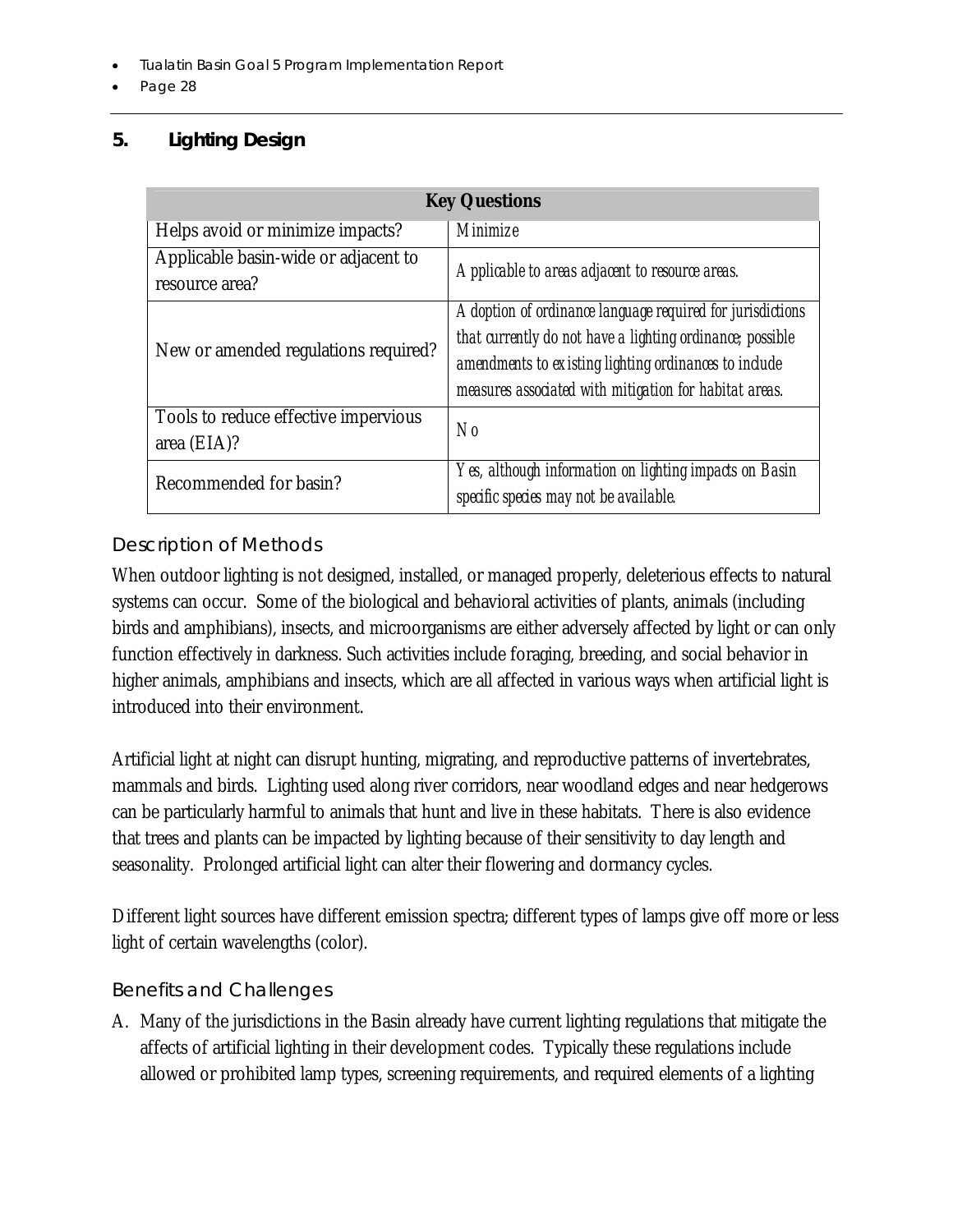- Tualatin Basin Goal 5 Program Implementation Report
- Page 29

plan that mitigate the affects of artificial lighting on neighboring developments and existing housing. Measures that shield humans from unwanted light can also benefit habitat areas.

- B. Proposed lighting plans associated with new development can be reviewed and regulated with the development plan approval process. Measures that are related to habitat, and not typically required in local jurisdictions' ordinances, such as ensuring that the species of tree proposed is suitable with the lighting plan, shielding artificial lighting from habitat areas as well as existing development, or consultation with a habitat biologist regarding the presence and needs of animal species in the area, could be included in development regulations.
- C. There may be less opportunity for retrofitting lighting plans and fixtures in existing development where lighting may be detrimentally impacting riparian and habitat areas. Existing lighting designs with the most impact will likely be associated with large developments, such as commercial centers and industrial campuses, and the best opportunity to require changes to the lighting type or plan is when the property expands or redevelops.
- D. There is not a lot of available research that quantifies the long-term effects of artificial light on habitat areas. While species-specific information regarding the disruption of natural patterns due to artificial light is more abundant, not all of these species are prevalent in the Tualatin Basin. The lack of quantifiable evidence of the effects of artificial light or night lighting on habitat areas, and the existence of arguably more pressing issues, such as reduction of habitat areas due to development, may downplay the importance of this issue. The benefits of mitigating artificial light are also difficult to measure.

Examples and References:

[NOTE to TBSC: This section is still in work – It would be ideal to have descriptions and pictures of local examples, please suggest any local examples you might have available.]

- LightLinx List Index, Light Pollution Awareness Links. http://members.aol.com/ctcadman/LiteLynx.htm
- Alessi, Ryan. "Protecting Animals from 24-7 Light", Scripps Howard News Service, January 09, 2002 http://www.knoxstudio.com/shns/story.cfm?pk=DARKSKY-SPECIES-01-09-  $02&cat=AN$
- Fatal Flight Awareness Program (FLAP). http://www.flap.org/new/nocturnfr.htm
- "Impact of Lighting on Bats", based on a document produced by Dr. Jenny Jones (May 2000) http://www.0ad.co.uk/bats/downloads/Helpline/lighting.pdf
- Chaney, William R. "Does Night Lighting Harm Trees?", Purdue University Department of Forestry and Natural Resources, Purdue University, West Lafayette, IN 47907
- http://www.ces.purdue.edu/extmedia/FNR/FNR-FAQ-17.pdf
- "Ecological Consequences of Artificial Night Lighting" Conference Abstracts, The Urban Wildlands Group, http://www.urbanwildlands.org/abstracts.html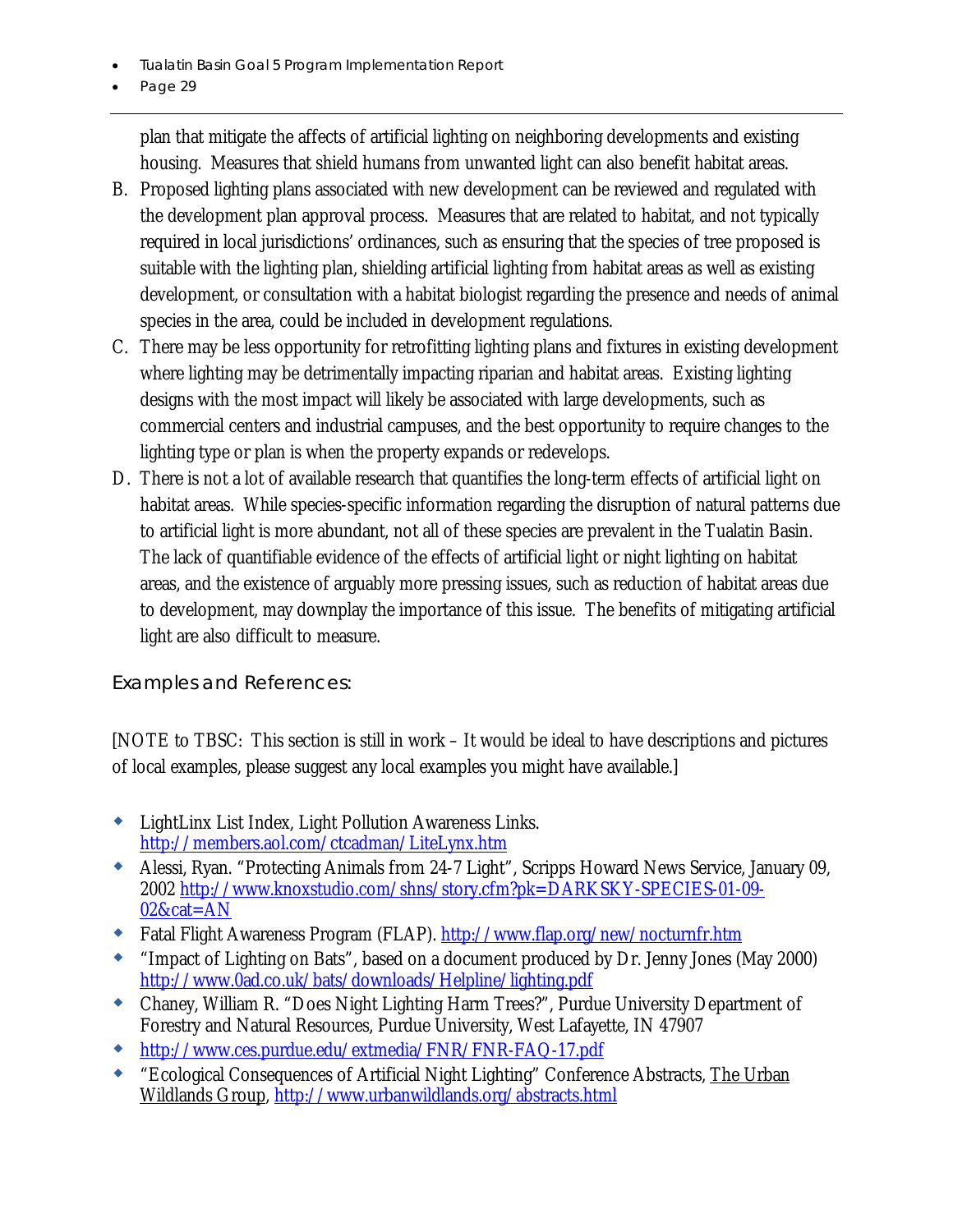- Tualatin Basin Goal 5 Program Implementation Report
- Page 30
- ◆ "Ecology of the Night", Muskoka Heritage Foundation (Canada) http://www.muskokaheritage.org/ecology-night/scotobiology.asp
- Bidwell, Tony*. "*Scotobiology of Plants", Conference material for the Dark Sky Symposium held in Muskoka, Canada, September 22 -24, 2003 http://www.muskokaheritage.org/ecologynight/media/tony-bidwell.pdf

#### **6. Density Reduction**

| <b>Key Questions</b>                                   |                                                                                     |  |  |  |
|--------------------------------------------------------|-------------------------------------------------------------------------------------|--|--|--|
| Helps avoid or minimize impacts?                       | Avoid and minimize                                                                  |  |  |  |
| Applicable basin-wide or adjacent to<br>resource area? | Adjacent to resource areas                                                          |  |  |  |
| New or amended regulations required?                   | Codes may need to be amended to allow waivers from<br>minimum density requirements. |  |  |  |
| Tools to reduce effective impervious<br>area (EIA)?    | Yes                                                                                 |  |  |  |
| Recommended for basin?                                 | Yes, only for properties which include resources.                                   |  |  |  |

#### Description of Methods

Objectives to preserve regionally significant riparian and habitat areas within the urban area may conflict with objectives to achieve minimum densities and avoid expansion of the Urban Growth Boundary (UGB). Minimum density requirements, along with other factors such as escalating land prices and development costs, have had an impact on shrinking residential lot sizes. Minimum density requirements may have also resulted in pressures and impacts on significant riparian and habitat areas inside the UGB. The impact of this issue may increase as many of the remaining developable areas within the UGB have constraints, and it can be a challenge to fit the required number of dwellings on these sites in a manner that is habitat friendly.

Metro's Functional Plan (Section 3.07.140) states that "a city or county shall not approve a subdivision or development application that will result in a density below the minimum density for the zoning district." The potential impact of this requirement is off-set by the fact that the Functional Plan (Section 3.07.1010) definition of a "net acre" excludes "... environmentally constrained areas, including any ... natural resource areas protected under statewide planning Goal 5 in the comprehensive plans of cities and counties in the region.... These excluded areas do not include lands for which the local zoning code provides a density bonus or other mechanism which allows the transfer of the allowable density or use to another area or to development elsewhere on the same site..." Similarly, most local ordinances already allow developers to subtract sensitive areas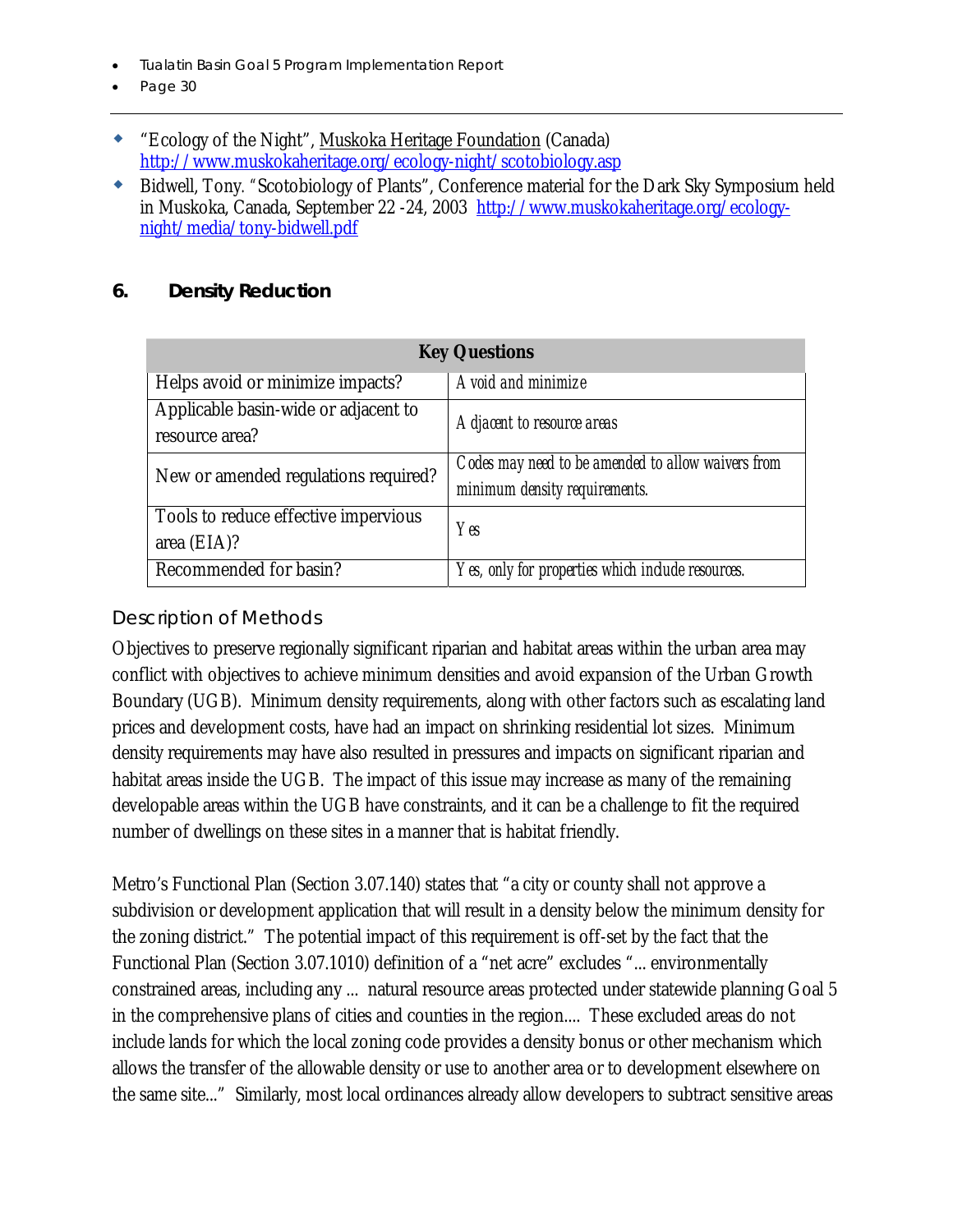- Tualatin Basin Goal 5 Program Implementation Report
- Page 31

such as floodplains, Title 3 buffers, and steep slopes from gross acres before calculating required minimum densities.

While many local ordinances offer density bonuses to encourage protection of significant resource areas and to avoid regulatory takings, a waiver from minimum density requirements may be just as attractive to the development community and could facilitate greater protection of resource areas. Minimum density requirements are most commonly an issue for residential development. However, minimum floor area requirements also apply to non-residential development in regional centers, town centers, and station areas. Expectations for minimum floor area ratios and more intensive mixed use development in these areas may be difficult to balance with resource protection and reductions in effective impervious area.

Local ordinances could be further amended to reduce or eliminate minimum residential density and floor area requirements for specific areas or types of resources (such as regionally significant habitat, and Goal 5 resources designated on local comprehensive plans). Potential *maximum* densities or floor area ratios would not be affected.

#### Benefits and Challenges

- A. Developers (and neighbors) may view waivers to minimum density requirements as a positive tool to avoid and protect significant resource areas.
- B. Combined with protection of the resource area, fewer residential lots or less commercial floor area could also result in reductions in effective impervious area.
- C. Minimum density requirements are an important regional tool to manage the UGB. Metro may be reluctant to allow waivers, or may want to tie them very tightly to protection of regionally significant habitat.
- D. Many individuals, neighborhood groups, or local governments in the region have concerns with or are opposed to minimum density requirements for other reasons (traffic and school congestion, urban design, etc.). If waivers to minimum density requirements are granted for protection of resource areas, there may be pressure to expand the waivers for other situations.
- E. Local governments may be hesitant to encourage the implementation of this approach because of the economic impacts resulting from a decrease in overall development capacity. This issue could be addressed by reallocating the "lost" density back to the jurisdiction or subregion.

## Examples and References

All of the jurisdictions in the Basin have adopted ordinance requirements for minimum densities to comply with Title 1 of the Metro Functional Plan. Most jurisdictions have also adopted provisions that allow (1) subtracting Title 3 and Goal 5 natural resource areas from gross acreage before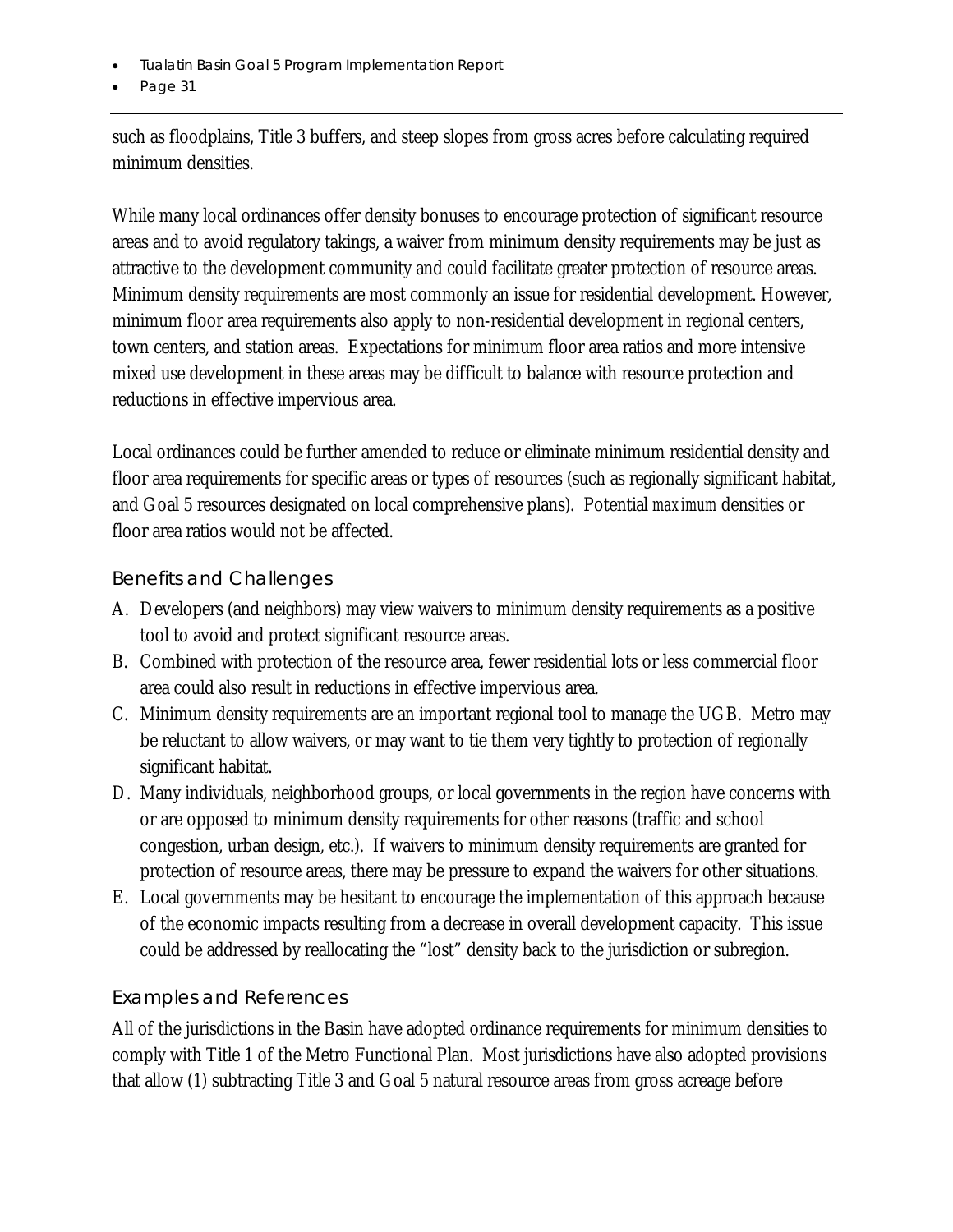- Tualatin Basin Goal 5 Program Implementation Report
- Page 32

calculating minimum density requirements; and (2) transfering density from constrained or unbuildable areas to buildable portions of the site.

See the Tigard Code (18.715.020), and the Washington County Code (300-2) for examples of approaches to calculate net density and minimum density requirements.

# *B. Engineering and Design Approaches*

The engineering and design approaches described in this section typically require a more innovative approach to engineering and may require the adoption of new design specifications and public works standards. Amendments to transportation system plans may also be needed. These measures, in particular, will require close cooperation with Clean Water Services stormwater management program and updates of their Design & Construction Standards. Engineering and Design approaches described in this section consider innovative practices that are commonly used, as well as those that may not be as widely known to the public, as possible approaches.

Many jurisdictions throughout the Tualatin Basin currently employ practices that minimize the impacts of street construction and address water quality standards while minimizing maintenance costs. It is common for major road improvement projects to employ a variety of public involvement techniques, including citizen project advisory committees, open houses with the public, and mailers to homeowners in the area to solicit comments on the project design. This input can have a direct impact on landscape and sidewalk design, road alignments, and lighting details. Also, it is common practice for jurisdictions to coordinate road design closely with emergency responders to ensure safety is not compromised.

The clay soils of the Basin have limited the use of some methods. Implementing the engineering and design methods described in this section may require specific monitoring and evaluation on a prototype basis, as well as coordination with Clean Water Services and other local jurisdictions, to determine the short and long-term benefits of using specific approaches within the Basin. The engineering and design approaches considered in this section include the following:

- 1. Street design
	- o Methods include minimizing paving (reducing street width, length, cul-de-sac radii, using vegetated islands in center), using pervious paving materials, maximizing street tree coverage, using multi-functional open drainage systems in lieu of more conventional curb-and-gutter systems, modifying drainage practices (e.g., allowing sidewalks to drain into yards or adjoining landscape areas rather than to the street system)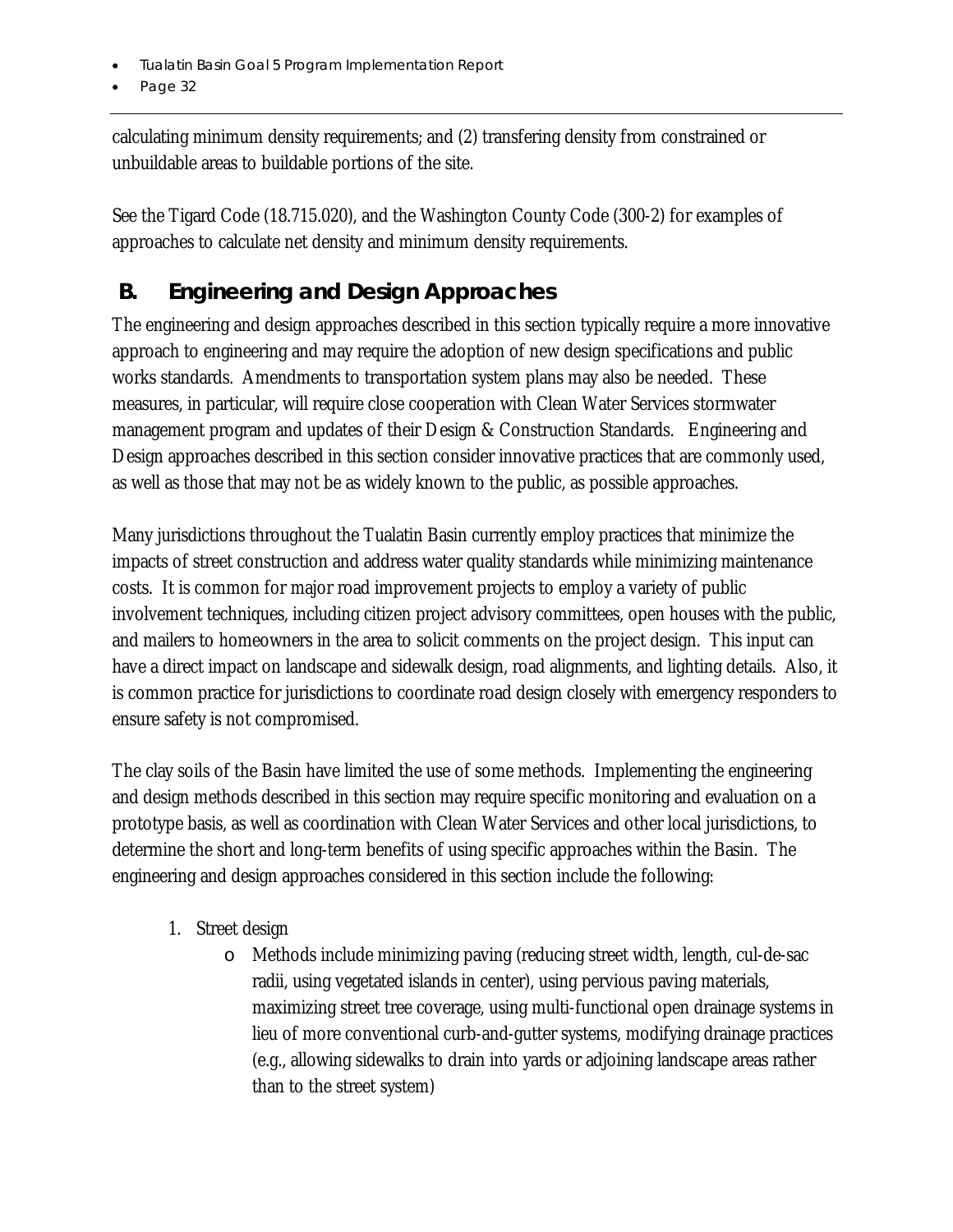- Tualatin Basin Goal 5 Program Implementation Report
- Page 33
	- 2. Stream crossing and street connectivity standards
		- o Methods include minimizing the number of stream crossings and placing crossings perpendicular to the stream channel, allowing narrow street right-ofways through stream corridors, using habitat sensitive bridge and culvert designs
	- 3. Stormwater management facility design
		- o Methods include using vegetated stormwater management facilities, such as bioretention cells or rain gardens<sup>5</sup>; detention ponds, underground detention and detention criteria specific to the local stream needs; water quality swales

|                                                        | <b>Key Questions</b>                                                                                                                                                                                                            |
|--------------------------------------------------------|---------------------------------------------------------------------------------------------------------------------------------------------------------------------------------------------------------------------------------|
| Helps avoid or minimize impacts?                       | These methods can be used to minimize and avoid<br><i>impacts.</i>                                                                                                                                                              |
| Applicable basin-wide or adjacent to<br>resource area? | Effective Basin-wide.                                                                                                                                                                                                           |
| New or amended regulations required?                   | May require transportation system plan and code<br>amendments and amendment to public<br>works/engineering standards. Could be an option for<br>developers, and encouraged for prototype public<br><i>improvement projects.</i> |
| Tool to reduce effective impervious<br>area (EIA)?     | Yes                                                                                                                                                                                                                             |
| Recommended for basin?                                 | Yes; however, use of some methods will be limited by site<br>suitability.                                                                                                                                                       |

# **1. Street Design**

Description of Methods:

 $\overline{a}$ 

*The Practice of Low Impact Development* (published by the Partnership for Advancing Technology in Housing in July 2003) notes that besides rooftops and driveways, residential streets account for an enormous share of a community's impervious surfaces. Street designs that minimize the amount of paved area by reducing street width, cul-de-sac radii or length, can result in an overall reduction of effective impervious area provided the area saved is not made impervious by development.

*<sup>5</sup>* NOTE: these do not qualify as stormwater treatment facilities under CWS' standards.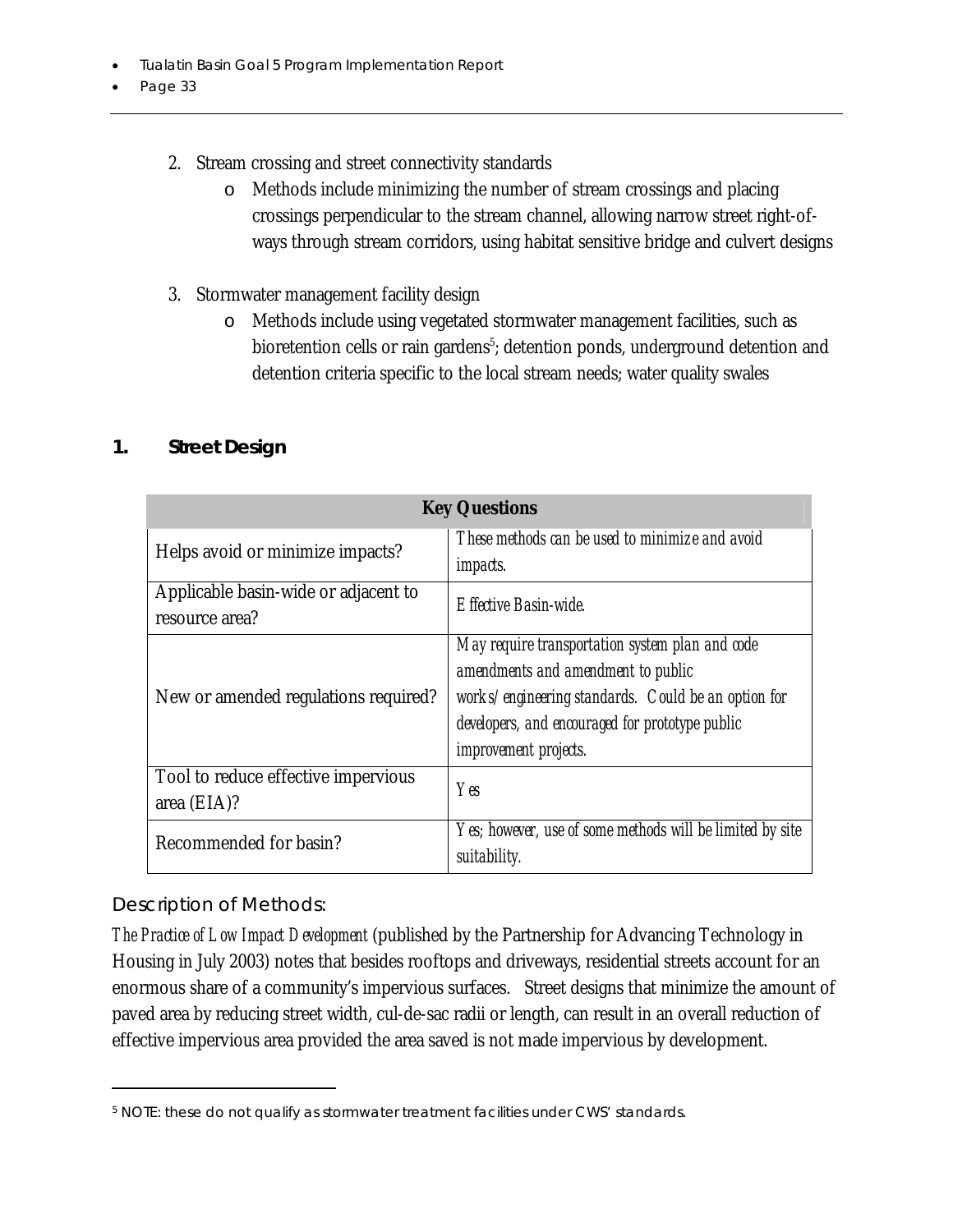- Tualatin Basin Goal 5 Program Implementation Report
- Page 34

 $\overline{a}$ 

Narrower roads encourage travel at posted speeds as well as reduce overall impervious area. In addition, the *Regional Transportation Plan (RTP)* Section 6.4.5 already requires that street design code language and guidelines allow for consideration of narrow street design alternatives (for local streets, no more than 46 feet of total right-of-way, including pavement widths of no more than 28 feet, curb-face to curb-face, sidewalk widths of at least 5 feet and landscaped pedestrian buffer strips that include street trees).<sup>6</sup> However, because reduced street widths can create issues for emergency vehicle access, especially where on-street parking is allowed, implementation of narrow street standards will require additional review and concurrence by the Fire Marshall.<sup>7</sup>

Limiting street length is more difficult to address than street width as streets lengths are typically a matter of connectivity. However, for residential subdivisions, jurisdictions may be causing streets to be unnecessarily long by establishing large minimum frontage requirements. Further, the size of intersections could be reduced by allowing tighter turning radii. Reductions in the size of cul-de-sac radii are often precluded by the need to maneuver emergency and maintenance vehicles; however, jurisdictions could encourage the use vegetated islands in the center of cul-de-sacs or intersections.

According to an *APA PAS Memo* on low impact development, the Puget Sound Action Team, a government partnership charged with developing conservation programs to protect Washington State's Puget Sound, recommends several ways to reduce the length and amount of roadways:

- Lengthen street blocks to reduce the number of cross streets for grid or modified grid layouts.
- Provide pedestrian paths to connect the end of a cul-de-sac with other pathways, roads, or open spaces.
- Create pedestrian routes to neighborhood destinations that are direct, safe, and aesthetically pleasing.

• Narrow lot frontages and cluster homes to reduce the need for more roads. These concepts are already being used in Washington County and other local Tualatin Basin jurisdictions to reduce the length and amount of roadways.

*<sup>6</sup> The city of Beaverton currently allows a minimum 22 foot local street design and has noted a variety of issues and problems resulting from streets built to this standard. One key example cited by the city is that garbage haulers cannot use automated pick-up equipment in the narrow right-of-way. Washington County has a 24 foot minimum local street design standard and has also experienced a variety of problems. The Fire Marshall has recommended that these minimums be increased. [Source: Washington County Transportation Engineering]* 

*<sup>7</sup> Washington County Transportation Engineering notes that the existing standards have been closely coordinated with the State and local Fire Marshall and represent the minimum widths currently allowed. These standards are reviewed periodically with the Fire Marshall and may be revised in light of experience and practice.*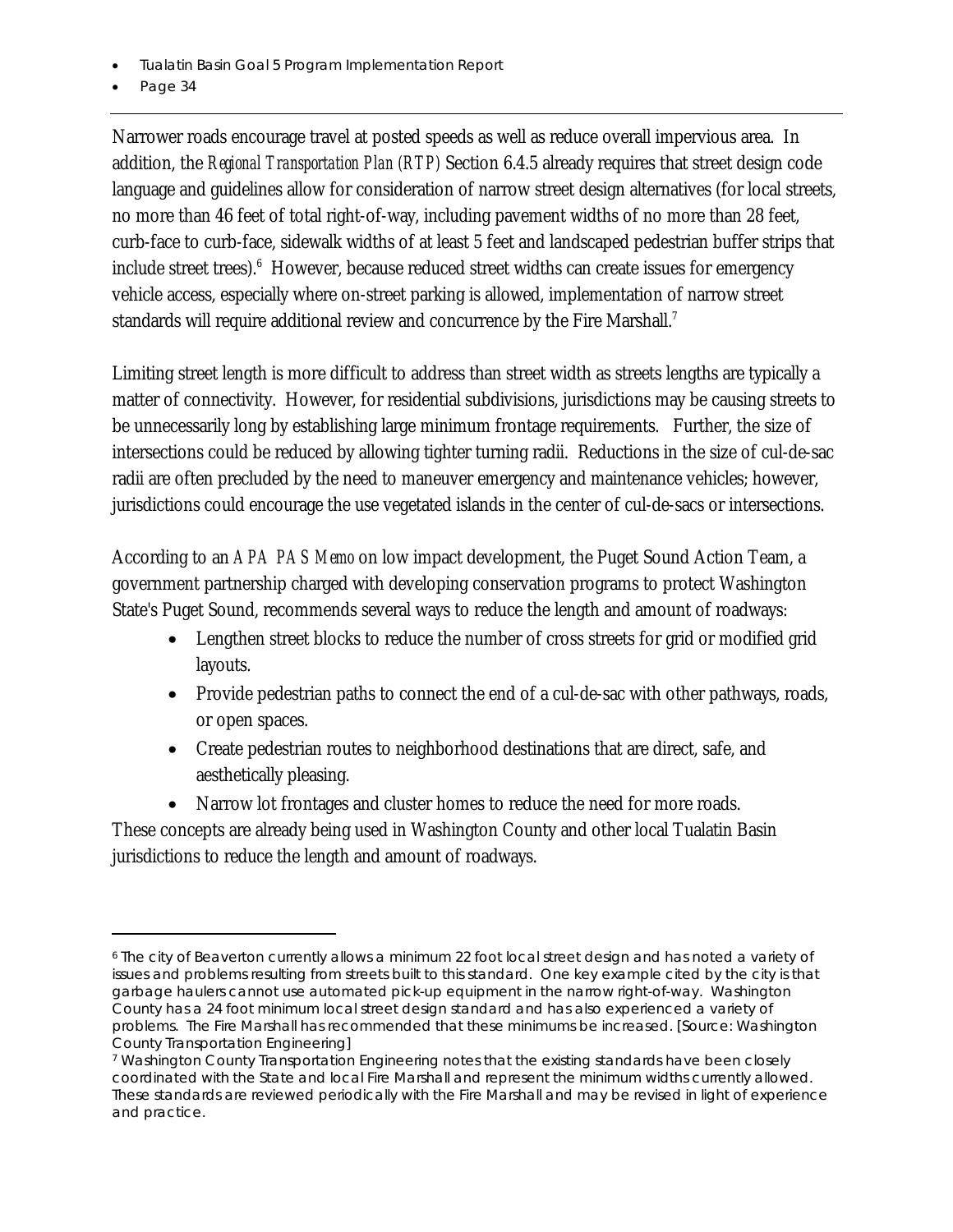- Tualatin Basin Goal 5 Program Implementation Report
- Page 35

Pervious pavement allows stormwater to pass through it. While not recommended for high traffic areas, pervious paving materials could be used in low traffic areas within the public right-of-way, such as parking strips, shoulders, and sidewalks. However, local soil conditions and federal underground injection control (UIC) regulations may limit where pervious pavement may be successfully used in the Tualatin Basin. The stormwater impact of the street system could potentially be further mitigated by maximizing the use of street trees. Street trees may be able to help with runoff reduction and detention, conveyance attenuation, and water quality improvement. The use of multi-functional open drainage systems (e.g., swales or linear basins), as well as the modification of drainage standards for the movement of surface water (e.g., allow sidewalks to drain into yards or adjoining landscape areas rather than to the street system), can be used in lieu of, or in addition to, more conventional curb-and-gutter systems.

#### Benefits and Challenges:

- A. Narrower street widths will only result in a decrease in EIA if the extra width is used to provide landscaping or other pervious area. The *Stormwater/Pavement Impacts Reduction (SPIR) Project Report* recommends that street cross-sections be amended to conform to Metro's *Green Streets* and *Creating Livable Streets* design guidelines. To the extent that these cross-sections may be narrower than those within adopted transportation system plans, amending the cross-sections (especially where on-street parking is allowed) will require further discussions with public service providers to resolve accessibility issues for larger vehicles (fire trucks, street sweepers, garbage & recycling trucks, etc.).
- B. Longer blocks may result in an increase in out-of-direction travel and congestion (see discussion of street connectivity in the next section).
- C. Locating linear swales within the planting area between the sidewalk and the travel may have significant maintenance costs and affect pollutant load (e.g., increased pollutant loading from pet waste). CWS, as the stormwater management authority in the Basin, sets maintenance roles and responsibilities. However, adjacent property owners are traditionally responsible for maintaining the planting areas between the sidewalk and travel lane. Managing stormwater in the planting area creates a utility function within the planting area and may lead to conflicts with regard to maintenance responsibility and the increased costs. Ensuring long term stormwater function and maintenance has been a major challenge on private properties and it may not be feasible to transfer public runoff responsibility to private frontage owners.
- D. Structural design solutions such as infiltration trenches and basins and vegetated swales require regular inspection and maintenance. Because most public works departments are set up to maintain existing traditional systems, they may not currently have the staff or equipment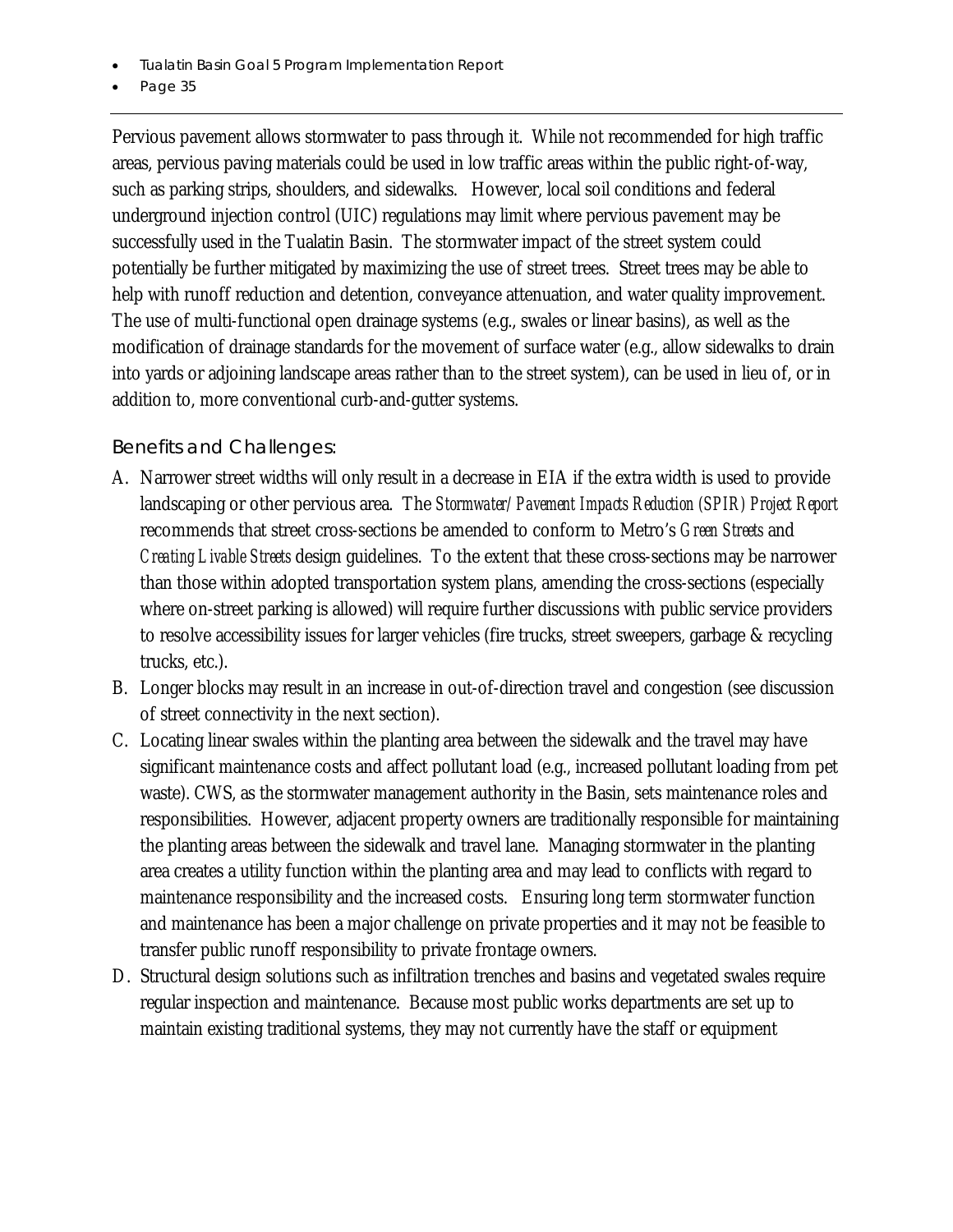- Tualatin Basin Goal 5 Program Implementation Report
- Page 36

required for this maintenance.<sup>8</sup> While these methods may result in a net cost-savings within the Basin, public works departments may experience a cost increase, at least in the short-term. For example, Metro's 2001 cost comparison for a regional boulevard estimated landscape/maintenance as follows: \$6,950 for a standard street (based on Washington County standards) vs. \$264,583 for a Metro Green Street Boulevard.

- E. The use of methods that rely on the infiltration of stormwater will be limited to those areas of the Tualatin Basin with suitable soils and ground water levels.<sup>9</sup>
- F. Potentially underground injection control (UIC) rules may restrict the infiltration of road runoff in areas which utilize underground storage of drinking water.

#### Examples/References:

## CWS Merlo Road Field Operations Facility

The access road to the Field Operations Facility is a "green" street with no curb and gutter on the south side of the street. Vegetated swales planted with native trees and shrubs replace traditional catch basins and conveyance pipes. Stormwater is absorbed into the soil and plant roots instead of being concentrated and directed to a storm drain, stream or wetland. Green streets treat stormwater within the right of way, while providing maximum tree canopy to intercept rainfall and to cool road surfaces. There were no extra costs for this access road, compared to a standard street development. Swales replaced traditional catch basins and underground pipes, which reduced costs and minimized potential sediment impacts during construction. However, one study of construction costs found a "green" boulevard was 22 percent more costly than a conventional boulevard. The 2002 study was conducted by Metro regional government, comparing costs in Washington County, Oregon. Still, stormwater credits may be available to offset extra costs.

*[Source: Clean Water Services, "Slow the Flow! Designing the Built Environment to Protect Urban Environments" brochure]* 

## Street Edge Alternatives (SEA) projects

 $\overline{a}$ 

Seattle's public utilities and transportation departments are experimenting with LID design elements in their Street Edge Alternatives (SEA) projects. By modifying circulation design, SEA Streets significantly improved stormwater management: the initial project to retrofit a 660-foot long residential street has resulted in a 98 percent reduction in stormwater runoff over the past

*<sup>8</sup> Washington County Transportation Engineering staff notes that open drainage systems have been monitored and found to greatly increase stormwater maintenance costs for trash patrol. There are also issues regarding potential increases in fecal coliform pollution due to pet waste. 9 A review of the SCS (NRCS) Soil Survey of Washington County - Table 8 - show all soils except three to be* 

*listed with "restrictive soil features" which preclude infiltration including one or more of the following: "wetness, too clayey, or severe slopes." One soil that is not so restricted is the "Briedwell" series soil located in T.2S., R.1W., section 13 - in Tualatin/ Durham area. The other two, Hillsboro and Willamette soils, are listed as*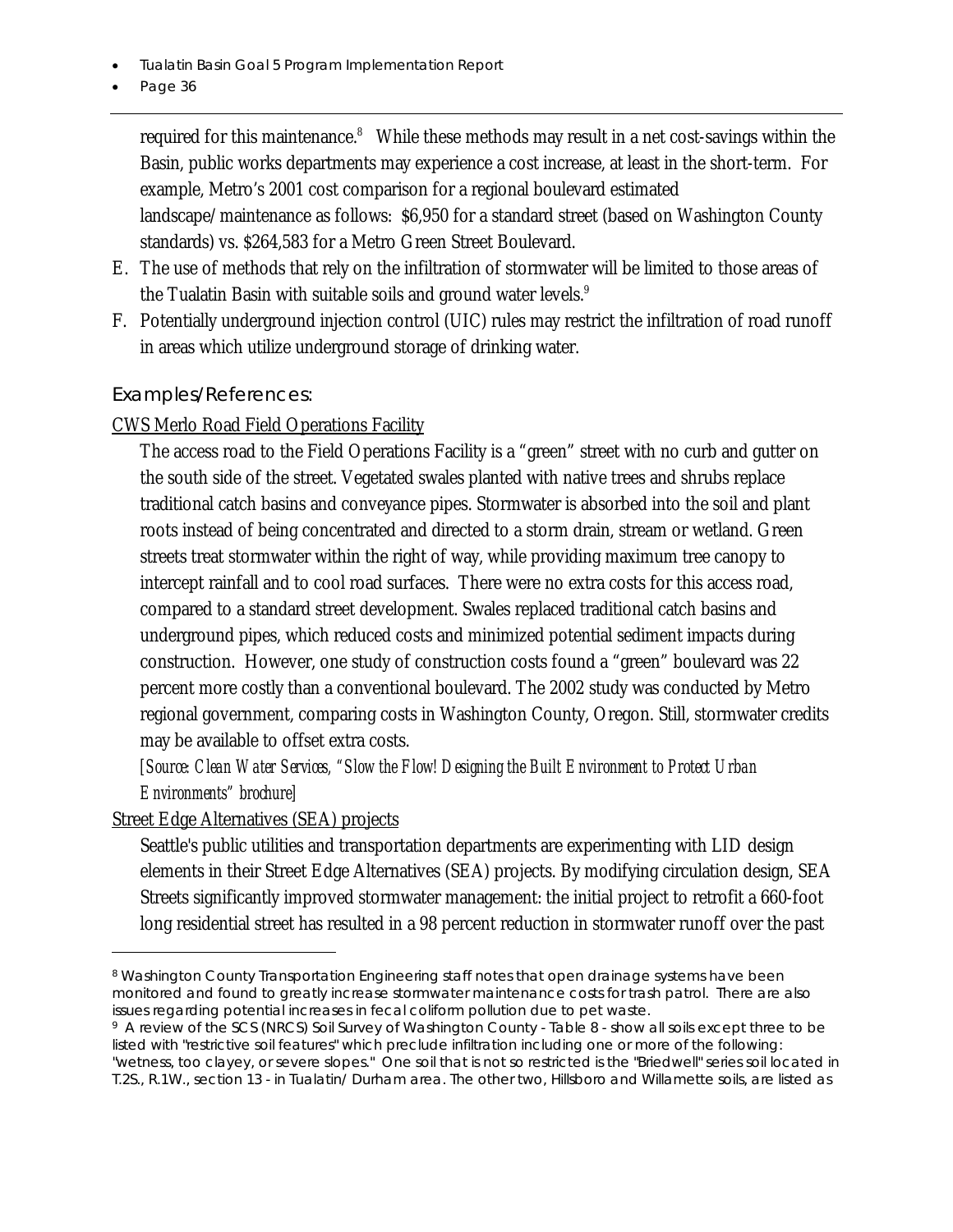- Tualatin Basin Goal 5 Program Implementation Report
- Page 37

three years. The project was initiated to control heavily polluted stormwater that ran off impervious road surfaces, adversely affecting the area's creeks and wildlife. To minimize these impacts, more than 100 evergreen trees and 1,100 shrubs were planted, the road width was reduced from more than 20 feet (plus space for angled parking) to 14 feet, and grassed swales and two feet of grass shoulder were added next to the curb-free roads. The amount of parking was determined by each owner, and parallel and angle parking was grouped between swales and driveways. Sidewalks were installed on only one side of the road, which was considered adequate for residential communities.

*[Source: APA PAS MEMO, Low Impact Development: An Alternative Approach to Site Design*]

## **References:**

 $\overline{a}$ 

- Clean Water Services, "Slow the Flow! Designing the Built Environment to Protect Urban Environments" brochure http://www.cleanwaterservices.org/content/documents/Permit/Slow%20the%20Flow%20bro chure.pdf
- Creating Livable Streets: Street Design Guidelines for 2040, 2<sup>nd</sup> edition. Metro, June 2002.
- Green Streets: Innovative Solutions for Stormwater and Stream Crossings, 1<sup>st</sup> edition. Metro, June 2002.
- Low Impact Development: An Alternative Approach to Site Design. APA PAS MEMO, Asa Foss, May/June 2005
- The Practice of Low Impact Development. US Department of Housing and Urban Development, Office of Policy Development and Research, Contract No. H-21314CA, July 2003.
- Review of Low Impact Development Techniques. CH2MHILL on behalf of the Puget Sound Action Team., January 2004.
- Stormwater/Pavement Impacts Reduction (SPIR) Project Report, Audubon Society of Portland, 2004.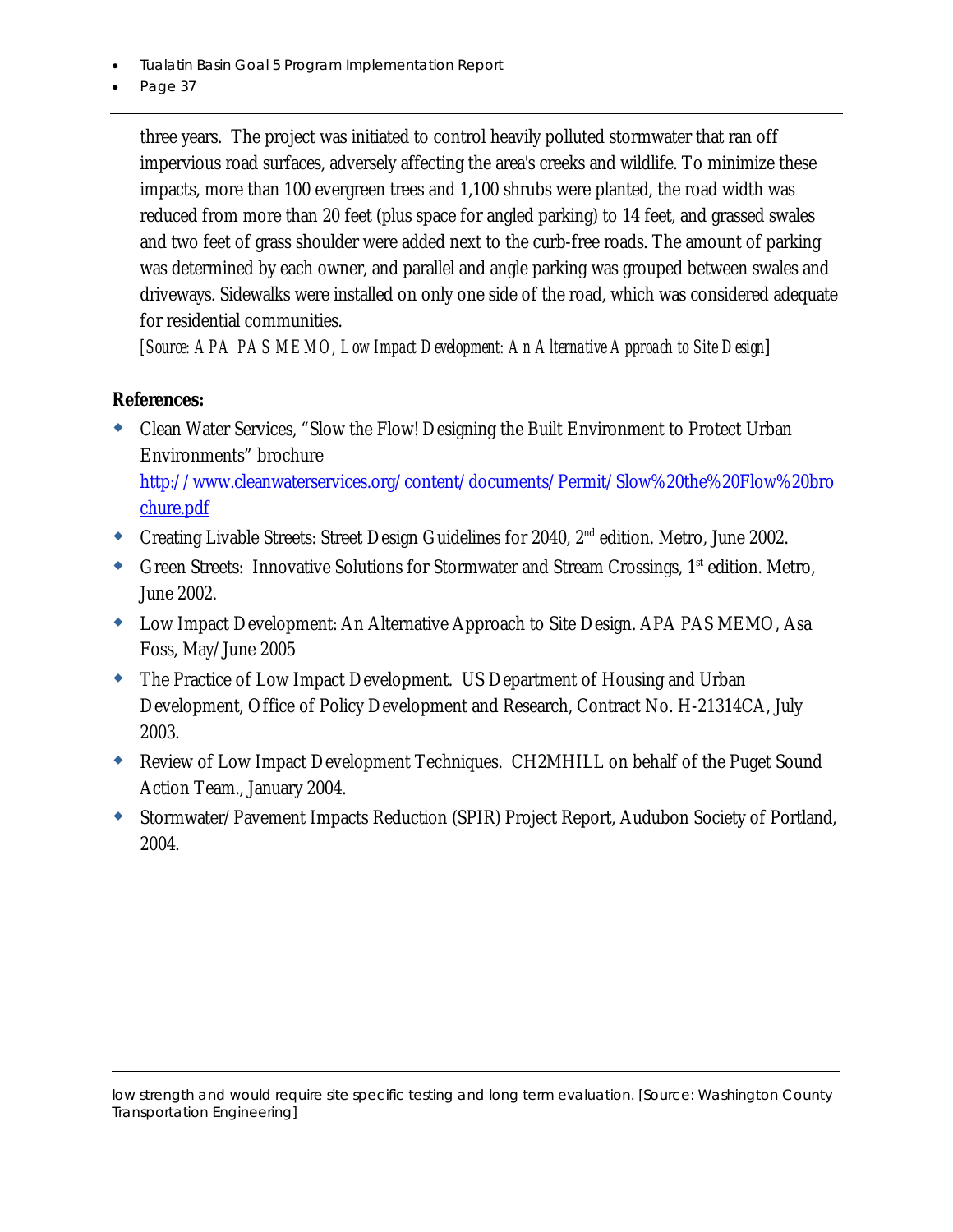- Tualatin Basin Goal 5 Program Implementation Report
- Page 38

| <b>Key Questions</b>                                   |                                                                                            |  |  |  |
|--------------------------------------------------------|--------------------------------------------------------------------------------------------|--|--|--|
| Helps avoid or minimize impacts?                       | Primarily used to avoid impacts.                                                           |  |  |  |
| Applicable basin-wide or adjacent to<br>resource area? | Primarily adjacent to resources.                                                           |  |  |  |
| New or amended regulations required?                   | Amendments may be required, but will not increase<br>requirements for private development. |  |  |  |
| Tool to reduce effective impervious<br>area (EIA)?     | $N_{0}$                                                                                    |  |  |  |
| Recommended for basin?                                 | Yes                                                                                        |  |  |  |

# **2. Stream Crossing and Street Connectivity Standards**

## Description of Method:

Stream crossings can have a significant impact on in-stream water flow as well impacts on the adjacent riparian area They can also impede the travel patterns of fish and wildlife. Typically, bridges have fewer in-stream impacts than culverts. CWS's *Healthy Stream Plan* found that "in the urban portion of the Tualatin Basin most bridges "... are adequately sized to convey significant flood flows, and allow for fish passage. Conversely, culverts ... are often undersized for significant flood flows, frequently alter the geomorphic condition of the stream, and limit fish passage." Stream crossing can also affect other wildlife by interrupting a pathway. When the crossing interrupts a terrestrial pathway, properly located fencing and natural landscaping can help guide animals around or through these areas.

Improving stream crossing within the Basin has been an on-going effort. Basin jurisdictions have constructed stream crossings to fish- and wildlife-friendly standards for more than 20 years. With State and Federal resource agencies as participants, each project is reviewed, designed and constructed with fish and wildlife benefits as a project feature. While many older culverts do impede fish and wildlife, these are being identified and corrected in a coordinated and systematic manner by the jurisdictions under the Healthy Streams Plan. In addition, culvert construction within the upper portions of the watershed allows for detention facilities that can offset the impacts of existing and proposed development and that help to restore stream geomorphology to a pre-development condition.

Street connectivity standards can also impact riparian and habitat areas. According to an *APA PAS Memo* on low impact development, depending on the density, location, and type of development, a hybrid street network that combines a conventional grid with a curvilinear system can reduce the amount of total roadways while still allowing for smooth traffic circulation. Most jurisdictions in the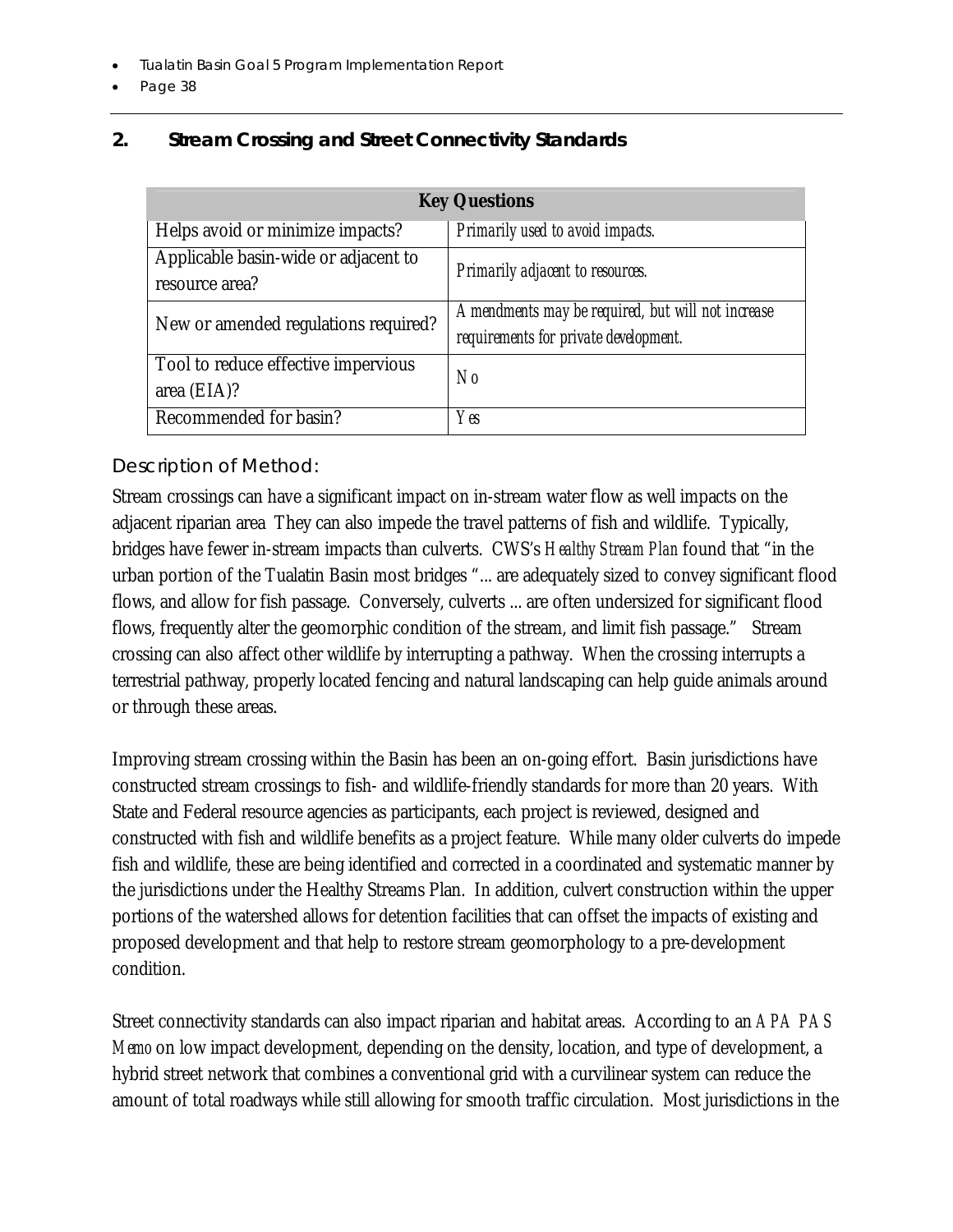- Tualatin Basin Goal 5 Program Implementation Report
- Page 39

Basin have adopted street connectivity standards that emphasize transportation functionality, but which also recognize barriers to connectivity, such as natural resource areas.

The *Regional Transportation Plan (RTP)* establishes the following standards for street connectivity within the region. As highlighted in bold below (emphasis added), the RTP design standards include some exceptions for stream crossings; however, exceptions for other habitat impacts are not provided (e.g., avoidance of upland habitat areas).

#### *Section 6.4.5 Design Standards for Street Connectivity*

*2. In addition to preparing the above conceptual street plan map, cities and counties shall require new residential or mixed-use development involving construction of new street(s) to provide a site plan that reflects the following:* 

*a. Street connections:* 

- *Responds to and expands on the conceptual street plan map as described in Section 6.4.5(1) for areas where a map has been completed.*
- *Provides full street connections with spacing of no more than 530 feet between connections except where prevented by barriers such as topography, railroads, freeways, pre-existing development, or where lease provisions, easements, covenants or other restrictions existing prior to May 1, 1995, which preclude street connections.*
- *Where streets must* **cross water features i***dentified in Title 3 of the Urban Growth Management Functional Plan (UGMFP), provide crossings at an average spacing of 800 to 1,200 feet,* **unless habitat quality** *or length of crossing prevents a full street connection.*
- *b. Accessways:* 
	- *When full street connections are not possible provides bike and pedestrian accessways on public easements or rights-of-way in lieu of streets. Spacing of accessways between full street connections shall be no more than 330 feet except where prevented by barriers such as topography, railroads, freeways, pre-existing development, or where lease provisions, easements, covenants or other restrictions existing prior to May 1, 1995 which preclude accessway connections.*
	- *Bike and pedestrian accessways that* **cross water features** *identified in Title 3 of the UGMFP should have an average spacing no more than 530 feet,* **unless habitat quality** *or length of crossing prevents a connection.*
- *c. Centers, main streets and station communities: Where full street connections* **over water features** *identified in Title 3 of the UGMFP cannot be constructed in centers, main streets and station communities (including direct connections from adjacent neighborhoods), or spacing of full*

*street crossings exceeds 1,200 feet, provide bicycle and pedestrian crossings at an average spacing of 530 feet,* **unless exceptional habitat quality** *or length of crossing prevents a connection.* 

- *d. Other considerations:* 
	- *Limits the use of cul-de-sac designs and other closed-end street systems to situations where barriers prevent full street extensions.*
	- *Includes no closed-end street longer than 200 feet or with more than 25 dwelling units.*
	- *Includes street cross-sections demonstrating dimensions of right-of-way improvements, with streets designed for posted or expected speed limits.*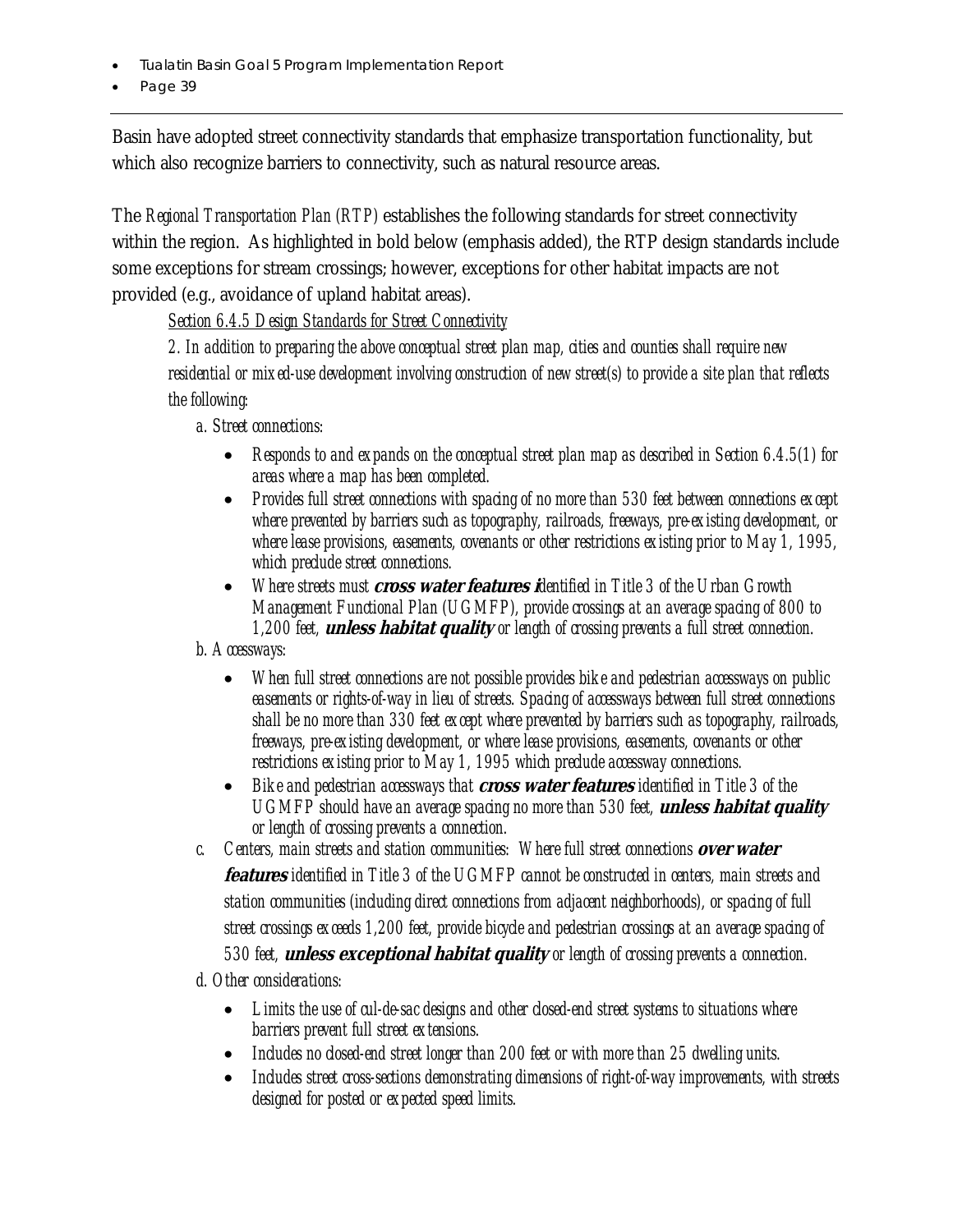- Tualatin Basin Goal 5 Program Implementation Report
- Page 40
- *For replacement or new construction of local street crossings on streams identified in Title 3 of the Urban Growth Management Functional Plan, Cities and Counties, TriMet, ODOT and the Port of Portland shall amend design codes, standards and plans to* **allow consideration of the stream crossing design guidelines contained in the Green Streets handbook***.*

As noted above, the RTP includes a cross reference to the stream crossing design guidelines in the *Green Streets* handbook. Fewer street connections could reduce the overall amount of EIA within the Basin; however, by shifting traffic to fewer through streets, more travel lanes could be needed on the through-streets and therefore could be a potential increase in out-of-direction travel.

Benefits and Challenges:

- A. Additional analysis of existing stream crossing may be needed. The analysis conducted for the Healthy Stream Plan, which was limited in terms of time, budget and jurisdiction, represents only a portion of the total number of structures.
- B. Improvements to existing culverts are expensive. Based on a study of 1,200 culverts and bridges, the Healthy Stream Plan has identified 383 culverts in the Basin as priorities for improvement.<sup>10</sup>
- C. Providing a high level of street connectivity has a number of transportation benefits, but these benefits must be balanced with the environmental impacts of providing a connection.
- D. Amendments to transportation system plans to modify or reduce proposed stream crossings may impact regional transportation systems.
- E. Local FEMA floodplain jurisdictions must continue to require engineering hydraulic analysis of all culvert work.

# Examples/References:

 $\overline{a}$ 

The County and local jurisdictions have constructed control structures on culverts to provide flow control. State and Federal permitting agencies agree that the "stream-forming" flows are approximately the two-year flow. Detaining storm flows behind these culverts for the developed basin to be released at the undeveloped 2-year flow mitigates stream impacts from existing and proposed development. Opportunities also exist to restrict large event flows with these same structures to provide flood control in the basin. CWS is now studying several sub-basins to optimize this program. The culvert control structures do not restrict local resident fish and wildlife

*<sup>10</sup> This preliminary study was the beginning of detailed culvert-by-culvert evaluation by the County, Clean*  Water Services (CWS), and the Tualatin Basin cities. Jurisdictions have included culvert projects in their *adopted capital improvement project lists and have corrected many culverts. CWS maintains a detailed database and meets regularly with the jurisdictions to coordinate corrective projects. Many culverts in the preliminary study were subsequently removed from the barrier list. As of January 2006, progress on improvements to culverts continues throughout the Basin. [Source: Washington County Transportation Engineering]*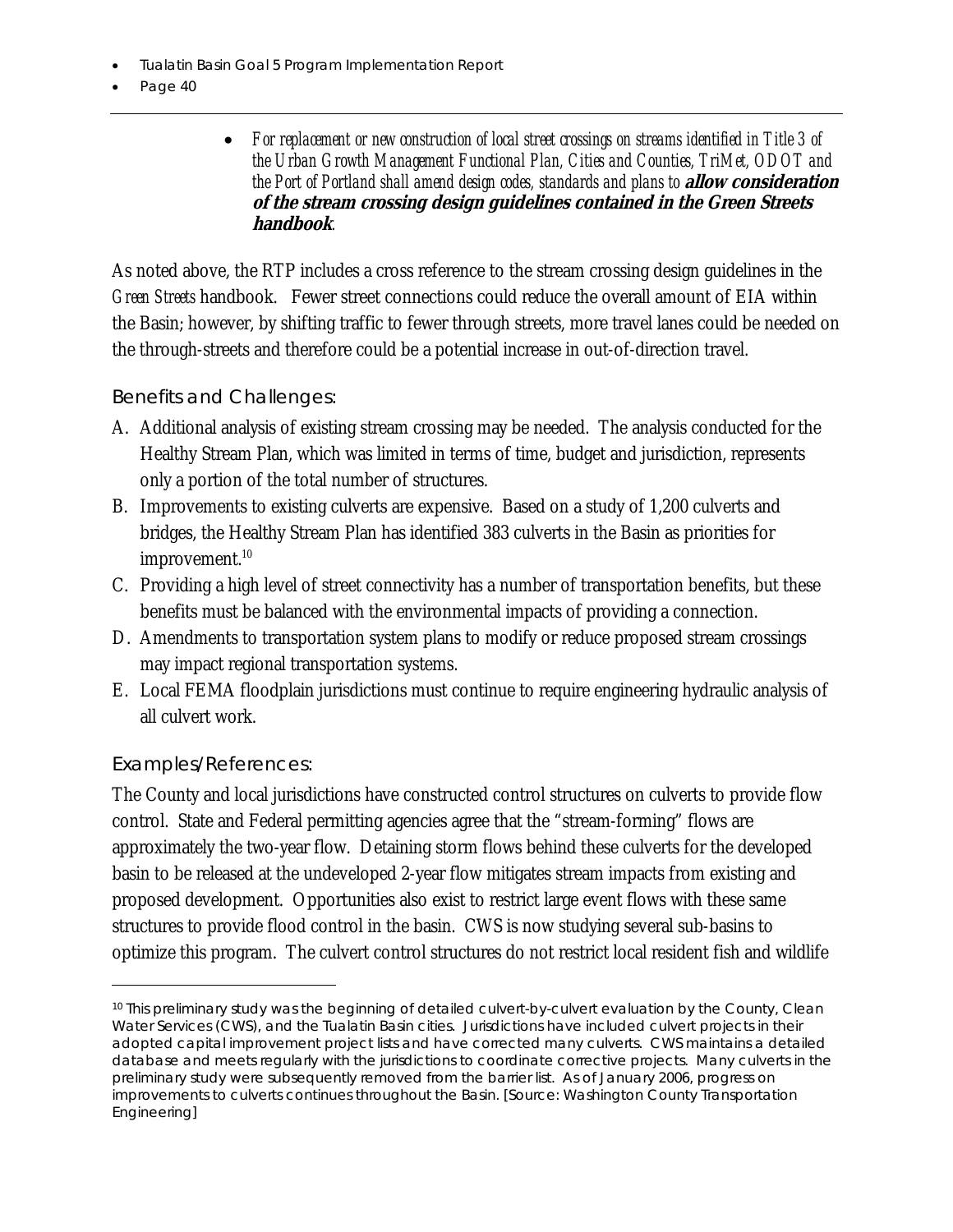- Tualatin Basin Goal 5 Program Implementation Report
- Page 41

during normal flows. Costs are little more than a standard culvert installation. Maintenance is not increased over the standard installation because these are located in public right-of-way or public easements: long-term operation and effective function is assured. Future modifications to the control structures can be easily completed when needed to address changes in technology, development impacts, or downstream goals. *[Source: Washington County Transportation Engineering]*

## **References**

- Green Streets: Innovative Solutions for Stormwater and Stream Crossings,  $1<sup>st</sup>$  edition. Metro, June 2002.
- Healthy Streams Plan, Clean Water Services, June 2005.
- Regional Transportation Plan, Metro.

# **3. Stormwater Management Facility Design**

| <b>Key Questions</b>                                   |                                                                           |  |  |  |
|--------------------------------------------------------|---------------------------------------------------------------------------|--|--|--|
| Helps avoid or minimize impacts?                       | Minimize                                                                  |  |  |  |
| Applicable basin-wide or adjacent to<br>resource area? | Applicable basin-wide.                                                    |  |  |  |
| New or amended regulations required?                   | Yes                                                                       |  |  |  |
| Tool to reduce effective impervious                    | Yes. Subject to UBC, Plumbing Code and                                    |  |  |  |
| area (EIA)?                                            | local drainage conditions.                                                |  |  |  |
| Recommended for basin?                                 | Yes; however, use of some methods will be<br>limited by site suitability. |  |  |  |

# Description of Method:

The *Healthy Streams Plan* found that stormwater was a key factor in stream health and that the management of stormwater quality and quantity influences the ability of a stream to absorb changes in water quality and hydrology. The Plan includes stormwater policy and program refinements for the Basin. It recommends the development and evaluation of a policy that requires "cleaner" runoff from sidewalks, patios, and certain rooftops be retained and infiltrated into the ground where practical. The evaluation would consider soils, long-term effectiveness, maintenance responsibility and cost, as well as other factors. Based on the evaluation of the methods standards and stormwater quantity mitigation credits for effective impervious area, reduction techniques would be developed. These methods could offer several habitat benefits, including preserving existing resource areas and improving water quality (i.e., fish habitat). In addition, local jurisdictions in the Basin can continue to further augment the habitat benefits of the CWS's *Design & Construction (D&C)* standards by, for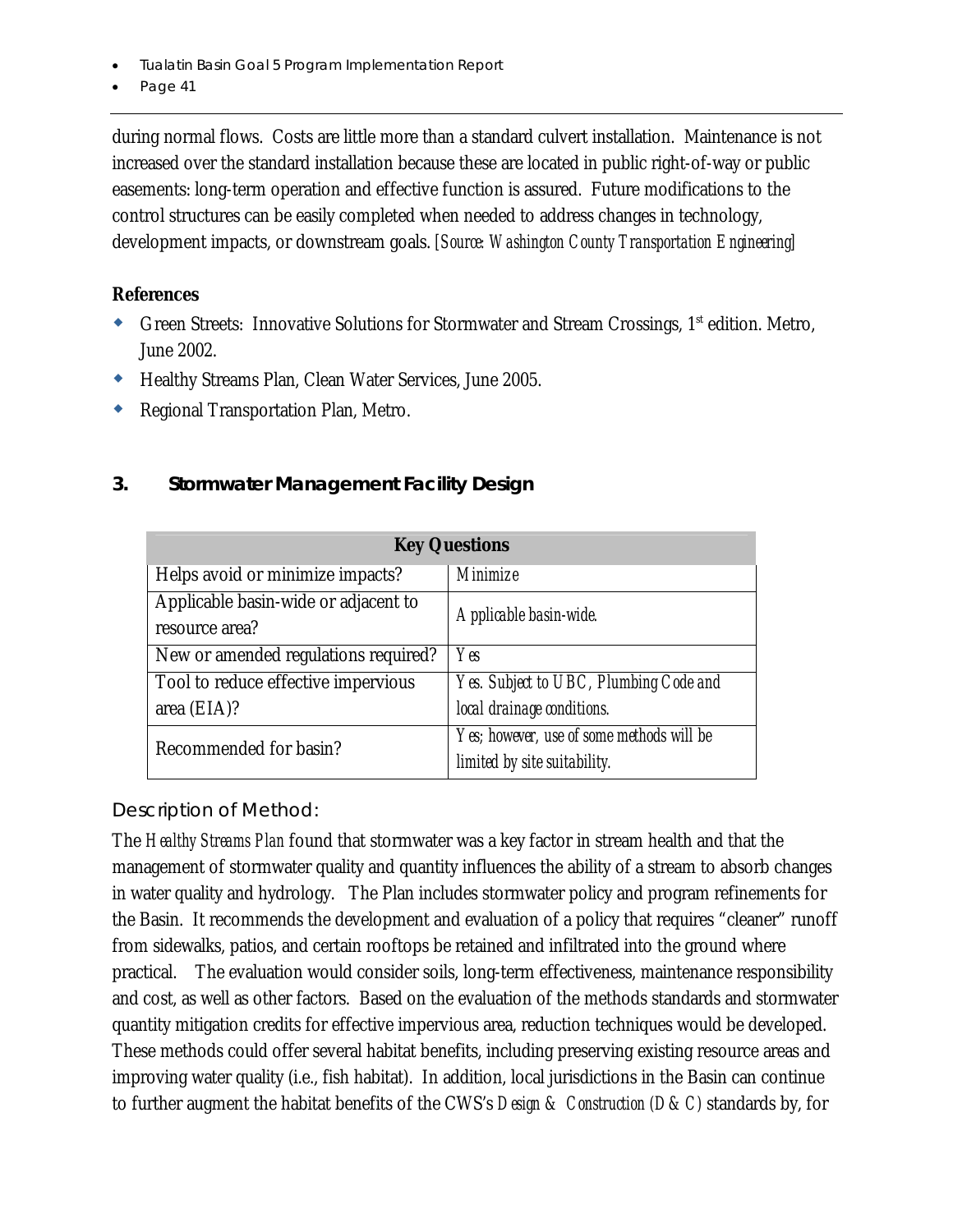- Tualatin Basin Goal 5 Program Implementation Report
- Page 42

example, requiring the incorporation of minimum percentages of native plant species within vegetated stormwater facilities.

According to *The Practice of Low Impact Development*, in addition to protecting the environment, when correctly planned for and accommodated, stormwater management systems can satisfy regulatory requirements, act as desirable site design elements, and reduce infrastructure costs. Stormwater treatment can be designed to mimic pre-development hydrologic conditions (particularly for smaller, more frequent storms<sup>11</sup>) through the use of a variety of structural and nonstructural



Examples of bioretention in parking lot

practices that detain, retain, percolate, and evaporate storm water. Alternatives to conventional stormwater systems include infiltration systems such as rain gardens or bioretention areas. These are shallow, topographic depressions filled with engineered soils and vegetation that retain, treat, and infiltrate water. They are commonly located in parking lot islands or within small pockets in residential land uses. Bioretention systems are designed for the temporary storage of rainwater. They provide an opportunity for the water to have increased contact time with soils and plant



Illustration of a rain garden

<u>.</u>

materials, allowing for the natural systems to filter pollutants and permitting the processes of infiltration, evaporation, and transpiration to occur. They can be used as a buffer to shoreline areas to capture runoff from the home landscape before it enters a lake, pond, or river. Jurisdictions in the Tualatin Basin, in cooperation with CWS, have approved construction of many of these facilities. However, performance is not well documented for this area and these soils and long term evaluations of effectiveness and costs are needed.

Filtering systems, such as "Filter Strips," use soils and vegetation to remove pollutants from stormwater for pre-treatment. Filter strips are low-grade vegetated areas that permit sediment to be deposited. Alternative conveyance systems, such as vegetated channels or swales, slow the speed of stormwater and filter pollutants before treatment.<sup>12</sup>

*<sup>11</sup> Bioretention systems may be better suited to accommodate small storm events. Larger storm events may still require some degree of conventional piping and detention systems in addition to low-impact development methods. [Source: Washington County Transportation Engineering]* 

*<sup>12</sup>* F*iltering systems, such as cartridge filter systems, use filter media cartridges in vaults or above ground systems to filter pollutants out of stormwater. While these systems require yearly maintenance, they require*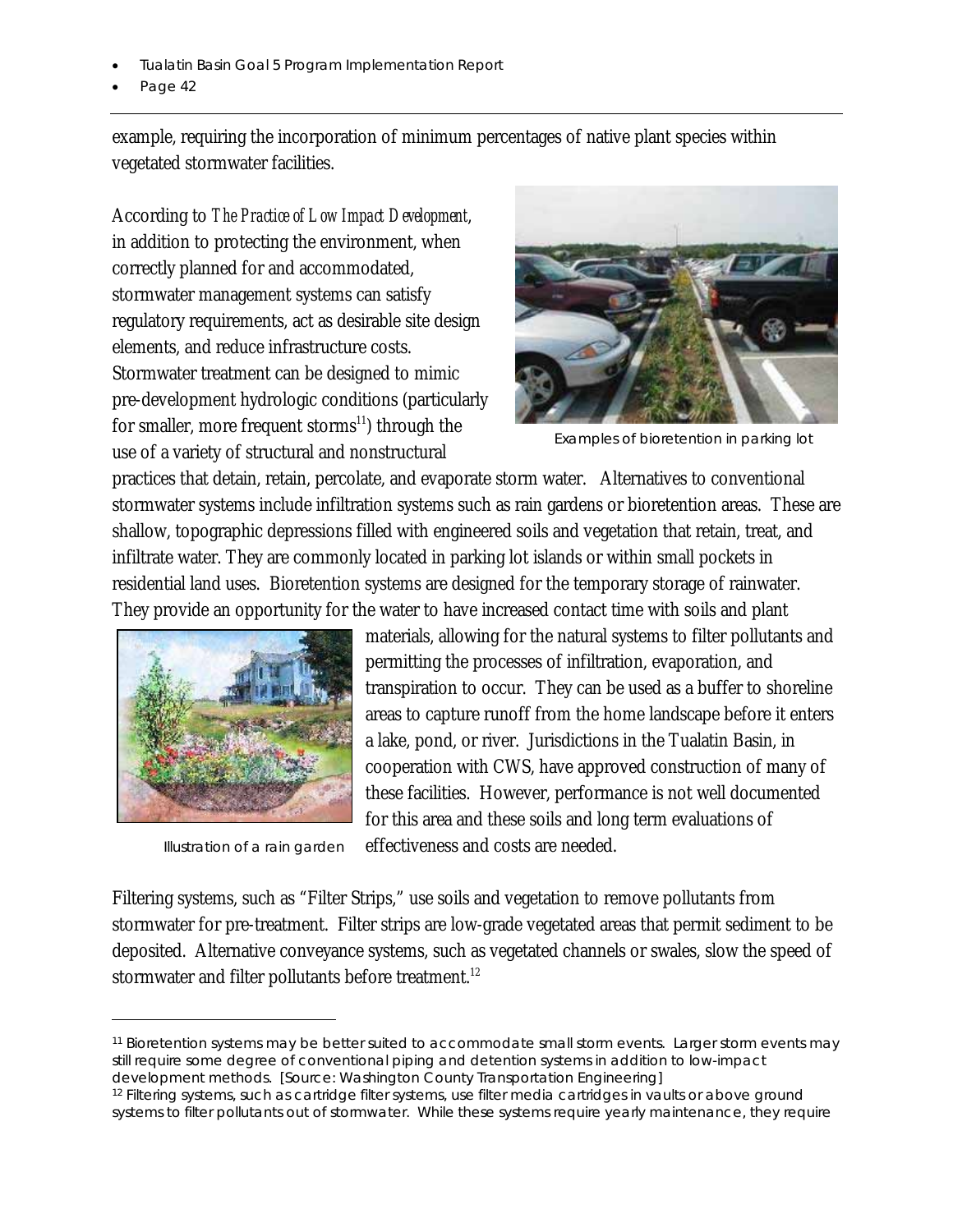- Tualatin Basin Goal 5 Program Implementation Report
- Page 43

#### Benefits and Challenges:

- A. Low impact development storm water management systems can reduce development costs through the reduction or elimination of conventional storm water conveyance and collection system. However, larger storms may exceed those systems' capacity due to the Tualatin Basin's climate and soils.
- B. LID systems can reduce the need for paving, curb and gutter, piping, inlet structures, and storm water ponds by treating water at its source. However, installation and maintenance costs may be greater than the costs associated with other methods such as piping. Further evaluation of LID systems is needed to verify long-term effectiveness.
- C. LID practices remove pollutants from storm water naturally and may help restore a site's predevelopment hydrology. Certain practices can help recharge local groundwater tables, reduce domestic water use for lawns and vegetation, and provide habitat for a variety of species.
- D. UBC and Plumbing code requirements, as well as local soil conditions, groundwater, adjacent development, future utility construction, and slope stability may limit or prohibit the application of alternative drainage features and designs.
- E. Inadequate or poorly maintained systems may fail to perform and may negatively impact adjacent properties. Standards for the construction and maintenance of stormwater management facilities are needed to ensure their effectiveness. An evaluation of existing LID systems within the basin and their effectiveness is the logical first step prior to development of new standards.

#### Examples/References:

 $\overline{a}$ 

## Clean Water Services Merlo Road Field Operations Facility

Vegetated swales, biofiltration, and "softscaping" at the site was designed to mimic a natural landscape and manage stormwater runoff on site. Instead of underground pipes, catch basins and large detention ponds, there is an integrated system of vegetated swales. Planted with trees, shrubs and herbaceous perennials, the swales provide the stormwater conveyance system. This biofiltration system disperses stormwater on site, controls the rate and volume of runoff, and improves water quality.

All landscaped areas were designed to retain as much rainfall as possible and drain their runoff to swales. Even the runoff from the traditional parking lots flows to swales. The adjacent Nature

*little or no added right-of-way. Construction costs can be slightly more than swales. Maintenance costs are predictable and manageable to budget. Testing and monitoring are easily provided. Within road rights-of-way, road projects have, in the past, constructed underground detention vault systems. These have been designed as necessary to release runoff from impervious surfaces as a designed controlled rate. These are easily maintained and not affected by future utility construction, which would destroy porous*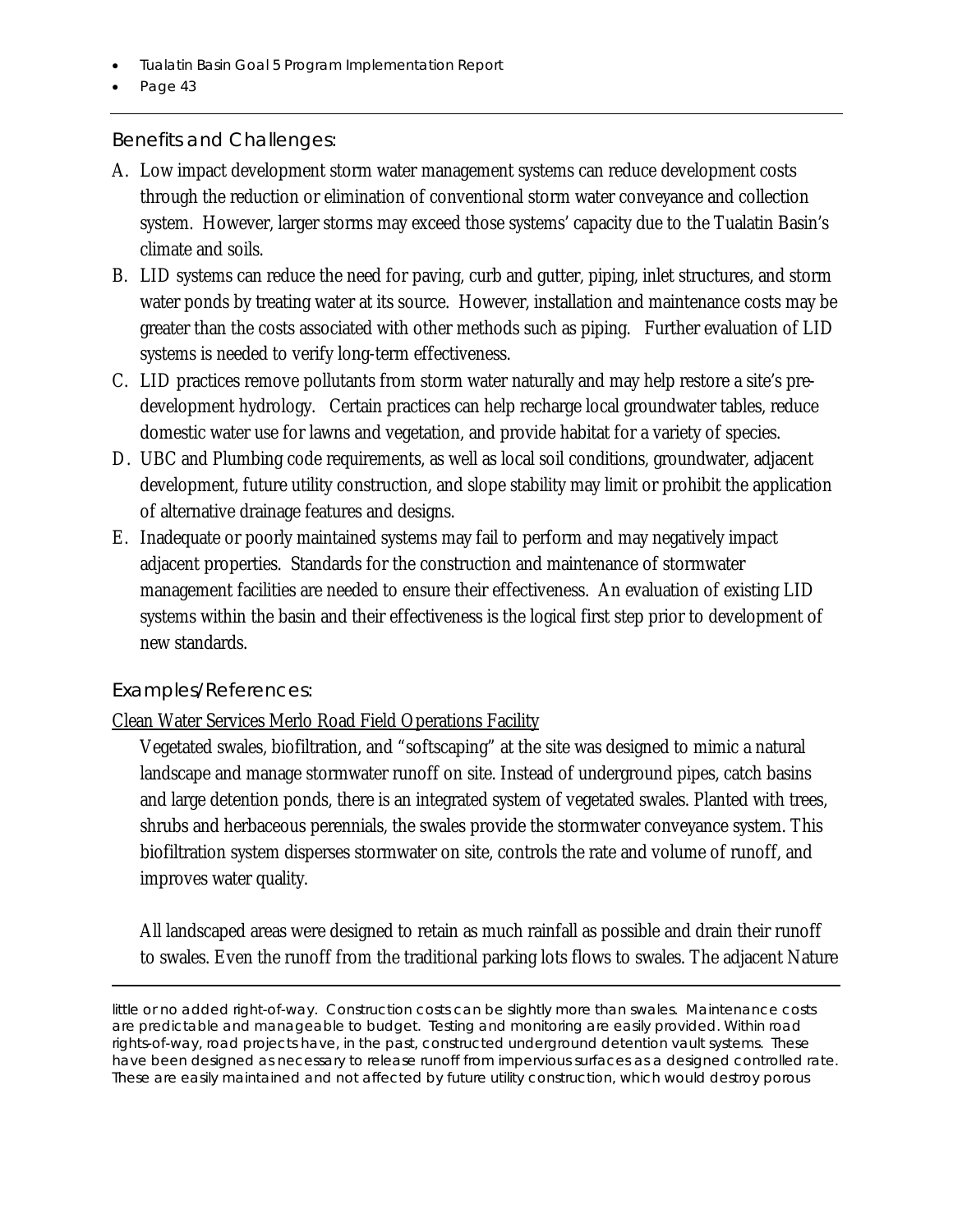- Tualatin Basin Goal 5 Program Implementation Report
- Page 44

Park is protected by a 50-foot wide by 600-foot long water quality swale that runs the downstream length of the site. Dispersing stormwater runoff at its source is especially suited for the rainfall patterns here in the Pacific Northwest, where nearly 90 percent of all 24-hour rainfall events are less than 1/2 inch. These small events are easily managed with "softscaping" or biofiltration landscaping that absorbs rain, recharges groundwater, reduces winter runoff and virtually eliminates summer runoff.

In contrast, typical pipe conveyance systems concentrate and accelerate flows creating artificially high peaks and volumes that negatively impact stream hydrology and aquatic habitat. Warm weather rains can increase water temperature, especially when runoff courses over hot pavement and roofs. Warm water temperatures lower the available oxygen for aquatic organisms, critical for healthy streams and wetlands. Piped systems rush rain downstream, disrupting the natural process of replenishing

groundwater.

The facility's vegetated conveyance swales were designed as major or minor, with 2:1 or 3:1 slopes respectively. The depth and width of the swales vary by location. All swales were lined with 6-inches of topsoil, jute mat and a 3 inch layer of 2-inch to 3/4 inch river run rock.



*[Source: CWS Slow the Flow ! Designing the Built Environment to Protect Urban Environments brochure]* 

## **References**

 $\overline{a}$ 

- The Practice of Low Impact Development. US Department of Housing and Urban Development, Office of Policy Development and Research, Contract No. H-21314CA, July 2003.
- Low Impact Development: An Alternative Approach to Site Design. APA PAS MEMO, Asa Foss, May/June 2005.

*pavements or infiltration systems. These continue to be an excellent and cost-effective option where needed. [Source: Washington County Transportation Engineering]*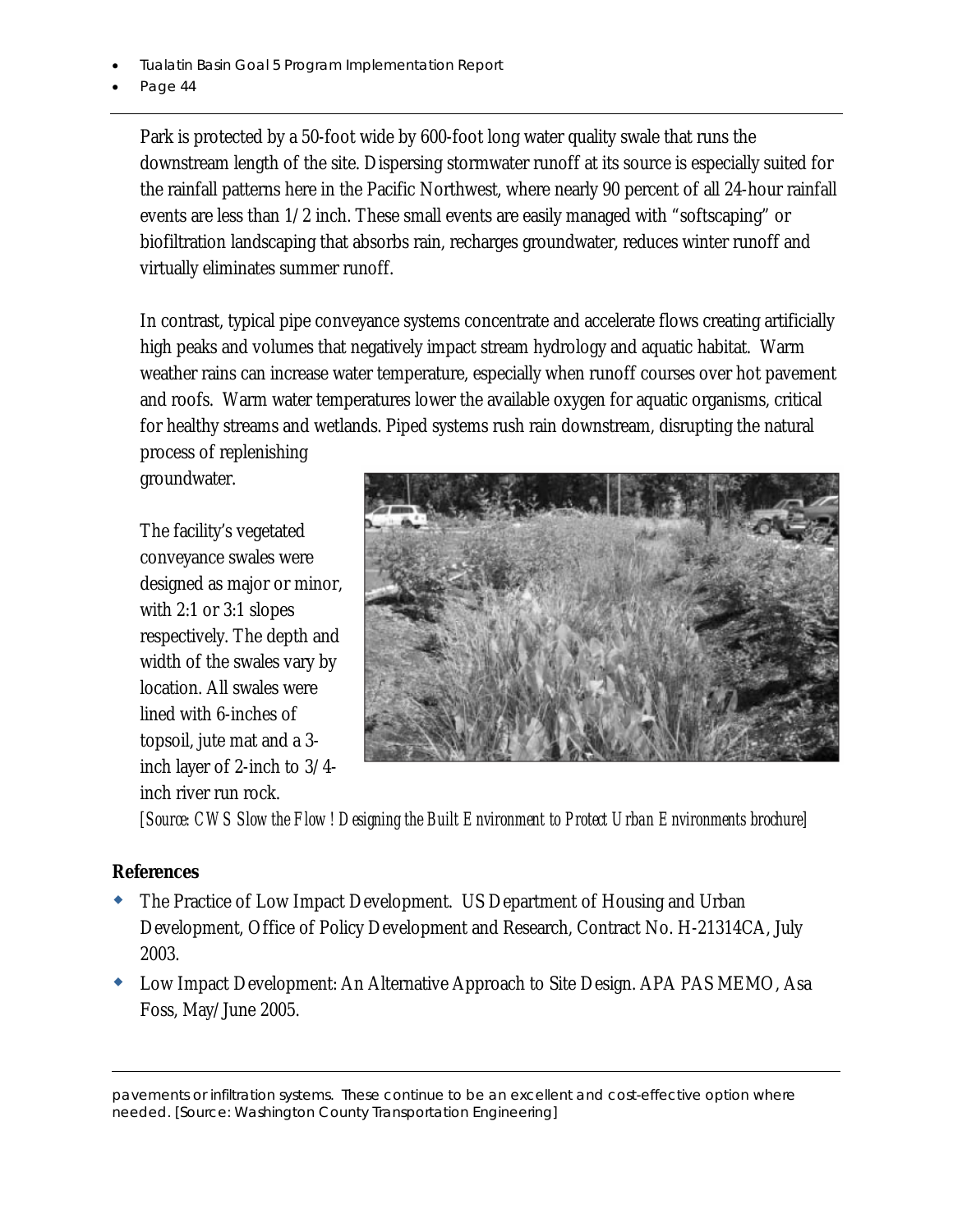- Tualatin Basin Goal 5 Program Implementation Report
- Page 45
- Lower Phalen Creek Project, St. Paul, Minnesota http://www.mepartnership.org/sites/LOWERPHALENCREEK/sub\_page7.asp

## **D. Building Design Solutions**

| <b>Key Questions</b>                                   |                                                                                                                                                                                                                                                                                                                          |  |  |
|--------------------------------------------------------|--------------------------------------------------------------------------------------------------------------------------------------------------------------------------------------------------------------------------------------------------------------------------------------------------------------------------|--|--|
| Helps avoid or minimize impacts?                       | Minimize                                                                                                                                                                                                                                                                                                                 |  |  |
| Applicable basin-wide or adjacent to<br>resource area? | Applicable basin-wide                                                                                                                                                                                                                                                                                                    |  |  |
| New or amended regulations required?                   | Some codes may have to be amended, or new guidelines<br>drafted, to ensure proper placement of disconnected<br>downspouts. Codes may have to be amended to allow<br>green roofs as an element of new development or<br>redevelopment and to account for the structural<br>requirements necessary to support green roofs. |  |  |
| Tools to reduce effective impervious                   | Yes. May be subject to UBC, Plumbing Code and                                                                                                                                                                                                                                                                            |  |  |
| area (EIA)?                                            | local drainage conditions.                                                                                                                                                                                                                                                                                               |  |  |
| Recommended for basin?                                 | Yes; however, seismic design and the health concerns of<br>moisture within the building (mold) require careful<br>evaluation.                                                                                                                                                                                            |  |  |

# Description of Method

Incorporating certain elements into the design of new buildings and retrofitting existing buildings can minimize the amount of stormwater runoff leaving a property or site. Elements that can be incorporated into building and landscaping designs that reduce or detain runoff include green roofs, disconnecting downspouts, and rain barrel detention. There are several examples of this approach constructed and operating in Basin.

Green roofs, also known as *vegetated roof covers* or *ecoroofs*, are thin layers of living vegetation installed on top of conventional flat or sloping roofs. Potential benefits associated with green roofs include

Brewery Blocks - Block 4 – from BES slide show "Portland Ecoroof Tours"



Photograph-GBD Architects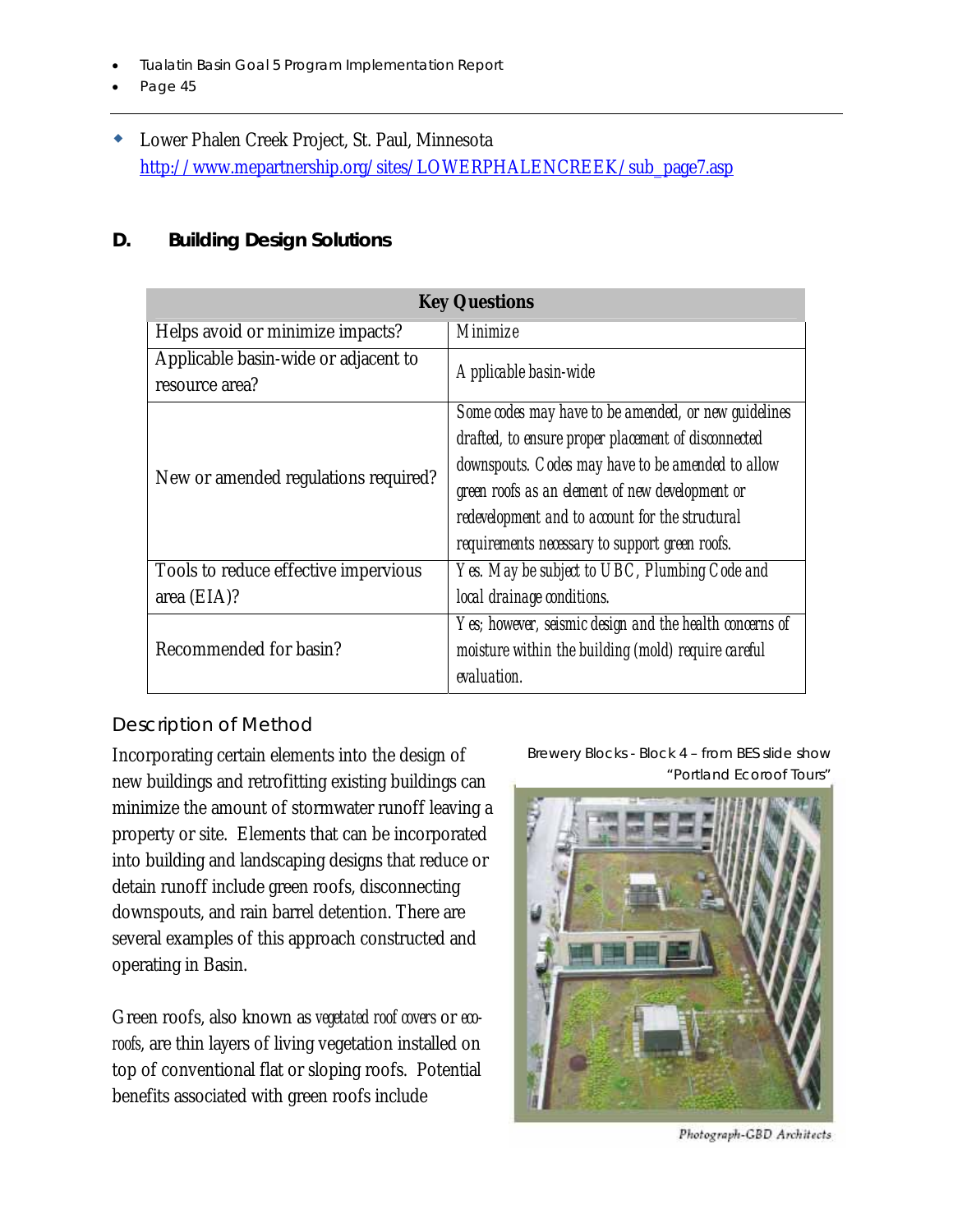- Tualatin Basin Goal 5 Program Implementation Report
- Page 46

controlling storm water runoff, improving water quality, mitigating urban heat-island effects, and creating wildlife habitat. Green roofs may be appropriate as an addition to many types of buildings, including commercial, industrial, institutional, and residential settings. They are particularly effective at controlling runoff on the large roofs typical of commercial and institutional buildings.

Green roofs reduce the amount of stormwater runoff and also delay the time at which runoff occurs, resulting in decreased stress on sewer systems at peak flow periods. Water is stored by the substrate of the green roof and then taken up by the plants, where the water is returned to the atmosphere through transpiration and evaporation. In summer, depending on the plants and depth of growing medium, green roofs retain 70-90% of the precipitation that falls on them; in winter they retain between 25-40%. Because flows from larger storms or longer duration storms will not be fully retained, other systems will likely also be needed.

Green roofs can be designed to achieve specified levels of storm water runoff control, including reductions in both total annual runoff volume (reductions of 50-60% are common) and peak runoff rates for storms. By reducing both the volume and the rate of storm water runoff, green roofs benefit cities with combined sewer overflow (CSO) impacts. Green roofs not only retain the rainwater, but also moderate the temperature of the water and act as natural filters for any of the water that happens to run off. In addition, in urban areas, up to 30% of total nitrogen and total phosphorus released into receiving streams is derived from dust that accumulates on rooftops. Acting as natural bio-filtration devices, green roofs reduce this water contamination. However, to survive the long, dry summers, existing green roofs in Washington County are maintained through irrigation.

The 8,000 square foot green roof system at Clean Water Services Merlo Road Field Operations Facility has drought-resistant plants that absorb rainfall and help insulate the building. Nearly all rain is expected to be retained in warm, dry months. Nearly 80 percent of water is expected to be returned to the atmosphere through evapotranspiration, which will cool the roof and the surrounding air.

Disconnecting downspouts from the



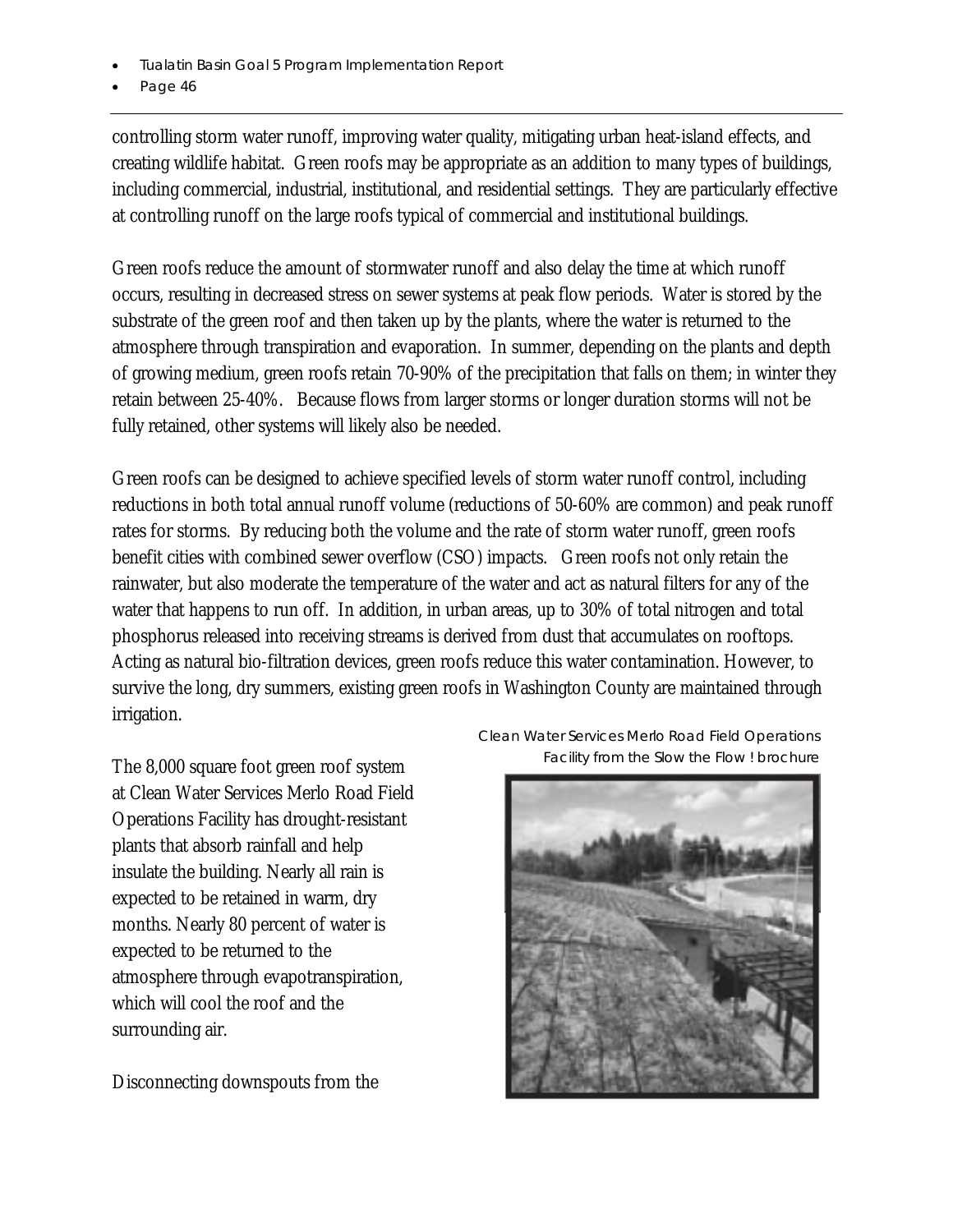- Tualatin Basin Goal 5 Program Implementation Report
- Page 47

 $\overline{a}$ 

stormwater system is another way to manage stormwater runoff. Reducing the volume of runoff being diverted directly into municipal storm systems is of primary importance to those jurisdictions with a combined sewer/stormwater system. Disconnecting downspouts from this system reduces pressure on combination sewer system and helps prevent overflows into streams and rivers. This is the case with the city of Portland, who provides grants and materials to neighborhood associations and other volunteer groups that donate time disconnecting downspouts for interested property owners.13

While the Tualatin Basin does not have this type of combined system, allowing stormwater to be absorbed or detained on site instead of being conveyed to a piped system could still play a role in reducing storm water volumes where local conditions support these applications. According to Washington County Transportation Engineering, disconnecting downspouts in some locations in the County has led to flooded crawlspaces. This is a health and safety concern due to mold infestation. The plumbing code requires positive crawlspace drainage, but older homes may not have the required safety system in place.

Another way of dealing with localized stormwater runoff is through a rain barrel or cistern system. This type of rainwater collection system stores rooftop runoff to be used later for activities such as lawn and garden watering, car washing, and window cleaning. A cistern functions similarly to a rain barrel, but has a much greater storage capacity and, in addition to rainwater collection, can be used to filter the water for a wider range of domestic uses. Over the rainy season, even a small roof has the potential to capture enormous amounts of water that otherwise flows down the drain. For example, a typical residence in Portland (36 inches of rain per year) with a 2,000 square foot roof collection area will result in around 35,000 gallons of water captured per year, an average of almost 100 gallons per day.

Rainwater collection and reuse is beneficial to the environment because the stored water would otherwise run off into the storm sewers, bringing pollutants such as oil and grease, bacteria, and nutrients with it. The more rainwater that is reused, the less need there is to chlorinate or chemically treat it before reusing or releasing it back into the watershed. Rainwater harvesting, or capturing rain and storing it for later use, also results in less water use and lower water bills.

Other sustainable or "green" building practices have an indirect benefit on watersheds and habitat areas. Providing efficient landscape irrigation and systems that utilize "low-flow" fixtures to minimize water usage can reduce the impact new development has on the ecosystem.

*<sup>13</sup> NOTE: Depending on specific locations, soils in the Tualatin Basin may not be as suitable for this approach as those in the City of Portland. Also, the City of Portland has building and plumbing codes that*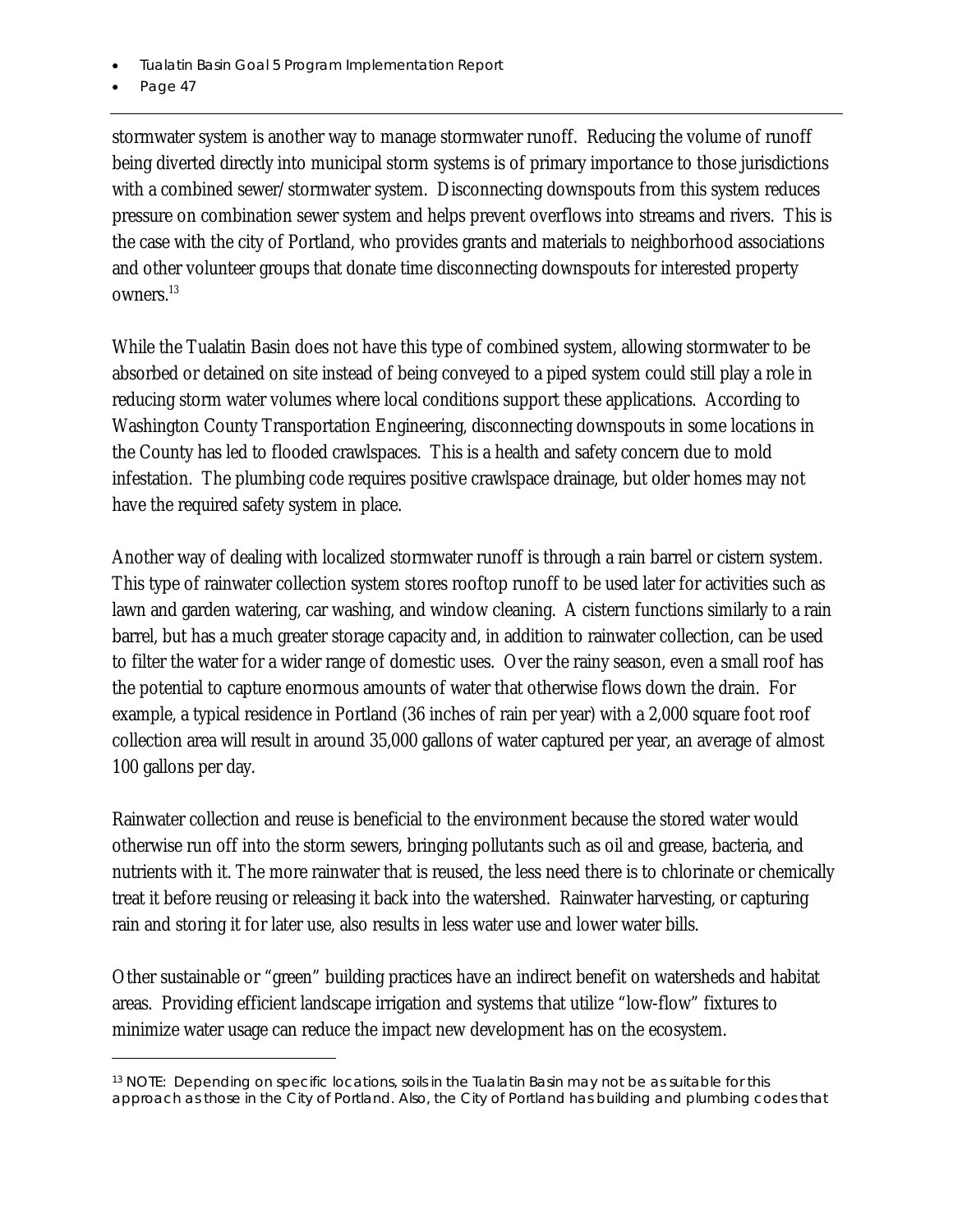- Tualatin Basin Goal 5 Program Implementation Report
- Page 48

Many of these sustainable practices have been incorporated into building practices associated with the US Green Building Council's national LEED™ (Leadership in Energy and Environmental Design) certification. Portland has developed the country's first supplemental guide to the LEED<sup>™</sup> standards. Portland's green building incentive program includes a series of pre-approved innovation credits that reflect the City's goals for mixed use development, construction waste management, alternative transportation, and stormwater management. This program has also centralized local building and zoning code regulations and relevant green building resources into a resource guide for Portland-area development professionals.

## Benefits and Challenges

- A. Detaining stormwater runoff on site through the use of disconnected downspouts or rain barrels can be accomplished relatively easily and at a low cost. In some cases, these solutions can be easily integrated into site design for new developments, as well as installed by property owners of existing homes/buildings. Careful design and construction is important in order to avoid flooding crawlspaces or impacting adjacent properties.
- B. Not all areas are suitable candidates for retaining stormwater on site. It is not advisable to encourage disconnecting from the stormwater system in areas that have poor soil percolation or a high water table.
- C. Rain water collection systems (e.g., rain barrels) can freeze and degrade with age, they may require pumps and filter which will need maintenance and care needs to be taken to restrict access from children.
- D. Development guidelines or revisions to building codes may be necessary to regulate onsite stormwater conveyance in a manner that does not damage property or pose a threat to neighboring sites.
- E. Development guidelines or revisions to building codes may be necessary to ensure structures are strong enough to support proposed green roofs.<sup>14</sup> To construct a green roof on an existing building may require minor or possibly extensive structural upgrades to meet local seismic requirements. Evaluate existing green roofs to verify loading assumptions currently employed and draft or update development guidelines as appropriate.
- F. Green roofs are expensive. The initial cost of a green roof can be 30% greater than a conventional roof, despite the fact that long term maintenance (green rooftops prolong the life

<u>.</u>

*allow a degree of flexibility in implementing LID techniquest.* 

*<sup>14</sup> From "Extensive Green Roofs" (see "Examples/References"): In the United States, green roof designs are generally regulated using existing standards for ballasted roofs. The International Code Council (ICC) code, formerly the BOCA code, used for guidance by many municipal authorities, recognizes roof gardens. It*  requires that the 'wet weight' of the green roof be treated as an additional dead load. It also supplies live *load requirements for maintenance-related foot traffic and for regulated pedestrian access. One limitation of the ICC standards is that it does not specify the testing methods to be used in satisfying the code.*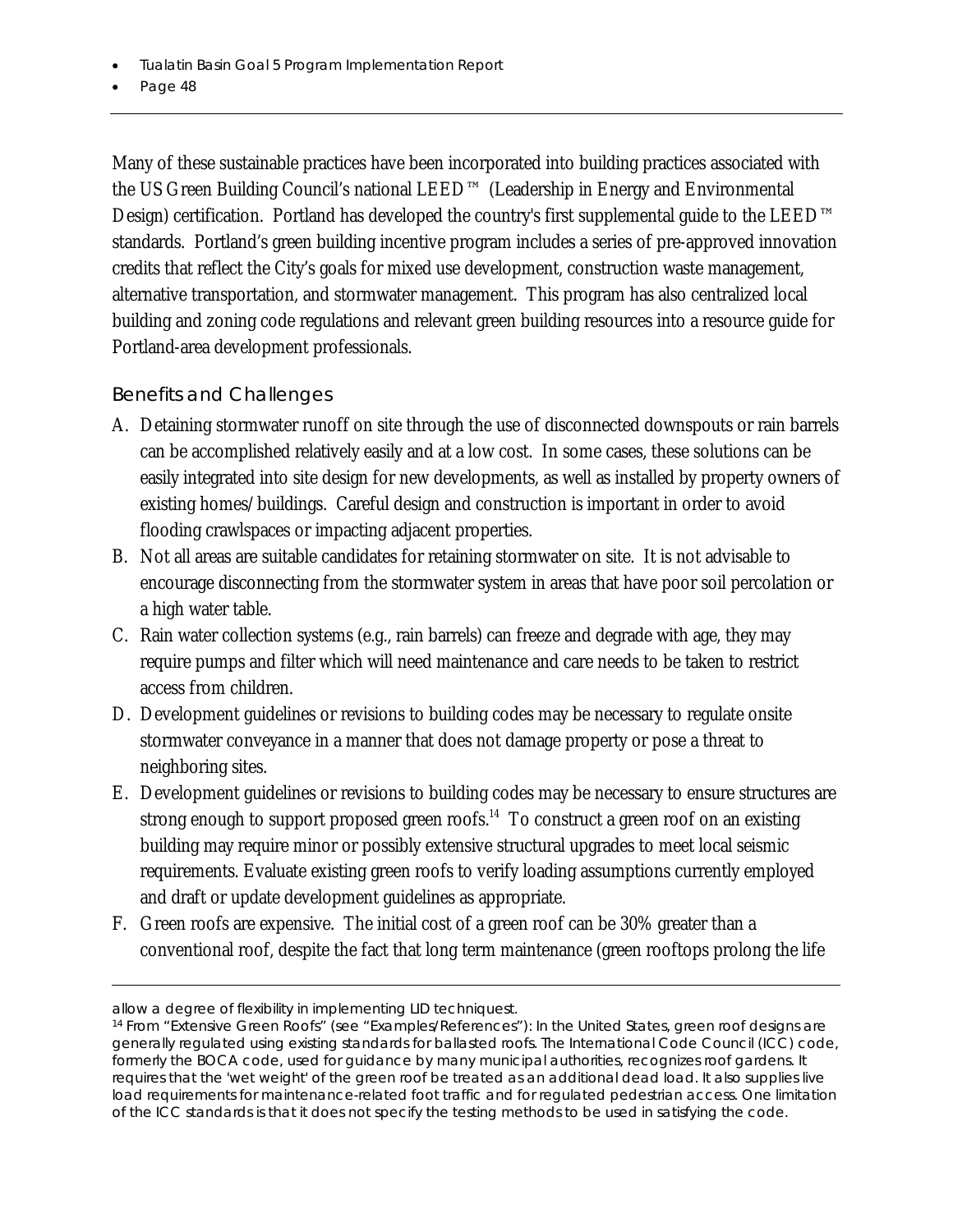- Tualatin Basin Goal 5 Program Implementation Report
- Page 49

of a conventional roof) and energy cost savings can offset this cost increase to some degree. Market fluctuations in the cost of building materials can also be a disincentive to building structures that can support green roofs.

G. The challenge is to explain the costs and benefits, both in financial terms and relating to the environment, of these typically non-traditional building design elements. Education is the key to garnering public acceptance, excitement, and action. Education must include the long-term maintenance requirements.

#### **Resources**

- Miller, P.E., Charlie. "Extensive Green Roofs", Roofscapes, Inc., Whole Building Design http://www.wbdg.org/design/greenroofs.php
- Green Roofs for Healthy Cities http://www.greenroofs.net/index.php
- http://www.greenroofs.com
- "Skills for Protecting Your Stream: Retrofitting Your Own Backyard", Center for Watershed Protection, April 2002 http://www.cwp.org/Community\_Watersheds/educating\_constituents.htm
- City of Portland Green Building Resource http://www.green-rated.org/default.asp
- City of Portland, Bureau of Environmental Services, Portland Ecoroof Tours, http://www.portlandonline.com/shared/cfm/image.cfm?id=53988
- King, Jason, ASLA,LEED AP, "Working With Water: Innovative Design Approaches for Stormwater Management", January 3, 2006, , Macdonald Environmental Planning, p.c. http://www.edcmag.com/CDA/Articles/Feature\_Article/e79855c9ff298010VgnVCM100000f9 32a8c0
- Portland Office of Neighborhood Involvement http://www.portlandonline.com/oni/index.cfm?c=28992
- Clean Water Services, "Slow the Flow! Designing the Built Environment to Protect Urban Environments" brochure http://www.cleanwaterservices.org/content/documents/Permit/Slow%20the%20Flow%20bro chure.pdf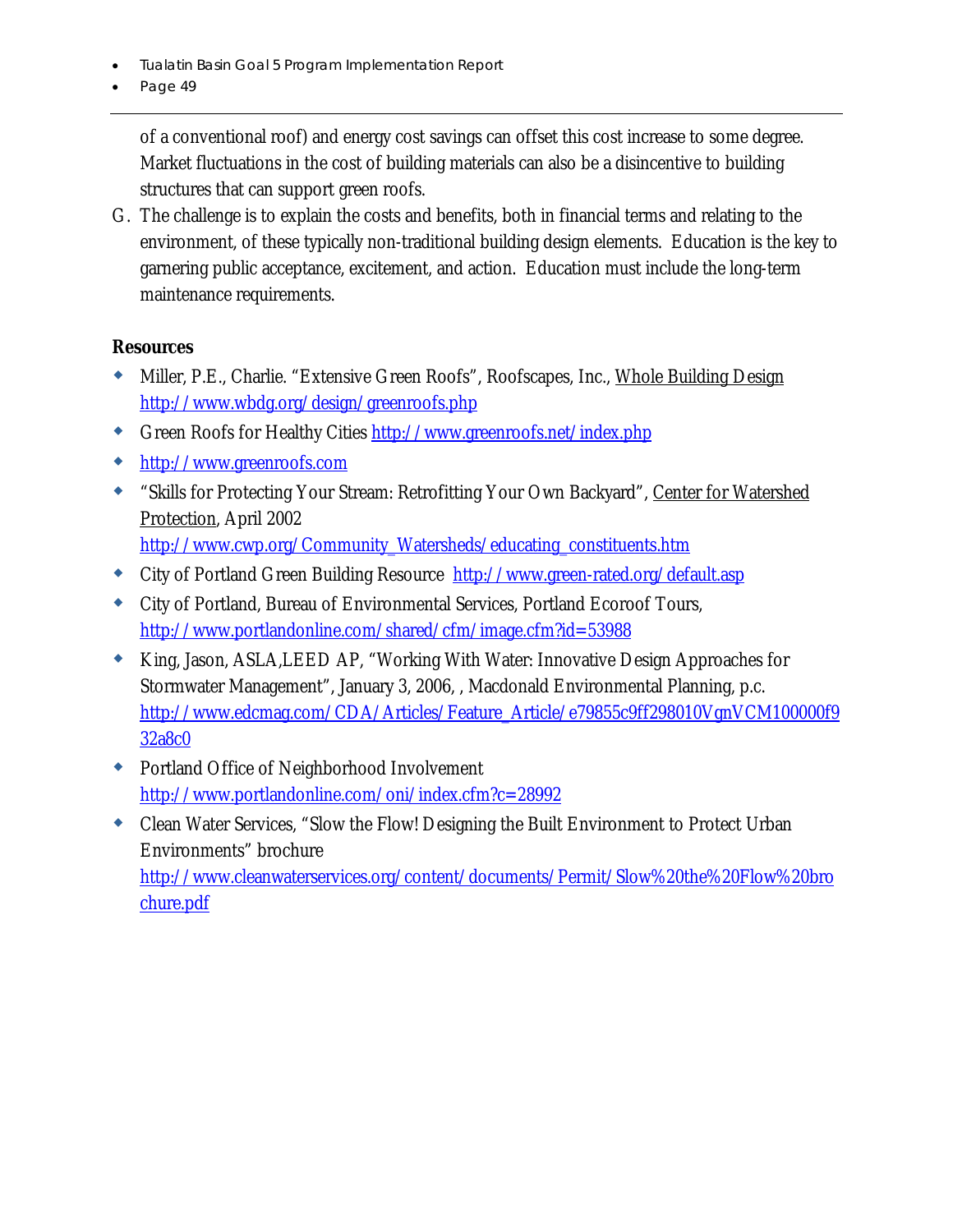- Tualatin Basin Goal 5 Program Implementation Report
- Page 50

.

**This page intentionally left blank.**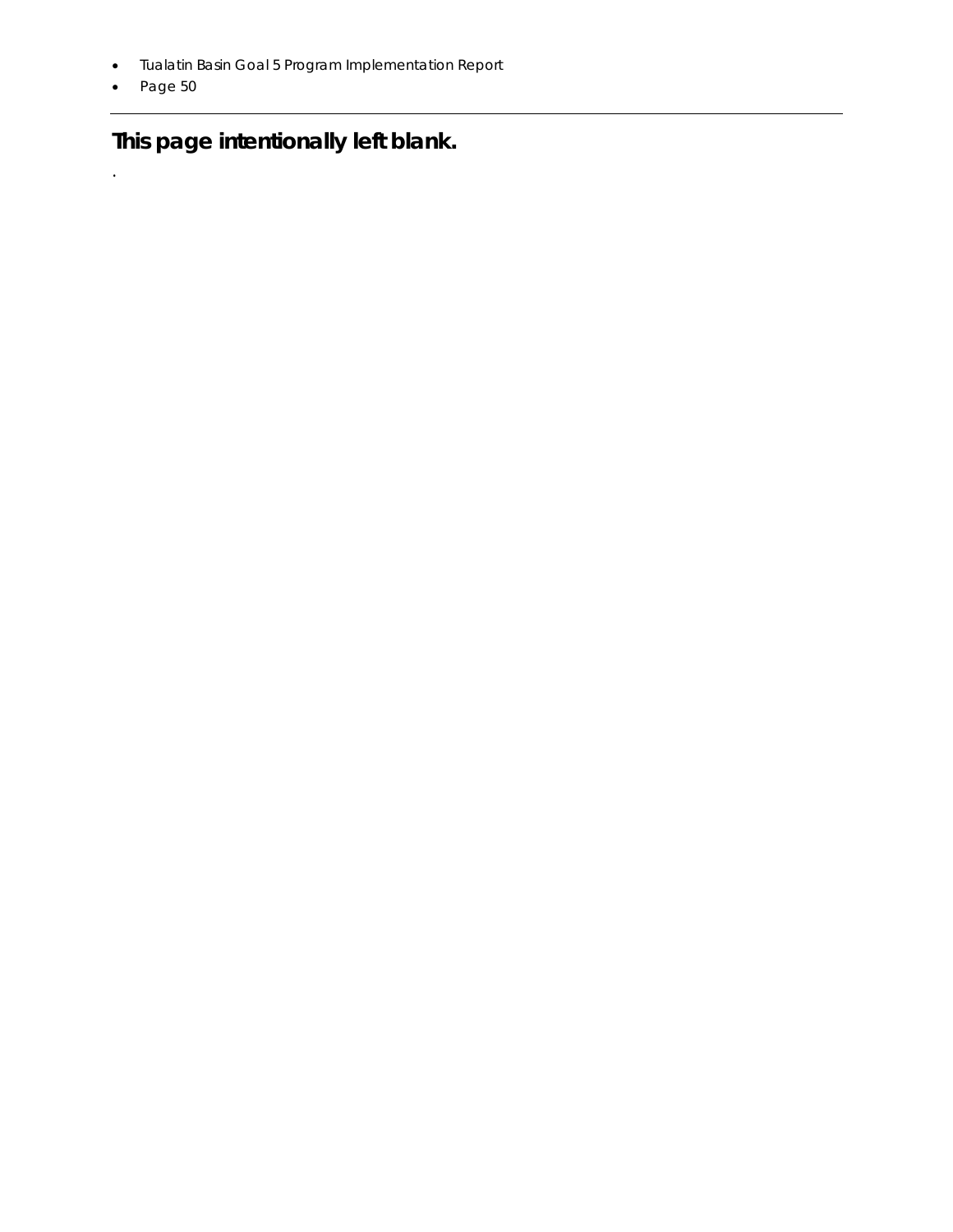Page 51

# **CHAPTER 3: IMPLEMENTATION RECOMMENDATIONS**

Chapter 3 identifies code concepts that could be included in local comprehensive plans and development codes in order to implement and encourage those habitat friendly practices described in Chapter 2 that are recommended for the Basin. These concepts include addressing typical barriers to habitat friendly development, as well as those that may preclude the implementation of low impact development techniques being considered by Clean Water Services (CWS) as acceptable methods of on-site stormwater management.

Fully implementing the recommended approaches and methods outlined in Chapter 2 raises significant policy issues. For example, allowing density transfer by right may facilitate resource protection, but may upset neighboring property owners and lessen public involvement (in a sense, creating a conflict between Statewide Planning Goal 1 and Goal 5). Resolving these issues will require policy "trade-offs." The implementation discussion in this chapter is meant to identify those provisions that facilitate and encourage the use of habitat-friendly development practices for the benefit of Goal 5 resources. In considering these implementation concepts, each of the Basin jurisdictions has determined which trade-offs it finds appropriate; these are addressed in Chapter 4.

As previously described in Chapter 2, some of the approaches and methods that can be used to encourage habitat friendly development could be effective anywhere within the basin *(including within or adjacent to habitat areas)*; others are only recommended for areas within or adjacent to habitat areas. This distinction becomes particularly important in terms of implementation. In some cases, a method may be effective in both situations. For example, reducing parking space requirements basin-wide may help reduce Effective Impervious Area (EIA), if the "saved" area is used for landscaping or to retain existing vegetation. Alternatively, if the concept were only applied on a more limited basis to those sites which contain Goal 5 resources, it could help create the flexibility needed to protect the resource while allowing development of the site.

In addition, some of the approaches and methods described in Chapter 2 will have limited applicability in the Basin due to soil conditions. As noted previously, a review of the SCS (NRCS) *Soil Survey of Washington County - Table 8* shows all but three soils types in the Basin to be listed with "restrictive soil features". These soils are not necessarily impervious, but may be very slow draining. Those approaches and methods which are listed as "soil limited" will require soil amendments or other engineering solutions to offset the permeability issue when located on these soils. Finally, full implementation of some methods is dependent on adoption of technical design specifications. CWS has developed, or will be developing, technical specifications for some approaches. In other cases,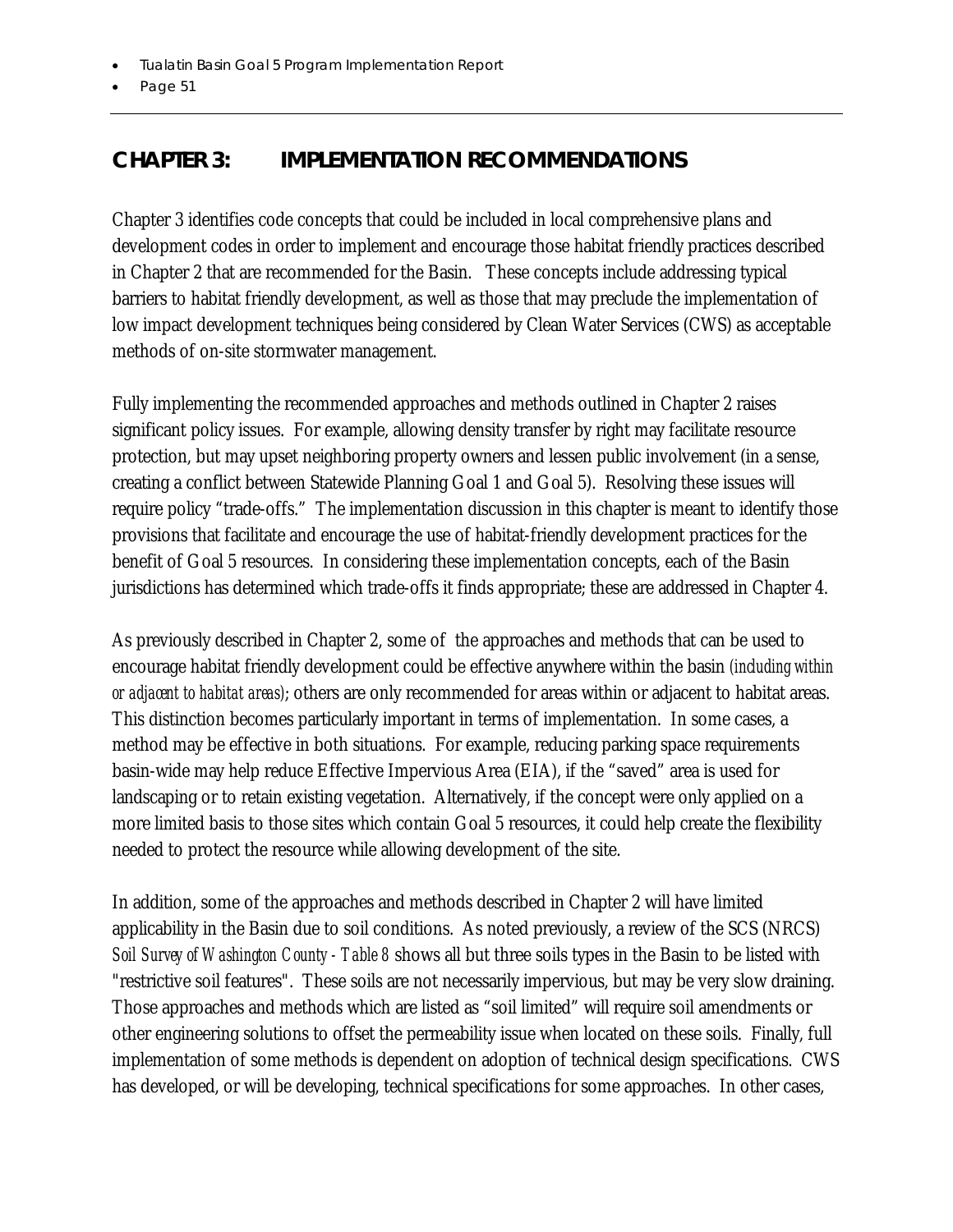- Tualatin Basin Goal 5 Program Implementation Report
- Page 52

the input of the Basin jurisdictions' building officials or engineers will be required. Metro may also be able to assist in the development of technical design specifications.

The table below summarizes the approaches and methods recommended in Chapter 2 and notes whether they are applicable basin-wide or only on sites that include habitat. In addition, the table notes whether they are limited or constrained in applicability by soil conditions. It also identifies those methods that will require technical specifications to be developed in order to be fully implemented.

| Approaches and Methods from Issue Paper #1                              |                           | Basin-<br>Wide       | Soil<br>Limited | Design<br><b>Specs</b> |
|-------------------------------------------------------------------------|---------------------------|----------------------|-----------------|------------------------|
| Planning and development approaches                                     |                           |                      |                 |                        |
| 1) Land Division Design                                                 |                           |                      |                 |                        |
| Clustering/lot size averaging, on-site density<br>$\circ$<br>transfers  | X                         |                      |                 |                        |
| 2) Site Design                                                          |                           |                      |                 |                        |
| Increased flexibility for setbacks<br>$\circ$                           | X                         |                      |                 |                        |
| Increased flexibility for lot coverage<br>$\circ$                       | X                         |                      |                 |                        |
| Increased flexibility for building heights<br>$\circ$                   | X                         | $x^*$                |                 |                        |
| 3) Parking Design                                                       |                           |                      |                 |                        |
| Reduced parking ratios<br>$\circ$                                       | $\boldsymbol{\mathsf{X}}$ | $x^*$                |                 |                        |
| Shared driveways and parking areas<br>$\circ$                           |                           | X                    |                 |                        |
| Flexibility in parking lot landscaping / Additional<br>$\circ$          | X                         |                      |                 |                        |
| parking lot landscaping                                                 |                           |                      |                 |                        |
| Smaller car spaces and stall dimensions<br>$\circ$                      | X                         | $x^*$                |                 |                        |
| Increased use of pervious materials<br>$\circ$                          |                           | X                    | X               | X                      |
| 4) Landscaping/Hardscape Design                                         |                           |                      |                 |                        |
| Locating landscaping adjacent to habitat areas<br>$\circ$               | X                         |                      |                 |                        |
| Increased use of native plant<br>$\circ$                                | X                         | X                    |                 |                        |
| Improved soil amendment<br>$\circ$                                      |                           | X                    |                 | X                      |
| Reduction of non-ADA sidewalks within a site<br>$\circ$                 | X                         | $\mathbf{x}^{\star}$ |                 |                        |
| Increased use of habitat-friendly fencing<br>$\circ$                    | X                         |                      |                 |                        |
| Preservation of existing trees and maximize forest<br>$\circ$<br>canopy | X                         | X                    |                 |                        |
| 5) Lighting Design                                                      |                           |                      |                 |                        |
| Re-directed outdoor lighting, reducing light spill-<br>$\circ$<br>off   | X                         |                      |                 |                        |
| 6) Density Reduction for Regionally Significant Habitat                 |                           |                      |                 |                        |

**Table 3-1: Applicability of Approaches and Methods from Chapter 2**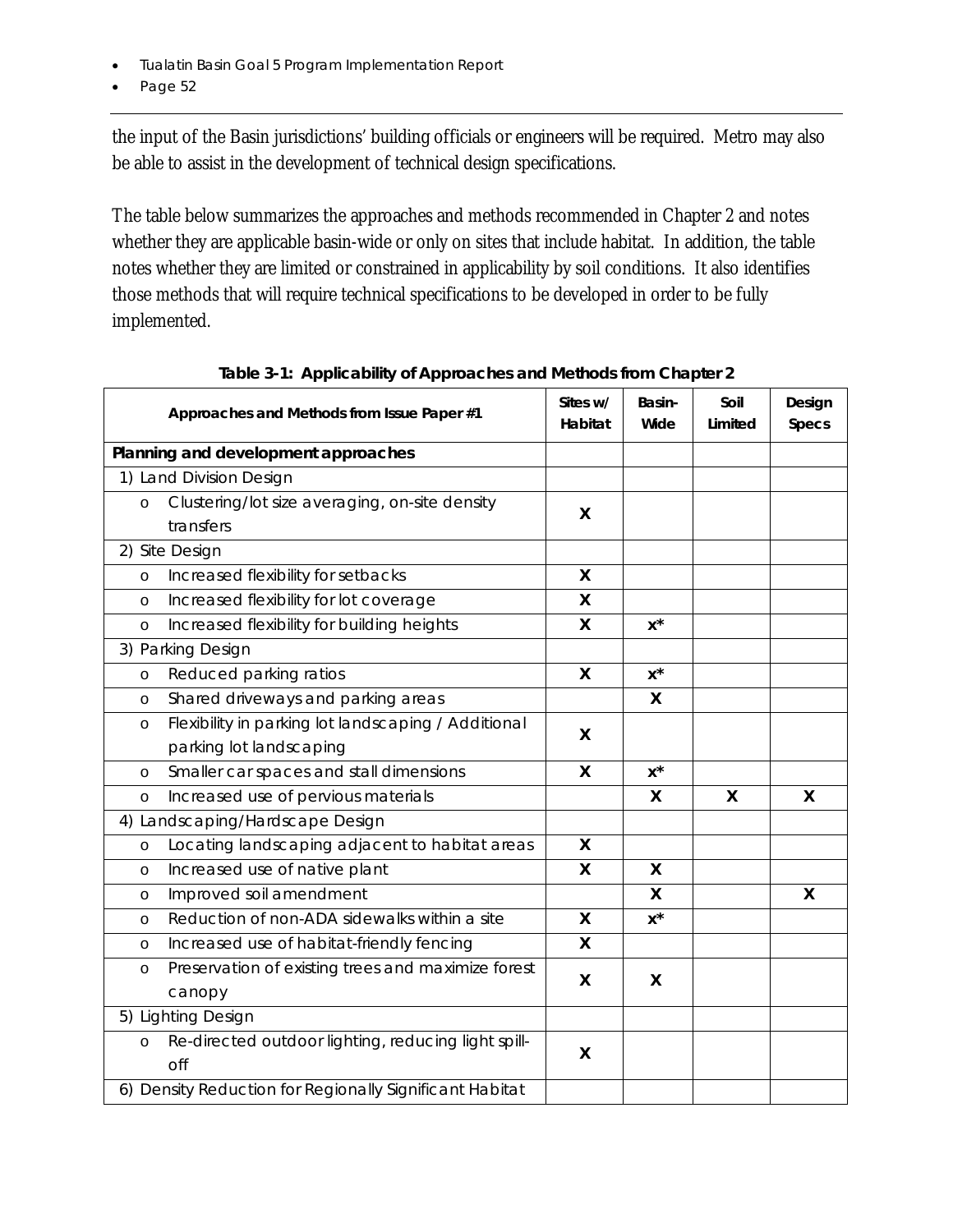- Tualatin Basin Goal 5 Program Implementation Report
- Page 53

| Approaches and Methods from Issue Paper #1                                                                                                                                                                                                                                  | Sites w/<br>Habitat | Basin-<br>Wide       | Soil<br>Limited | Design<br><b>Specs</b>    |
|-----------------------------------------------------------------------------------------------------------------------------------------------------------------------------------------------------------------------------------------------------------------------------|---------------------|----------------------|-----------------|---------------------------|
| Modified definition of net buildable areas<br>$\circ$                                                                                                                                                                                                                       | X                   |                      |                 |                           |
| Reduced minimum buildable lot sizes<br>$\circ$                                                                                                                                                                                                                              | X                   |                      |                 |                           |
| <b>Engineering and Design Approaches</b>                                                                                                                                                                                                                                    |                     |                      |                 |                           |
| 1) Street design                                                                                                                                                                                                                                                            |                     |                      |                 |                           |
| Minimize paving<br>$\circ$                                                                                                                                                                                                                                                  | X                   | $\mathbf{x}^{\star}$ |                 |                           |
| Use pervious paving materials<br>$\circ$                                                                                                                                                                                                                                    |                     | X                    | X               | $\boldsymbol{\mathsf{X}}$ |
| Maximize street tree usage<br>$\circ$                                                                                                                                                                                                                                       |                     | $\mathsf{x}$         |                 |                           |
| Use multi-functional open drainage systems /<br>$\circ$                                                                                                                                                                                                                     |                     |                      | X               | X                         |
| modify drainage practices                                                                                                                                                                                                                                                   |                     | X                    |                 |                           |
| 2) Stream crossing and street connectivity standards                                                                                                                                                                                                                        |                     |                      |                 |                           |
| Minimize the number of stream crossings/place<br>$\circ$                                                                                                                                                                                                                    | X                   | X                    |                 | X                         |
| crossings perpendicular                                                                                                                                                                                                                                                     |                     |                      |                 |                           |
| Allow narrow paved widths through stream<br>$\circ$<br>corridors                                                                                                                                                                                                            | X                   | X                    |                 |                           |
| Use habitat sensitive bridge and culvert designs<br>$\circ$                                                                                                                                                                                                                 | X                   | X                    |                 | X                         |
| 3) Stormwater management facility design                                                                                                                                                                                                                                    |                     |                      |                 |                           |
| Use vegetated stormwater management<br>$\circ$<br>facilities                                                                                                                                                                                                                |                     | X                    | X               | X                         |
| Use detention ponds<br>$\circ$                                                                                                                                                                                                                                              |                     | X                    |                 | X                         |
| Use of underground detention and/or treatment<br>$\circ$                                                                                                                                                                                                                    |                     | X                    |                 | $\boldsymbol{\mathsf{X}}$ |
| <b>Building Design Solutions</b>                                                                                                                                                                                                                                            |                     |                      |                 |                           |
| Encourage Green roofs (eco-roofs)<br>$\circ$                                                                                                                                                                                                                                |                     | $\mathsf{x}$         |                 | X                         |
| Disconnect downspouts<br>$\circ$                                                                                                                                                                                                                                            |                     | $\mathsf{x}$         | X               | $\mathsf{x}$              |
| Use rain barrel or cistern system<br>$\circ$                                                                                                                                                                                                                                |                     | $\mathsf{x}$         |                 | $\boldsymbol{\mathsf{X}}$ |
| * The encouragement of these methods basin-wide, above and beyond current practices, may<br>not be practicable or may have conflicts with other policy considerations. The primary<br>recommendation is for consideration within or adjacent to habitat areas at this time. |                     |                      |                 |                           |

# *A. Implementation Recommendations for Development Sites with Habitat*

## **1. Encouragement through Flexibility**

Pursuant to the intergovernmental agreement with Metro, Basin jurisdictions must adopt provisions that facilitate and encourage the use of habitat-friendly development practices, where technically feasible and appropriate, in all areas identified as Class I and II riparian habitat areas. Jurisdictions may also choose to encourage habitat-friendly development practices in other habitat areas including Class III riparian areas and Class A uplands. For development sites that include Class I and II riparian habitat areas (and other habitat types), providing increased flexibility in the development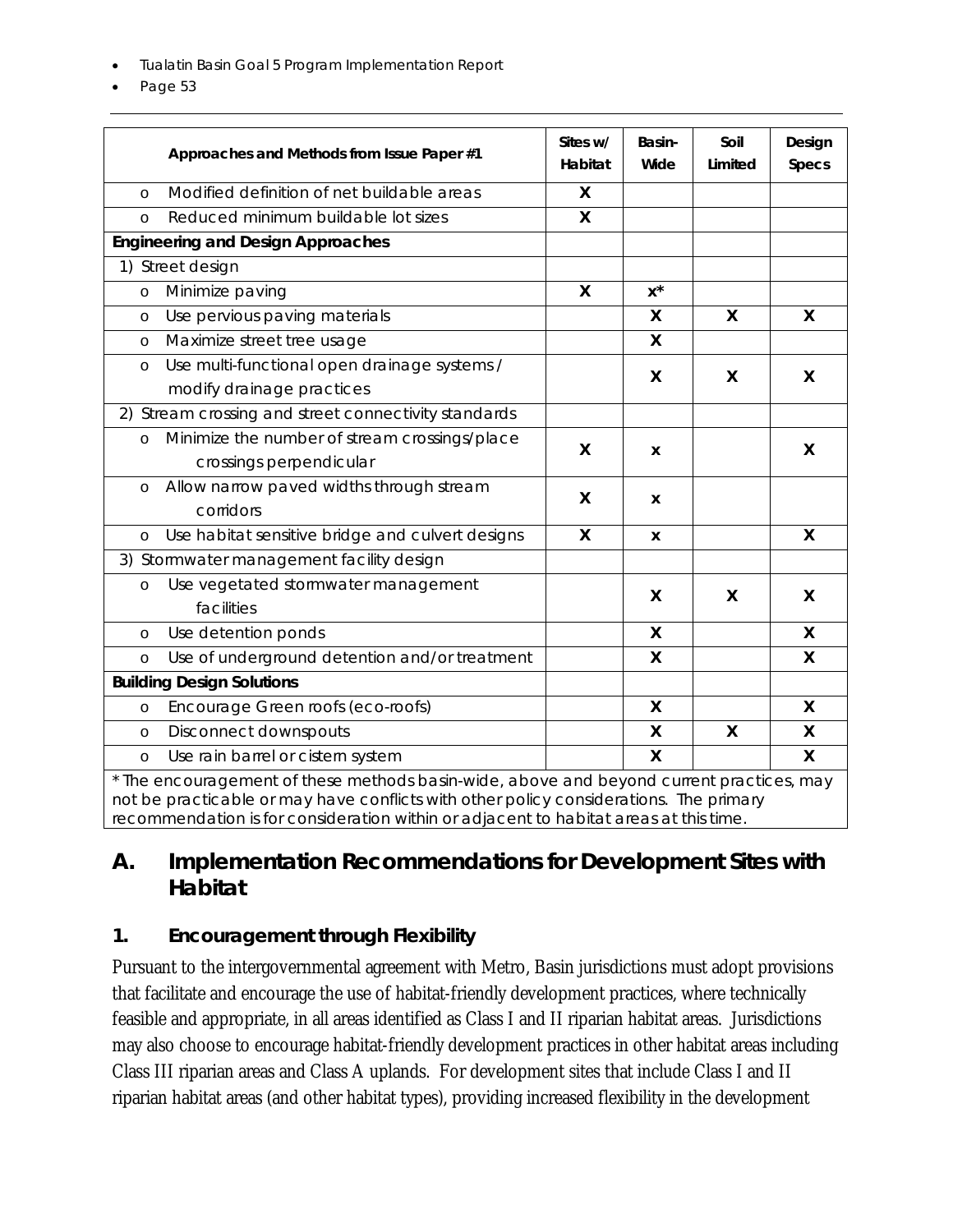- Tualatin Basin Goal 5 Program Implementation Report
- Page 54

standards for projects that use habitat-friendly development techniques is one way of facilitating and encouraging habitat protection.

As proposed, the approach is intended to convey a benefit to the developer in exchange for the use of habitat-friendly development practices. It is not intended to increase development restrictions. Use of the standards would be at the option of the developer/property owner.

# **2. Defining Habitat Areas**

The general location of Habitat Benefit Areas is indicated on Metro's Regionally Significant Fish and Wildlife Habitat Inventory Map (or Habitat Conservation Areas Map), and Basin jurisdictions may wish to include a reference to the map as a source document. However, the standards should be applied based on the definition of habitat and delineation methodologies (see example in Appendix B). Because use of these standards is optional and conveys a benefit to the property owner, delineation of the habitat area and its buffer is not likely to be a major issue.

# **3. Establishing a Habitat Benefit**

Given the policy trade-offs that are necessary for implementation of these standards, the public should be assured of a reciprocal habitat benefit. The advantages should only be available to projects that provide habitat benefits above and beyond what is otherwise required by current regulations (e.g., CWS D&C standards, Division of State Lands). Only qualified "Habitat Benefit Areas" would be allowed to take advantage of the flexibility offered by the standards. Table 3-2, below, outlines some suggested minimum criteria for qualifying Habitat Benefit Areas.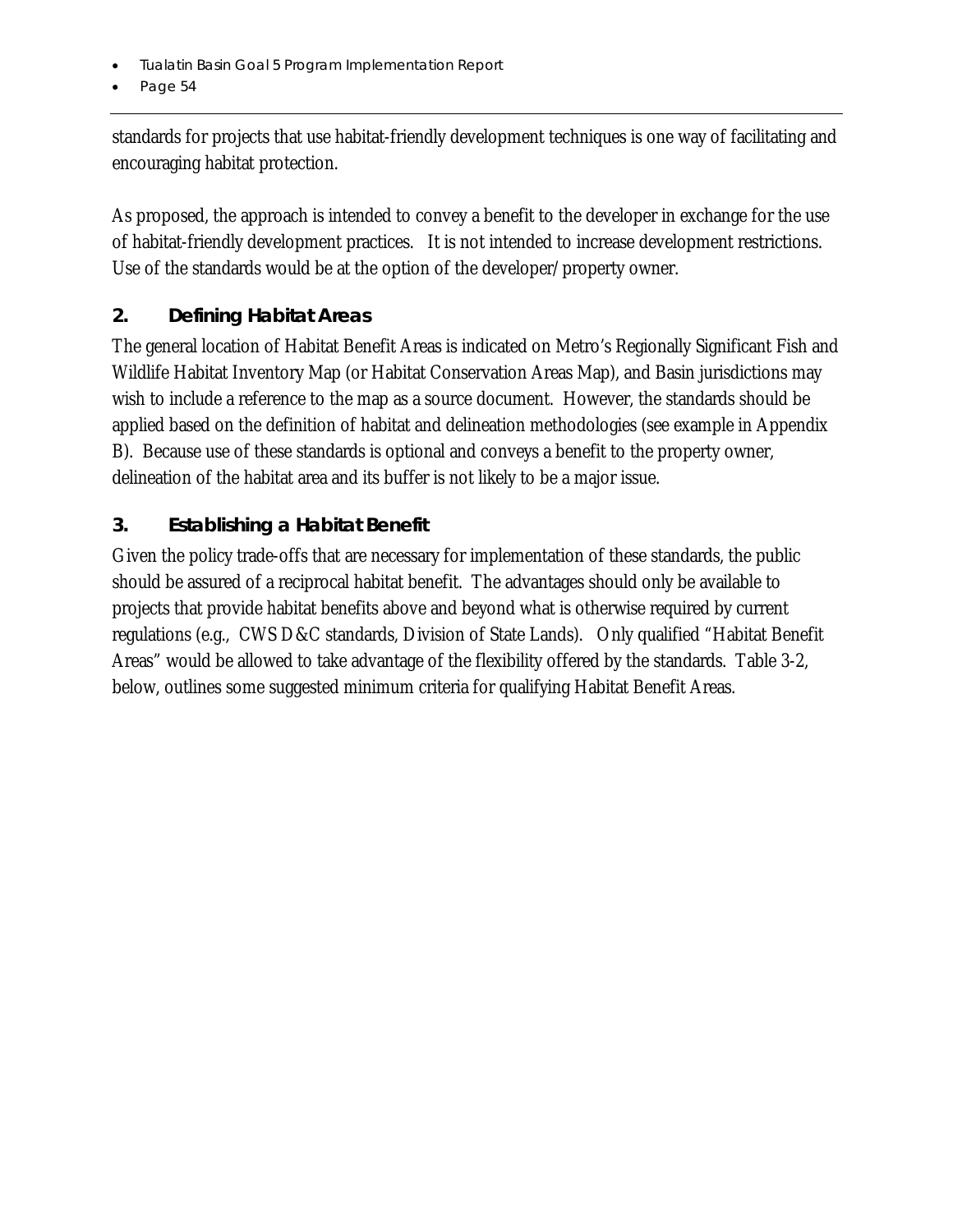- Tualatin Basin Goal 5 Program Implementation Report
- Page 55

| Suggested minimum criteria for qualifying Habitat Benefit Areas |                                                                   |  |  |  |
|-----------------------------------------------------------------|-------------------------------------------------------------------|--|--|--|
| Resource Type                                                   | <b>Requirements for Habitat Benefit Areas</b>                     |  |  |  |
| Class I riparian habitat area                                   | Habitat and buffer areas must be placed in a non-<br>×.           |  |  |  |
| Class II riparian habitat area                                  | buildable tract or protected with a restrictive easement.         |  |  |  |
| Class III riparian habitat area                                 | Restoration and enhancement of habitat and buffer areas<br>×      |  |  |  |
| Class A Upland habitat area                                     | required, including monitoring for a minimum of five years.       |  |  |  |
| Habitat buffer area                                             | Restoration and enhancement include, but are not limited          |  |  |  |
|                                                                 | to:                                                               |  |  |  |
|                                                                 | Revegetation of non-vegetated areas<br>$\circ$                    |  |  |  |
|                                                                 | Removal of non-native vegetation<br>$\circ$                       |  |  |  |
|                                                                 | Improved soil amendments<br>$\circ$                               |  |  |  |
|                                                                 | Preservation of existing trees and forest canopy<br>$\circ$       |  |  |  |
|                                                                 | Planting native vegetation<br>$\circ$                             |  |  |  |
|                                                                 | Use of habitat-friendly fencing, if needed<br>$\circ$             |  |  |  |
|                                                                 | Use of habitat friendly outdoor lighting design<br>$\circ$        |  |  |  |
|                                                                 | adjacent to buffer                                                |  |  |  |
|                                                                 | Buffer area must be adjacent to a protected habitat area<br>u.    |  |  |  |
|                                                                 | As defined, the Habitat Benefit Area would be in addition to<br>п |  |  |  |
|                                                                 | any areas required for natural resource protection by             |  |  |  |
|                                                                 | existing regulations.                                             |  |  |  |
|                                                                 |                                                                   |  |  |  |

## **Table 3-2: Suggested minimum criteria for qualifying Habitat Benefit Areas**

#### **4. Guidelines for Local Jurisdictions**

Local jurisdictions should consider providing flexibility in their land development ordinances to encourage the protection of qualified Habitat Benefit Areas. Below are some suggested concepts to do so. Not all of the suggested concepts will be appropriate in every jurisdiction. Basin jurisdictions should review their codes using the concepts below as general guidelines. Individual jurisdictions may already meet or exceed some of these suggestions; in those cases, the jurisdiction should simply document current practices.

#### Process

 Discretionary processes represent increased time, money, and risk for the developer. Optimally, the standards to encourage the protection of habitat would be clear and objective, with no additional land use processes required to take advantage of them. Jurisdictions should evaluate their codes to determine if their review processes are appropriate to encourage the use of the standards. Some jurisdictions may wish to allow this flexibility only through their existing planned development processes. In that case, fees, approval criteria, open space dedications, and review processes for planned developments should be reviewed and minimized for sites with Habitat Benefit Areas.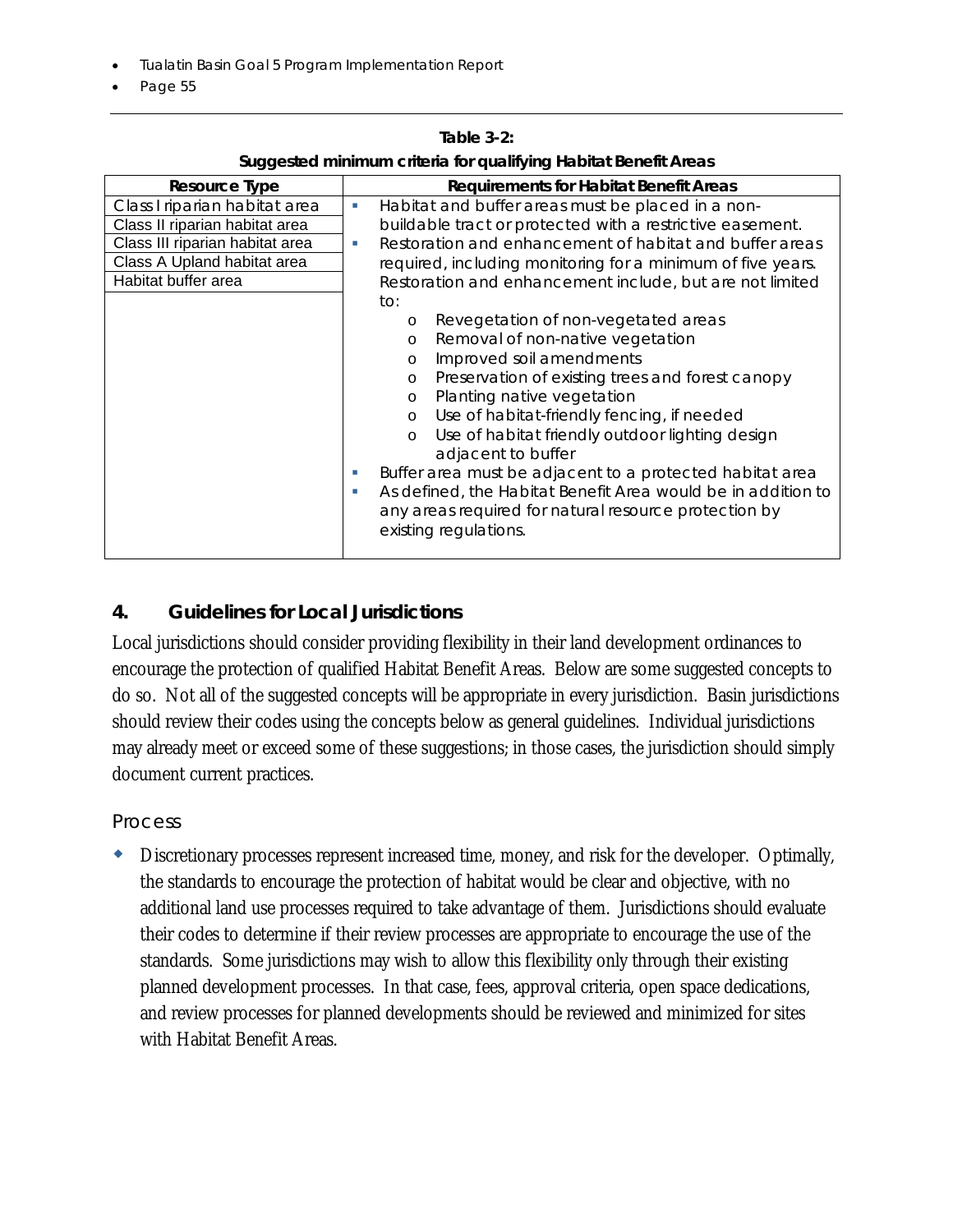- Tualatin Basin Goal 5 Program Implementation Report
- Page 56

#### Land Divisions

- On-site density transfers/lot size averaging At a minimum, all jurisdictions should consider allowing all development potential to be transferred from a qualified Habitat Benefit Area to the remainder of the development site; provided that the transferred density shall not more than double the density allowed on the buildable portion of the site. For development sites with split zoning, transfers should be permitted across zoning districts. NOTE: Most jurisdictions already allow some level of on-site transfer to protect resources. These should remain in place as this transfer would only apply to Habitat Benefit Areas and not those areas already protected by existing natural resource regulations (e.g., DSL/COE, CWS).
- Lot dimensional standards Jurisdictions should consider allowing lot dimensional standards (width, depth, and frontage) to be reduced by up to 40%.
- Minimum density Local jurisdictions should adopt procedures to allow a waiver of the minimum density requirements. These procedures would be used at the option of the subdivider and should only allow for a reduction in the minimum number of units required to be built based on the amount of area protected. This reduction would not be limited to only Habitat Benefit Areas, but could include all regionally significant habitat on the property that has been protected through a public dedication or restrictive covenant. Procedures should include a standard protocol for notifying Metro by Report to Metro by April 15 of every year of the impact of this provision. Jurisdictions should work with Metro to ensure that "lost" units are allocated back to the Basin.
- Net Acre –Alternatively, jurisdictions could amend their definitions of "net acre" or "buildable area" to exclude Habitat Benefit Areas (at the option of the developer). However, this may require an amendment to the Functional Plan (Section 3.07.1010) definition of "net acre" as the definition does not "net out" lands for which the local zoning code provides a density bonus or other mechanism which allows the transfer of the allowable density or use to another area or to development elsewhere on the same site.

#### Site Design

- Setbacks Encouraging protection of Habitat Benefit Areas may require flexibility in terms of setbacks. Except for lot lines adjacent to property zoned single-family residential, jurisdictions should consider allowing the minimum building setback established by the base zone to be reduced to any distance between the base zone minimum and zero, unless this reduction conflicts with applicable fire or life safety requirements. Codes should also allow this level of flexibility for setbacks that are internal to new single family residential developments.
- Lot coverage Smaller single family lots (and townhouse lots) created through density transfer may need increased lot coverage in order to be buildable. Jurisdictions should consider allowing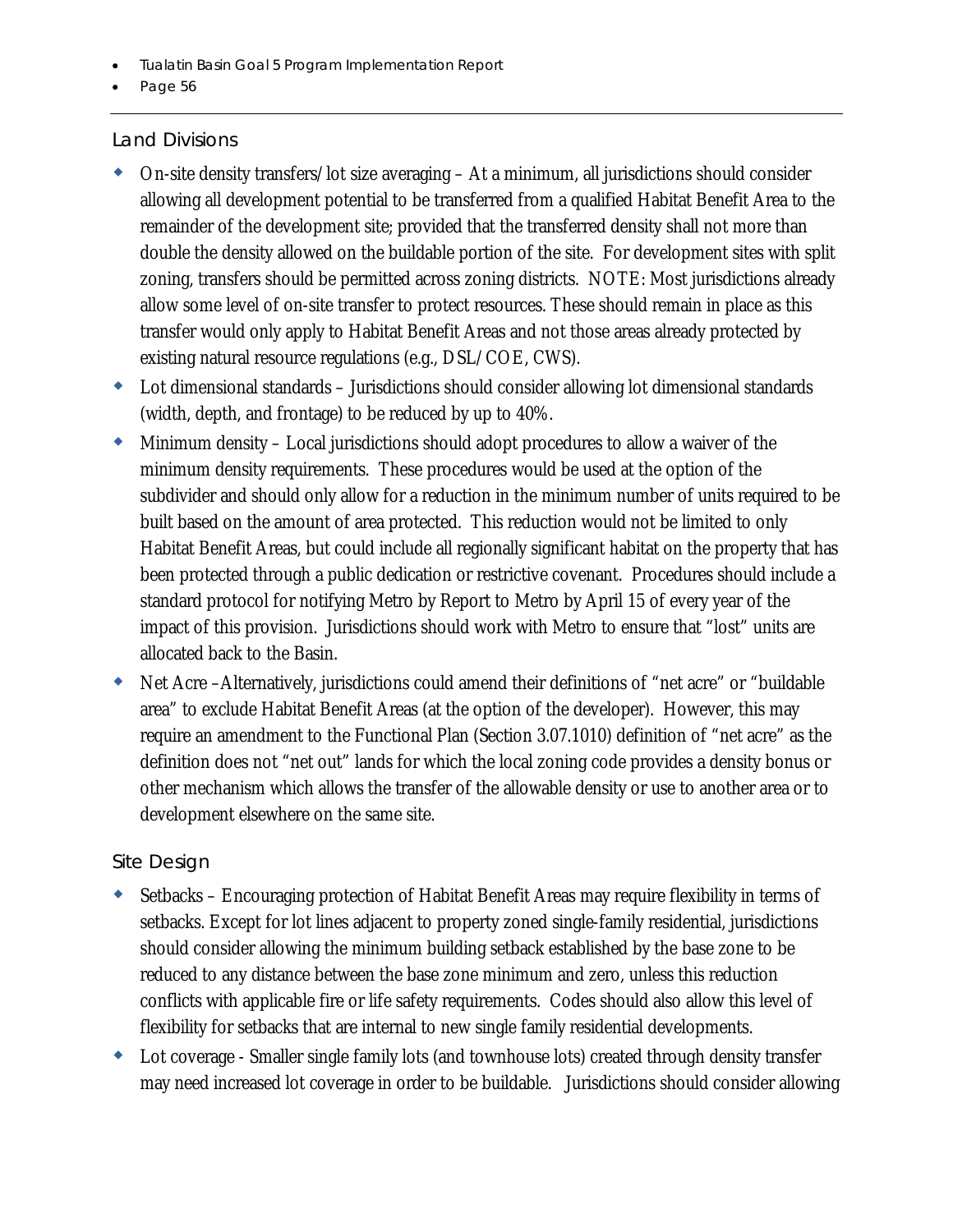- Tualatin Basin Goal 5 Program Implementation Report
- Page 57

lot coverage to be increased up to 80%, provided the square footage of the additional coverage doesn't exceed the total square footage of the Habitat Benefit Area. NOTE: This will need to be established at the time of the land division.

 Building heights - Except for areas within 40 feet of property zoned single-family residential, jurisdictions should consider allowing an increase in the maximum building height established by the base zone of up to 12 feet, unless this increase conflicts with applicable fire or life safety requirements.

#### Parking

- Shared parking and On-Street Parking Credit Jurisdictions should review their codes to confirm that they encourage the use of shared parking and on-street parking credits as a means of reducing the amount of required on-site parking.
- Reduced parking ratios For sites with Habitat Benefit Areas, jurisdictions should consider reducing parking ratios for non-residential development by up to 10%.
- Smaller car spaces and stall dimensions For sites with Habitat Benefit Areas, jurisdictions should consider allowing up to 40% of the required parking spaces to be compact. Parking space dimensions may vary by jurisdiction; however, as a general guideline, DLCD's *Model Development Code & User's Guide for Small Cities* (Model Code) includes the following dimensions for 90° compact stall: width  $= 7' 6''$  and length  $= 15'$ . The suggested standard vehicle parking space is 8' 6" wide by 18' long (or 16' feet long, with not more than a 2' overhang).

# Landscaping/Hardscape Design

- Flexibility in parking lot landscaping/Locating landscaping adjacent to habitat areas For sites with Habitat Benefit Areas, jurisdictions should consider allowing a reduction of up to 15% of the required landscaping and/or parking lot landscaping square footage; provided that the square footage of landscaping reduction does not exceed the size of the Habitat Benefit Area. Jurisdictions should also consider allowing a commensurate reduction in their parking lot landscaping dimensional and spacing standards.
- Reduction of non-ADA sidewalks within a site For sites with Habitat Benefit Areas, jurisdictions should consider creating an exception in their pedestrian connectivity standards that allows a reduction in the width of required sidewalks and pedestrian accessway to the minimum necessary to comply with the Americans with Disabilities Act.

## Street design

 Minimize or allow alternative (pervious) paving – Jurisdictions should consider allowing reductions in required pavement (and sidewalk) width (and right-of-way dedications) for sites with Habitat Benefit Areas.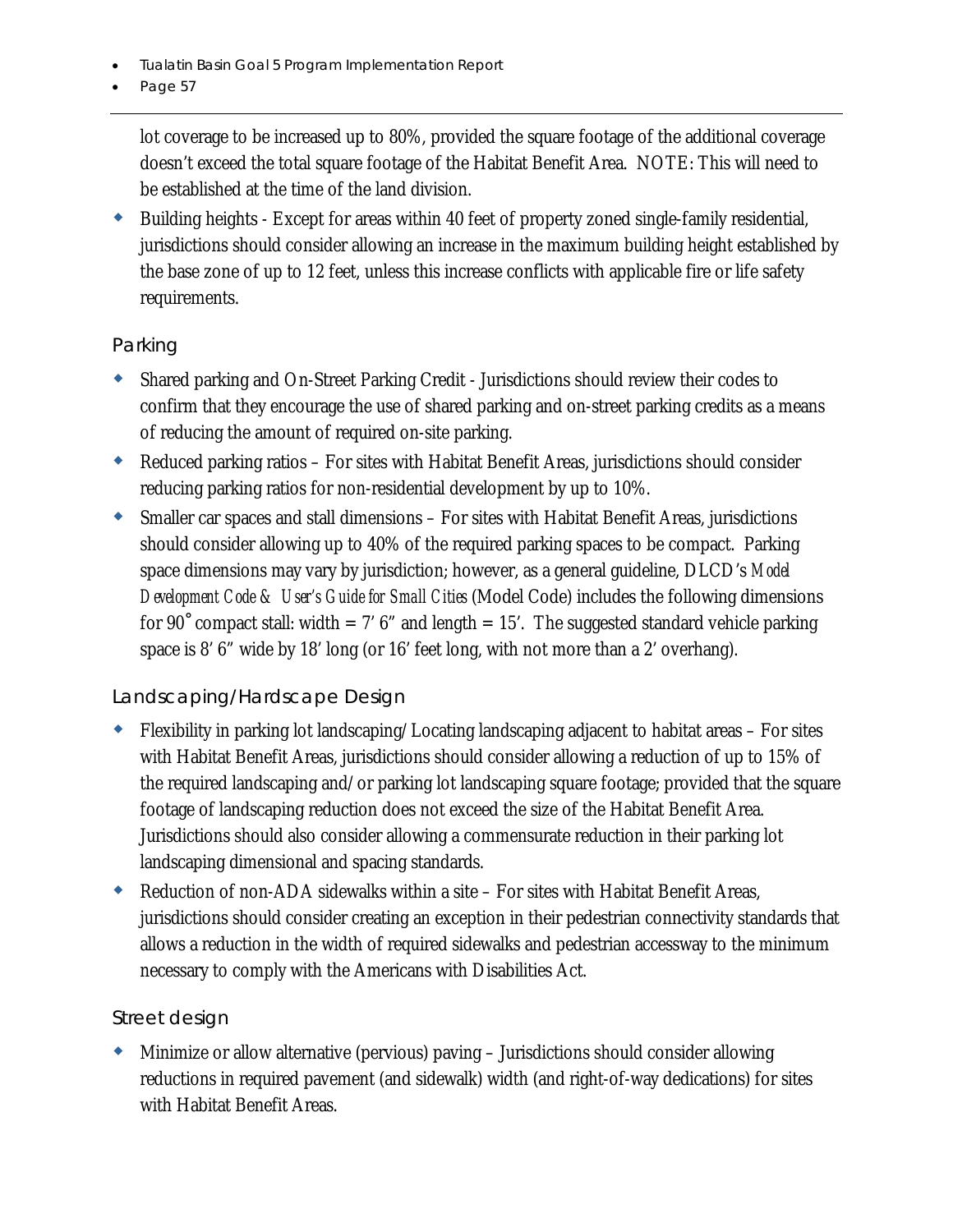- Tualatin Basin Goal 5 Program Implementation Report
- Page 58

#### Stream crossing and street connectivity standards

[NOTE: Most stream crossings occur within Class I, II, or III riparian areas. Therefore, these guidelines are recommended for sites with habitat; however, they are also applicable in cases where stream crossings occur in areas not designated as riparian habitat. ]

- The approaches include minimizing the number of stream crossings/placing crossings perpendicular; allowing narrow paved widths through stream corridors; using habitat sensitive bridge and culvert designs. Implementation is on-going. CWS has existing standards and technical specifications for these methods.
- Jurisdictions, together with CWS, continue to coordinate culvert work and efforts to verify the critical basins where safe fish passage is a design issue.
- Jurisdictions should confirm that their culvert list has been evaluated relative to their capital programming to determine the order of implementation.
- Jurisdictions should consider amending their codes to permit culvert replacement and associated enhancement work outright and not require additional land use or vegetative corridor mitigation review for those culvert projects and enhancement projects listed in the Healthy Streams Plan.
- Jurisdictions should review their Transportation System Plans and Comprehensive Plan Transportation Elements to ensure that block length and connectivity standards include necessary flexibility to minimize stream crossings.
- Basin should encourage Metro to amend the RTP (Section 6.4.5 Design Standards for Street Connectivity) to refer to all Goal 5 resources, as well as Title 3 water features, and to include a reference to the other stream crossing standards (e.g., CWS).

# *B. Implementation Recommendations for Basin-Wide Approaches*

One element of the adopted Basin program is the development of a model Low Impact-Development (LID) ordinance for the basin, which would provide tools designed to reduce environmental impacts of new development and removing barriers to their utilization. This step includes local adoption of LID guidelines. This effort is closely tied to Clean Water Services goal of reducing Effective Impervious Area (EIA) within the Basin and a number of the suggested methods will be addressed in the update of CWS Design and Construction Standards. It is also closely related to the issues raised in the Audubon Society of Portland's 2004 *Stormwater/Pavement Impacts Reduction (SPIR) Project Report*, which made recommendations for stormwater management for new development, redevelopment and public projects.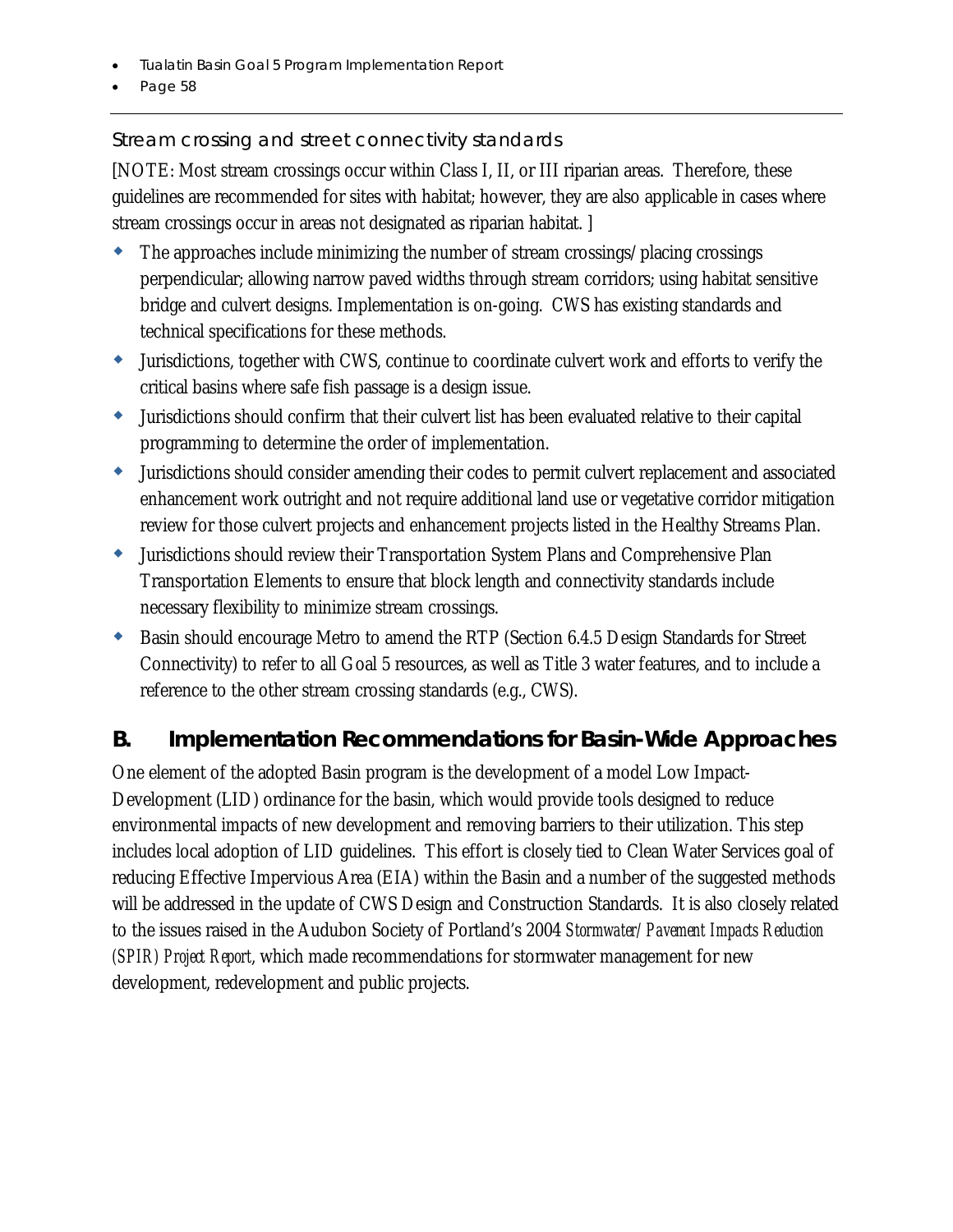- Tualatin Basin Goal 5 Program Implementation Report
- Page 59

## **1. Guidelines for Local Jurisdictions**

Shared driveways and parking areas

 Jurisdictions should evaluate their codes for opportunities to reduce the need for paved areas by permitting shared driveways and parking areas where practicable. The *Model Development Code & User's Guide for Small Cities* (Model Code) suggests that when a shared driveway is provided or required as a condition of approval, the land uses adjacent to the shared driveway may have their minimum parking standards reduced in accordance with the shared parking provisions of Section 3.3.300C. However, the extent to which this area is then retained as pervious will likely be affected by the availability of incentives to reduce effective impervious area.

Increased use of pervious materials/ Use pervious paving materials

- Jurisdictions should consider amendments to remove barriers to, and encourage the use of, pervious paving materials in parking areas and low traffic private streets. For example, many existing codes require parking and street areas to be hard-paved surfaces with asphalt or concrete.
- Technical design specifications will need to be adopted Basin-wide to facilitate the use of this method. Specifications should address site suitability criteria and additional steps needed for sites that are not highly suitable in terms of soil permeability. Concerns about slope stability and impacts to adjacent properties should also be addressed. Specifications should include project monitoring to help ensure that these facilities are functioning as designed. The work completed at CWS Merlo Road Field Operations Facility could be used as the basis to establish Technical Specifications for the use of porous concrete, concrete paver blocks, and structural gravels.

Increased use of native plant/ Preservation of existing trees and maximize forest canopy

- Jurisdictions should document their existing tree cutting and mitigation standards. Avoiding the cost of mitigation can be a significant incentive for preserving existing trees. However, most tree preservation standards don't make a distinction between native species and non-native species and trees are typically not required to be replaced with native species. Jurisdictions could consider encouraging or requiring that a certain percent of mitigation trees be native species. Alternatively, as an incentive, jurisdictions could allow somewhat smaller specimens to be planted if native species are used (e.g., 2" caliper instead of 2.5").
- Jurisdictions should consider adding language to encourage the use of native plants and the preservation of existing trees throughout the Basin. The Model Code suggests the following language: "Existing non-invasive vegetation may be used in meeting landscape requirements. When existing mature trees are protected on the site (e.g., within or adjacent to parking areas)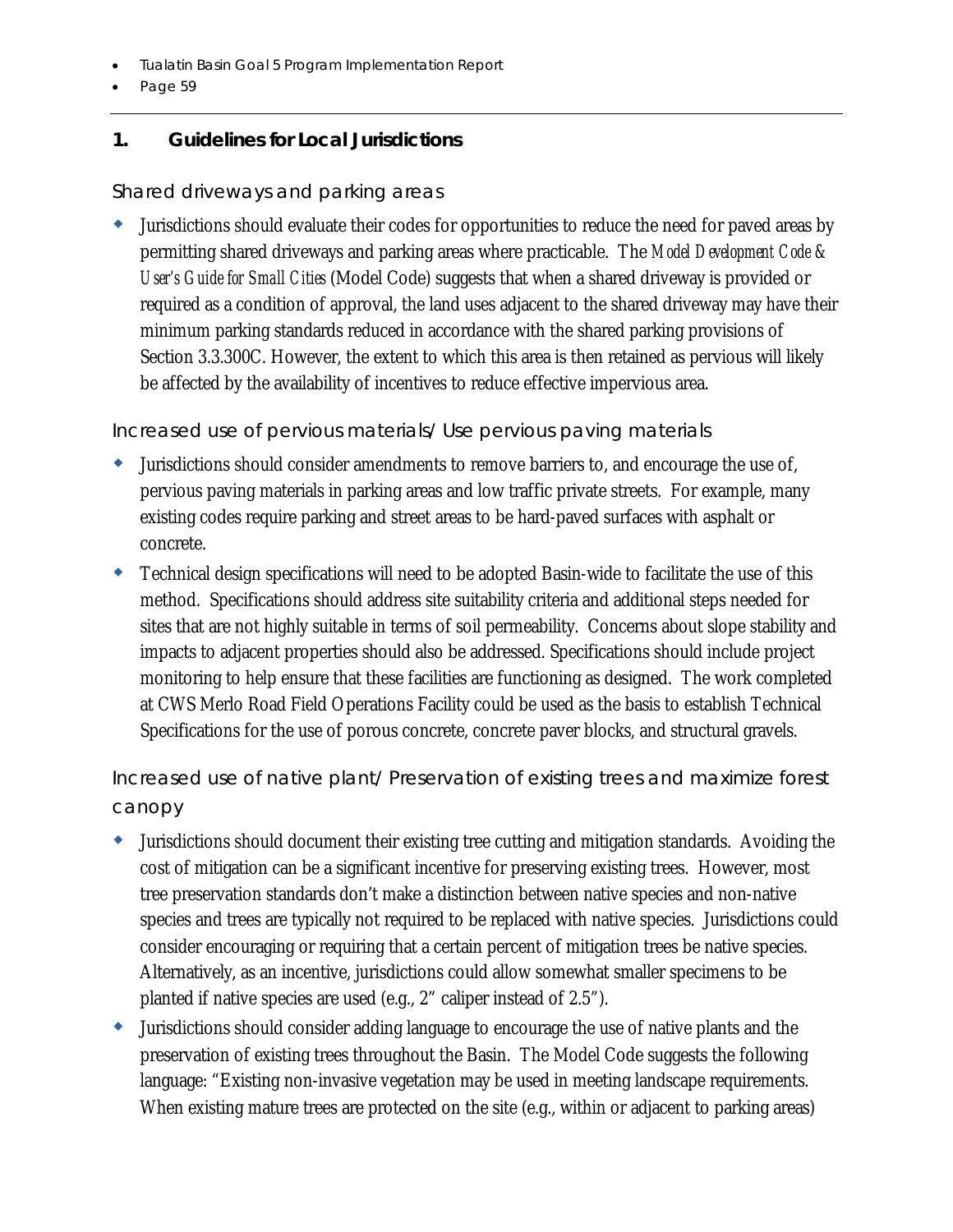- Tualatin Basin Goal 5 Program Implementation Report
- Page 60

the decision making body may reduce the number of new trees required by a ratio of one (1) inch caliper of new tree(s) for every one (1) inch caliper of existing tree(s) protected." Most jurisdictions require the irrigation of landscaped areas. Installing irrigation in existing vegetated areas may not be possible without destroy the existing vegetation. Jurisdictions could consider waiving the irrigation requirement for landscaped areas that are retaining existing, native vegetation. [NOTE: CWS further augments the habitat benefits provided by vegetated stormwater facilities by requiring the incorporation of native plant species.]

 Jurisdictions may also wish to consider allowing some flexibility in their parking lot landscaping standards (the number, dimension, spacing of landscape islands and required trees) to retain individual mature trees in, or adjacent to, the parking area. For example, requiring one tree per X parking spaces *on average* be planted *or retained* to create a partial tree canopy over and around the parking area. Using an average would allow some rows of parking to have more spaces between trees and some to have fewer and this flexibility could allow for the retention of more existing trees.

#### Improved soil amendment

 Jurisdictions should encourage the use of soil amendments to improve the permeability of soils within landscaped areas. While stormwater management is typically not a stated benefit of landscaped areas, it could be noted as an ancillary benefit in the purpose statement. For the purposes of calculating effective impervious area, performance standards and technical specification for soil permeability should be adopted basin-wide.

#### Maximize street tree usage

 Jurisdictions should document their existing standards to ensure that they are requiring street trees be planted appropriately. For example, Metro's *Green Street* recommends spacing large and very large trees 35 feet to 50 feet, respectively. Jurisdictions may also wish to document any street tree planting efforts they have engaged in.

# Use multi-functional open drainage systems / vegetated stormwater management facilities / modify drainage practices

 Technical design specifications will need to be adopted Basin-wide to facilitate the use of these methods. Specifications should address site suitability criteria and additional steps needed for sites that are not highly suitable in terms of soil permeability. CWS and the Basin jurisdictions should consider developing and adopting Basin-wide standards for the construction and maintenance of stormwater management facilities, including working with building officials to identify UBC and Plumbing code issues. This may help to encourage the use of alternative systems and would ensure fair application of any stormwater mitigation credits. Specifications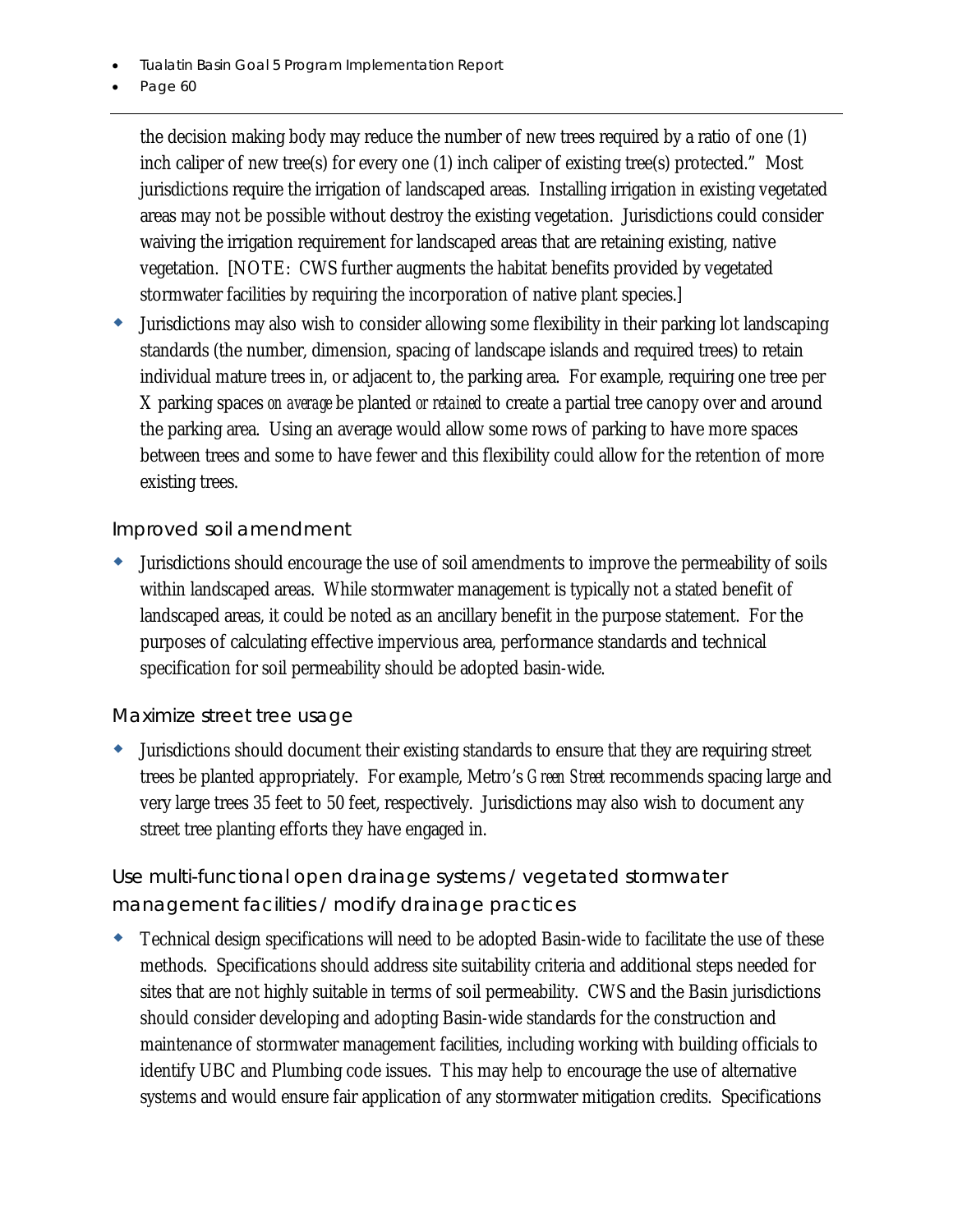- Tualatin Basin Goal 5 Program Implementation Report
- Page 61

should include project monitoring to help ensure that these facilities are functioning as designed. The work completed at CWS Merlo Road Field Operations Facility could be used as the basis to establish Technical Specifications for vegetated conveyance swales and biofiltration.

## Underground detention and/or treatment

 While underground detention and treatments facilities do not provide any habitat benefits onsite, by helping to improve water quality they do serve to benefit in-stream habitat within the watershed. Jurisdictions should address when it is appropriate to allow these facilities (e.g., in conjunction with street/road projects).

# Encourage green roofs (eco-roofs)

 Technical design specifications will need to be adopted Basin-wide to facilitate the use of this method. CWS and the Basin jurisdictions should consider developing and adopting Basin-wide standards for the construction and maintenance of green roofs, including working with building officials to identify UBC and Plumbing code issues. This may help to encourage the use of these systems and would ensure fair application of any stormwater mitigation credits. Specifications should include project monitoring to help ensure that these facilities are functioning as designed. The green roof completed at CWS Merlo Road Field Operations Facility could be used as the basis to establish Technical Specifications.

## Disconnect downspouts / Use rain barrel or cistern system

 Technical design specifications will need to be adopted Basin-wide to facilitate the use of these methods. Specifications should address site suitability criteria and additional steps needed for sites that are not highly suitable in terms of soil permeability. Concerns about slope stability and impacts to adjacent properties should also be addressed. If overflow from the cistern is connected to the stormwater system, then site suitability may not be an issue.

## Methods Not Recommended for Basin-wide Implementation at this time

As noted in Table 1, some of methods (shown in the table with "x\*") are only recommended for consideration within or adjacent to habitat areas at this time. However, these could have potential benefits basin-wide and may be considered in the future. These are noted briefly below:

- Increased flexibility for building heights Allowing increased building height may allow for reduction in effective impervious area if the "reserved" area is used for landscaping or other pervious uses. However, building height is often seen as a major public issue, especially with infill development.
- Reduced parking ratios Reducing parking ratios basin-wide may allow for reduction in effective impervious area if the "reserved" area is used for landscaping or other pervious uses. However,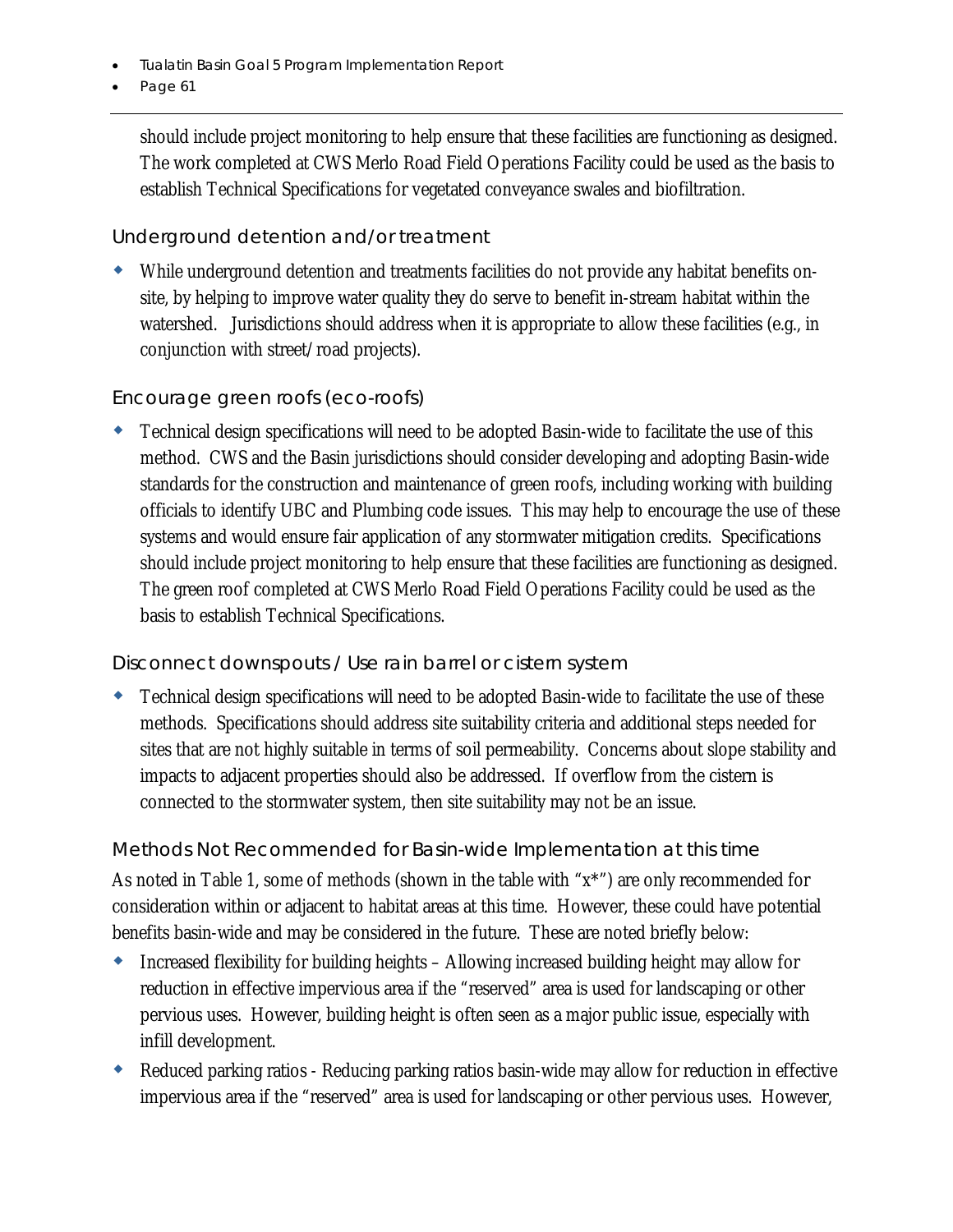- Tualatin Basin Goal 5 Program Implementation Report
- Page 62

the current parking ratios are seen as quite low and there are concerns about the impact on adjacent uses of not requiring sufficient parking on-site.

- Smaller car spaces and stall dimensions Reducing stall dimensions or allowing more compact spaces basin-wide may allow for reduction in effective impervious area if the "reserved" area is used for landscaping or other pervious uses. However, the existing parking stall sizes are seen as quite small given the current mix of automobiles and there are concerns about the impact on adjacent uses of not requiring sufficient parking on-site.
- Reduction of non-ADA sidewalks within a site Public policy has been emphasizing pedestrian connectivity for a number of years. Code requirements help implement that policy by requiring wide (e.g. 6' to 8') sidewalks and multiple connections, especially in commercial areas. Reducing these requirements basin-wide may allow for reduction in effective impervious area if the "reserved" area is used for landscaping or other pervious uses. However, there would be a significant public policy trade off.
- Minimize paving Public policy has been emphasizing "skinny" streets for a number of years. Jurisdictions in the Basin have been successful in implementing that policy to a considerable extent. Reducing street widths further basin-wide may allow for reduction in effective impervious area if the "reserved" area is used for landscaping or other pervious uses. However, concerns have been raised by the State and local Fire Marshals.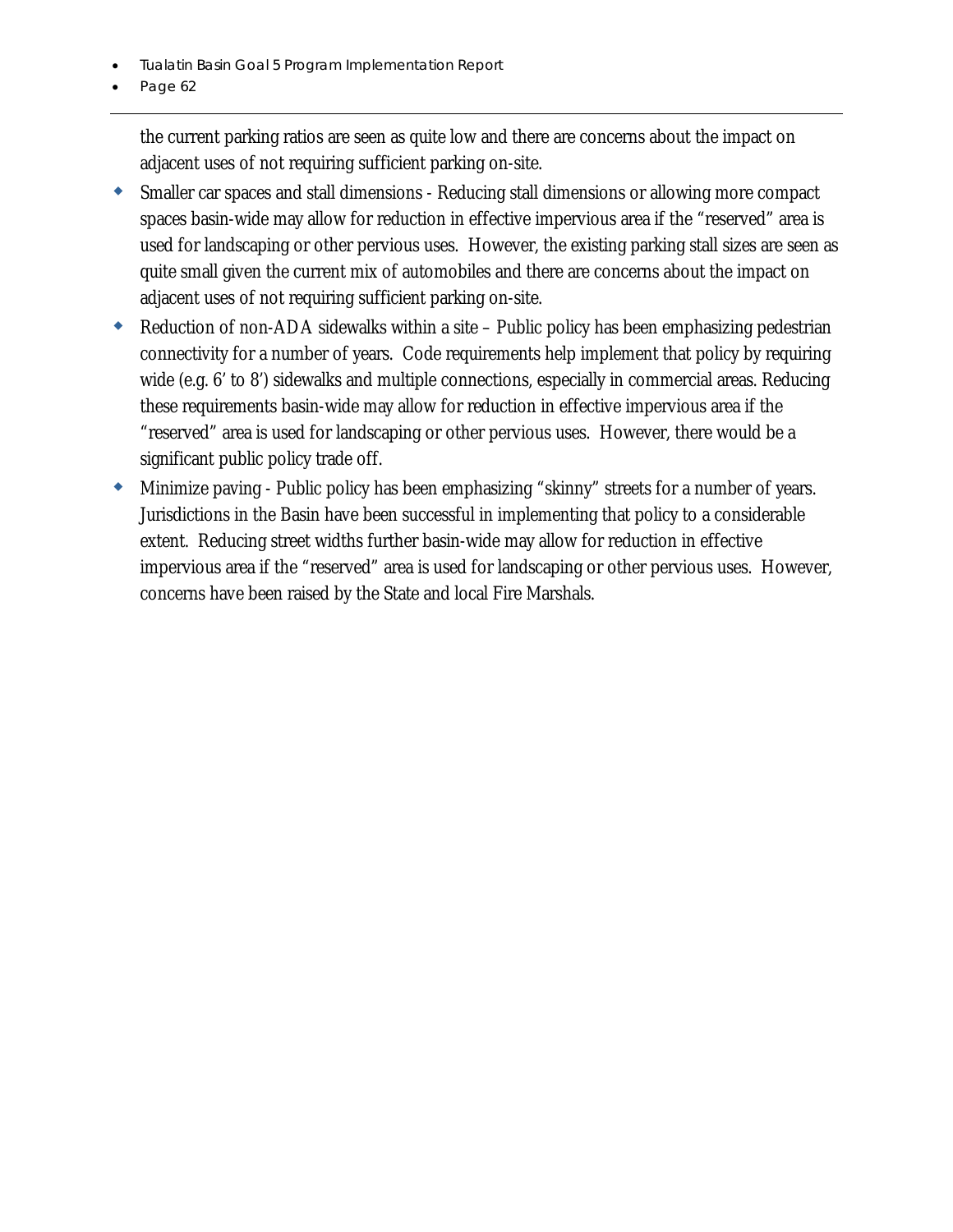Page 63

# **CHAPTER 4: IMPLEMENTATION BY JURISDICTION**

As described in Chapter 3 there are a number of code concepts that could be included in local comprehensive plans and development codes in order to implement and encourage those habitat friendly practices which are recommended for the Basin. Each Basin jurisdiction is responsible for drafting and adopting local comprehensive plan and/or development code amendments necessary for implementation of habitat friendly practices. Chapter 4 outlines the steps Clean Water Services and each of the Basin jurisdictions has taken, or plans to take, to implement these recommendations. Because most of the Basin jurisdictions already implement some practices which reduce the detrimental impact of development on fish and wildlife, all of the suggested changes may not be necessary in all cases. In these cases, Basin jurisdictions have documented current practices.

The table below summarizes the general timeframe for adoption for all of the jurisdictions. A more detailed schedule for each jurisdiction follows.

|                                          | <b>PC Worksessions</b>   | <b>PC Hearings</b> | <b>City Council</b> | <b>City Council</b> |
|------------------------------------------|--------------------------|--------------------|---------------------|---------------------|
|                                          |                          |                    | or BOCC             | or BOCC             |
|                                          |                          |                    | Worksessions        | <b>Hearings</b>     |
| <b>Beaverton</b>                         | 7/19, 8/25, 9/6          | 10/11, 10/18       | 11/13               | 12/4                |
| Cornelius                                | 7/25, 9/12, 10/10        | 11/14              |                     | 12/4, 12/18 Ord     |
| Durham                                   | See jurisdiction summary |                    |                     |                     |
| <b>Forest Grove</b>                      | 9/5, 11/20, 1/29/07*     | 3/5/07             | 9/5, 11/20,         | 3/26/07, 4/9/07     |
|                                          |                          |                    | $1/29/07*$          |                     |
| Hillsboro                                | 8/30, 10/30**            | 1/10/07            | 10/30               | 2/6/07              |
| Sherwood                                 | 3/14, 4/25, 6/27, 8/8    | 9/12, 10/24        |                     | 12/5                |
| Tigard                                   | 7/31, 9/25               | 10/16              | 11/21               | 12/12               |
| Tualatin                                 | $7/13, 8/10***$          | $9/14***$          | 9/11, 9/25          | 10/23               |
| <b>Washington County</b>                 | 9/6                      | 9/6                | 9/19, 9/26,         | 9/19, 9/26,         |
|                                          |                          |                    | 10/03, 10/17,       | 10/03, 10/17,       |
|                                          |                          |                    | 10/24               | $10/24***$          |
| * Joint PC/CC worksession                |                          |                    |                     |                     |
| ** Initiate amendments                   |                          |                    |                     |                     |
| *** Tualatin Planning Advisory Committee |                          |                    |                     |                     |
| **** Adoption of Ordinance               |                          |                    |                     |                     |

| Table 4-1: 2006 2006 / 07 Adoption Schedule |
|---------------------------------------------|
| (all dates are 2006 unless otherwise noted) |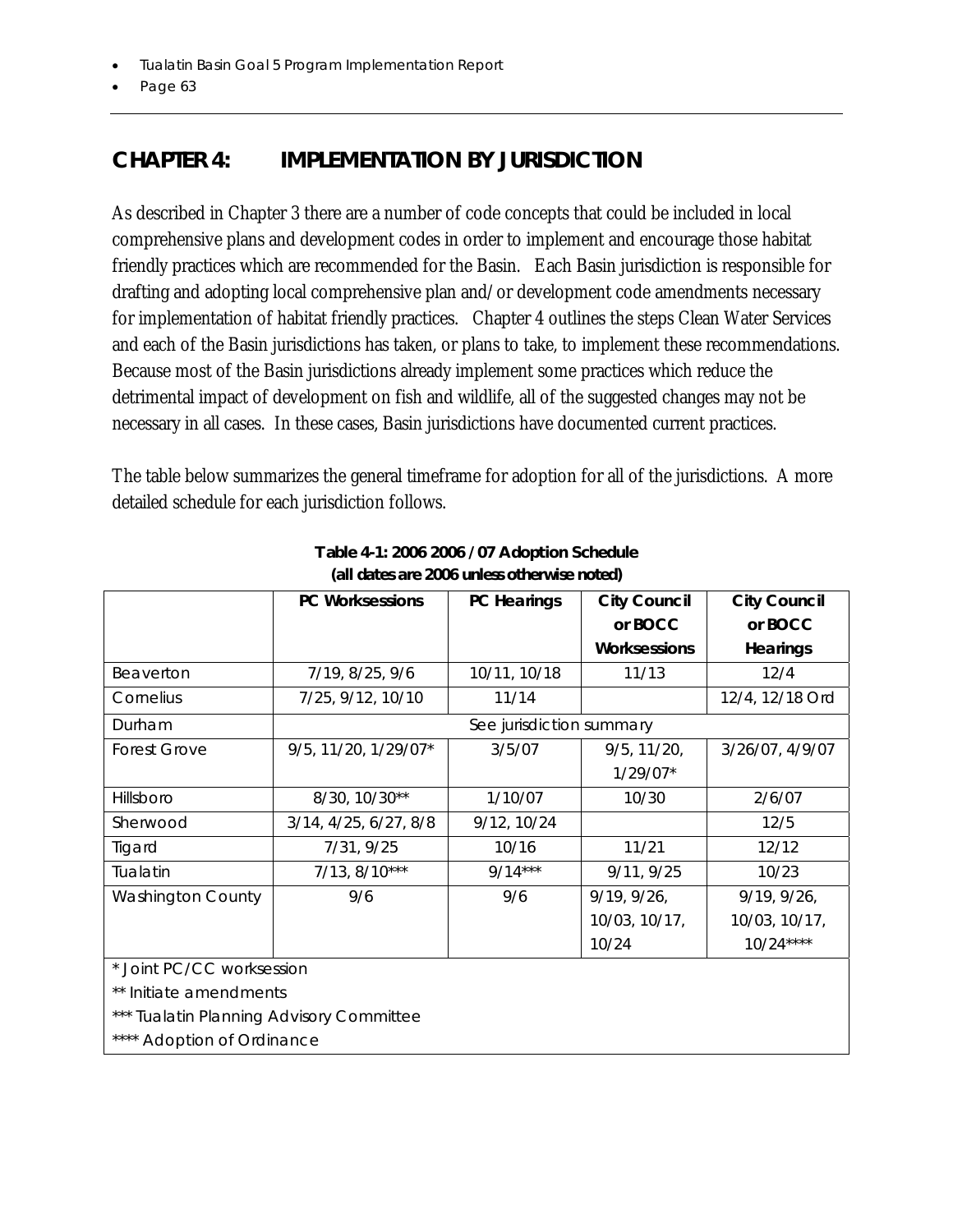- Tualatin Basin Goal 5 Program Implementation Report
- Page 64

# *A. Clean Water Services*

In 2005 after nearly five years of research, modeling and policy analysis and development, Clean Water Services (District) and its partners completed the Healthy Streams Plan, a 20-year plan to improve the health and sustainability of urban streams in Washington County. The Plan is a comprehensive update and expansion of the District's previous watershed planning efforts that will help improve water quality, manage water quantity and support aquatic habitat through \$95 million of investments in the streams, wetlands, floodplains and buffers of the surface water infrastructure. The \$3.2 million effort was funded by Clean Water Services, the Cities of Beaverton, Hillsboro, Tualatin, Tigard, Sherwood, Forest Grove and Cornelius, Washington County, Tualatin Hills Park and Recreation District (THPRD), Metro, and the Federal Emergency Management Agency (FEMA).

The Healthy Streams Plan work included:

- Detailed inventory and survey of 338 miles of urban and urban fringe streams including data collection on stream corridor conditions, fish, macroinvertebrates, topographic mapping and survey, and water resources modeling.
- Analysis of social values and behaviors regarding water resources
- Cost-benefit and other economic analysis of project options
- Creation of a Basin specific watershed management decision tool called RESTORE
- Identification of project opportunities and policy and program refinement options
- Coordination with the Healthy Streams Plan Advisory Committee and other local committees elected officials, engineers, planners, and other stakeholders

The science and engineering information compiled for the Healthy Streams Plan led to an update of Clean Water Services' vegetated corridor standards in 2004, and a partnership with FEMA to update the floodplain maps for several urban tributaries.

The Healthy Streams Plan data suggests that local streams need more flow in the summer and less scouring stormwater in the rainy season. Our streams also need more trees for shade and in-stream wood, and fewer dams, ponds and impassible culverts to improve water quality and aquatic habitats. The Plan identifies capital projects to address these findings, as well as program and policy refinement options. Clean Water Services is coordinating and tracking the implementation of the Plan with its local partners.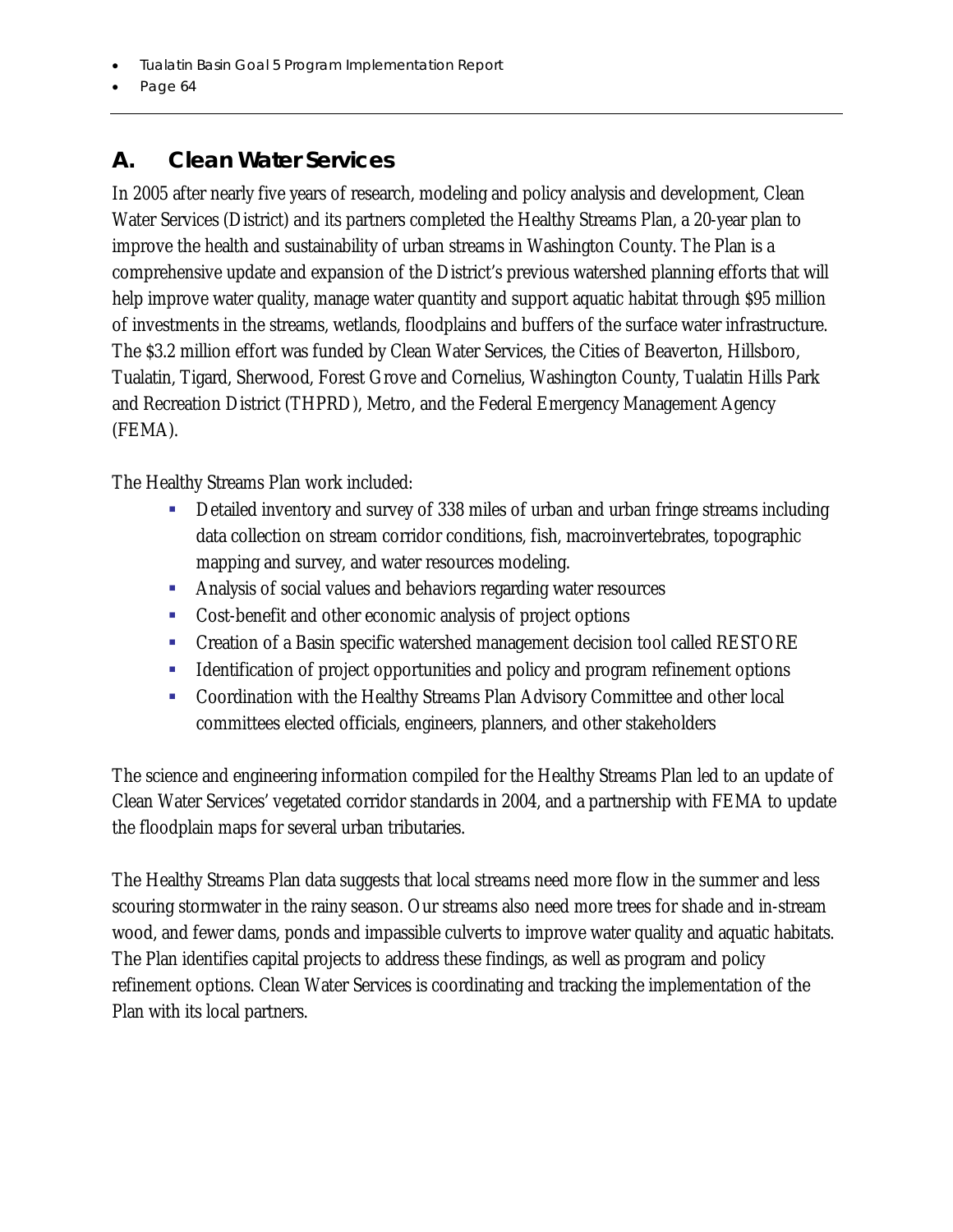- Tualatin Basin Goal 5 Program Implementation Report
- Page 65

Progress on key elements of the Plan includes:

**Stream Enhancement Activities--**45 miles of stream corridors are being revegetated, plus large woody debris placement and removal of dams and in-stream ponds that are fish passage barriers.

**Flow Restoration Projects--**several potential flow restoration projects may include the purchase or trading of water rights with willing participants, the use of cleaned wastewater effluent for irrigation water rights, and augmentation of summer stream flows with stored water.

**Community Tree Planting Challenge (AKA Tree for All: Community Stream Planting Challenge)—**the goal is to plant 1 million trees in 20 years along small streams to increase shade, reduce invasive species, and create urban habitat; the District and Cities have annual performance targets which most are exceeding to date.

**Culvert Replacement Projects--**383 priority culverts are to be replaced over the next 20 years to manage flooding and/or provide fish passage, with yearly performance targets for the Cities, Washington County and Clean Water Services at a rate of 20 to 24 culverts per year.

**Stormwater Outfall Retrofit Projects--**68 priority stormwater discharge pipes built before stormwater treatment was required were identified by the Plan. Additional analysis on the conditions of these outfalls was completed in 2005, and they will be retrofitted with appropriate water quality designs. The retrofits are being completed in cooperation with the Cities, Clean Water Services, and Oregon Department of Transportation.

**Policy and Program Options**--The Plan identifies options for new or modified policies and programs throughout the watershed that could help improve stream health, including stormwater regulations, land use and building codes, sensitive areas and vegetated corridors, operations and maintenance of the storm system, and inspection and code enforcement. Also addressed are incentives, public education and awareness, monitoring effectiveness and implementation progress, Surface Water Management funding and implementation of capital projects. The Tualatin Basin Goal 5 Response incorporates many elements of the Healthy Streams Plan policy and program options.

## **Design and Construction Standards Update**

Clean Water Services operates the stormwater facilities within its boundary in accordance with its MS4 Permit. One condition of the Permit is water quality treatment for all development projects within the District boundary. Design and Construction Standards, among other requirements, outline specific water quality treatment requirements of all development projects to comply with the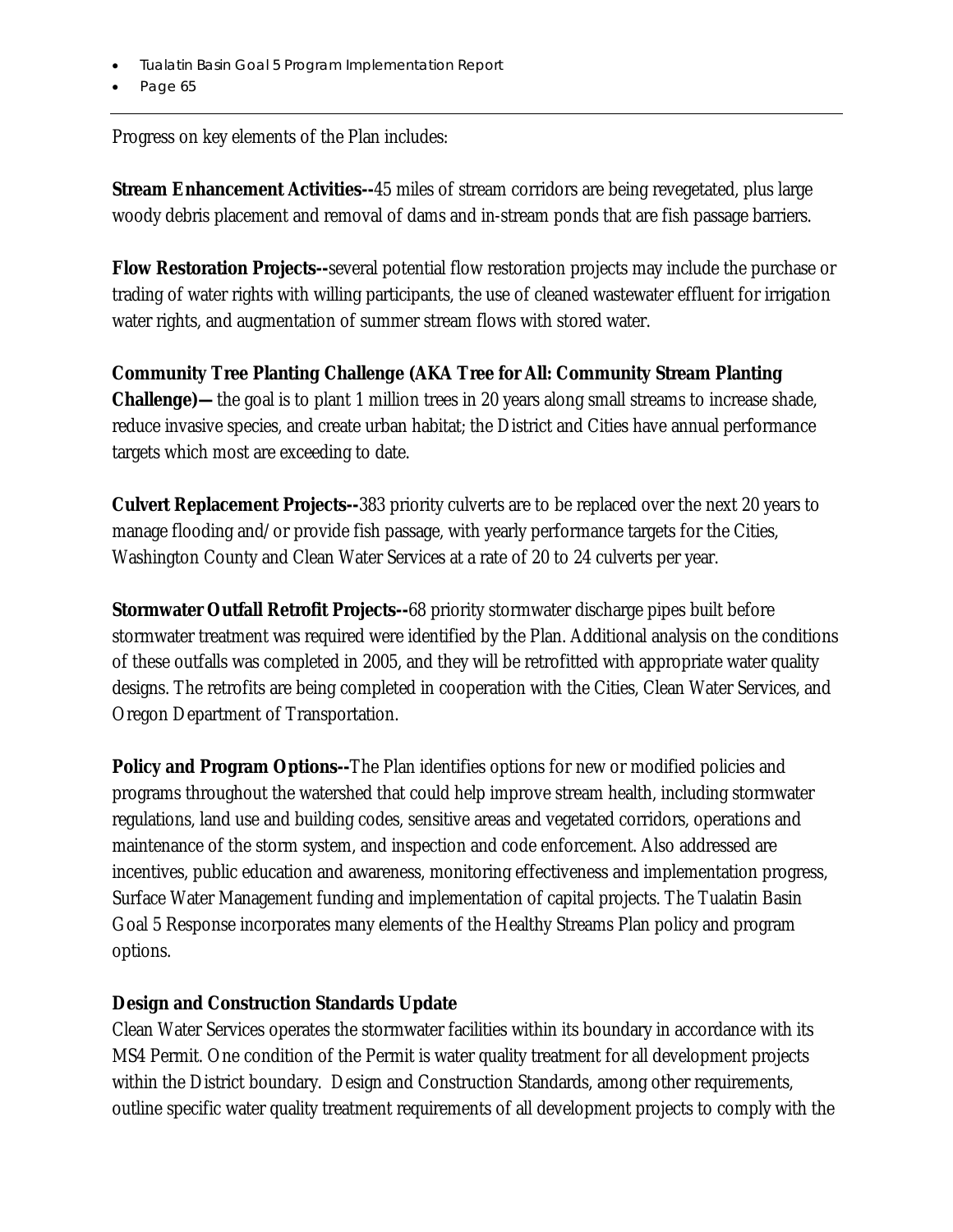- Tualatin Basin Goal 5 Program Implementation Report
- Page 66

MS4 Permit. The Standards are periodically updated to incorporate the latest technological advances, new Permit requirements, clarifications, etc. The latest Update is in progress and expected to be completed in April 2007. Anticipated relevant changes include standards for the following low impact development practices:

- 1. Pervious pavement
- 2. Eco-roof
- 3. Infiltration planter
- 4. Flow-through planter
- 5. Vegetated filter
- 6. Vegetated infiltration basin
- 7. Sand filter

On September 19, 2006, the District's Board adopted a financial incentive program for the use of low impact development practices for projects that meet specific conditions. Applicants for development projects that cannot construct on-site water quality and/or water quality facilities may request to pay System Development Charge fees in-lieu. The amount of the fee may be reduced if the developer uses approved low impact development practices.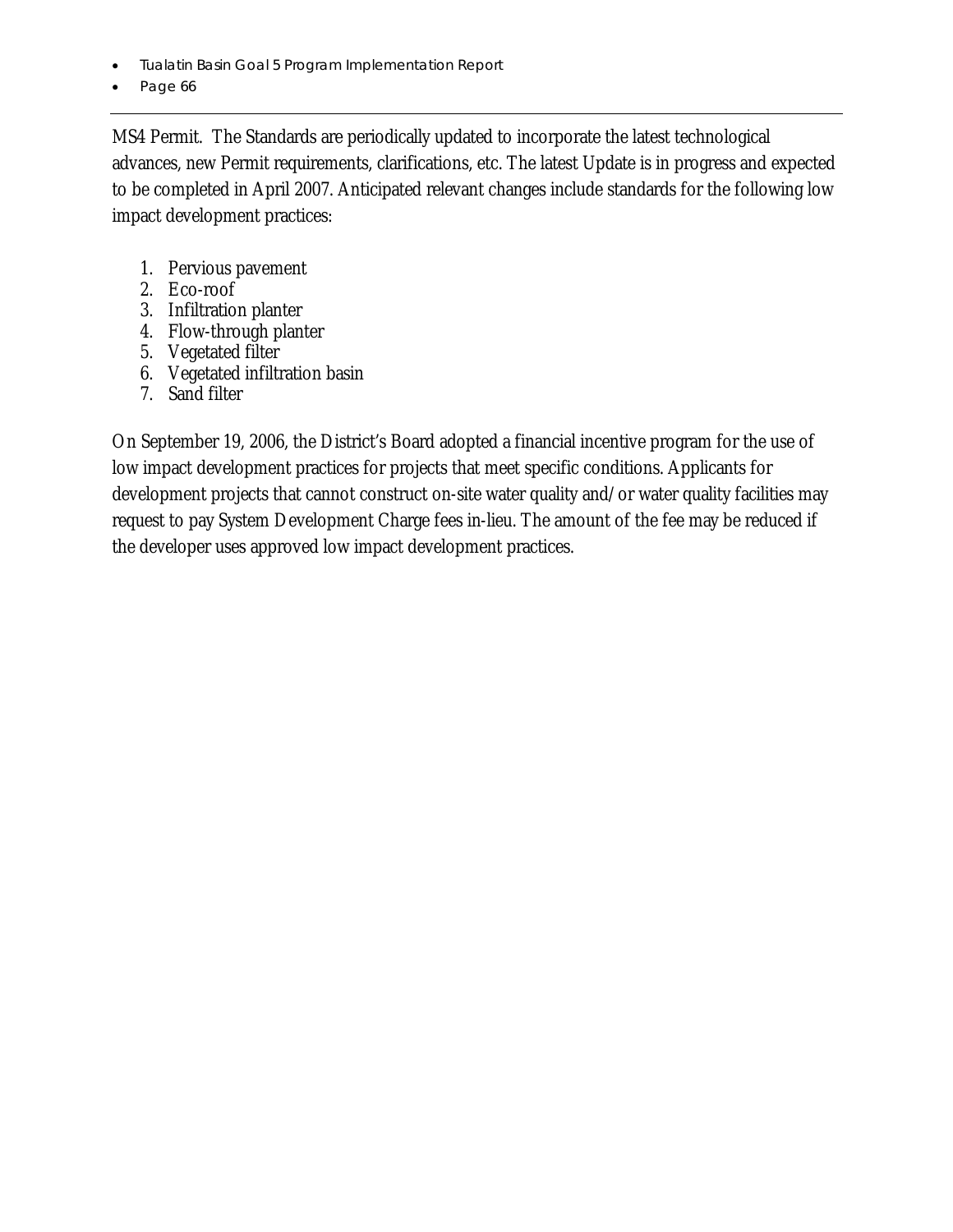- Tualatin Basin Goal 5 Program Implementation Report
- Page 67

## *B. Beaverton*

In 2000, the City adopted a Local Wetland Inventory and Riparian Assessment through the Statewide Planning Goal 5 process. The Program protects wetlands and riparian areas by implementing the Clean Water Services vegetated corridor requirements. Significant trees, groves and trees within significant natural resource areas are covered through the city's Tree Plan application.

The adopted program for the Tualatin Basin Goal 5 is a voluntary – incentive based program to protect areas above and beyond the areas protected through the City's goal 5 program. The program allows flexibility for applicants proposing to preserved, enhance, and create new habitat. Additionally, incentives are provided for applicants using low impact development techniques anywhere in the city. Additional details are provided in the Summary below and in *Appendix C.*

## **1. Adoption/Public Involvement Schedule**

| Task                                | 2006 |      |     |         |            |            |
|-------------------------------------|------|------|-----|---------|------------|------------|
|                                     | Jul  | Aug  | Sep | Oct     | <b>Nov</b> | <b>Dec</b> |
| PC Worksession                      | 7/19 | 8/25 | 9/6 |         |            |            |
| <b>Planning Commission Hearings</b> |      |      |     | 10/11 & |            |            |
|                                     |      |      |     | 10/18   |            |            |
| <b>City Council Work Session</b>    |      |      |     |         | 11/13      |            |
| <b>City Council Adoption</b>        |      |      |     |         |            | 12/4/06    |
| <b>Effective Date of Ordinances</b> |      |      |     |         |            | 1/3/07     |

| <b>Planning and development approaches</b><br>A. |                                                                           |  |
|--------------------------------------------------|---------------------------------------------------------------------------|--|
| 1. Land Division Design                          |                                                                           |  |
| Clustering/lot size                              | Allowed lot size averaging and building foot print off set for preserving |  |
| averaging, on-site                               | habitat benefit area. On-site density transfers are allowed through the   |  |
| density transfers                                | Planned Unit Development Application.                                     |  |
| Reduction of lot                                 | The adopted program allows for reduction of lot dimensional standards     |  |
| dimensional standards;                           | when habitat is preserved. The Planned Unit Development application       |  |
|                                                  | allows additional reductions not available through the clear and          |  |
|                                                  | objective program.                                                        |  |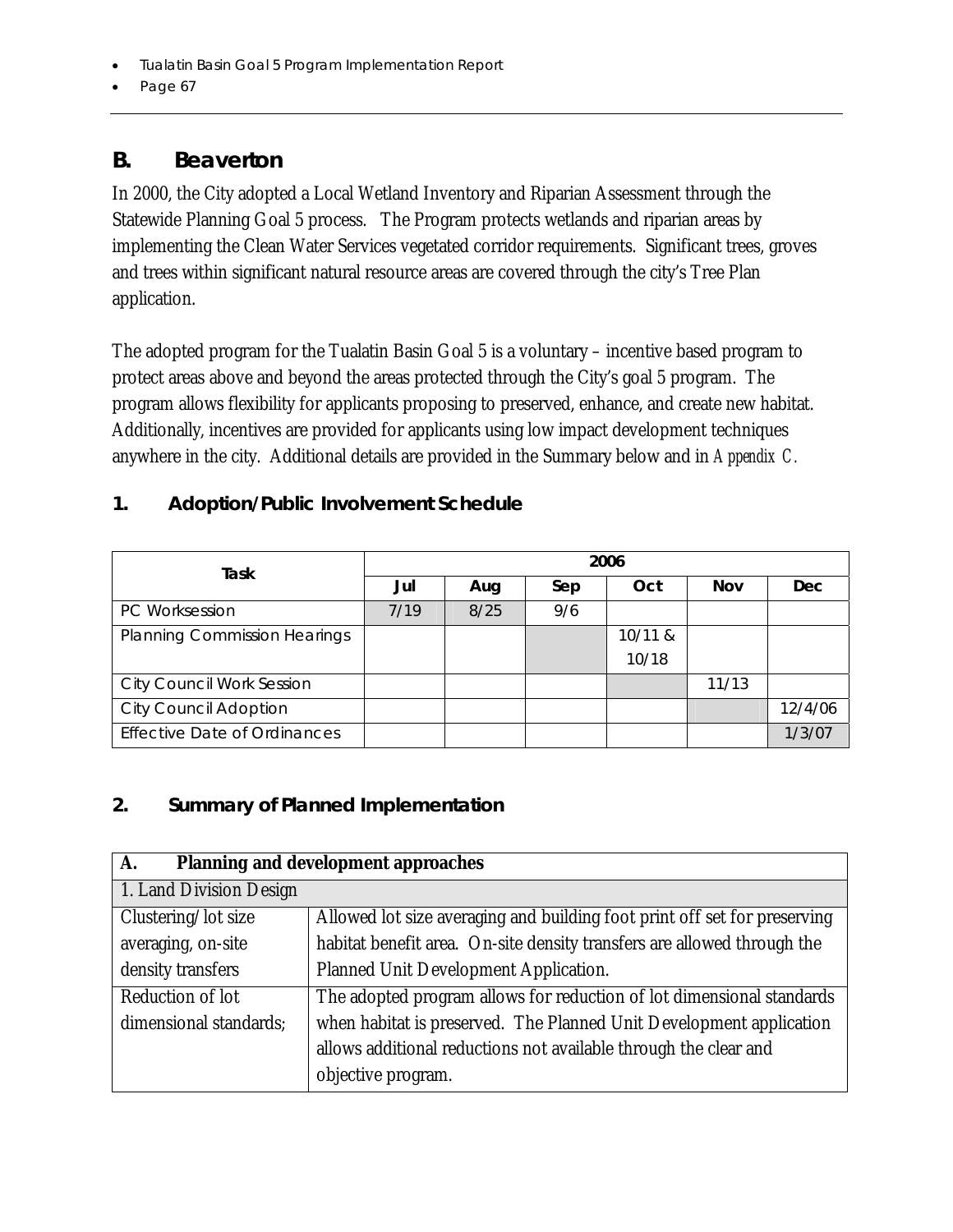- Tualatin Basin Goal 5 Program Implementation Report
- Page 68

| Allow for waiver of              |                                                                             |
|----------------------------------|-----------------------------------------------------------------------------|
| minimum density                  | The new program allows the developer to calculate minimum net               |
| requirements (Metro);            | density by subtracting out the areas preserved in an easement or tract.     |
| 2. Site Design                   |                                                                             |
|                                  |                                                                             |
| <b>Increased flexibility for</b> | Flexibility in setbacks is achieved through a setback offset allowance. If  |
| setbacks                         | habitat is preserved on the property, the setback can be adjusted to        |
|                                  | equal the amount of habitat preserved down to a minimum of 5 feet           |
|                                  | total setback.                                                              |
| Increased flexibility for        | Beaverton regulates lot coverage generally through the landscaping          |
| lot coverage                     | requirements. By allowing reductions in landscaping requirements, the       |
|                                  | city is increasing flexibility in lot coverage.                             |
| Increased flexibility for        | In the Mixed Use zoning districts heights can be increased as much as       |
| building heights                 | 36 feet. In commercial and industrial districts, not abutting certain       |
|                                  | residential zones may increase height up to 12 feet.                        |
| 3. Parking Design                |                                                                             |
| Reduced parking ratios           | Parking is a premium in the City of Beaverton. The Planning                 |
|                                  | Commission, Traffic Commission and the City Council receive repeated        |
|                                  | testimony that the city does not have enough parking. Allowing parking      |
|                                  | reductions for habitat preservation is not a choice available, politically, |
|                                  | at this time.                                                               |
| Shared driveways and             | Allows shared parking (Type 2 review) and shared driveways, assuming        |
| parking areas;                   | certain criteria are met. The City may want to re-visit the requirement     |
| On-street parking credit         | for abutting property and may want to consider a change in the review       |
|                                  | type to a Type 1 for shared parking when arrangement benefits HBAs.         |
|                                  |                                                                             |
|                                  | The City did not propose any changes to the current shared driveways        |
|                                  | and parking areas as they are currently allowed through a Type II           |
|                                  | application. On street parking is not a choice available, politically, at   |
|                                  | this time as noted above.                                                   |
| Flexibility in parking lot       |                                                                             |
| landscaping /                    | Each of the proposed credits provides an opportunity to reduce parking      |
| Additional parking lot           | lot landscaping by up to 50% when using low impact development              |
| landscaping                      | techniques.                                                                 |
|                                  |                                                                             |
| Smaller car spaces and           | Both the Traffic Commission and City Council receive testimony              |
| stall dimensions                 | regarding the number and size of parking stalls. Reduction in               |
|                                  | dimensions to save habitat is not feasible, politically, at this time.      |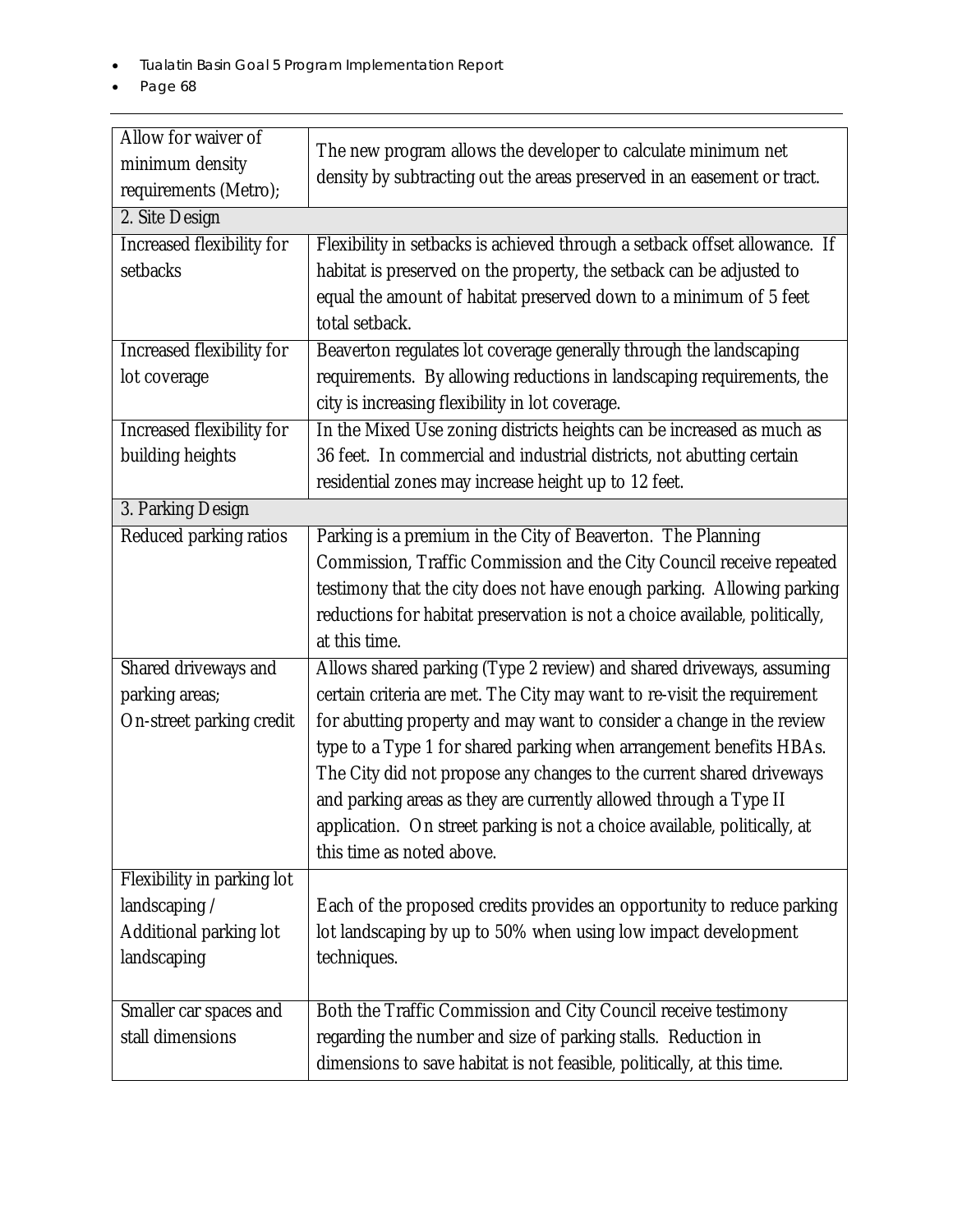- Tualatin Basin Goal 5 Program Implementation Report
- Page 69

| Increased use of                | The city has approved pervious pavement for areas that do not require       |
|---------------------------------|-----------------------------------------------------------------------------|
| pervious materials              | access for large vehicles (80,000 pounds). The city encourages, through     |
|                                 | education, use of pervious materials in those areas that do not require     |
|                                 |                                                                             |
|                                 | access for large vehicles, including parking spaces and bicycle and         |
|                                 | pedestrian ways. The detention goal of each site will need to be taken      |
|                                 | into account when engineering and reviewing plans for each site.            |
| 4. Landscaping/Hardscape Design |                                                                             |
| <b>Locating landscaping</b>     | The adopted ordinance allows certain stormwater quality and quantity        |
| adjacent to habitat areas       | facilities, such as raingardens and flow through planters to be placed      |
|                                 | within required landscaping and to count towards up to 50% of the           |
|                                 | required landscaping. A reduction in the amount of landscaping, up to       |
|                                 | 50%, is also allowed for preservation of HBA.                               |
| Increased use of native         | City currently requires review for removal of existing trees, places        |
| plant                           | emphasis on retaining native trees and understory, and requires             |
|                                 | preservation areas to be set aside in conservation easements or set aside   |
|                                 | in tracts. Through the use of the City of Beaverton Guidance Manual         |
|                                 | and participation in the Pre-Application conferences, city staff is able to |
|                                 | promote the use of native plants in the landscaping of projects.            |
|                                 | Brochures will also be produced listing native plant landscaping as an      |
|                                 | important part of habitat friendly development practices. Native plan       |
|                                 | selectors, City of Portland and Clean Water Services, are featured in the   |
|                                 | Guidance Manual.                                                            |
| <b>Improved soil</b>            | Standards addressing improved soil amendments where native soil or          |
| amendment                       | post-development disturbed soil conditions in landscape areas do not        |
|                                 | provide identified benefits is included in the City of Beaverton            |
|                                 |                                                                             |
|                                 | Guidance Manual and the Development Code                                    |
| Reduction of non-ADA            |                                                                             |
| sidewalk widths within a        | The EDM allows for pre-approved modifications of sidewalk design by         |
| site                            | the City Engineer.                                                          |
|                                 |                                                                             |
| Increased use of habitat-       | The city regulates fencing for protection of preservation areas during      |
| friendly fencing                | construction & with regard to vision clearance for permanent fencing.       |
|                                 |                                                                             |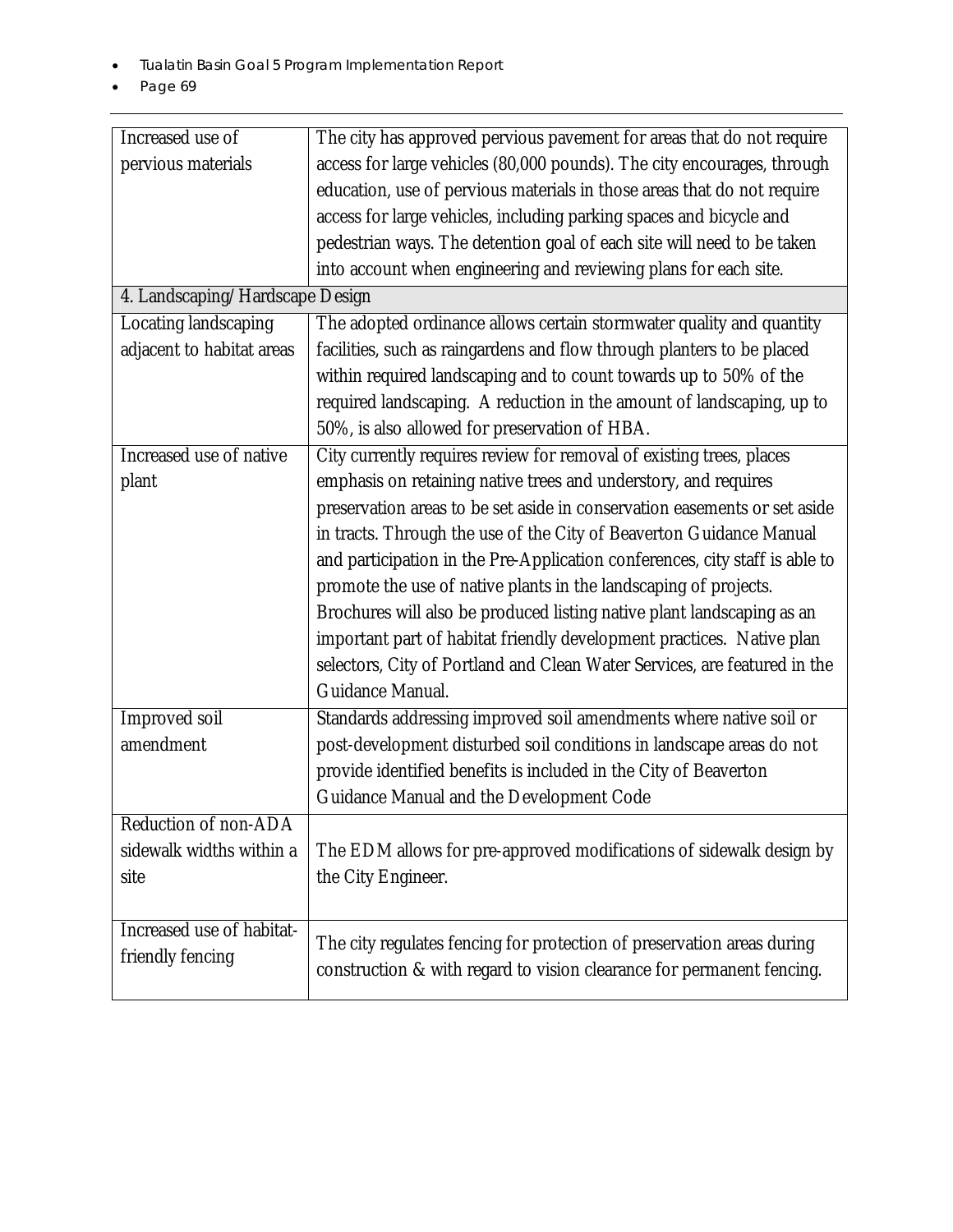- Tualatin Basin Goal 5 Program Implementation Report
- Page 70

| Preservation of existing | The city may look for opportunities to further encourage the use of      |
|--------------------------|--------------------------------------------------------------------------|
|                          |                                                                          |
| trees and maximize       | native vegetation in conjunction with current Tree Plan application      |
| forest canopy            | required for tree removals and protections. An equal trade off of tree   |
|                          | canopy with square footage of up to 50% of required landscaping is       |
|                          | provided in the Development Code.                                        |
| 5. Lighting Design       |                                                                          |
| Re-directed outdoor      | The city limits illumination at the property line to 0.5 foot-candles or |
| lighting, reducing light | less. Modified City Code to more closely explain what glare means and    |
| spill-off                | added Habitat Benefit Areas to the paragraph.                            |
|                          | 6. Density Reduction for Regionally Significant Habitat                  |
| Modified definition of   | Modified definition of Net Acreage to include HBA as an                  |
| net buildable areas      | undevelopable area, provided the HBA is set aside in a separate tract or |
|                          | dedicated to a public entity.                                            |
| Reduced minimum          | The city does not have minimum buildable lot sizes. No changes made.     |
| buildable lot sizes      | There is a minimum lot area, but this can be averaged over an entire     |
|                          | development through the PUD process.                                     |

| <b>Engineering and Design Approaches</b><br><b>B.</b> |                                                                           |  |
|-------------------------------------------------------|---------------------------------------------------------------------------|--|
| 1. Street design                                      |                                                                           |  |
| Minimize paving                                       | No changes made. A process exists to reduce the minimum pavement          |  |
|                                                       | width to 22 feet in certain circumstances.                                |  |
| Use pervious paving                                   | City allows use of pervious pavement on case by case basis. The           |  |
| materials                                             | Guidance Manual provides some specific standards and maintenance          |  |
|                                                       | requirements for pervious paving.                                         |  |
| Maximize street tree                                  | Status: Requires spacing every 30 ft on center. Ongoing urban forestry    |  |
| usage                                                 | program. Recognized as a Tree City USA. No changes made.                  |  |
| Use multi-functional                                  | Guidance is provided in the City's guidance manual. Engineering staff     |  |
| open drainage systems /                               | and site development staff are ready for an application using alternative |  |
| modify drainage                                       | techniques.                                                               |  |
| practices                                             |                                                                           |  |
| 2. Stream crossing and street connectivity standards  |                                                                           |  |
| Minimize the number of                                |                                                                           |  |
| stream crossings/place                                | This provision is already in place due to changes made following Title 3. |  |
| crossings perpendicular                               |                                                                           |  |
| Allow narrow paved                                    | City staff will review each stream crossing on a case by case basis for   |  |
| widths through stream                                 | opportunities to reduce the pavement width when crossings are             |  |
| corridors                                             | necessary.                                                                |  |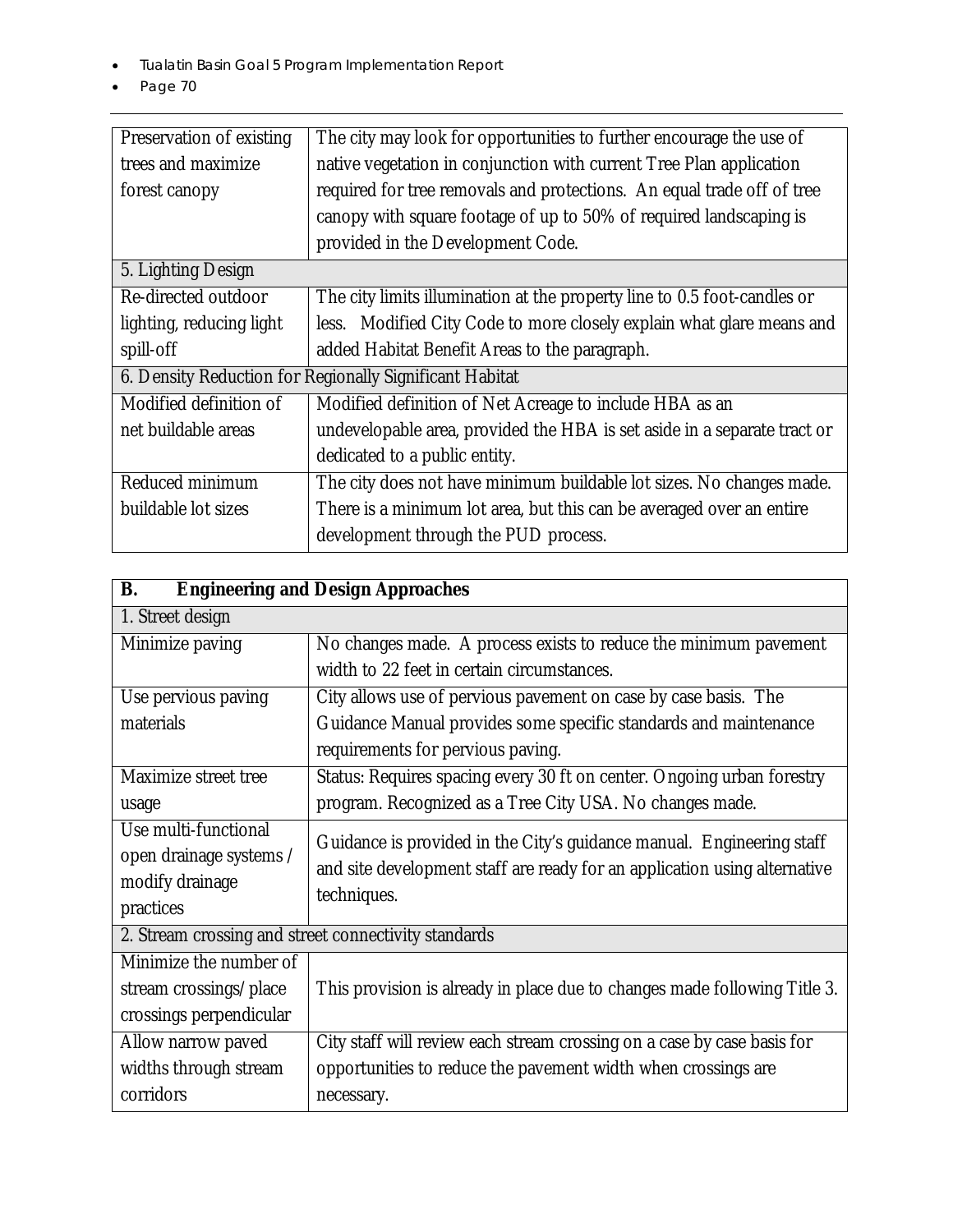- Tualatin Basin Goal 5 Program Implementation Report
- Page 71

| Use habitat sensitive<br>bridge and culvert<br>designs | No changes made, as city complies with CWS Healthy Streams Plan. |
|--------------------------------------------------------|------------------------------------------------------------------|
| 3. Stormwater management facility design               |                                                                  |
| Use vegetated                                          |                                                                  |
| stormwater management                                  | No changes needed.                                               |
| facilities                                             |                                                                  |
| Use detention ponds                                    | No changes needed.                                               |
| Use of underground                                     |                                                                  |
| detention and/or                                       | No changes needed.                                               |
| treatment                                              |                                                                  |

| <b>Building Design Solutions</b><br>$\mathbf{C}$ . |                                                                          |  |
|----------------------------------------------------|--------------------------------------------------------------------------|--|
| Encourage Green roofs                              | Use of green roofs can yield credits of reduced landscaping or increased |  |
| (eco-roofs)                                        | building height.                                                         |  |
| Disconnect downspouts                              | Opportunity where adequate landscape area exists, proper distance        |  |
|                                                    | from structure, and high flows are directed toward a catch basin that    |  |
|                                                    | connects to the public storm sewer system. This is addressed in the      |  |
|                                                    | City's guidance manual.                                                  |  |
| Use rain barrel or                                 | This is referenced in the City's guidance manual.                        |  |
| cistern system                                     |                                                                          |  |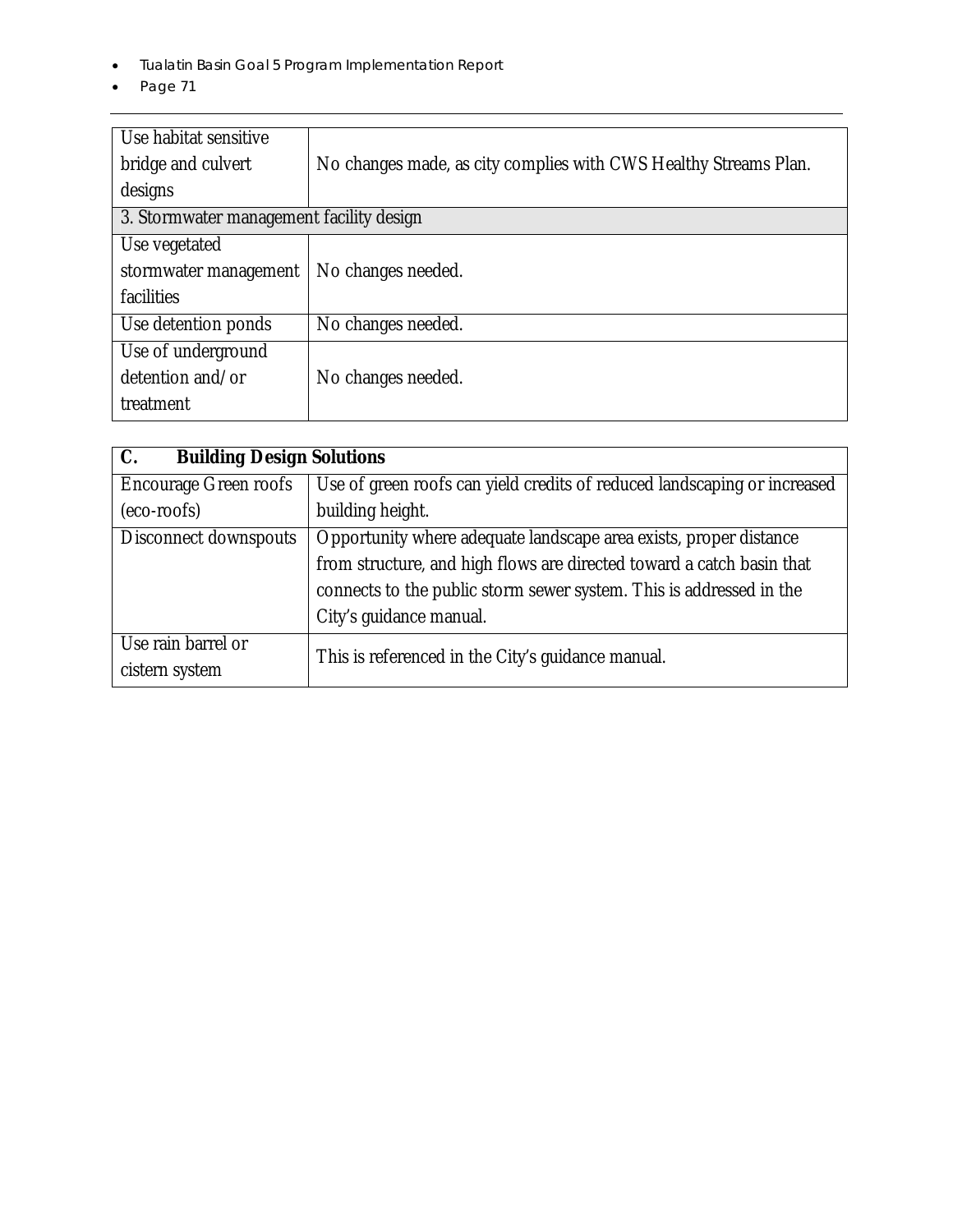- Tualatin Basin Goal 5 Program Implementation Report
- Page 72

# *C. Cornelius*

The City of Cornelius has a *Significant Natural Resources Inventory* that was updated in 2002. It includes all regional significant natural resources mapped subsequently in 2004 and 2005 as part of the Clean Water Services Healthy Stream Study and Tualatin Basin Goal 5 Study program. This inventory is found in the Cornelius Comprehensive Plan. The *City of Cornelius Natural Resource Protection Plan*, including the analysis and regulation for the protection of wetlands, streams, riparian areas and fish & wildlife habitat, was adopted as part of the Chapter 11 of our Comprehensive Plan in 2003 as Ordinance 837. The Tualatin Basin Goal 5 Study, conducted consistent with regional Goal 5 plan inventories and criteria, has resulted in local consideration and adoption of amendments to the Cornelius Development & Zoning Code that specify certain incentives for habitat friendly lowimpact development practices. These additions to our city code, along with improved habitat friendly information dissemination by city staff and local participation in basin-wide planting programs will result in lower-impact development and carry us toward our goal of improving wildlife habitat and the state of natural resources in our part of the Tualatin Basin.

The Amendments (see *Appendix D*) provide both mechanism and guidance to avoid, minimize and mitigate impacts to wildlife habitat areas identified in Metro, Clean Water Services and City of Cornelius mapping as significant natural resources. It should be noted that this program is voluntary and incentives are provided to encourage and facilitate use of the habitat friendly development practices.

| Task                               | 2006 |     |      |       |            |            |
|------------------------------------|------|-----|------|-------|------------|------------|
|                                    | Jul  | Aug | Sep  | Oct   | <b>Nov</b> | <b>Dec</b> |
| PC Work sessions                   | 7/25 |     | 9/12 | 10/10 |            |            |
| PC Public Hearing & Decision       |      |     |      |       | 11/14      |            |
| <b>City Council Public Hearing</b> |      |     |      |       |            | 12/4       |
| City Council Adoption of Ord.      |      |     |      |       |            | 12/18      |

## **1. Adoption/Public Involvement Schedule**

## **2. Summary of Planned Implementation**

Besides the planning, development, engineering and building design approaches summarized in the following chart, the land use approval process in Cornelius has been amended to allow a shorter and less costly decision process as incentive for approved use of low-impact development practices. Conditional Use Permits for Low-Impact Development Practices may be reviewed and approved now through a Type II Design Review Process rather than the here-to-for required Type III process through the Planning Commission.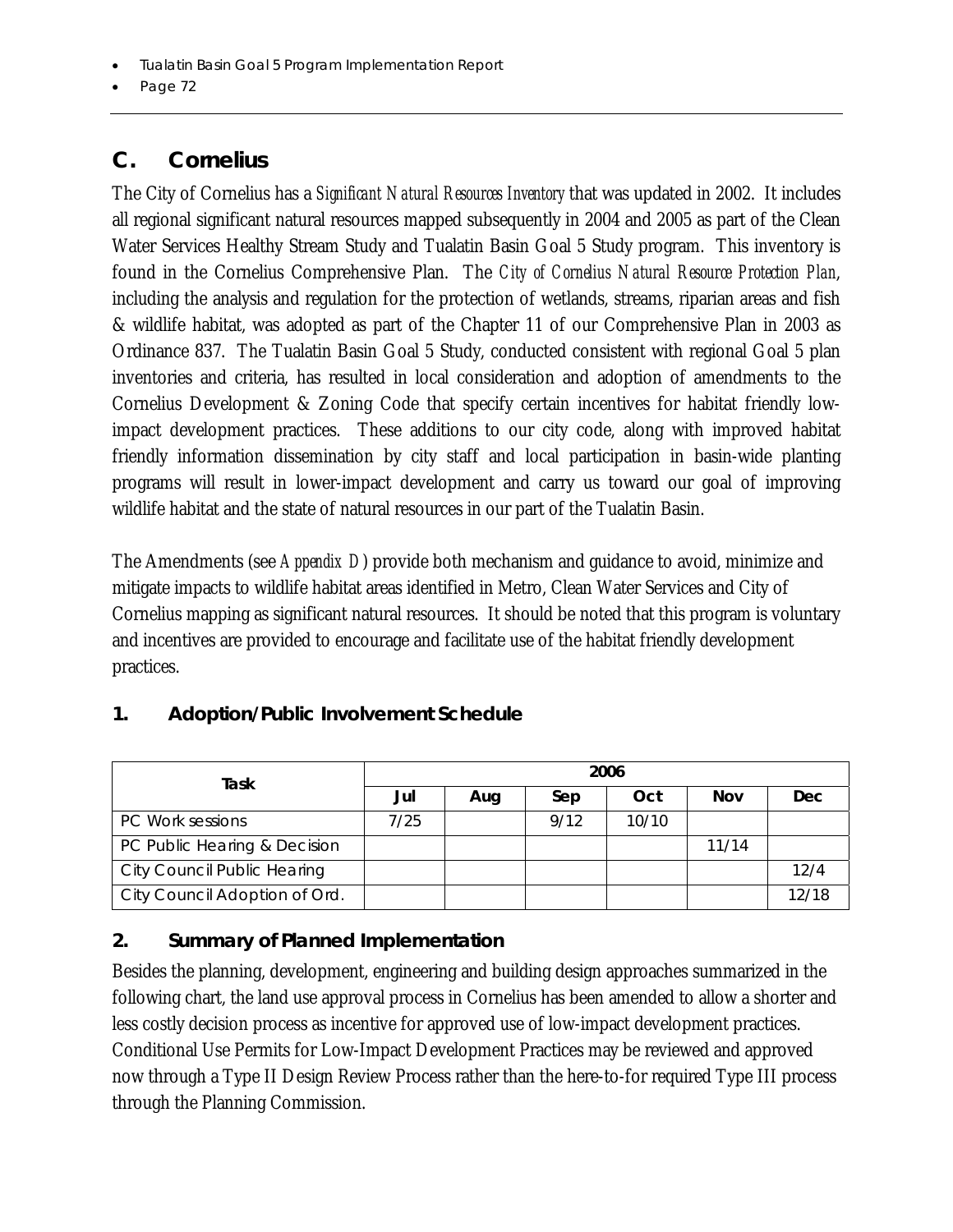- Tualatin Basin Goal 5 Program Implementation Report
- Page 73

| <b>Planning and development approaches</b><br>A. |                                                                          |  |
|--------------------------------------------------|--------------------------------------------------------------------------|--|
| 1. Land Division Design                          |                                                                          |  |
| Clustering/lot size                              | Natural Resource Overlay Zone allows density transfers or clustering     |  |
| averaging, on-site                               | through a CUP-PUD approval.                                              |  |
| density transfers                                |                                                                          |  |
| Reduction of lot                                 | Code provides a formula for lot size reduction based on protection       |  |
| dimensional standards;                           | buffer sizes.                                                            |  |
| Allow for waiver of                              |                                                                          |  |
| minimum density                                  | Code requires development to maintain minimum densities.                 |  |
| requirements (Metro);                            |                                                                          |  |
| 2. Site Design                                   |                                                                          |  |
| Increased flexibility for                        | Commercial, Industrial, and Mixed-Use districts permit zero side &       |  |
| setbacks                                         | rear yard setbacks. Code allows a 10% setback reduction through a        |  |
|                                                  | Type 1 Admin. Review.                                                    |  |
| Increased flexibility for                        | Residential zoned property coverage may be increased proportional to     |  |
| lot coverage                                     | natural resource preserved.                                              |  |
| <b>Increased flexibility for</b>                 | Building heights may be exceeded through approval by the Planning        |  |
| building heights                                 | Commission. Building height may be increased specifically when an        |  |
|                                                  | off-street parking structure is incorporated into the design of a        |  |
|                                                  | building, when is results in reduction of impervious surface or          |  |
|                                                  | preservation of a significant natural resource.                          |  |
| 3. Parking Design                                |                                                                          |  |
| Reduced parking ratios                           | Code allows a 10% reduction in measurable standards (i.e., parking)      |  |
|                                                  | through a Type 1 Administrative Review process                           |  |
| Shared driveways and                             | The Off-Street Parking section of the Code provides for shared           |  |
| parking areas;                                   | parking. Local and Collector streets allow on-street parking in the Main |  |
| On-street parking credit                         | Street District. Arterial streets permit some on-street parking.         |  |
|                                                  | Off-Street Parking standards may permit a reduction of required          |  |
|                                                  | number of parking spaces when a development provides                     |  |
|                                                  | pedestrian/bicycle connection from it's intended use to a transit stop   |  |
|                                                  | or public trails and pathway access improvements.                        |  |
| Flexibility in parking lot                       | Code allows for a 10% reduction in measurable parking standards          |  |
| landscaping /                                    | through a Type 1, Administrative Review process.                         |  |
| Additional parking lot                           | Reduction in parking lot landscaping allowed, when the applicant         |  |
| landscaping                                      | demonstrates a reduction in the required amount of landscaping for       |  |
|                                                  | preserving existing mature tree canopy cover.                            |  |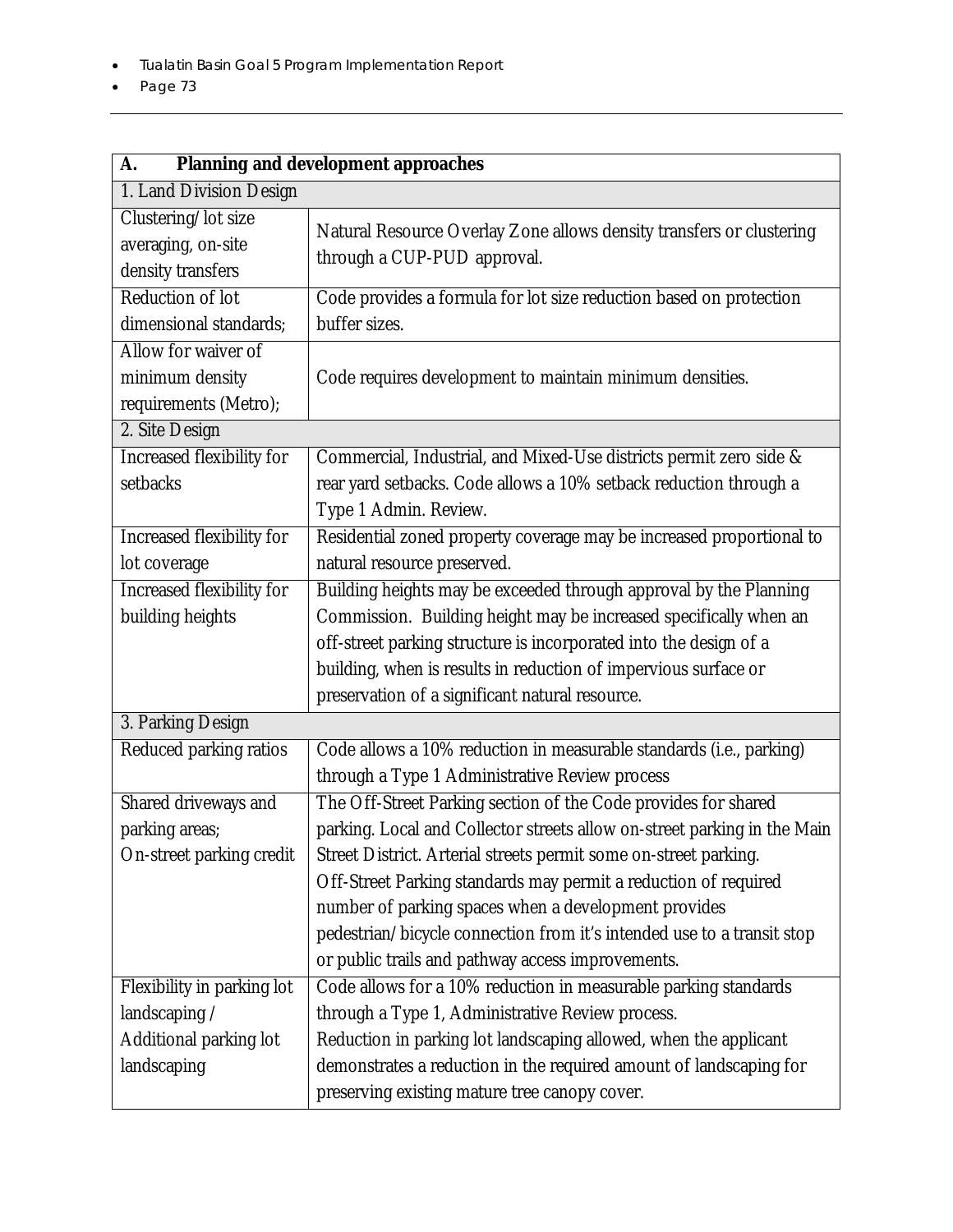- Tualatin Basin Goal 5 Program Implementation Report
- Page 74

| Smaller car spaces and          | Code allows for a 10% reduction in measurable standards through a        |
|---------------------------------|--------------------------------------------------------------------------|
| stall dimensions                | Type 1 Admin Review process                                              |
| Increased use of                | Allowances for use of gravel for vehicle maneuvering and storage in      |
| pervious materials              | residential and commercial development under certain conditions.         |
| 4. Landscaping/Hardscape Design |                                                                          |
| <b>Locating landscaping</b>     | Natural Resource Overlay zone permits through a CUP-PUD approval         |
| adjacent to habitat areas       | of a 1:1 ratio exchange for square footage of native landscaped          |
|                                 | protection setback area in-lieu of required private on-site landscaping. |
|                                 | Reduction of landscaping allowed in exchange for equivalent preserved    |
|                                 | upland natural resources.                                                |
| Increased use of native         | Reduction of required landscaping proportional to area planted           |
| plant                           | exclusively with native plants.                                          |
|                                 |                                                                          |
| Improved soil                   | <b>NA</b>                                                                |
| amendment                       |                                                                          |
| Reduction of non-ADA            |                                                                          |
| sidewalk widths within a        | <b>NA</b>                                                                |
| site                            |                                                                          |
| Increased use of habitat-       | <b>NA</b>                                                                |
| friendly fencing                |                                                                          |
| Preservation of existing        | Site Design Review criteria requires developers to design where          |
| trees and maximize              | possible to incorporate & preserve existing trees or vegetation of       |
| forest canopy                   | significant size and species. Consideration shall be given to whether    |
|                                 | habitat, survival of tree species, and aesthetics can be achieved by     |
|                                 | preserving groves or areas of trees opposed to only individual trees.    |
|                                 | Tree canopy preservation credit for parking area landscaping.            |
| 5. Lighting Design              |                                                                          |
| Re-directed outdoor             | Site Design Review approval criteria states adequate exterior lighting   |
| lighting, reducing light        | shall be provided to promote public safety, and there shall be designed  |
| spill-off                       | to avoid unnecessary glare upon other properties.                        |
|                                 | 6. Density Reduction for Regionally Significant Habitat                  |
| Modified definition of          | Natural Resource Overlay Zone allows density transfers or cluster        |
| net buildable areas             | development through a CUP-PUD approval.                                  |
| Reduced minimum                 | Code requires development to maintain minimum densities, but             |
| buildable lot sizes             | provides a formula for lot size reduction based on protection buffer     |
|                                 | sizes.                                                                   |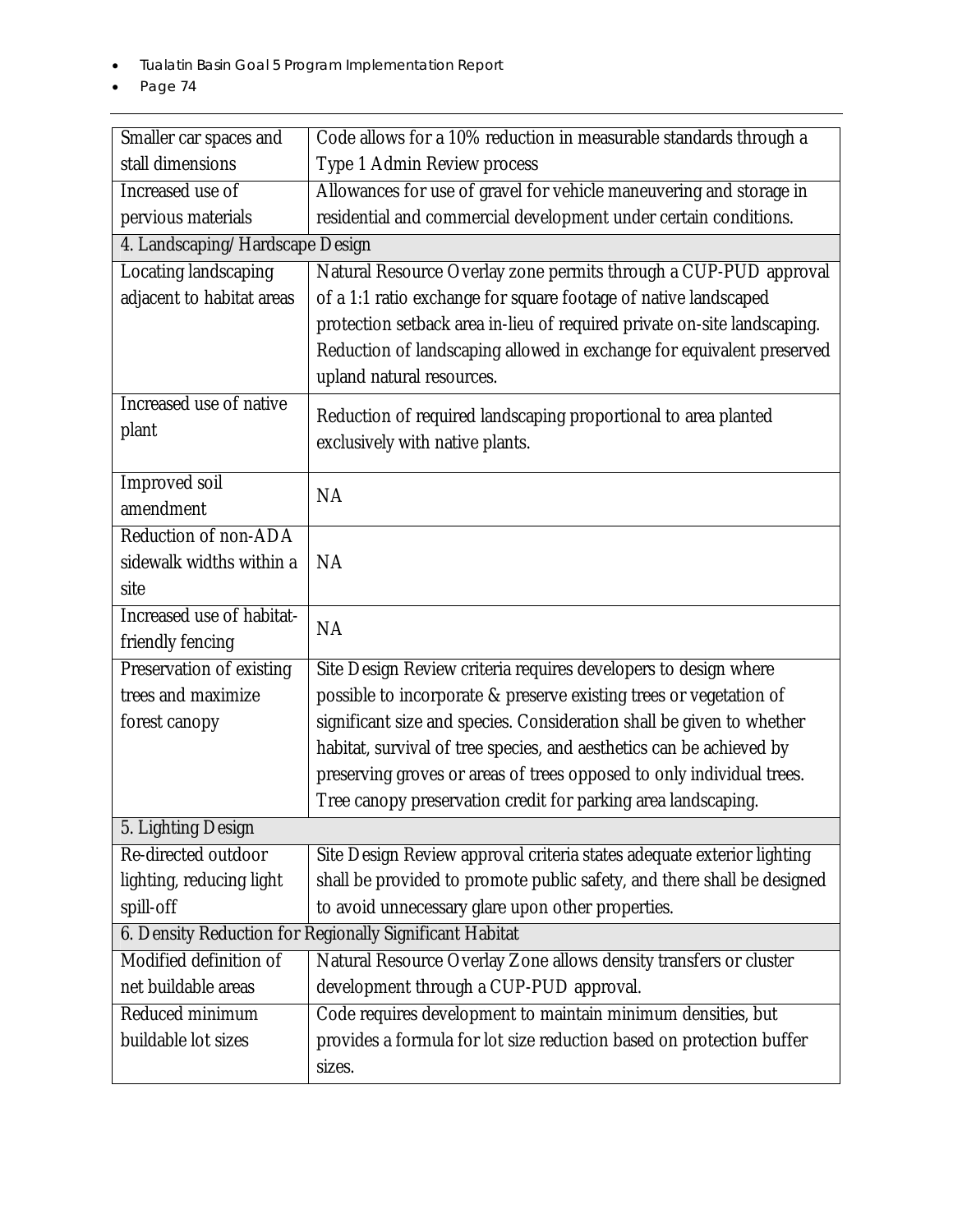- Tualatin Basin Goal 5 Program Implementation Report
- Page 75

| <b>B.</b>                                | <b>Engineering and Design Approaches</b>                                 |
|------------------------------------------|--------------------------------------------------------------------------|
| 1. Street design                         |                                                                          |
| Minimize paving                          | Natural Resource Overlay Zone requires approval of a CUP for new         |
|                                          | streets, roads, recreational trails and paths in riparian areas. City    |
|                                          | Engineer may reduce impervious surface on streets to preserve a          |
|                                          | significant natural resource.                                            |
| Use pervious paving                      | The City Public Works Public Utilities Design Standards allows for       |
| materials                                | 'alternative surfaces' to be used under certain conditions and certain   |
|                                          | vehicle maneuvering and display. Reduction of required landscaping in    |
|                                          | Commercial areas may be allowed when substituted with a pervious         |
|                                          | hard surface plaza or patio area related to the intended us.             |
| Maximize street tree                     | All City street designs require planter strips with street trees spaced  |
| usage                                    | every 30 feet.                                                           |
| Use multi-functional                     |                                                                          |
| open drainage systems /                  | Natural Resource Overlay zone requires approval of a CUP for new         |
| modify drainage                          | drainage facilities.                                                     |
| practices                                |                                                                          |
|                                          | 2. Stream crossing and street connectivity standards                     |
| Minimize the number of                   | Natural Resource Overlay zone requires approval of a CUP for new         |
| stream crossings/place                   | streets, roads, recreational trails and paths in riparian areas.         |
| crossings perpendicular                  |                                                                          |
| Allow narrow paved                       | Natural Resource Overlay zone requires approval of a CUP for new         |
| widths through stream                    | streets, roads, recreational trails and paths in riparian areas.         |
| corridors                                |                                                                          |
| Use habitat sensitive                    | Natural Resource Overlay zone requires approval of a CUP for new         |
| bridge and culvert                       | streets, roads, recreational trails and paths in riparian areas. Natural |
| designs                                  | Resource Overlay zone requires approval of a CUP for new drainage        |
|                                          | facilities. Bridges and culverts with natural bottoms are allowed if     |
|                                          | maintenance and flood hazard issues are resolved.                        |
| 3. Stormwater management facility design |                                                                          |
| Use vegetated                            |                                                                          |
| stormwater management                    | Comply with CWA standards for water quality and quantity                 |
| facilities                               |                                                                          |
| Use detention ponds                      | Comply with CWA standards for water quality and quantity                 |
| Use of underground                       |                                                                          |
| detention and/or                         | Comply with CWA standards for water quality and quantity                 |
| treatment                                |                                                                          |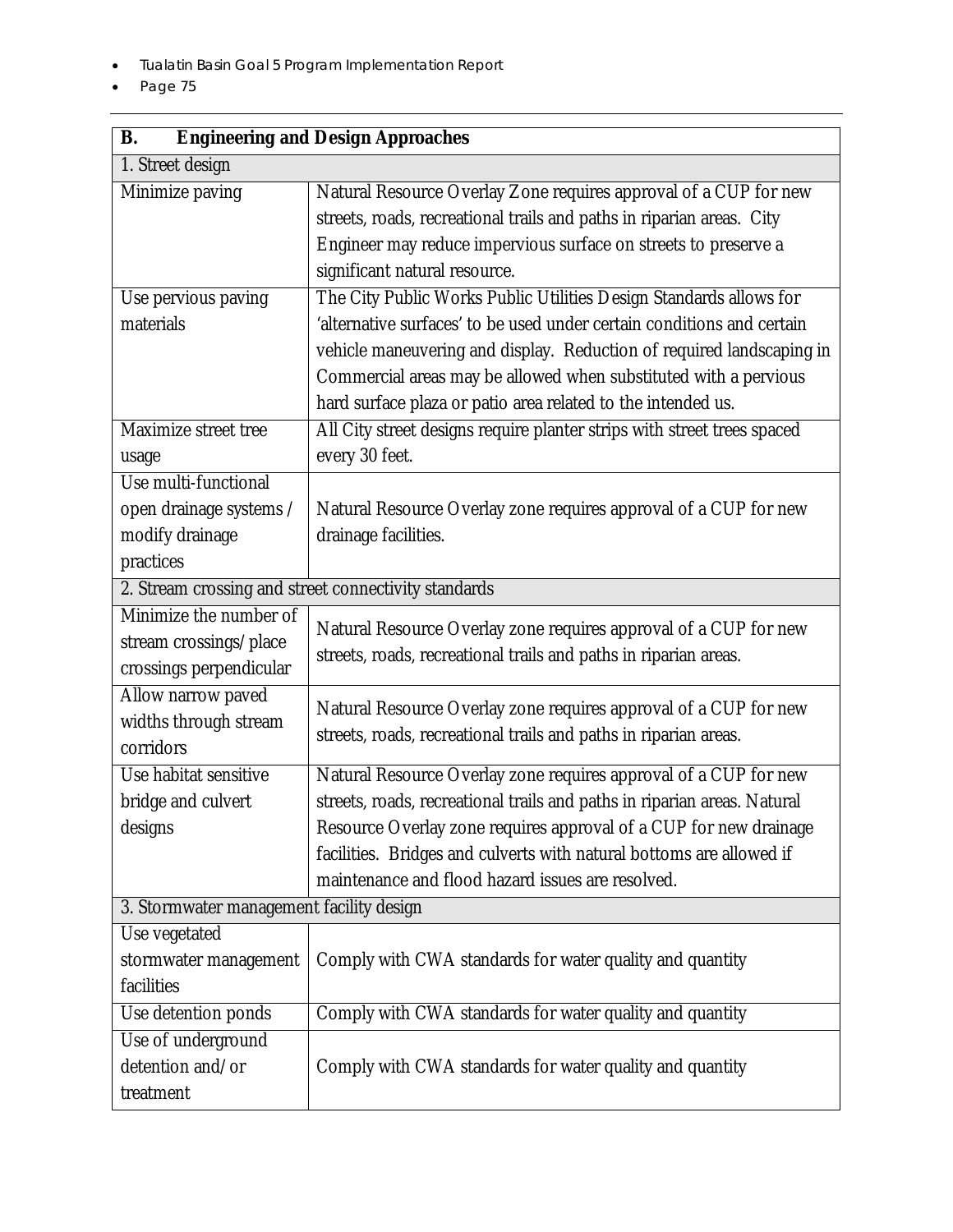- Tualatin Basin Goal 5 Program Implementation Report
- Page 76

| <b>Building Design Solutions</b><br>$C_{\cdot}$ |                                                                      |  |
|-------------------------------------------------|----------------------------------------------------------------------|--|
| <b>Encourage Green roofs</b>                    | Stormwater credits are given for "green roofs", using CWS & State    |  |
| (eco-roofs)                                     | Building Code approval criteria.                                     |  |
| Disconnect downspouts                           | City implements State building and plumbing codes for the collection |  |
|                                                 | and conveyance of surface water into approved systems. Generally our |  |
|                                                 | local soils and high water table do not allow this option.           |  |
| Use rain barrel or                              | City implements State building and plumbing codes for the collection |  |
| cistern system                                  | and conveyance of surface water into approved systems. Generally our |  |
|                                                 | local soils and high water table do not allow this option.           |  |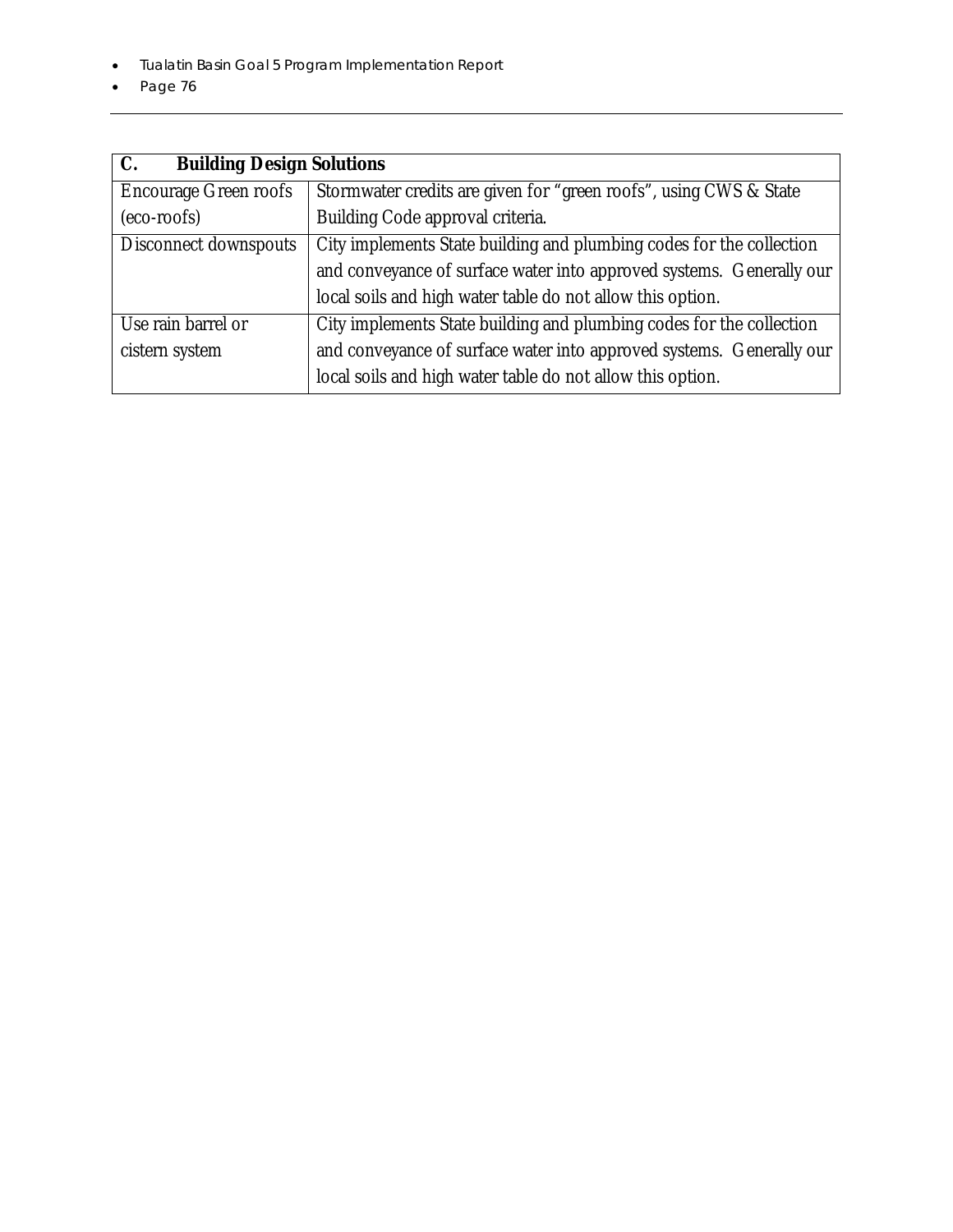- Tualatin Basin Goal 5 Program Implementation Report
- Page 77

## *D. Durham*

The City of Durham is unique in the basin in that it has no urban growth area and is near 100% built out, with less than 38 acres divided among multiple non-contiguous lots remaining for development. The City of Durham's code was not evaluated as part of the Audubon's Society's SPIR Report. However, City staff performed a gap analysis of the code to identify any potential barriers to facilitating and encouraging habitat friendly development practices. City staff found that a number of Tualatin Basin recommendations have already been met. For example:

- The current code establishes a greenways overlay district that requires dedication of riparian habitat areas to the City (upon development) for incorporation into Durham City Park, a 55 acre nature park having within its boundaries the protected habitat of Fanno Creek.
- Upland habitat areas are protected by Durham's Tree Preservation Ordinance that requires a permit for removal of any tree 5" DBH and mitigation replacement for trees removed by the necessity of construction.
- Durham's existing land use code is sufficiently flexible to allow for voluntary development practices beneficial to the habitat.

Additional details are provided in *Appendix E*.

### **1. Adoption/Public Involvement Schedule**

Combined with the implementation of Clean Water Services Design and construction standards the goal for habitat protection and the removal of barriers to habitat friendly construction will be met without amendments to the existing Code and Plan.

| <b>Planning and development approaches</b><br>A. |                                                                  |  |
|--------------------------------------------------|------------------------------------------------------------------|--|
| 1. Land Division Design                          |                                                                  |  |
| Clustering/lot size averaging,                   | Code allows on-site density transfer but not lot size averaging. |  |
| on-site density transfers                        |                                                                  |  |
| Reduction of lot dimensional                     | Current Code does not specify width and depth and does require   |  |
| standards;                                       | frontage; no reduction provision other than the variance         |  |
|                                                  | procedure                                                        |  |
| Allow for waiver of minimum                      | Current Code does not provide procedure to allow a waiver of     |  |
| density requirements (Metro);                    | the minimum density requirements                                 |  |
| 2. Site Design                                   |                                                                  |  |
| Increased flexibility for                        | Current Code allows reductions in front, side, and rear setbacks |  |
| setbacks                                         | for a planned residential development.                           |  |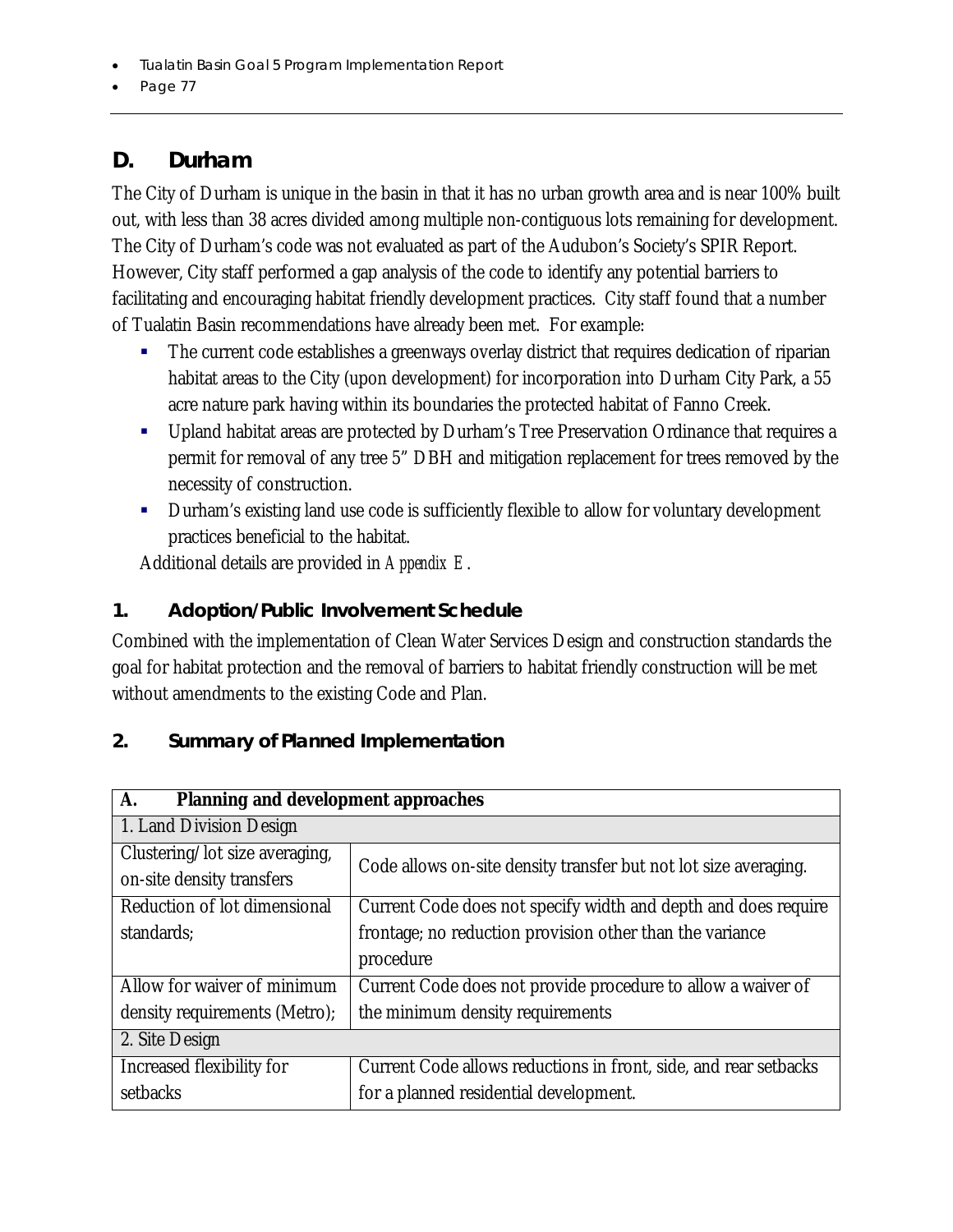- Tualatin Basin Goal 5 Program Implementation Report
- Page 78

| Increased flexibility for lot                             | Current Code does not specify a provision for lot coverage for    |
|-----------------------------------------------------------|-------------------------------------------------------------------|
| coverage                                                  | residential development. Office Park, Industrial Park, and        |
|                                                           | Business Park developments are limited to a maximum 35%           |
|                                                           | floor area ratio.                                                 |
| Increased flexibility for                                 | Status: An increase in maximum building height only available     |
| building heights                                          | through the variance procedure                                    |
| 3. Parking Design                                         |                                                                   |
| Reduced parking ratios                                    | No code provision                                                 |
| Shared driveways and parking                              | Code presently allows shared access and could be amended to       |
| areas;                                                    | allow shared parking. No code provision for on-street parking.    |
| On-street parking credit                                  |                                                                   |
| Flexibility in parking lot                                | Would be subject to review and approval by the Design Review      |
| landscaping / Additional                                  | Board, which may consider making allowance for parking lot        |
| parking lot landscaping                                   | landscaping on sites adjacent to HBAs.                            |
| Smaller car spaces and stall                              | Current code allows compact car spaces.                           |
| dimensions                                                |                                                                   |
| Increased use of pervious                                 | Good idea if there is a low maintenance pervious paving material  |
| materials                                                 | available for use.                                                |
| 4. Landscaping/Hardscape Design                           |                                                                   |
|                                                           |                                                                   |
| Locating landscaping adjacent                             |                                                                   |
| to habitat areas                                          | No code provision                                                 |
| Increased use of native plant                             |                                                                   |
|                                                           | Tree ordinance seeks to accomplish this.                          |
| Improved soil amendment                                   | Code does not have such a provision and city would need to be     |
|                                                           | provided with suitable performance standards and technical        |
|                                                           | spec's. This may not be a workable requirement to administer.     |
| Reduction of non-ADA                                      | No code provision allowing reduction in width of required         |
| sidewalk widths within a site                             | sidewalks and ped walkways                                        |
| Increased use of habitat-                                 |                                                                   |
| friendly fencing                                          | No code provision                                                 |
| Preservation of existing trees                            | Current Tree Ordinance includes a policy that emphasizes a        |
| and maximize forest canopy                                | preference for native mitigation trees and does specify standards |
|                                                           | (ratios) for replacement of preserved trees depending on          |
|                                                           | diameter of removed tree.                                         |
| 5. Lighting Design                                        |                                                                   |
| Re-directed outdoor lighting,<br>reducing light spill-off | No code provision                                                 |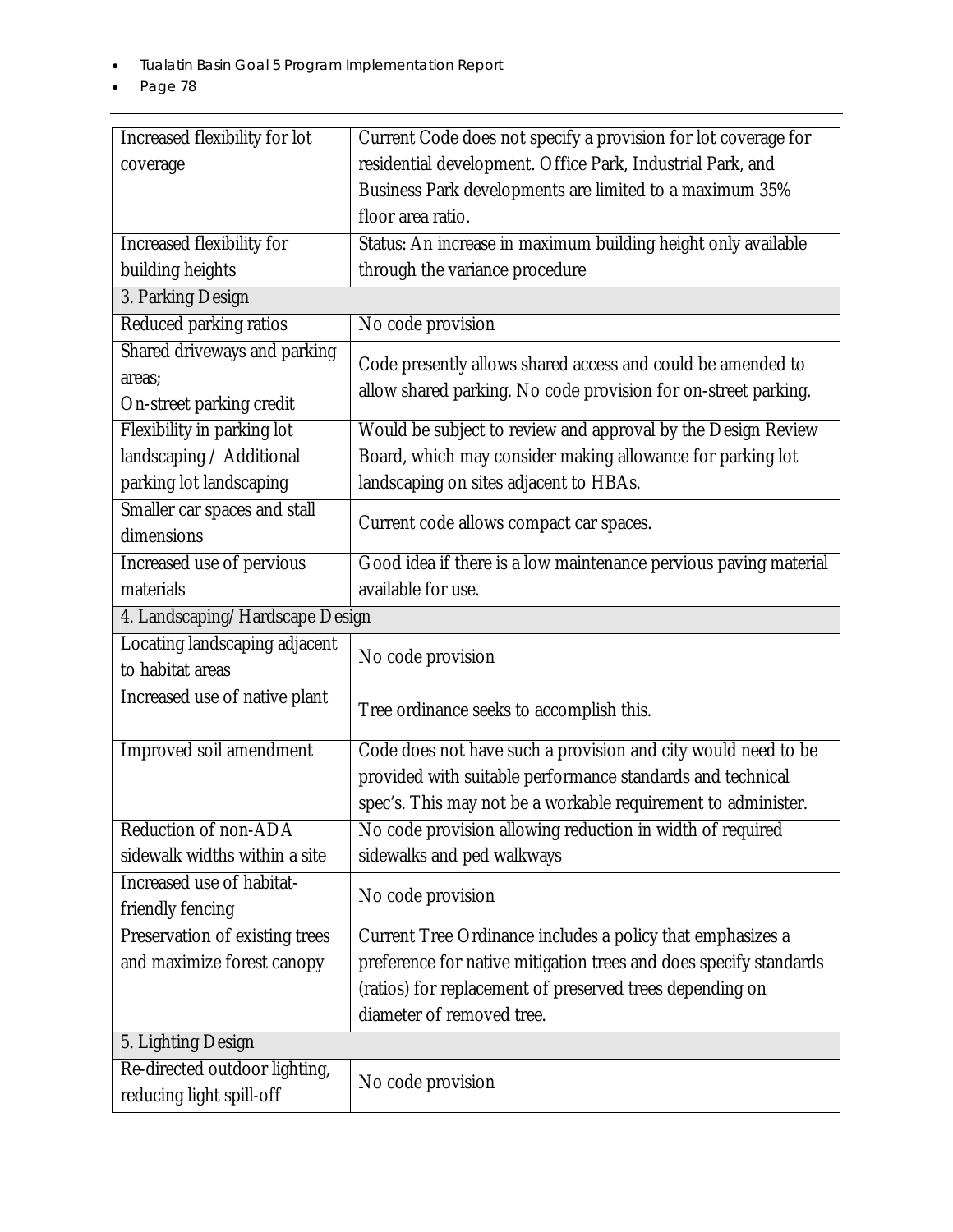- Tualatin Basin Goal 5 Program Implementation Report
- Page 79

| 6. Density Reduction for Regionally Significant Habitat |                   |  |
|---------------------------------------------------------|-------------------|--|
| Modified definition of net<br>buildable areas           | No code provision |  |
| Reduced minimum buildable<br>lot sizes                  | No code provision |  |

## **B. Engineering and Design Approaches**  1. Street design Minimize paving and  $\log$  No code provision Use pervious paving materials Considered allowing alternative (pervious) paving for streets. Maintenance cost associated with a pervious pavement surface imposes an excessive cost burden on small city with limited funds. Maximize street tree usage | No code provision Use multi-functional open drainage systems / modify drainage practices No code provision 2. Stream crossing and street connectivity standards Minimize the number of stream crossings/place crossings perpendicular Already addressed in code & CWS D&C Standards Allow narrow paved widths Already addressed in code & CWS D&C Standards<br>through stream corridors Use habitat sensitive bridge and culvert designs <br>Already addressed in code & CWS D&C Standards 3. Stormwater management facility design Use vegetated stormwater management facilities No code provision Use detention ponds No code provision Use of underground detention and/or treatment No code provision

| $\mathbf C$ .<br><b>Building Design Solutions</b> |                                                                                                             |
|---------------------------------------------------|-------------------------------------------------------------------------------------------------------------|
| Encourage Green roofs (eco-<br>roofs)             | No code provision                                                                                           |
| Disconnect downspouts                             | A voluntary effort on the part of the property owner could be<br>implemented and would need to be monitored |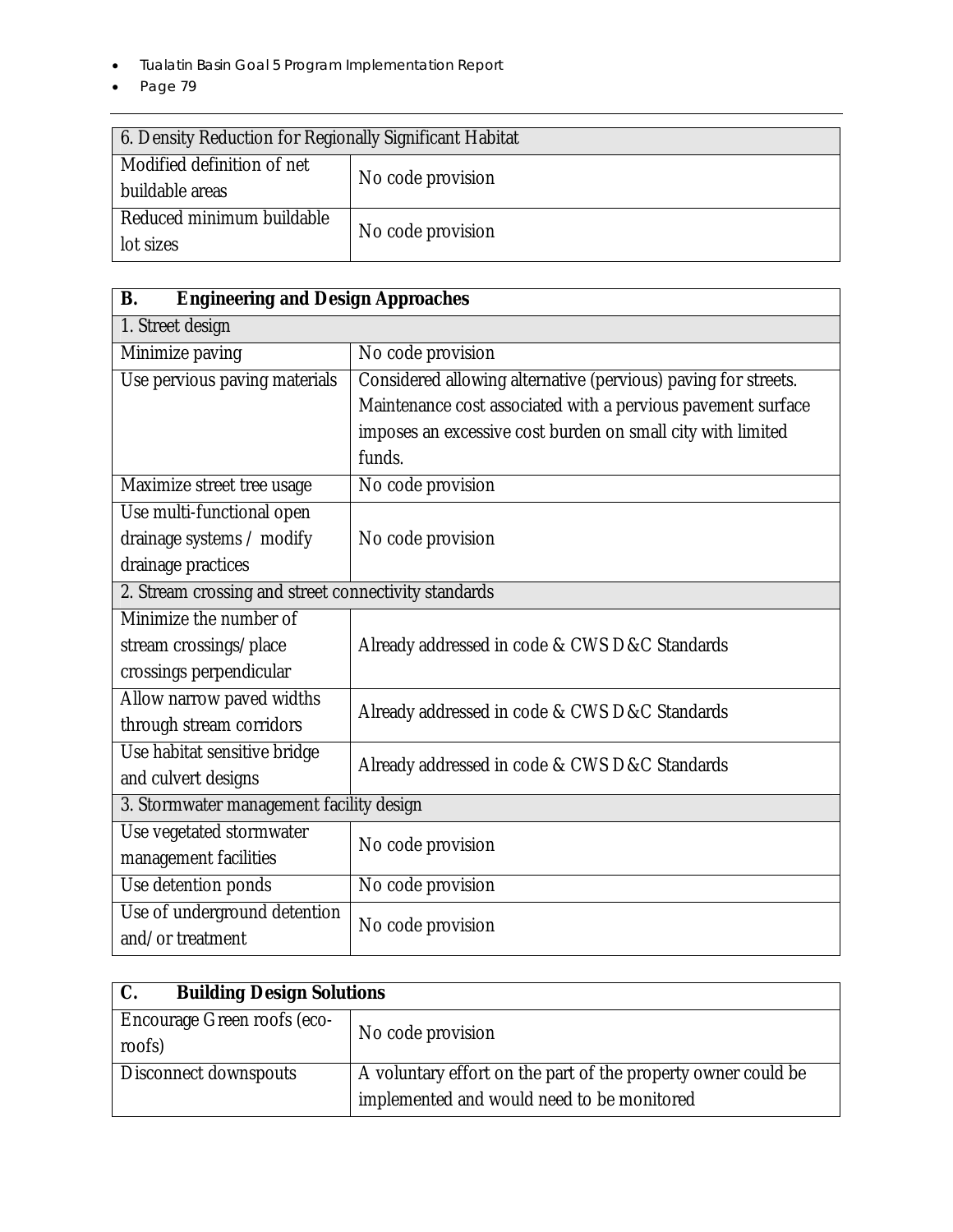- Tualatin Basin Goal 5 Program Implementation Report
- Page 80

| Use rain barrel or cistern | $\mu$ A voluntary effort on the part of the property owner could be |
|----------------------------|---------------------------------------------------------------------|
| system                     | implemented and would need to be monitored                          |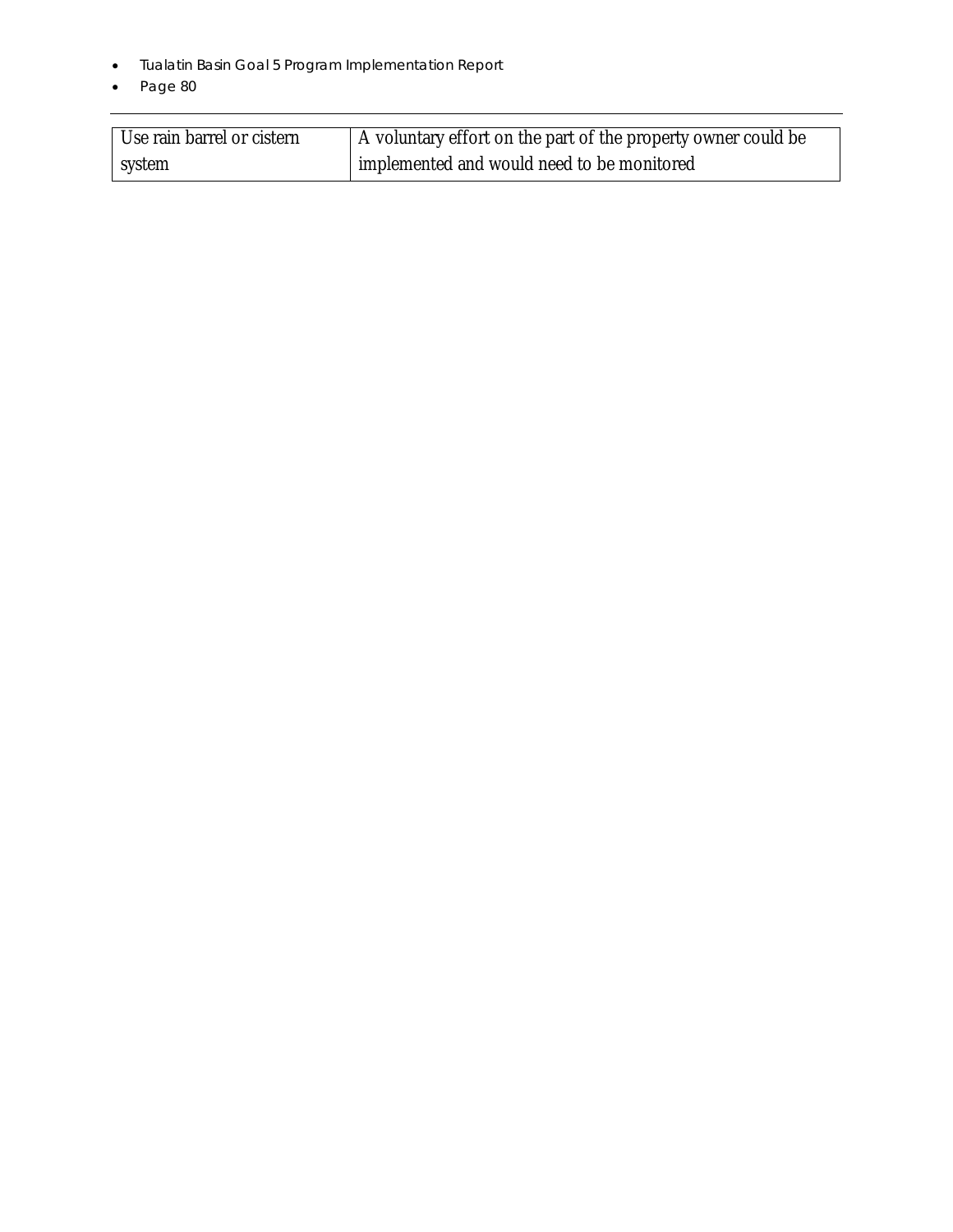- Tualatin Basin Goal 5 Program Implementation Report
- Page 81

## *E. Forest Grove*

Forest Grove adopted its Goal 5 program in 1980 as part of its overall Comprehensive Plan adoption. The plan included a 1977 inventory produced by the Oregon Department of Fish and Wildlife and included upland game, big game and waterfowl habitats as well as wetlands and stands of redwoods, oaks, fir and cedar trees. These inventories and related key policies were subsequently acknowledged by the Land Conservation and Development Commission (LCDC). Additional wetland sites were inventoried in 1993 as part of the City's local wetland inventory.

Protection of these areas was addressed in two ways. The Zoning Ordinance was amended in 1982 to establish environmental review overlay districts that in part applied to wetland areas. The second was the City's Tree Protection Ordinance, initially adopted in 1992, that addressed tree removal as part of any development and trees in natural resource areas. Both of these provisions lacked standards, which is the focus of the amendments at this time (see draft text in *Appendix F*).

Forest Grove works cooperatively with Clean Water Services in complying with water quality and fish habitat requirements of the State Department of Environmental Quality (DEQ) and the Federal Endangered Species Act (ESA). This compliance process provides significant protection for all fish and wildlife habitat located within stream corridors and wetland and riparian areas throughout the basin.

## **1. Adoption/Public Involvement Schedule**

At this time, Forest Grove is considering a set of amendments that provides more specific standards consistent with Metro's model ordinance. Further, it would expand those provisions beyond the Clean Water Services water quality requirements to address all Class I and II habitat areas identified by Metro. In addition, it will also provide flexibility to allow the use of low impact development techniques.

| Task                          | 2006-07 |          |         |        |         |        |
|-------------------------------|---------|----------|---------|--------|---------|--------|
| PC / CC joint Worksessions    | 9/5/06  | 11/20/06 | 1/29/07 |        |         |        |
| Planning Commission Hearing   |         |          |         | 3/5/07 |         |        |
| City Council - first reading  |         |          |         |        | 3/26/07 |        |
| City Council - second reading |         |          |         |        |         | 4/9/07 |

## **File Numbers** Comprehensive Plan Amendment CPA-06-03 Zoning Text Amendment Number ZA-06-03 Land Division Ordinance Text Amendment Number LDO-06-02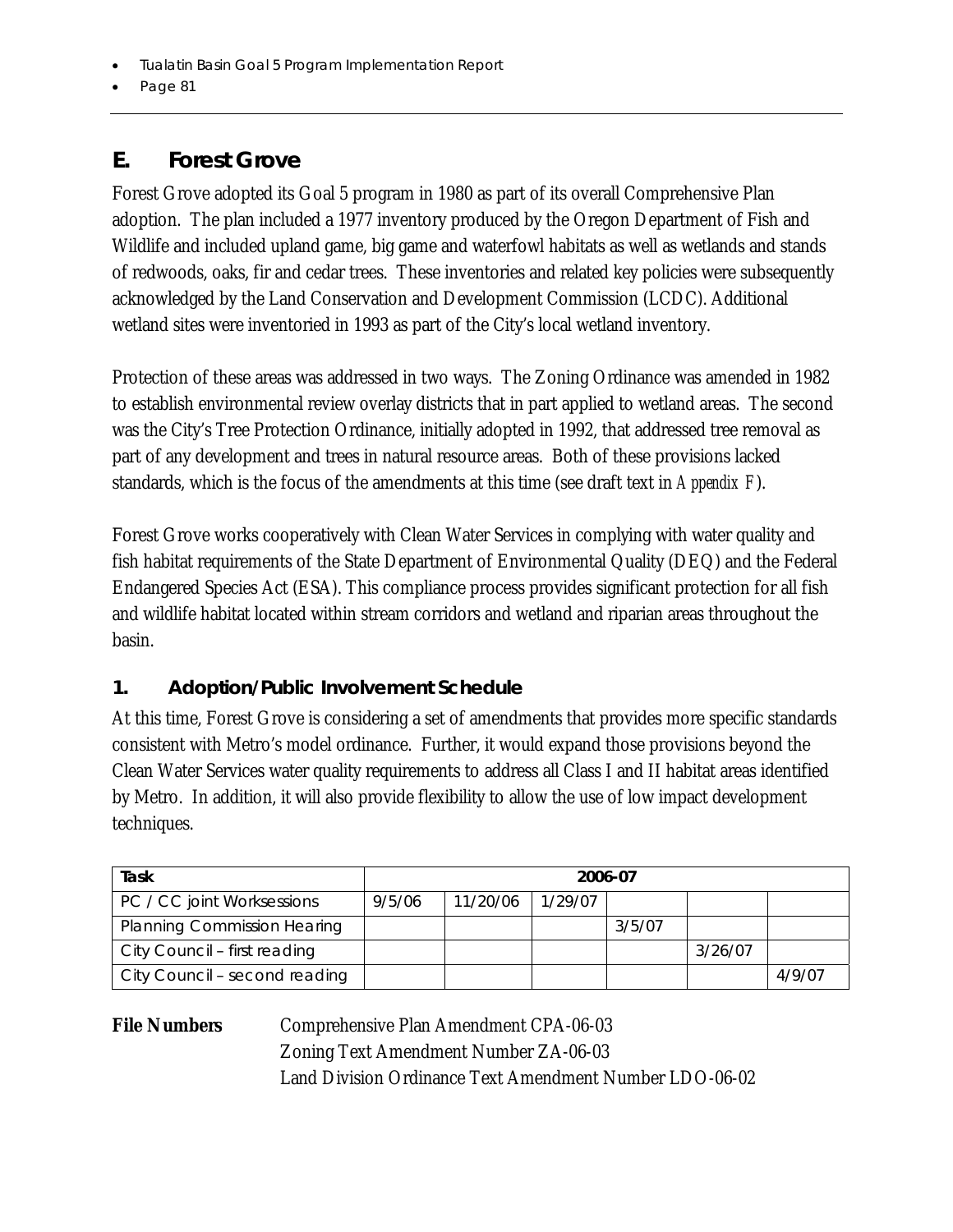- Tualatin Basin Goal 5 Program Implementation Report
- Page 82

### **2. Summary of Planned Implementation**

The following are the approaches either currently in place or changes to be pursued by the City of Forest Grove to implement the Tualatin Basin Goal 5 program. These approaches are based on the list of concepts developed by the Tualatin Basin Goal 5 Program Implementation Report Issue Papers 1 and 2.

**Policy Basis:** Relevant Goals from the Forest Grove Comprehensive Plan that support the amendments are as follows:

- Natural Resource Local Goal 1: Preserve and maintain the quality of existing agricultural, forestry, wildlife and other natural resource areas.
- Natural Resource Local Goal 2: Open space valuable to fish and wildlife resources shall be protected.
- Natural Resource Local Goal 3: The preservation of existing trees shall be encouraged.
- Open Space Local Goal 1: Preserve open space by guiding urban growth into efficient areas of development.
- Open Space Local Goal 2: Preserve and maintain the quality of existing agricultural, forestry, wildlife and other natural resource areas.
- Open Space Local Goal 4: Maintain desirable existing open space and enhance the environment within the City through preservation and landscaping.

Zoning Ordinance allows for amendments to support Goal 5 objectives as follows:

- 9.615 DEVELOPMENT GUIDELINES. In order to protect the quality of Forest Grove which makes it a desirable place in which to live, the Planning Commission may recommend and the City Council may adopt as ordinance such development guidelines and accompanying maps as may be necessary for:
	- (1) the conservation and development of natural resources;
	- (2) the protection of areas having historical and/or aesthetic importance;
	- (3) the safe and desirable use of environmentally sensitive and/or geologically hazardous areas; and
	- (4) utilization and development of any of the air, land or water uses which may have significant impact on the quality of the Forest Grove environment.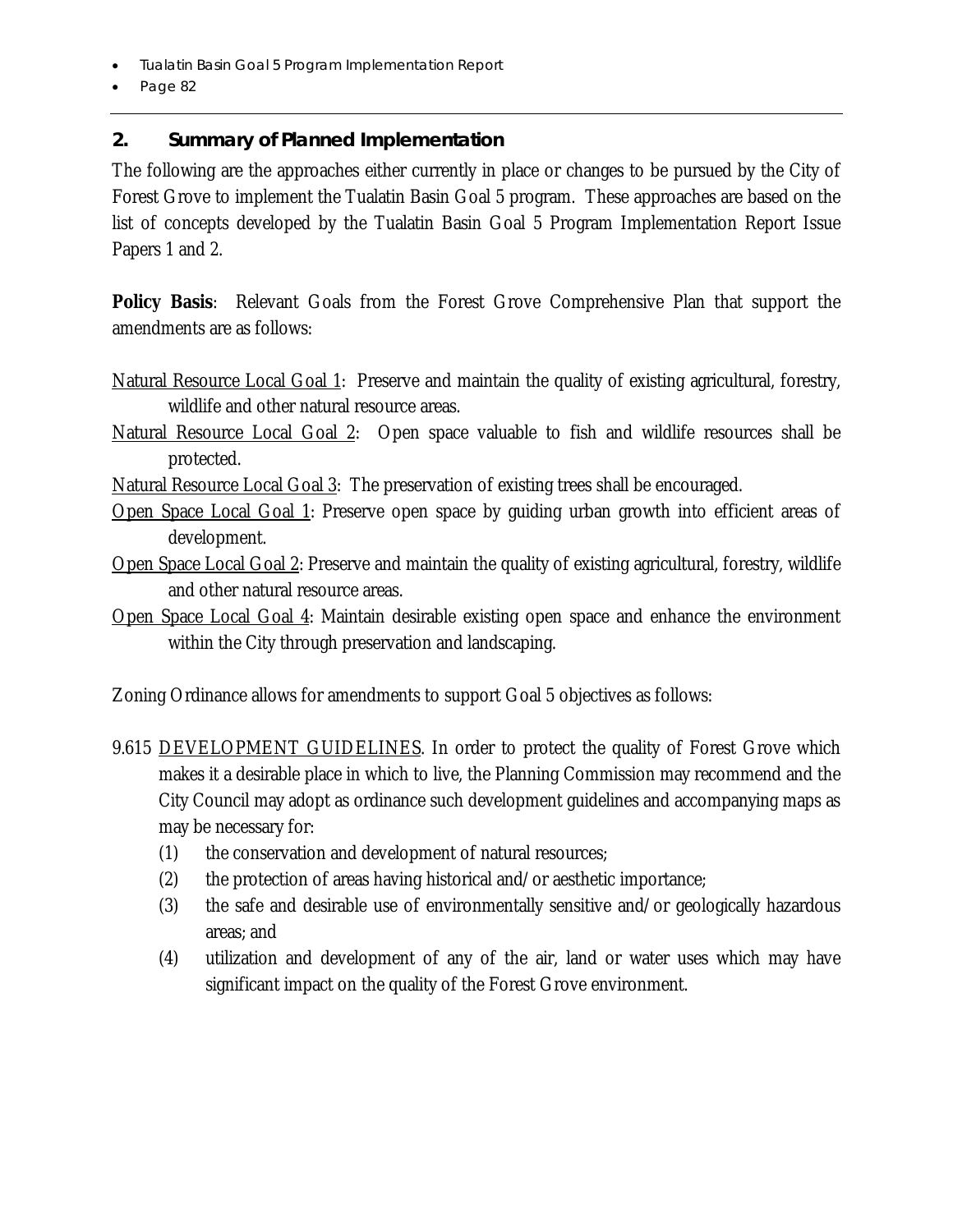- Tualatin Basin Goal 5 Program Implementation Report
- Page 83

### **Policy Level Amendments**

1. New Natural Resource Policy 3: The City shall implement the Tualatin Basin Goal 5 program through amendments in the Zoning and Land Division ordinances, and through education and other public information efforts.

### 2. Amend Section 9.601 of the Zoning Ordinance:

**9.601 PURPOSE.** This ordinance has been designed in accordance with the adopted goals, and policies of the Forest Grove Comprehensive Plan. It is the general purpose of this ordinance, therefore, to provide one of the principal means for the implementation of the Forest Grove Comprehensive Plan as well as: encourage the most appropriate use of the land; conserve natural resource areas, conserve and stabilize the value of property; promote a variety of housing opportunities; aid in the rendering of fire and police protection; provide adequate open space for light and air; lessen the congestion on streets; promote orderly growth in the city; prevent undue concentrations of population; facilitate adequate provisions for community utilities and facilities such as water, sewerage, electrical distribution systems, transportation, schools, parks and other public facilities; and in general promote public health, safety, convenience and general welfare.

#### 3. Amend Section 9.101 of the Land Division Ordinance:

**9.101 PURPOSE.** This ordinance has been formulated in accordance with the adopted goals and policies of the Forest Grove Comprehensive Plan. It is the general purpose of this ordinance, therefore, to provide one of the principal means for the implementation of the Comprehensive Plan. It is also the intent of this ordinance to accomplish the orderly development of land within the City through rules, regulations and standards governing the approval of subdivisions and partitions, taking into consideration all of the applicable goals and policies and the locations of proposed subdivisions and partitions, as well as their impact on the surrounding area and the entire City. These rules, regulations and standards are intended to provide for lessening congestion in the streets, for securing safety from fire, flood, slides, pollution or other dangers, for providing adequate light and air, including solar energy access, for preventing overcrowding of land, for facilitating drainage, education, recreation and other needs, for conserving natural resource lands and in general to promote the public health, safety, convenience and general welfare.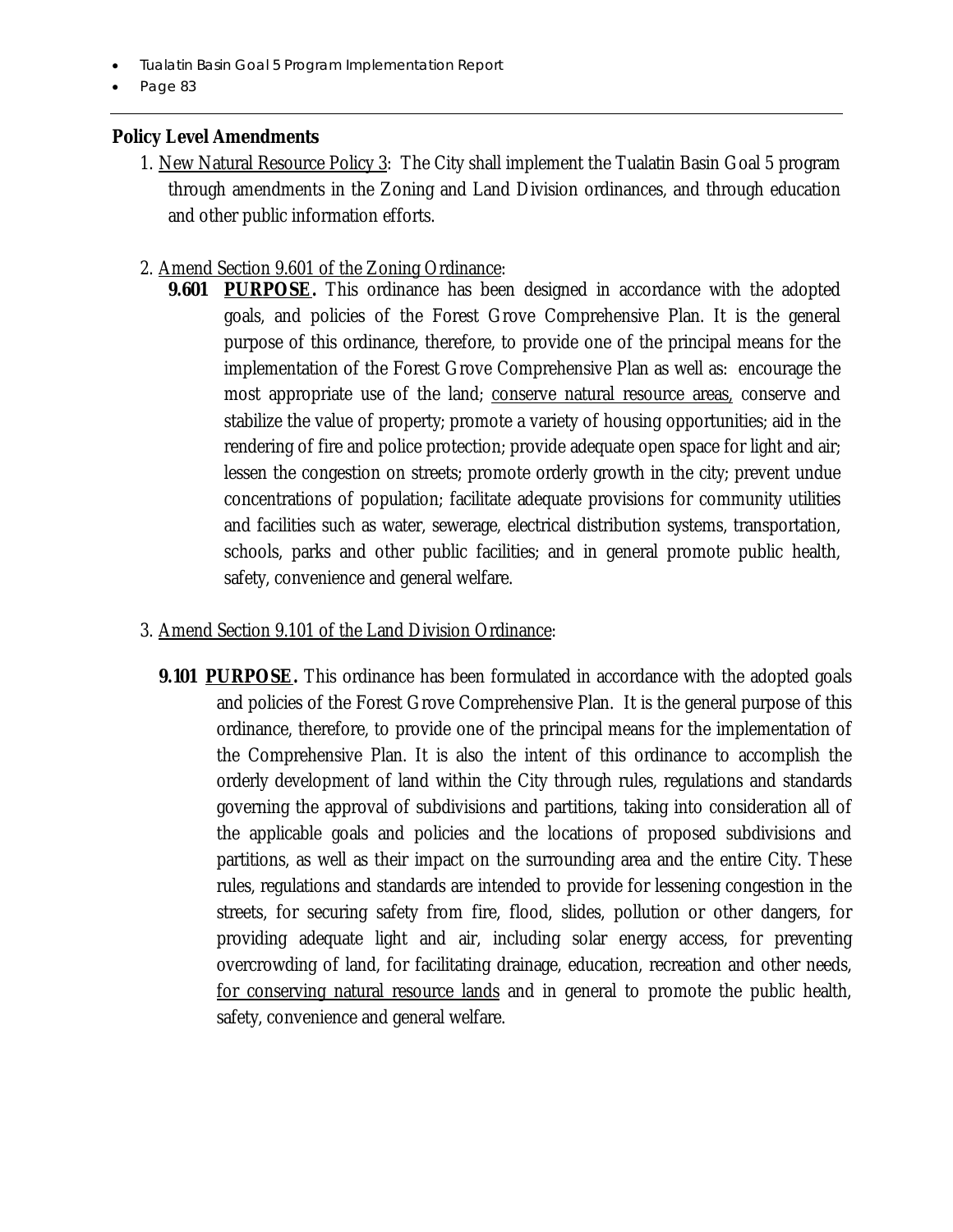- Tualatin Basin Goal 5 Program Implementation Report
- Page 84

### **A. Planning and development approaches**

#### 1. Land Division Design

Land Division Design: Land Division Ordinance Section 9.110 l. requires that natural resources (defined as streams, riparian areas, wetlands, etc.) shall be protected, integrated into the design of the subdivision and platted as a common area. Further, land division design can be accomplished through a planned residential development. Approval criteria for a PRD (Section 9.680 (2) (b)) include "to permit the flexible spacing of lots and buildings in order to encourage … the conservation of natural amenities of the landscape." Propose to add wording to clarify the use of the planned development approach to conserve resource areas identified by the Metro inventory. The City Council and Planning Commission wants to retain the review process where standards are to be varied to assure higher design standards are achieving intended results concerning habitat preservation and a well designed built environment. May consider requiring planned developments on sites containing habitat areas as inventoried by Metro, and/or clarifying that natural resources under Section 9.110 include Class I and II inventoried areas. One possible variation is to require planned developments where a standard subdivision cannot be designed to avoid Class I and II habitat areas. Through a planned development, intrusion into a habitat area may be allowed provided it is at the edge of the area, does not consume more than 25 percent of the habitat area unless no other alternatives are available, and low impact development techniques are employed in the habitat area being developed.

| Clustering/lot size    | Clustering: Currently allowed through planned development. Revise      |
|------------------------|------------------------------------------------------------------------|
| averaging, on-site     | provisions to allow either clustering or larger lot approach through a |
| density transfers      | planned development where Class I or II riparian areas. The large or   |
| Reduction of lot       | small lot approach would depend on soil and slope characteristics.     |
| dimensional standards; | The purpose of the larger lot approach is to reduce the percentage of  |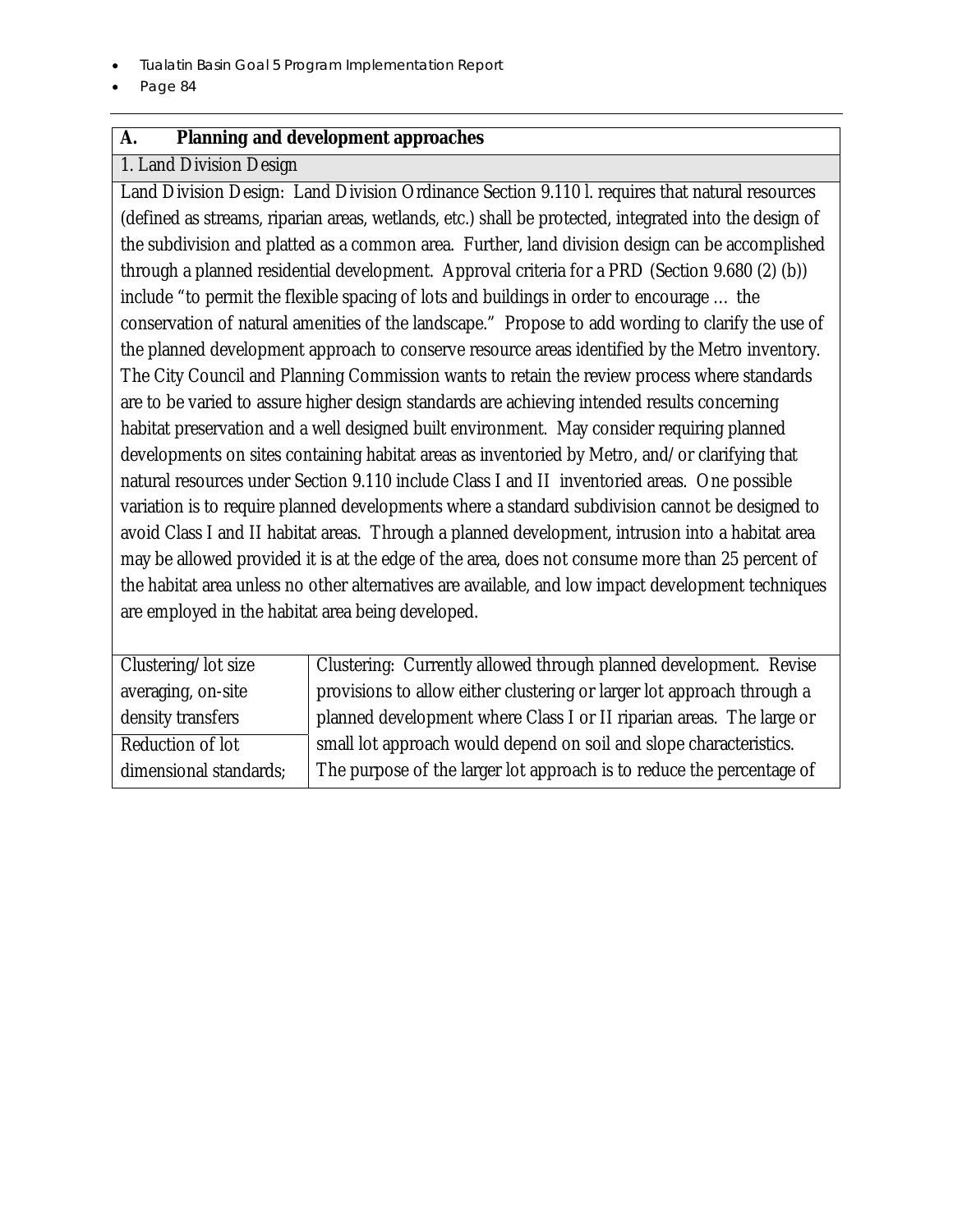- Tualatin Basin Goal 5 Program Implementation Report
- Page 85

| Allow for waiver of                        | impervious surface and provide greater separation between building                                         |  |  |
|--------------------------------------------|------------------------------------------------------------------------------------------------------------|--|--|
| minimum density                            | and resource area.                                                                                         |  |  |
| requirements (Metro);                      | Lot Size Averaging: All single family residential zones are based on lot                                   |  |  |
|                                            | size averaging with a minimum of 4,000 square feet for single family                                       |  |  |
|                                            | detached. For land divisions of 20 lots or more, the Land Division                                         |  |  |
|                                            | Ordinance (Section 9.110 j.) allows up to 20 percent of the lots within                                    |  |  |
|                                            | a single family residential district to be townhouses with certain                                         |  |  |
|                                            | findings as to the design of the structures. This provision can provide                                    |  |  |
|                                            | for clustering to save habitat areas, particularly when combined with                                      |  |  |
|                                            | the requirements of Section 9.110 l. Further, the minimum lot size as                                      |  |  |
|                                            | well as housing type can be modified through a planned development                                         |  |  |
|                                            |                                                                                                            |  |  |
|                                            | approach.                                                                                                  |  |  |
|                                            | On-site Density Transfers: Can be accomplished through planned                                             |  |  |
|                                            | development process. However, the City does not count any area for                                         |  |  |
|                                            | open space as part net density or dwelling unit yield determinations for                                   |  |  |
|                                            | a site due to the definition of net density in the Zoning Ordinance                                        |  |  |
|                                            | (Section 9.603 42.)                                                                                        |  |  |
| 2. Site Design                             |                                                                                                            |  |  |
| Increased flexibility for                  | Similar to land division design, it is the intent of the City to allow                                     |  |  |
| setbacks                                   | flexible standards through the planned development process. This                                           |  |  |
| Increased flexibility for                  | would be for setbacks and building heights. However, except for the                                        |  |  |
| lot coverage                               | single family residential and the neighborhood commercial districts, the                                   |  |  |
| Increased flexibility for                  | Zoning Ordinance has no height limitations. The Zoning Ordinance,                                          |  |  |
| building heights                           | aside from setbacks, has no lot coverage requirements for either                                           |  |  |
|                                            | residential or non-residential uses.                                                                       |  |  |
|                                            |                                                                                                            |  |  |
| 3. Parking Design                          |                                                                                                            |  |  |
| Reduced parking ratios                     |                                                                                                            |  |  |
|                                            | This would be a citywide approach rather than focusing on lands                                            |  |  |
| Shared driveways and                       | adjacent to sensitive areas.                                                                               |  |  |
|                                            | Reduced Parking Levels: The following code provisions contribute to                                        |  |  |
| parking areas;                             |                                                                                                            |  |  |
| On-street parking credit                   | reducing parking area needs:<br>Section 9.696 (1): Within the Central Business District, all<br>1.         |  |  |
| Flexibility in parking lot                 | permitted uses are exempt from off-street parking and loading space                                        |  |  |
| landscaping /                              | requirements of the ordinance.                                                                             |  |  |
| Additional parking lot                     |                                                                                                            |  |  |
| landscaping                                | Section 9.696 (2): If parking is provided, it cannot exceed the                                            |  |  |
| Smaller car spaces and<br>stall dimensions | combined footprint of all structures on-site.<br>Section 9.823 (1) establishes minimum and maximum parking |  |  |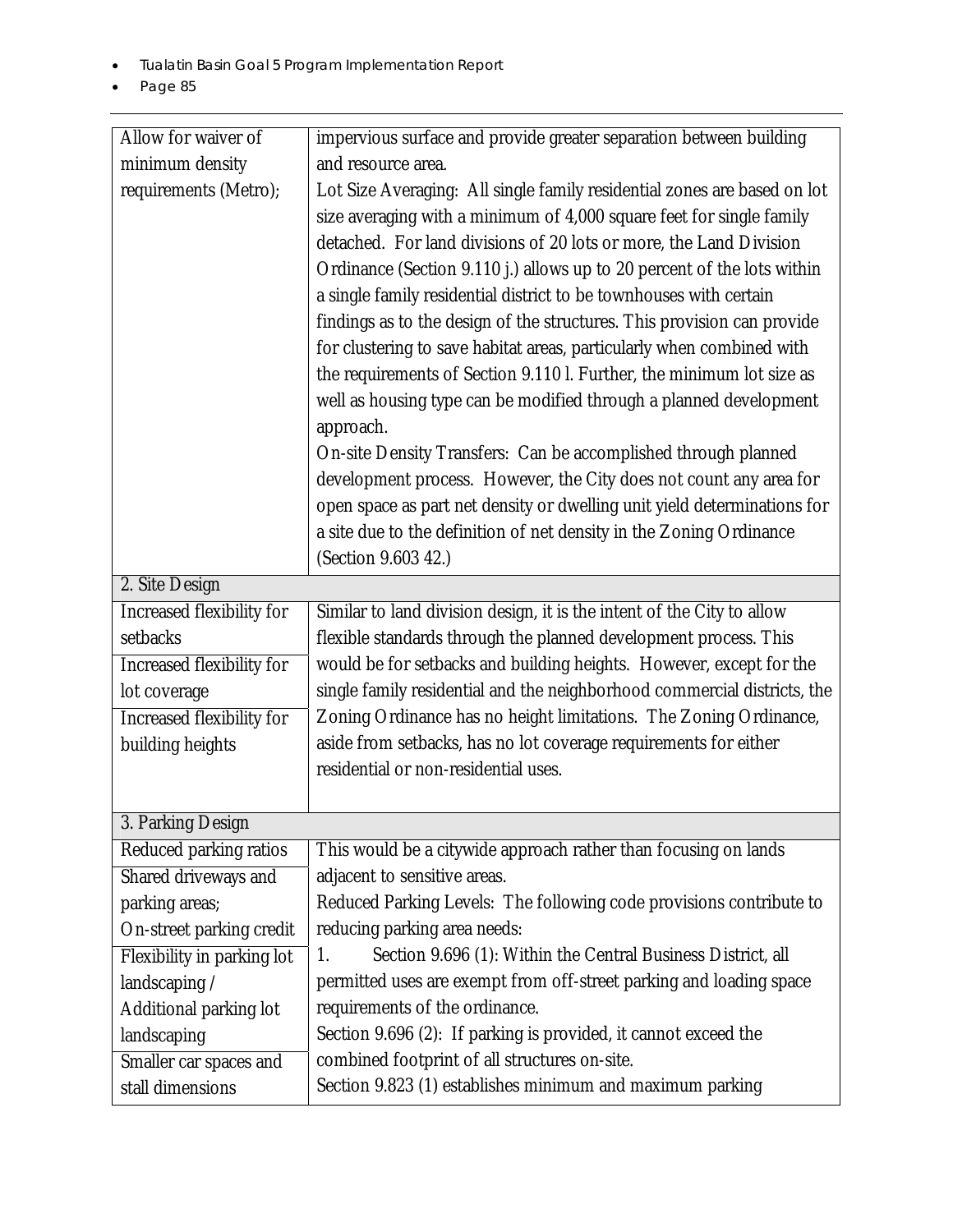- Tualatin Basin Goal 5 Program Implementation Report
- Page 86

| Increased use of                | requirements in the city.                                                 |
|---------------------------------|---------------------------------------------------------------------------|
| pervious materials              | Section 9.823 (1) (a) allows up to 50% reduction of off-street parking    |
|                                 | through a submitted parking study.                                        |
|                                 | Section 9.820 (2) allows owners of two or more uses, structures or        |
|                                 | parcels to jointly use the same parking and loading spaces when peak      |
|                                 | hours of operation do not overlap.                                        |
|                                 | Section 9.821 (3) provides that where several uses occupy a single        |
|                                 | building or parcel of land, a reduction of up to 25% of the total         |
|                                 | allowed parking is allowed based on a blended parking ratio for           |
|                                 | complementary use.                                                        |
|                                 | Section 9.821 (4) reduces the minimum parking spaces by 10% if the        |
|                                 | multi-family, commercial or industrial use is located within 500 feet of  |
|                                 | a transit line.                                                           |
|                                 | Section 9.822 (4) allows counting on-street parking spaces for all uses   |
|                                 | except single-family and two-family dwellings. By interpretation, it is   |
|                                 | limited to on-street parking along the frontage of the site in question.  |
|                                 | Section 9.823 (2) (a) requires that for uses over 90,000 square feet, the |
|                                 | maximum number of parking spaces cannot exceed 90% of that                |
|                                 | required by the parking ratios.                                           |
|                                 |                                                                           |
| 4. Landscaping/Hardscape Design |                                                                           |
| <b>Locating landscaping</b>     | Currently, there is no such requirement in the ordinance. The city will   |
| adjacent to habitat areas       | amend its ordinances to require locating landscaping next to Class I      |
|                                 | and II riparian areas.                                                    |
|                                 |                                                                           |
| Increased use of native         | Section 9.858 (3)(c)(x) (General Landscaping Standards -                  |
| plant                           | Development Standards) encourages the use of native plant materials       |
|                                 | to reduce irrigation and maintenance demands. The City will amend its     |
|                                 | ordinance to require the use of native vegetation in all circumstances    |
|                                 | where landscaping is required. Further, the city will amend its street    |
|                                 | tree species list to allow for the installation of native trees.          |
| Improved soil                   | Amend code to specify amending soils where swales, rain gardens and       |
| amendment                       | other open style water conveyances are to be installed.                   |
| Reduction of non-ADA            | Where not required, allow for non-ADA sidewalks. This has already         |
| sidewalk widths within a        | been done through planned residential development approvals.              |
| site                            |                                                                           |
|                                 |                                                                           |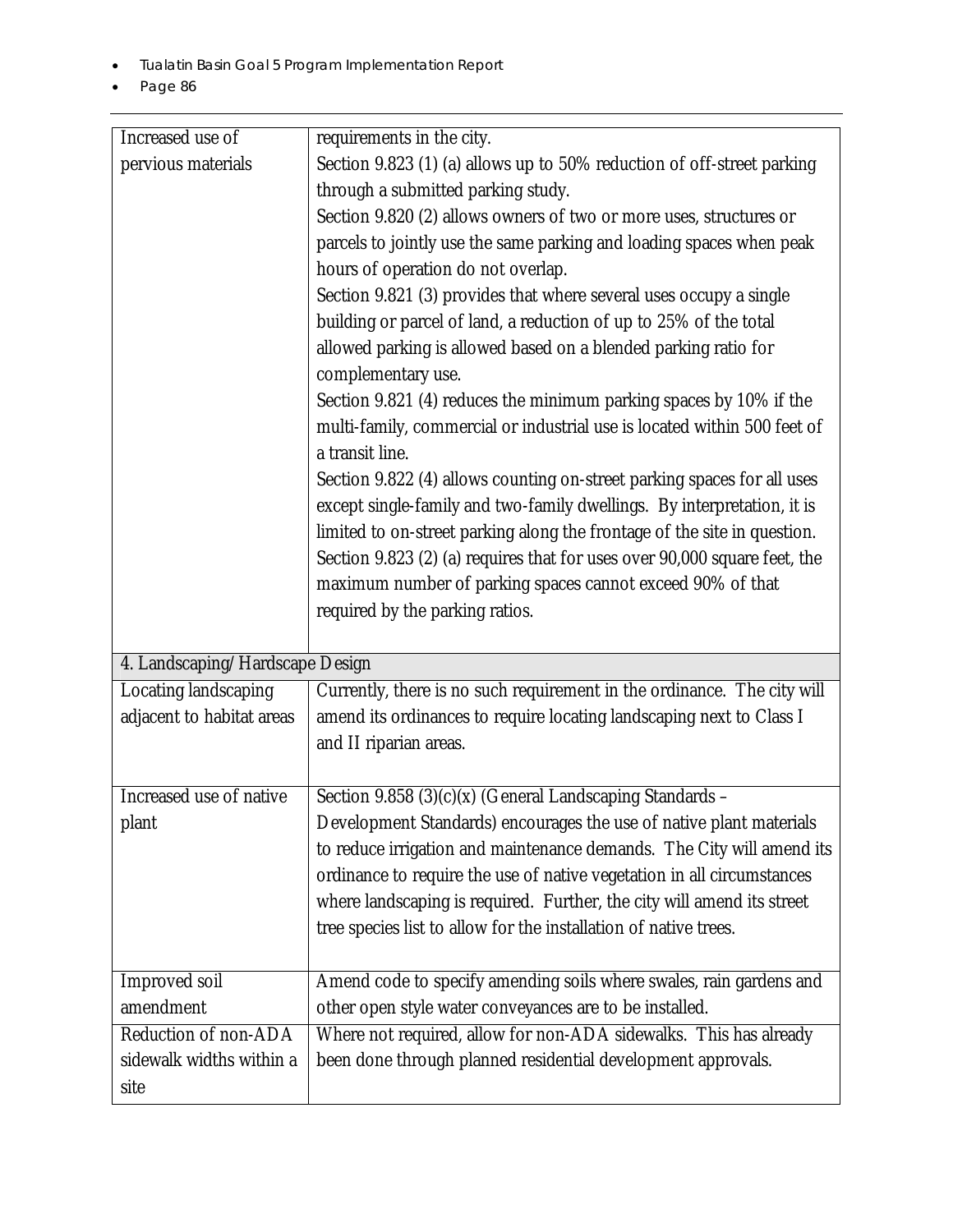- Tualatin Basin Goal 5 Program Implementation Report
- Page 87

| Increased use of habitat- | City will require that walls and solid fences provide for water            |  |  |
|---------------------------|----------------------------------------------------------------------------|--|--|
|                           |                                                                            |  |  |
| friendly fencing          | conveyance provided that all state and Clean Water Service                 |  |  |
|                           | requirements on off-site drainage are met.                                 |  |  |
| Preservation of existing  | City has tree preservation requirements for trees (Section 9.940 et.       |  |  |
| trees and maximize        | seq.) in public rights of way (Section 9.943), natural resource areas      |  |  |
| forest canopy             | (Section 9.944), developable land (prior to and during development)        |  |  |
|                           | (Section 9.945), trees in approved developments (Section 9.946) and        |  |  |
|                           | trees on the City's tree registry (Section 9.947). Natural resource areas  |  |  |
|                           | are not defined but natural resource vegetation is defined as "trees and   |  |  |
|                           | vegetation within wetlands or wetland buffer areas, flood plains, within   |  |  |
|                           | 30 feet of centerline of mapped drainage ways, and open space areas as     |  |  |
|                           | designated on the Comprehensive Plan."                                     |  |  |
|                           |                                                                            |  |  |
|                           | Within natural resource areas, vegetation removal shall be approved        |  |  |
|                           | based on:                                                                  |  |  |
|                           | Negligible or minor permanent impact;                                      |  |  |
|                           | Removal is necessary to prevent the spread of disease or insects           |  |  |
|                           | declared to be a nuisance by a governmental agency or arborist, or to      |  |  |
|                           | correct or eliminate a natural hazard (e.g. falling trees) to the property |  |  |
|                           | owner, surrounding properties, or community at large;                      |  |  |
|                           | Loss of value will be of temporary duration until new vegetation can       |  |  |
|                           | be established or the mitigation plan provides satisfactory replacement    |  |  |
|                           | of a new resource area of equal value within two planting seasons.         |  |  |
|                           | Mitigation on-site or within immediate vicinity of the site is preferred   |  |  |
|                           | and off-site only allowed if there is no reasonable alternative and a      |  |  |
|                           | method of guaranteeing permanent use of the area off-site is found         |  |  |
|                           | (i.e. long-term method of ownership to assure continuation of the          |  |  |
|                           | resource area); and                                                        |  |  |
|                           | Timetables for the work must minimize impact on wildlife.                  |  |  |
|                           |                                                                            |  |  |
|                           | The City will consider revising definition of natural resource areas to    |  |  |
|                           | include Class I and II riparian areas as defined by Metro and              |  |  |
|                           | incorporate into the Metro methodology to determine the location of        |  |  |
|                           | such areas. Further, the City would revise the code to allow               |  |  |
|                           |                                                                            |  |  |
|                           | development of sites through a planned development process where           |  |  |
|                           | allowed units cannot be achieved through a standard development            |  |  |
|                           | process and comply with the Tree Ordinance for natural resources.          |  |  |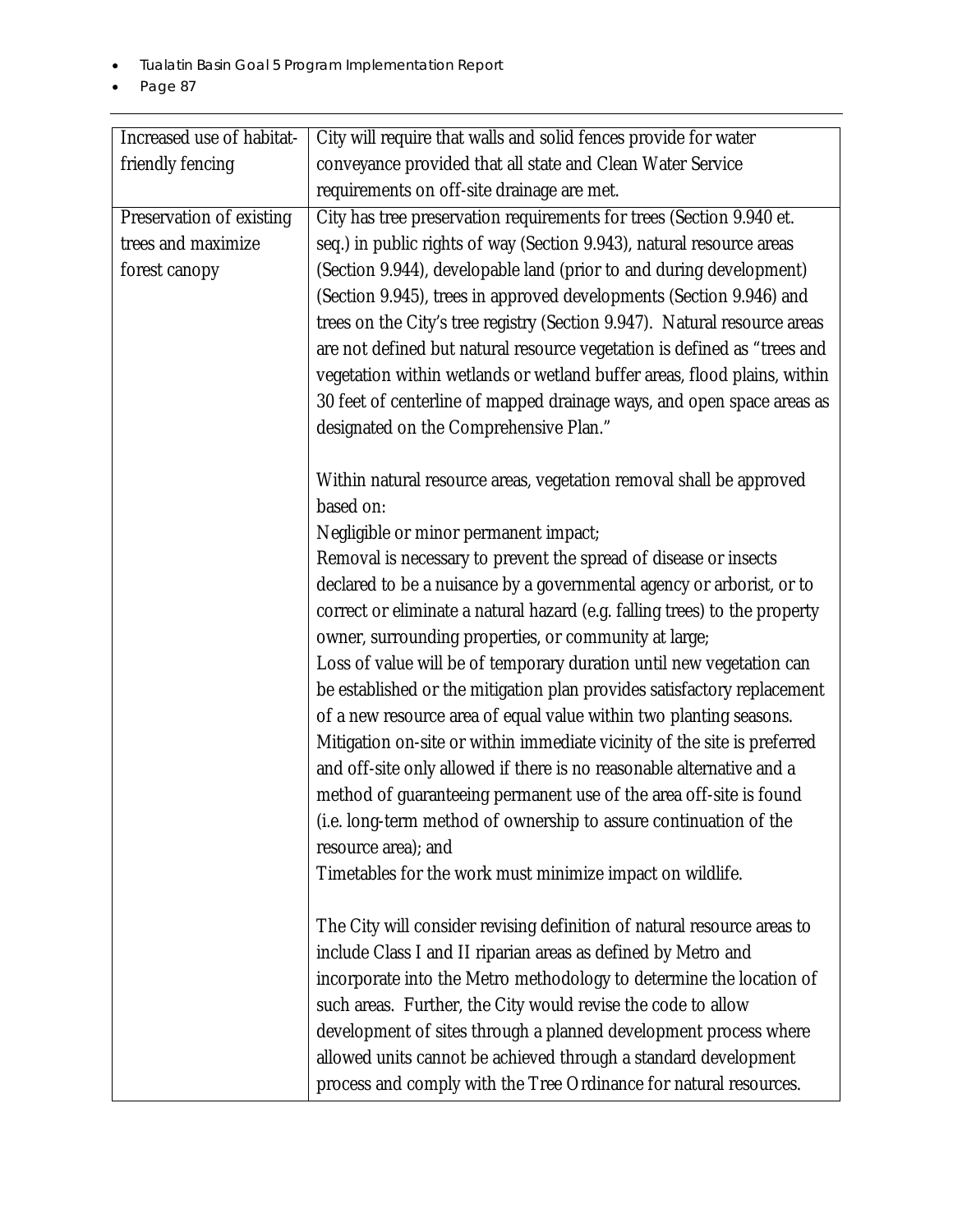- Tualatin Basin Goal 5 Program Implementation Report
- Page 88

| 5. Lighting Design       |                                                                            |
|--------------------------|----------------------------------------------------------------------------|
| Re-directed outdoor      | Section 9.825 (10) specifies that lighting for parking facilities be       |
| lighting, reducing light | designed to deflect light away from surrounding residences and not         |
| spill-off                | create a hazard to the public use of any road or street. City Light and    |
|                          | Power standards for street lights high-pressure sodium lamps but can       |
|                          | serve metal halide lamps. City will revise Zoning Ordinance to require     |
|                          | shielding of any outdoor light within 100 feet of a Class I or II riparian |
|                          | area to minimize light intrusion into habitat areas. Further, the code     |
|                          | will specify the use of metal halide in street lights located within 100   |
|                          | feet of a Class I or II riparian area.                                     |
|                          |                                                                            |
|                          | 6. Density Reduction for Regionally Significant Habitat                    |
| Modified definition of   | City already defines net buildable area to exclude roads and all open      |
| net buildable areas      | space areas. May consider including open space areas in Class I and II     |
|                          | riparian areas not subject to CWS Vegetative Corridor requirements as      |
|                          | part of the net density calculation in order to get credit for these areas |
|                          | (or any portion thereof) being retained in open space.                     |
| Reduced minimum          | City does not define buildable lot sizes except through setback            |
| buildable lot sizes      | requirements. As discussed above, lot sizes in single family residential   |
|                          | zone districts are by average lot size with a minimum lot size of 4,000    |
|                          | square feet. This can be further modified through planned residential      |
|                          | process. The City would rather allow larger lot sizes to achieve large     |
|                          | lot development through a PRD near riparian areas. The City will           |
|                          | amend its Zoning Ordinance to allow a reduction in density below the       |
|                          | minimum to allow for preservation of Class I and II riparian areas as      |
|                          | defined by Metro.                                                          |
|                          |                                                                            |

| <b>Engineering and Design Approaches</b><br><b>B.</b> |                                                                         |  |  |
|-------------------------------------------------------|-------------------------------------------------------------------------|--|--|
| 1. Street design                                      |                                                                         |  |  |
| Minimize paving                                       | Section 9.110 (1) a. of the Land Division Ordinance requires 28 foot    |  |  |
|                                                       | street width for neighborhood routes and allows the same width for      |  |  |
|                                                       | local streets where serving not more than 16 single family dwellings    |  |  |
|                                                       | (dead end) to 32 single family units (where connected to another street |  |  |
|                                                       | at each end of the segment) or not more than 20 multi-family units      |  |  |
|                                                       | (dead end) to 40 units (where connected). The same section also         |  |  |
|                                                       | allows street widths of 24 feet where 12/24 single family units or      |  |  |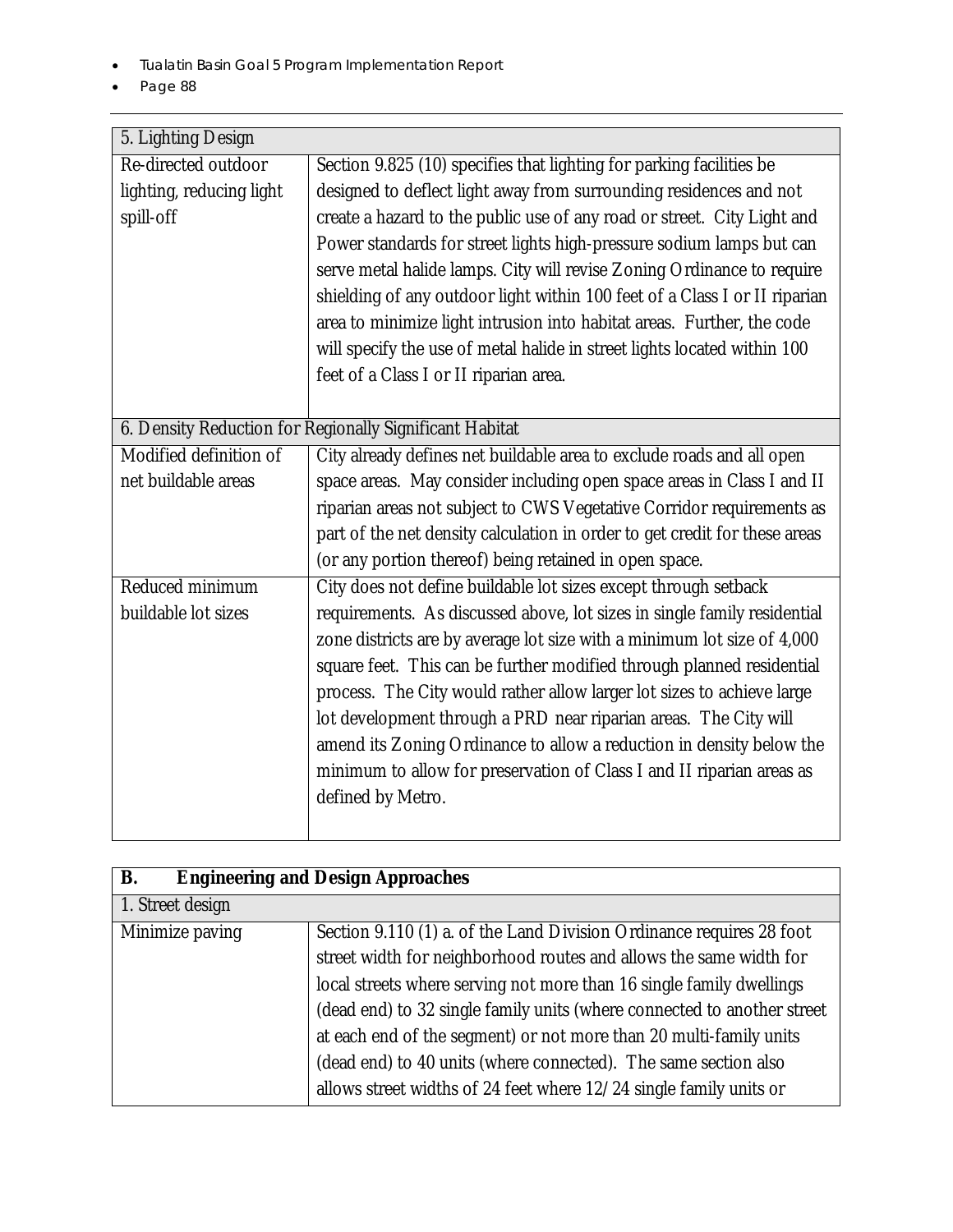- Tualatin Basin Goal 5 Program Implementation Report
- Page 89

|                         | 16/32 multi-family units are being served. Further, local streets can be                           |
|-------------------------|----------------------------------------------------------------------------------------------------|
|                         | reduced to 15 foot width for one way lanes to preserve natural features                            |
|                         | or where a full width street would result in excessive cut-and-fill. No                            |
|                         | further change is proposed.                                                                        |
| Use pervious paving     | As noted above, the City may consider use of paving materials either                               |
| materials               | for private facilities such as parking areas or low-load bearing use such                          |
|                         | as sidewalks and alleys. The City will revise the Zoning Ordinance to                              |
|                         | allow the City Engineer to approve the use of pervious materials on                                |
|                         | City streets where found appropriate due to traffic levels, proposed                               |
|                         | materials and other relevant factors.                                                              |
|                         |                                                                                                    |
| Maximize street tree    | Where there is no street tree plan, Land Division Ordinance Section                                |
| usage                   | 9.109 (1) g. ii. requires street trees at a rate of one for every thirty feet                      |
|                         | although the total number can be adjusted based on optimum tree                                    |
|                         | spacing. The Code also allows for street tree plans (Section 9.109 (1) g.                          |
|                         | i. and preservation of trees (6 inches or greater in diameter at $4\frac{1}{2}$ feet)              |
|                         | in developing areas. Between these requirements, existing trees are                                |
|                         | intended to be saved and be incorporated into the street tree plan.                                |
|                         |                                                                                                    |
| Use multi-functional    | At this time the City wants to conduct further evaluation of open space                            |
| open drainage systems / | public drainage facilities from the standpoint of maintenance costs. As                            |
| modify drainage         | noted above, the Zoning Ordinance does allow for bio-swales for                                    |
| practices               | interior landscape areas in a parking area and are proposing the use of                            |
|                         | bio-swales in exterior landscape areas. The Zoning Ordinance will be                               |
|                         |                                                                                                    |
|                         | amended to allow bio-swales built to the satisfaction of the City                                  |
|                         | Engineer for on-site drainage not part of the public system.                                       |
|                         | 2. Stream crossing and street connectivity standards                                               |
| Minimize the number of  | A review of the City's Transportation System Plan indicates that five                              |
| stream crossings/place  | proposed collectors and arterials (David Hill Extension, A Street, Main                            |
| crossings perpendicular | Street, 23 <sup>rd</sup> /24 <sup>th</sup> Avenue and 26 <sup>th</sup> Avenue)) would cross stream |
|                         | corridors. In all instances the crossings would be perpendicular.                                  |
|                         | These crossings cannot be avoided if an efficient transportation system                            |
|                         | is to be provided in Forest Grove. The City will consider amending its                             |
|                         | Land Division Ordinance to require new local roads not be designed to                              |
|                         | be perpendicular within Class I and II riparian areas and to the extent                            |
|                         | feasible, minimize the number of crossings these areas taking into                                 |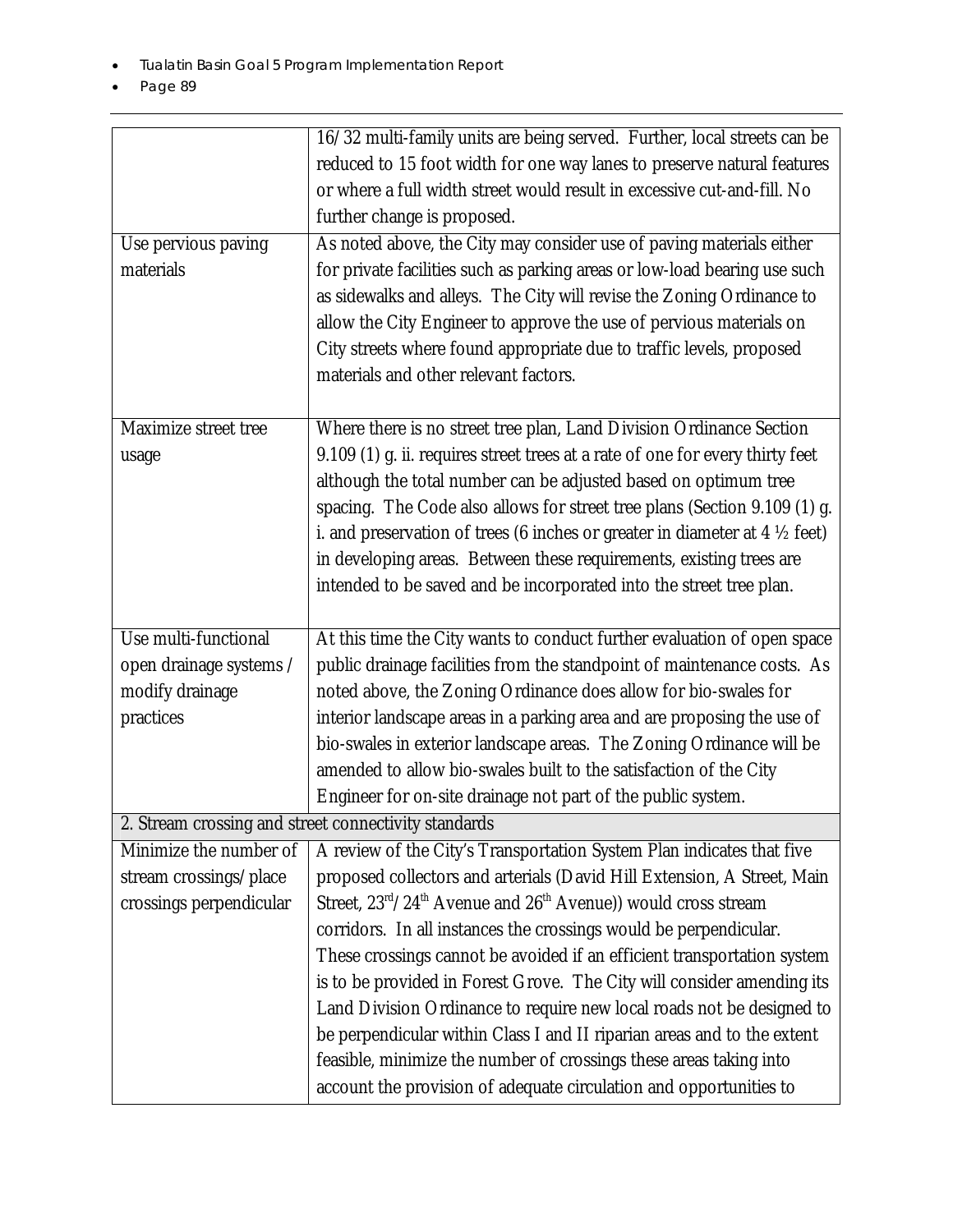- Tualatin Basin Goal 5 Program Implementation Report
- Page 90

|                                          | reserve open space sites.                                                |  |
|------------------------------------------|--------------------------------------------------------------------------|--|
|                                          |                                                                          |  |
| Allow narrow paved                       | This requirement has already been imposed by Division of State Lands     |  |
| widths through stream                    | on two road crossings in the City (Main Street and Bonnie Lane). It is   |  |
| corridors                                | believed with these state requirements this provision has been           |  |
|                                          | addressed in Forest Grove.                                               |  |
|                                          |                                                                          |  |
| Use habitat sensitive                    | The City installed habitat friendly culverts for the Main Street project |  |
| bridge and culvert                       | and will be doing so for the Bonnie Lane project. This provision from    |  |
| designs                                  | the City's standpoint, has been and will continue to be addressed.       |  |
| 3. Stormwater management facility design |                                                                          |  |
| Use vegetated                            |                                                                          |  |
| stormwater management                    |                                                                          |  |
| facilities                               | The city operates under Clean Water Services Design and Construction     |  |
| Use detention ponds                      | Standards and will allow or, where mandated, require appropriate         |  |
| Use of underground                       | stormwater facility designs.                                             |  |
| detention and/or                         |                                                                          |  |
| treatment                                |                                                                          |  |

| <b>Building Design Solutions</b><br>$C_{\cdot}$ |                                                                           |  |
|-------------------------------------------------|---------------------------------------------------------------------------|--|
| <b>Encourage Green roofs</b>                    | The state adopted building code has a special section to allow green      |  |
| (eco-roofs)                                     | roofs. Thus, it is allowed but the City is not anticipating offering any  |  |
|                                                 | incentives for such designs but could be addressed on a basin-wide        |  |
|                                                 | approach.                                                                 |  |
| Disconnect downspouts                           | The current building code allows and the City has approved                |  |
|                                                 | disconnected down spouts for one and two family dwellings. The City       |  |
|                                                 | has also approved downspouts connected to engineered bio-swales for       |  |
|                                                 | multi-family projects. On-site drainage must be design to                 |  |
|                                                 | accommodate on-site runoff for a 25 year storm. The City will allow       |  |
|                                                 | similar approaches for non-residential development.                       |  |
|                                                 |                                                                           |  |
| Use rain barrel or                              | The City will allow the use of cisterns or rain barrels to capture runoff |  |
| cistern system                                  | from downspouts and hard surface areas provided the cisterns/rain         |  |
|                                                 | barrels are connected to an approved storm water collection system to     |  |
|                                                 | prevent any additional off-site runoff for a 25 year storm.               |  |
|                                                 |                                                                           |  |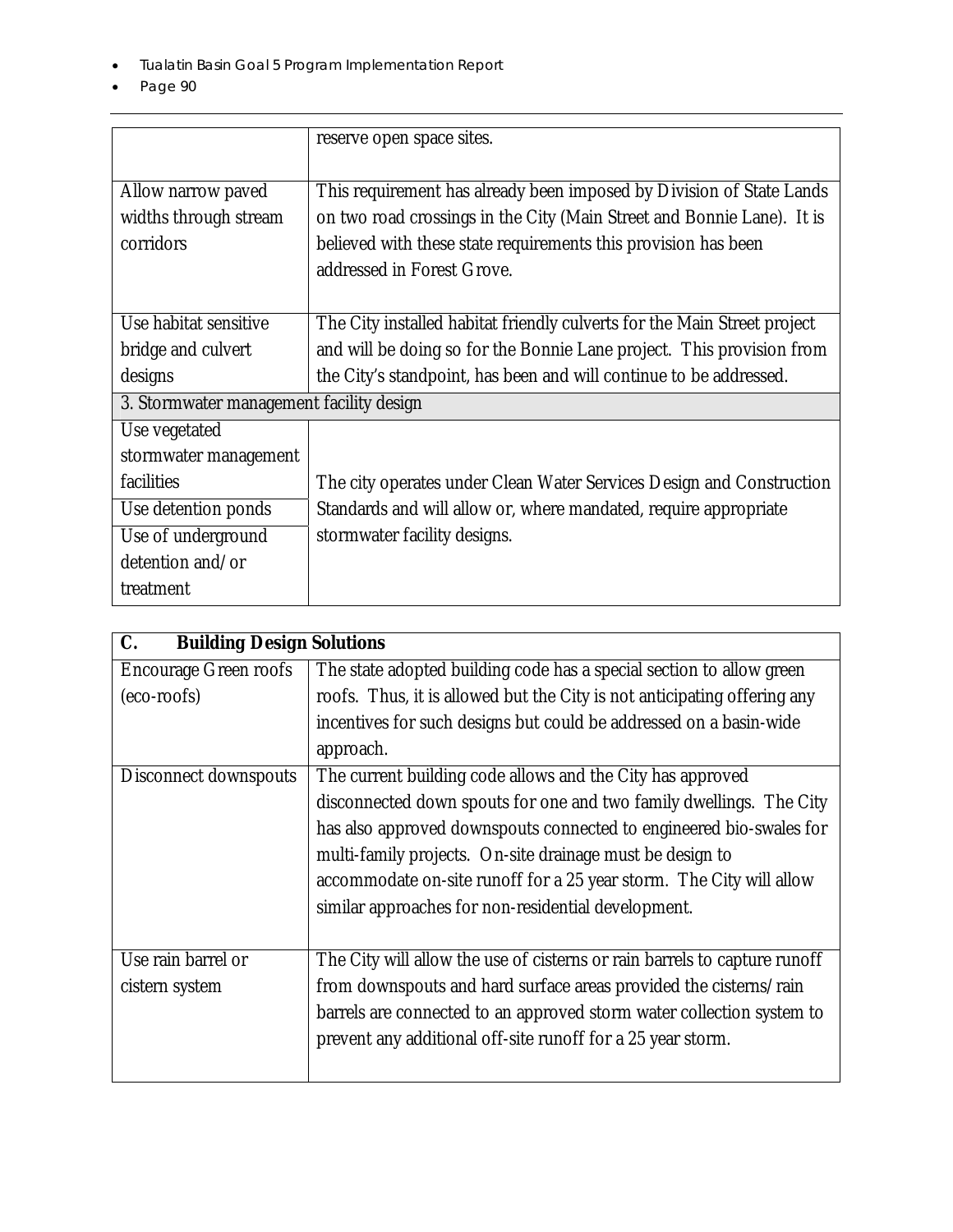- Tualatin Basin Goal 5 Program Implementation Report
- Page 91

# *F. Hillsboro*

The City of Hillsboro adopted its Natural Resources Management program in 2003 to comply with state Goal 5. The City conducted the required inventory of potential Goal 5 resources within the City in the summer and fall of 2000 in accordance with OAR 141-86-180 through 141-86-240 and OAR 660-023-0090 through 660-023-0110. The results of this inventory are contained in the *"City of Hillsboro Goal 5 Natural Resource Inventory and Assessment Report"* which includes a Local Wetlands Inventory and Assessment, and Riparian Corridor and Upland Wildlife Habitat Inventories and Assessments.

The inventory of significant riparian and upland resources was completed incorporated into the Hillsboro Comprehensive Plan in 2001, and subsequently, a Significant Natural Resources Overlay District (SNRO) was created indicating the appropriate levels of resource protection as determined through the ESEE analysis to implement goals and policies of the program.

 A new Section 131A was added to the Hillsboro Zoning Ordinance (HZO) in 2003 which regulates development activities within the SNRO and specifies mitigation requirements. The SNRO code specifies permitted uses that are allowed within the district to the extent that they are not prohibited by the provisions of the underlying zone or any applicable conditions of approval, and are otherwise in compliance with applicable Federal, State and local requirements. Uses requiring a Significant Natural Resources Permit (SNRP) are also identified, with different levels of permitting requirements and review procedures required dependant on proposed uses and scale of impact. In addition, certain uses are designated "Prohibited" throughout the district.

HZO Section 131A(8), Standards Governing Approvals in the SNRO District is structured to minimize, minimize to the extent practicable and avoid potential adverse impacts of development activities within a resource site based on level of protection and proposed use and size of disturbance. Compensatory mitigation standards are based on level of protection, area of disturbance, with ratios for enhancement being twice that required for replacement.

In the case of residential land divisions on property contained within the SNRO district, adjustments to standards for minimum lot width, depth and area, and to minimum densities are allowed, provided consideration is given to the potential impacts on neighboring properties. Where a proposed land division would create twelve or more lots, and 50% or more of the site is within the SNRO district, the development proposed must be reviewed as a Planned Unit Development pursuant to HZO Section 127. In cases where otherwise developable land is contained within the SNRO district, residential density within the SNRO district cannot exceed 50% of the maximum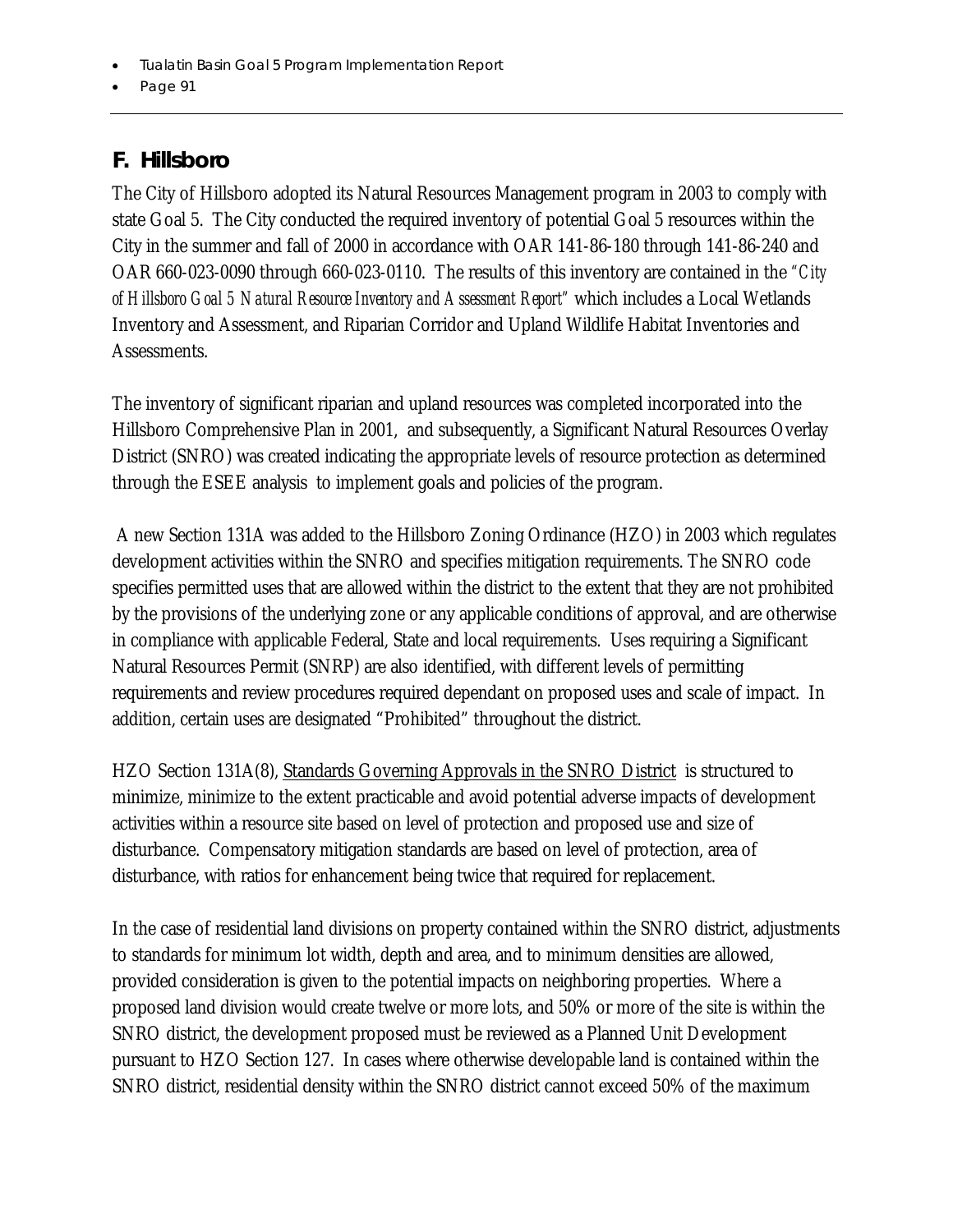- Tualatin Basin Goal 5 Program Implementation Report
- Page 92

permitted by the underlying zone. The surplus density may be transferred to developable portions of a lot. This transfer is intended to permit densities equivalent to 80% of the maximum otherwise allowed in the SNRO to be developed elsewhere on the site.

To complement and enhance the effectiveness of the existing SNRO district regulations, and to achieve the goals and objectives of the Tualatin Basin Fish & Wildlife Program, the City is considering amendments to the Comprehensive Plan, Zoning Ordinance, and Subdivision Ordinance that will remove regulatory barriers, and further encourage and facilitate the use of Habitat Friendly Development and Low Impact Development practices and techniques. A new HZO Section 131B is proposed that incorporates Metro's Title 13, Table 1-1, Habitat Friendly Development Practices, to provide a menu of techniques that a developer may consider when designing and building projects within or near the SNRO or Habitat Benefit Area (see *Appendix G*).

| <b>Task</b>                  | 2006 |            |     |       |            |            | 2007       |
|------------------------------|------|------------|-----|-------|------------|------------|------------|
|                              | Jul  | <b>Aug</b> | Sep | Oct   | <b>Nov</b> | <b>Dec</b> | <b>Jan</b> |
| PC Worksession               |      | 8/30       |     |       |            |            |            |
| Initiate amendments          |      |            |     | 10/11 |            |            |            |
| PC Hearing                   |      |            |     |       |            |            | 1/10       |
| <b>City Council Adoption</b> |      |            |     |       |            |            | 2/6        |

### **1. Adoption/Public Involvement Schedule**

| <b>Planning and development approaches</b><br>A. |                                                                     |  |
|--------------------------------------------------|---------------------------------------------------------------------|--|
| 1. Land Division Design                          |                                                                     |  |
| Clustering/lot size                              | Lot size averaging and on-site density transfers permitted for      |  |
| averaging, on-site                               | properties with a Significant Natural Resource. Amended Hillsboro   |  |
| density transfers                                | Comprehensive Plan (HCP) Section 1. 3. (III)(Y) and Hillsboro       |  |
|                                                  | Zoning Ordinance (HZO) Section 4. 127 PUD (III)(E)(5) to allow      |  |
|                                                  | density transfers within HBA's. Section 131B Habitat Friendly       |  |
|                                                  | Development added to the HZO to encourage the use of Habitat        |  |
|                                                  | Friendly Development practices including the use clustering.        |  |
| Reduction of lot                                 | Currently allow adjustments from the structural setbacks and lot    |  |
| dimensional standards;                           | coverage standards (minimum and maximum) of the underlying zone,    |  |
|                                                  | provided consideration is given to potential impacts to neighboring |  |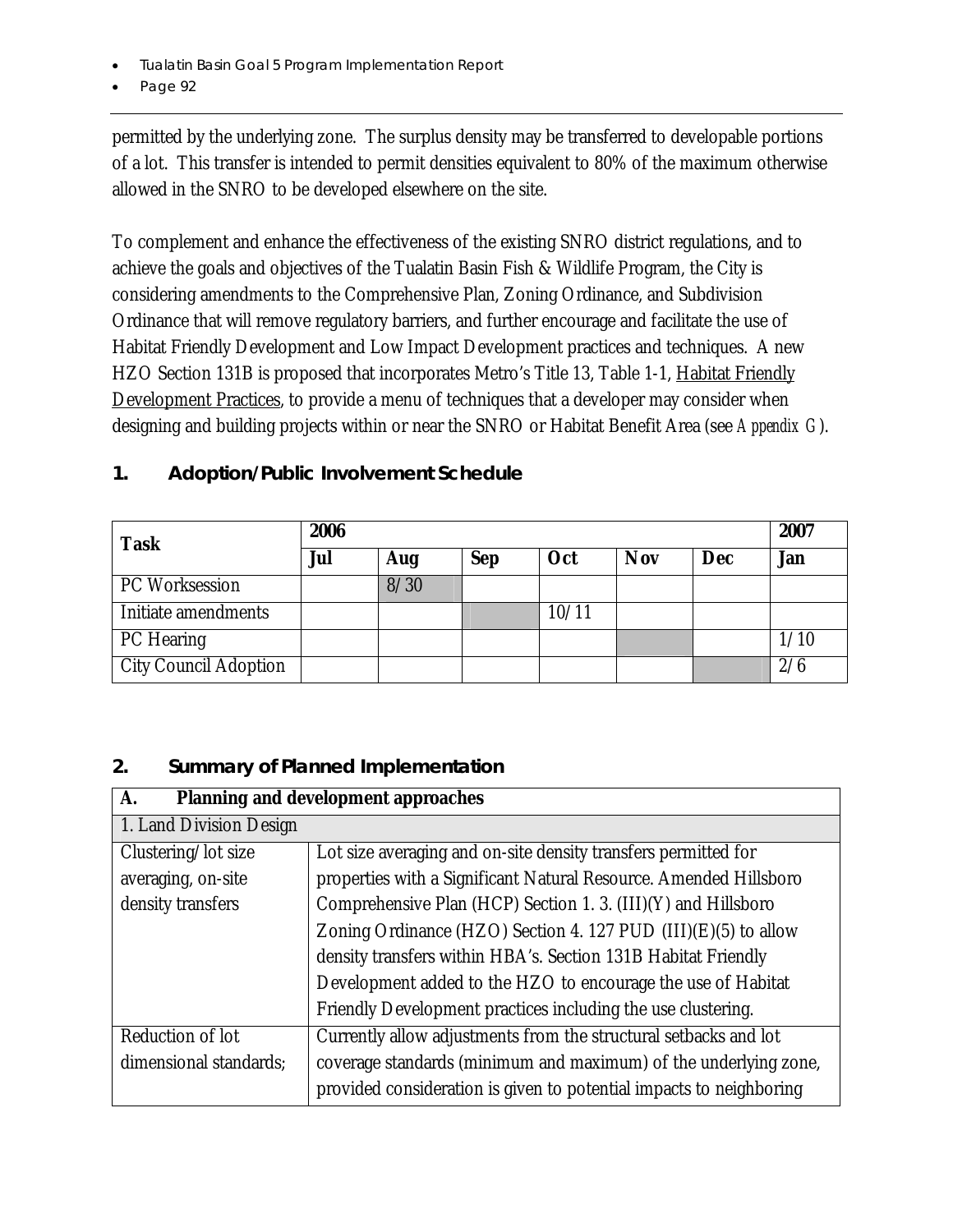- Tualatin Basin Goal 5 Program Implementation Report
- Page 93

|                           | properties. HZO Section 131 A allows adjustments to the required lot  |  |
|---------------------------|-----------------------------------------------------------------------|--|
|                           | width and depth in SNR Areas.                                         |  |
| Allow for waiver of       | An adjustment to the min. required density is allowed through the     |  |
| minimum density           | SNRP process. Amended HCP Section 1. 3. (III)(Y) and HZO              |  |
| requirements (Metro);     | Section 4. 127 PUD $(III)(E)(5)$ to allow density reductions within   |  |
|                           | HBA's.                                                                |  |
| 2. Site Design            |                                                                       |  |
| Increased flexibility for | Code standards currently allow adjustments from the structural        |  |
| setbacks                  | setbacks and lot coverage standards (minimum and maximum) of the      |  |
|                           | underlying zone, provided consideration is given to potential impacts |  |
|                           | to neighboring properties. The city may consider HBA conservation as  |  |
|                           | an exception criterion to support increased flexibility for setbacks  |  |
|                           | when preserving HBAs and/or using habitat friendly development        |  |
|                           | practices. HZO Section 131 A allows adjustments to the required       |  |
|                           | setbacks in SNR Areas.                                                |  |
|                           |                                                                       |  |
| Increased flexibility for | Code standards currently allow adjustments from the minimum and       |  |
| lot coverage              | maximum structural setbacks and minimum and maximum lot               |  |
|                           | coverage standards of the underlying zone, provided consideration is  |  |
|                           | given to potential impacts to neighboring properties. The city may    |  |
|                           | consider increased flexibility for lot coverage when preserving HBAs  |  |
|                           | and/or using habitat friendly development practices. HZO Section 131  |  |
|                           | A allows adjustments to the minimum lot coverage standards for SNR    |  |
|                           | Areas.                                                                |  |
| Increased flexibility for | Planning Commission may grant an exception through the PUD            |  |
| building heights          | process. The city may consider incorporating Building Height          |  |
|                           | flexibility (such as one-story bonus over base building heights) to   |  |
|                           | facilitate avoidance and protection of the HBA.                       |  |
| 3. Parking Design         |                                                                       |  |
| Reduced parking ratios    | Allowed through the PUD process. The city may consider HBA            |  |
|                           | conservation as an exception criterion. Section 131B Habitat Friendly |  |
|                           | Development was added to the HZO to encourage the use of Habitat      |  |
|                           | Friendly Development practices including reduced parking ratios.      |  |
| Shared driveways and      | The city does not preclude shared parking areas; requires commission  |  |
| parking areas;            | or committee approval in some cases. Section 131B Habitat Friendly    |  |
| On-street parking credit  | Development was added to the HZO to encourage the use of Habitat      |  |
|                           |                                                                       |  |
|                           | Friendly Development practices including the use of shared driveways  |  |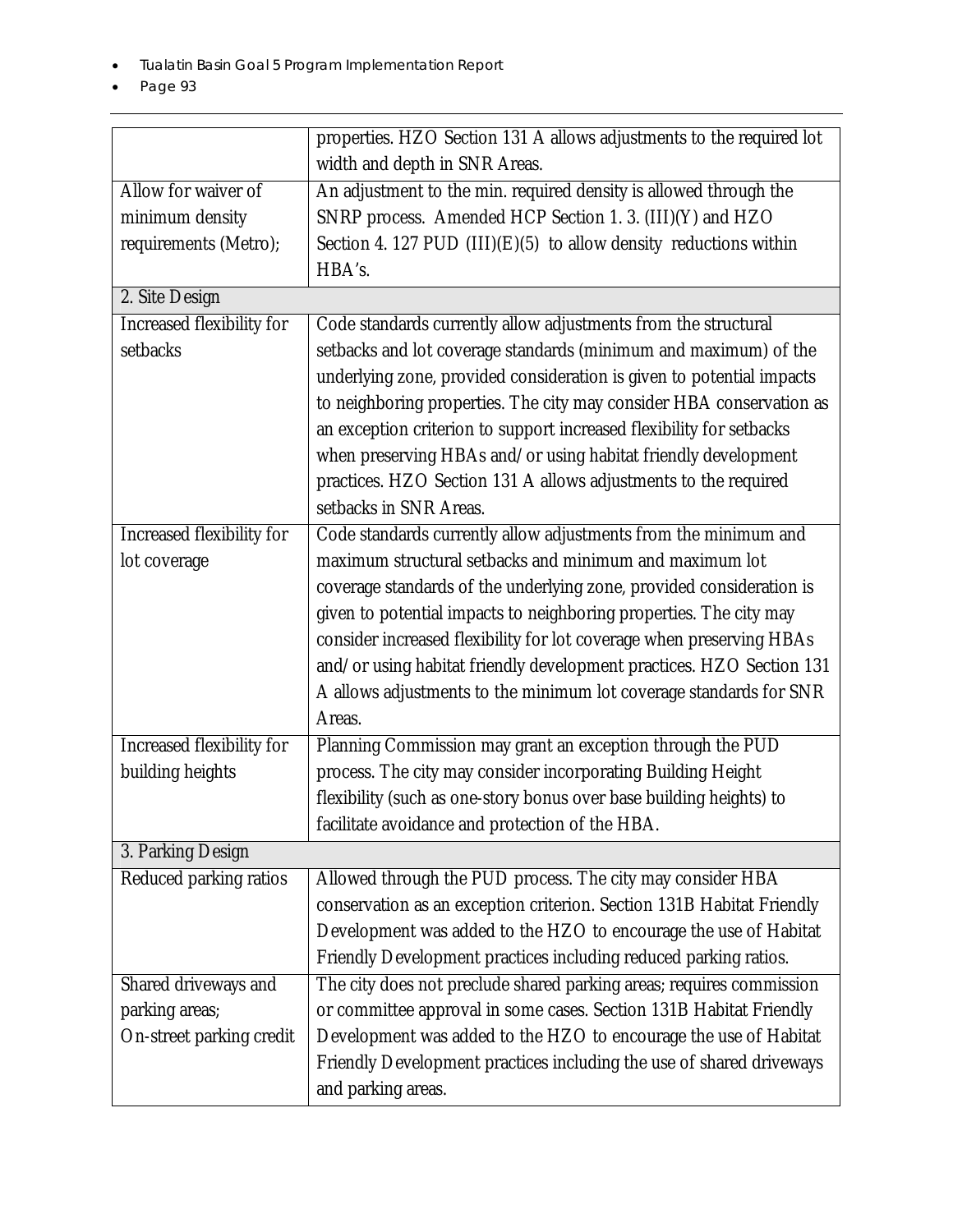- Tualatin Basin Goal 5 Program Implementation Report
- Page 94

| Flexibility in parking lot      | When preserving HBAs and/or using habitat friendly development         |
|---------------------------------|------------------------------------------------------------------------|
| landscaping /                   | practices, the city may consider allowing a 15% reduction of the       |
| Additional parking lot          | required parking lot landscaping square footage; provided that the     |
| landscaping                     | square footage does not exceed the size of the HBA. Section 131B       |
|                                 | Habitat Friendly Development was added to the HZO to encourage         |
|                                 | the use of Habitat Friendly Development practices including            |
|                                 | encouraging landscaping in parking areas be located adjacent to HBA's. |
| Smaller car spaces and          | Current Zoning Ordinance allows up to thirty (30) percent of the       |
| stall dimensions                | minimum number of off-street automobile parking spaces required        |
|                                 | may be constructed as compact spaces. Section 131B Habitat Friendly    |
|                                 | Development was added to the HZO to encourage the use of Habitat       |
|                                 | Friendly Development practices including minimizing the required       |
|                                 | number of parking spaces and stall dimensions.                         |
| Increased use of                | Section 3 (86) General Provisions - Off-Street Parking and Loading     |
| pervious materials              | (9a) of the HZO was amended to encourage the use of pervious           |
|                                 | surface techniques. Section 131B Habitat Friendly Development was      |
|                                 | added to the HZO to encourage the use of Habitat Friendly              |
|                                 | Development practices including the use of pervious paving materials.  |
| 4. Landscaping/Hardscape Design |                                                                        |
| <b>Locating landscaping</b>     | Section 131B Habitat Friendly Development was added to the HZO         |
| adjacent to habitat areas       | to encourage the use of Habitat Friendly Development practices         |
|                                 | including encouraging landscaping in parking areas be located adjacent |
|                                 | to HBA's.                                                              |
| Increased use of native         | Section 3. Article II. Section 6 Pedestrian/Bicycle Accessways (C)     |
| plant                           | (6)(b) of the Subdivision Ordinance was amended to encourage the       |
|                                 | planting of native shrubs along fences. Section 131B Habitat Friendly  |
|                                 | Development was added to the HZO to encourage the use of Habitat       |
|                                 | Friendly Development practices including the use of native plants      |
|                                 | throughout the development.                                            |
| Improved soil                   | Section 131B Habitat Friendly Development was added to the HZO to      |
| amendment                       | encourage the use of Habitat Friendly Development practices            |
|                                 | including use of improved soil amendment.                              |
| Reduction of non-ADA            | Section 131B Habitat Friendly Development was added to the HZO to      |
| sidewalk widths within a        | encourage the use of Habitat Friendly Development practices            |
| site                            | including reduction of sidewalk width and the elimination of non-ADA   |
|                                 | sidewalks.                                                             |
| Increased use of habitat-       | Section 3. Article II. Section 6 Pedestrian/Bicycle Accessways (C)     |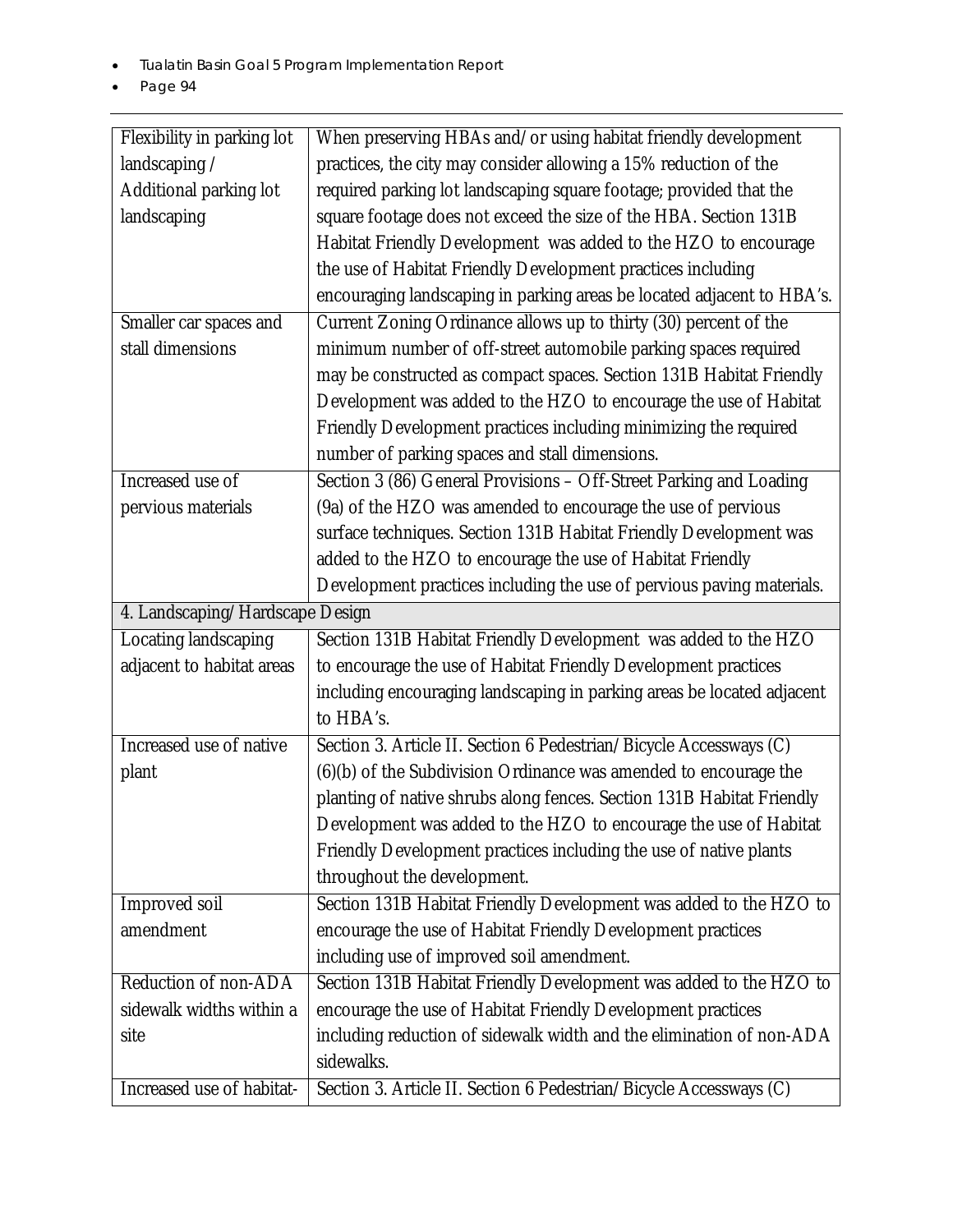- Tualatin Basin Goal 5 Program Implementation Report
- Page 95

| friendly fencing                                        | $(6)(b)$ of the Subdivision Ordinance was amended to encourage the      |  |  |
|---------------------------------------------------------|-------------------------------------------------------------------------|--|--|
|                                                         | planting of native shrubs along fences.                                 |  |  |
| Preservation of existing                                | Section 131B Habitat Friendly Development was added to the HZO to       |  |  |
| trees and maximize                                      | encourage the use of Habitat Friendly Development practices             |  |  |
| forest canopy                                           | including the preservation and maintenance of existing trees and        |  |  |
|                                                         | canopy, as well as the planting of new trees.                           |  |  |
| 5. Lighting Design                                      |                                                                         |  |  |
| Re-directed outdoor                                     | For development near SNR, a permit is required that limits types, sizes |  |  |
| lighting, reducing light                                | and intensities of lights. Section 3. Article II. Section 6             |  |  |
| spill-off                                               | Pedestrian/Bicycle Access-ways (C) (4) of the Subdivision Ordinance     |  |  |
|                                                         | was amended to encourage the direction of lighting away from HBAs.      |  |  |
| 6. Density Reduction for Regionally Significant Habitat |                                                                         |  |  |
| Modified definition of                                  | The City currently subtracts out wetlands, wetlands buffer and          |  |  |
| net buildable areas                                     | floodplains (most of the HBA) when the gross development area.          |  |  |
| Reduced minimum                                         | HZO Section 131 A allows adjustments to the minimum lot coverage        |  |  |
| buildable lot sizes                                     | standards in SNR Areas.                                                 |  |  |

| <b>B.</b><br><b>Engineering and Design Approaches</b> |                                                                        |  |
|-------------------------------------------------------|------------------------------------------------------------------------|--|
| 1. Street design                                      |                                                                        |  |
| Minimize paving                                       | Section 4 (127) PUD (I.6) added to the HZO allowing for street         |  |
|                                                       | standards that minimize paving.                                        |  |
| Use pervious paving                                   | Section 4 (127) PUD (I.6) added to the HZO allowing for the use of     |  |
| materials                                             | pervious paving materials.                                             |  |
| Maximize street tree                                  | Street tree standards for PUDs; Section 4 (127) PUD (I.6) added to the |  |
| usage                                                 | HZO allows the maximization of street tree coverage. Currently         |  |
|                                                       | conducting inventory to become recognized as a Tree City USA and to    |  |
|                                                       | provide the foundation for an Urban Forestry Management Program        |  |
| Use multi-functional                                  |                                                                        |  |
| open drainage systems /                               | Section 4 (127) PUD (I.6) added to the HZO allowing for the use of     |  |
| modify drainage                                       | multi-functional open drainage systems.                                |  |
| practices                                             |                                                                        |  |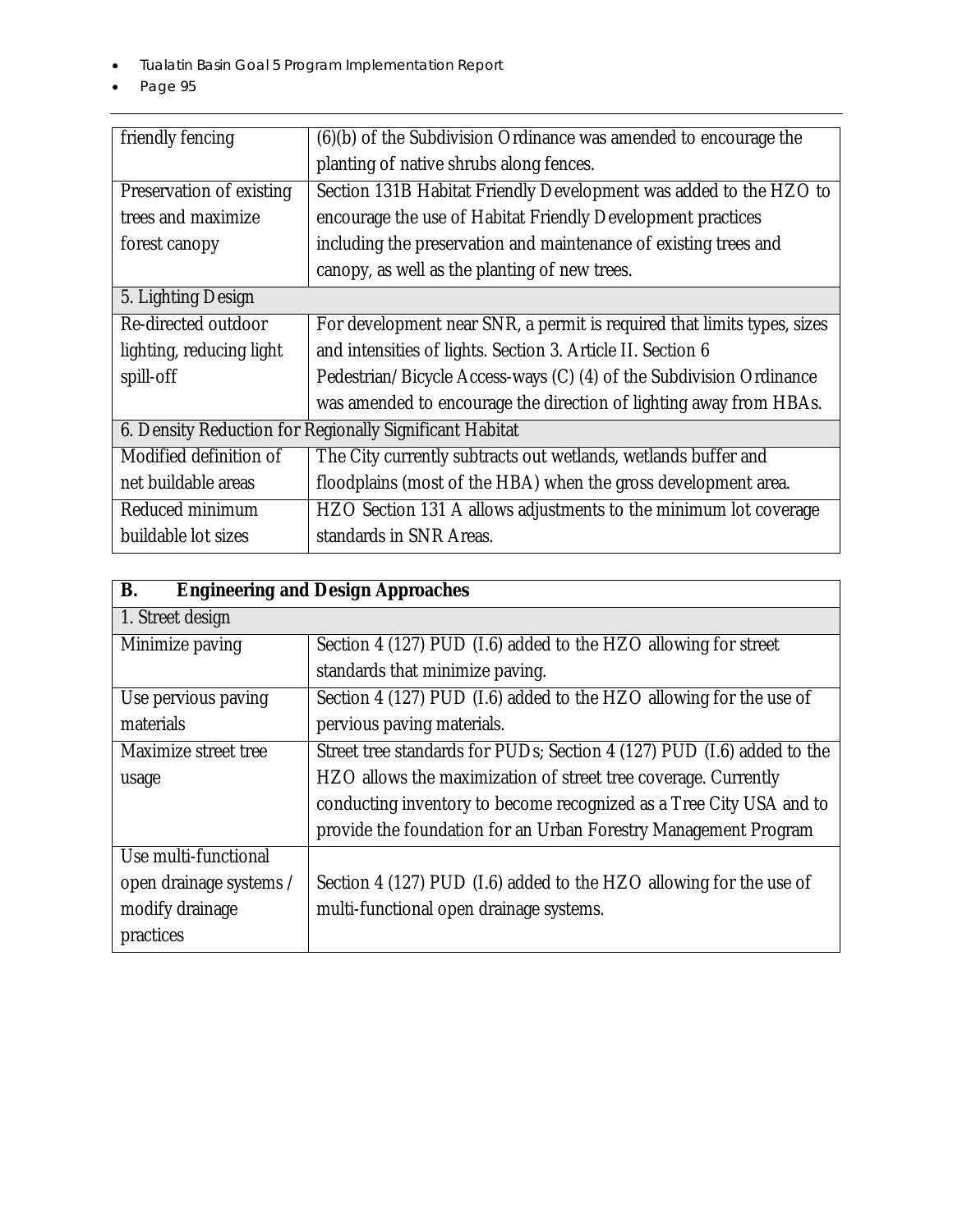- Tualatin Basin Goal 5 Program Implementation Report
- Page 96

| 2. Stream crossing and street connectivity standards |                                                                           |  |
|------------------------------------------------------|---------------------------------------------------------------------------|--|
| Minimize the number of                               | Status: For SNR Permit approval process, city uses standards for          |  |
| stream crossings/place                               | bridge types. The number of crossing shall be minimized through the       |  |
| crossings perpendicular                              | use of shared access for abutting lots and access through easements for   |  |
|                                                      | adjacent lots. Section 4 (127) PUD (I.6) added to the HZO allowing        |  |
|                                                      | for street standards that minimize the negative effects of stream         |  |
|                                                      | crossings.                                                                |  |
| Allow narrow paved                                   | Status: For SNR Permit approval process, design rights-of-way,            |  |
| widths through stream                                | roadways, driveways and pathways to be the minimum width necessary        |  |
| corridors                                            | within the SNR Site while also allowing for safe passage of vehicles,     |  |
|                                                      | bicycles and/or pedestrians. Section 4 (127) PUD (I.6) added to the       |  |
|                                                      | HZO allowing for street standards minimizing the negative effects of      |  |
|                                                      | stream crossings.                                                         |  |
| Use habitat sensitive                                | Status: Through SNRP, use bridges and culverts with a natural bottom.     |  |
| bridge and culvert                                   | Section 131B Habitat Friendly Development was added to the HZO to         |  |
| designs                                              | encourage the use of Habitat Friendly Development practices               |  |
|                                                      | including the use of habitat sensitive bridge and culvert designs.        |  |
| 3. Stormwater management facility design             |                                                                           |  |
| Use vegetated                                        | Amended HCP Section 1. 3. (III)(L); Section 2 Section 12(V)(E)(2) and     |  |
| stormwater management                                | Section 3 Section 12(V)(E)(6); Section 4. Section 13 (I) & (H); Section 5 |  |
| facilities                                           | Section 13(II)(F); Section 9 Section 13(III)(F)(4); Section 13 Section    |  |
|                                                      | 13(VII)(U); Section 14 Section 17(IV)(A)(2); Section 16 Section           |  |
|                                                      | 18(II)(A)(7) to encourage the use of vegetated stormwater facilities.     |  |
|                                                      | Amended HZO Section 2. Section 20J and Section 4 Section 127 PUD          |  |
|                                                      | (I) (6) to encourage the use of vegetated stormwater facilities.          |  |
|                                                      | Section 131B Habitat Friendly Development was added to the HZO to         |  |
|                                                      | encourage the use of Habitat Friendly Development practices               |  |
|                                                      | including the use of vegetated stormwater facilities.                     |  |
|                                                      | Subdivision Ordinance Section 2. Article II. Section 5. (J) Street and    |  |
|                                                      | Pedestrian/Bicycle Design Standards was added to encourage the use        |  |
|                                                      | of "green streets" designs.                                               |  |
| Use detention ponds                                  | Requires detention facilities for all projects. Uses CWS standards.       |  |
|                                                      | Section 131B Habitat Friendly Development was added to the HZO to         |  |
|                                                      | encourage the use of Habitat Friendly Development practices               |  |
|                                                      | including the use of detention ponds.                                     |  |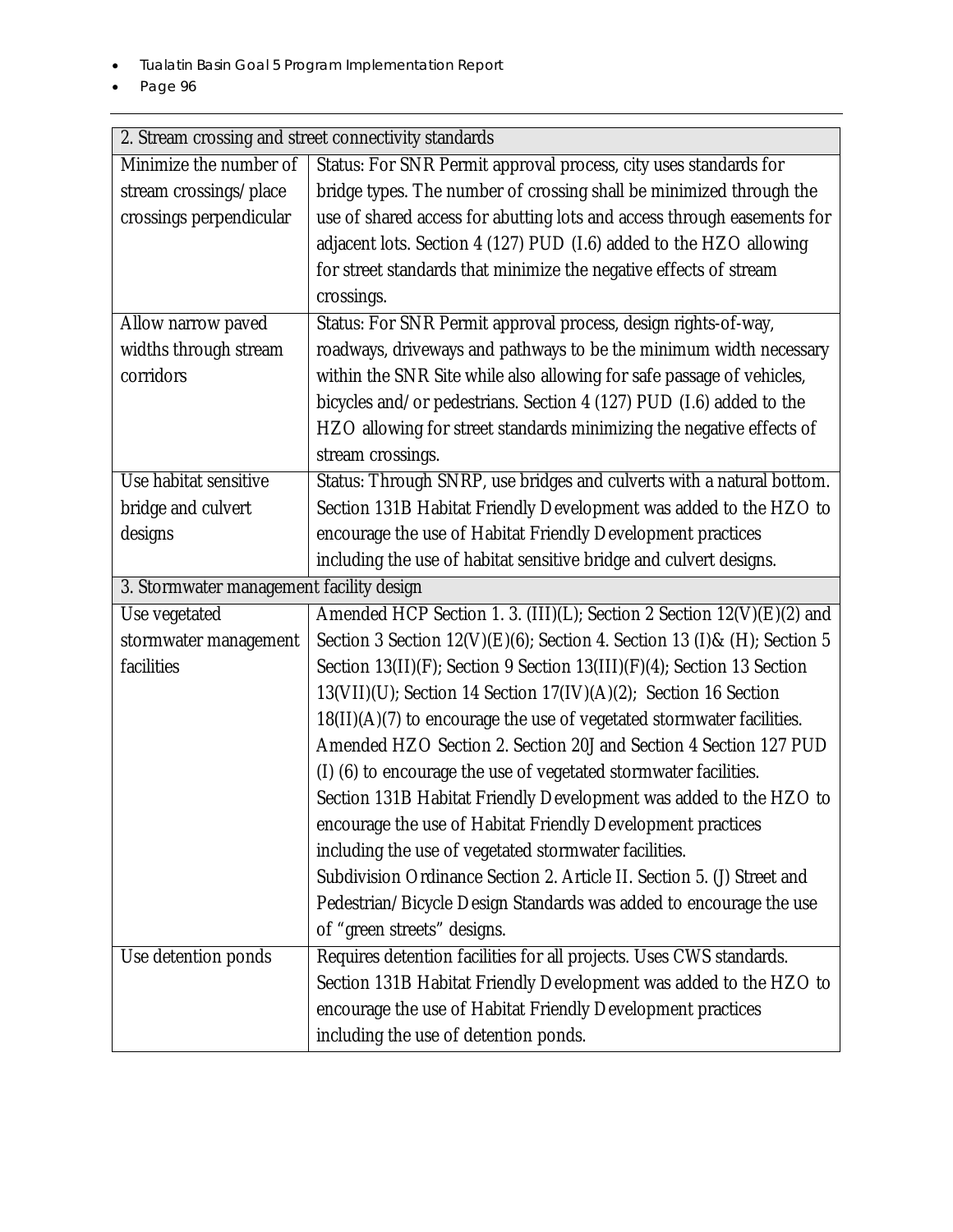- Tualatin Basin Goal 5 Program Implementation Report
- Page 97

| <b>Building Design Solutions</b><br>C. |                                                                             |  |  |
|----------------------------------------|-----------------------------------------------------------------------------|--|--|
| <b>Encourage Green roofs</b>           | Section 131B Habitat Friendly Development added to the HZO to               |  |  |
| (eco-roofs)                            | encourage the use of Habitat Friendly Development practices                 |  |  |
|                                        | including the use of green roofs.                                           |  |  |
| Disconnect downspouts                  | Section 131B Habitat Friendly Development added to the HZO to               |  |  |
|                                        | encourage the use of Habitat Friendly Development practices                 |  |  |
|                                        | including the use of disconnected downspouts. Technical design              |  |  |
|                                        | specifications may need to be adopted Basin-wide to facilitate the use      |  |  |
|                                        | of this method. Specifications should address site suitability criteria and |  |  |
|                                        | additional steps needed for sites that are not highly suitable in terms of  |  |  |
|                                        | soil permeability.                                                          |  |  |
| Use rain barrel or                     | Section 131B Habitat Friendly Development added to the HZO to               |  |  |
| cistern system                         | encourage the use of Habitat Friendly Development practices                 |  |  |
|                                        | including the use of rain barrels. Technical design specifications may      |  |  |
|                                        | need to be adopted Basin-wide to facilitate the use of this method.         |  |  |
|                                        | Specifications should address site suitability criteria and additional      |  |  |
|                                        | steps needed for sites that are not highly suitable in terms of soil        |  |  |
|                                        | permeability.                                                               |  |  |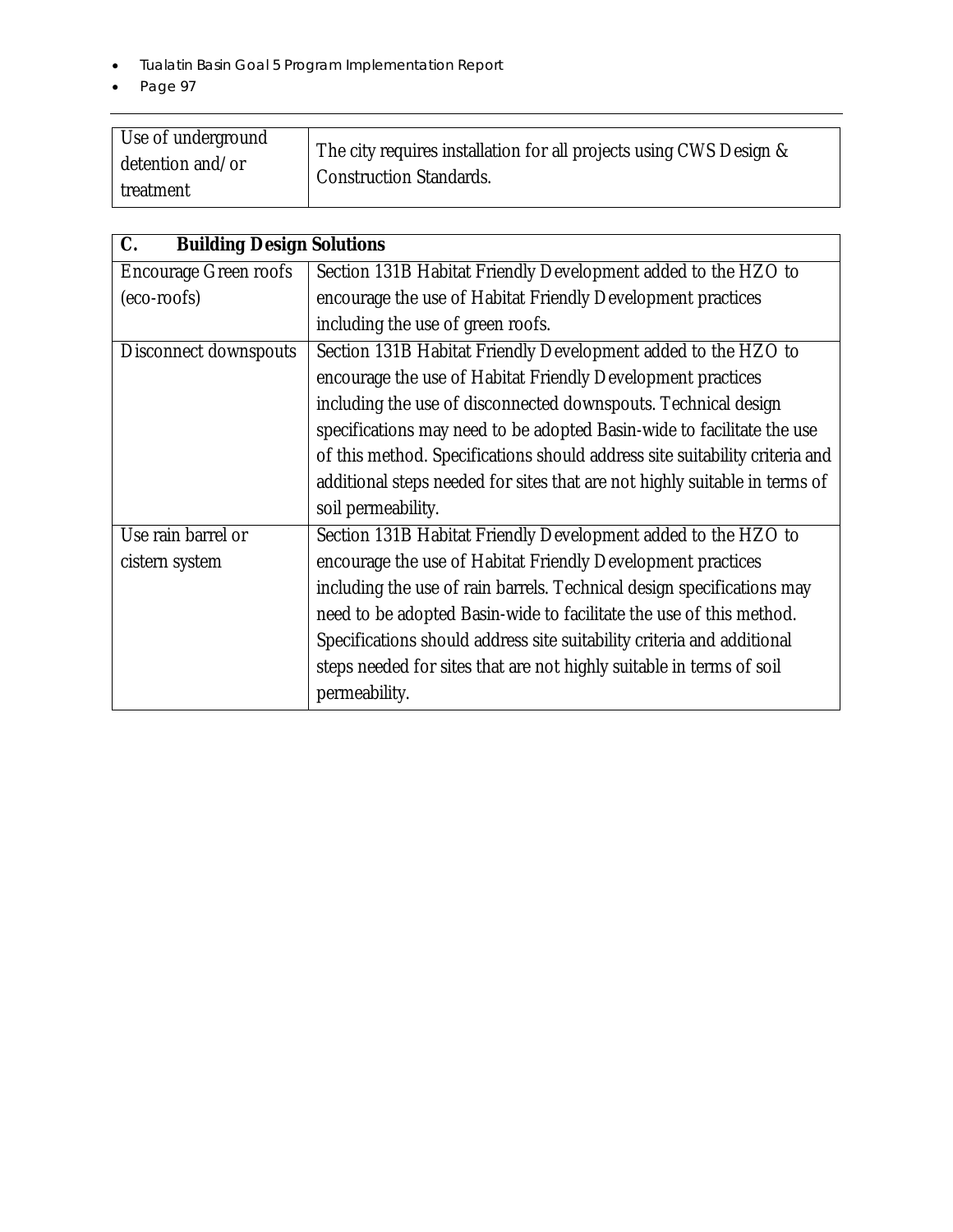- Tualatin Basin Goal 5 Program Implementation Report
- Page 98

# *G. Sherwood*

Sherwood currently has natural resource protections in place and meets the statutory requirements under Goal 5 (OAR 660-023). The protections address both riparian and upland wildlife habitat areas. The riparian habitat protections are regulated by the CWS standards, as well as Chapter 8 of the Sherwood Zoning & Community Development Code (SZCDC). The SZCDC does not outright "prohibit" development in the floodplain, but the standards are restrictive to the point that it is essentially impossible to obtain approval and there is no development of the floodplains.

Sherwood's wetland, habitat and natural resources section of the code requires protection of wetland resources in addition to CWS, Division of State Lands, and US Army Corps of Engineers protections. The standards for protection of upland wildlife habitat and/or riparian habitat beyond the boundaries of the floodplain or CWS buffer standards are also very extensive in Sherwood. Section 8.305 of the code has standards for "natural features" referred to in the Natural Resource Inventory in Part 2 of the Comprehensive Plan. This section provides additional and detailed review for projects proposed in an area designated as a natural resource.

Section 8.304.07 provides protection for all trees and woodlands when associated with a development application by requiring that trees and woodlands be protected to the maximum extent feasible and that mitigation take place when trees must be removed. While there are existing protections in place, it is recognized that there are additional actions that could be taken to further protect natural resources in Sherwood. In addition to code amendments that remove barrier to and encourage habitat friendly development, the City is also proposing to strengthen the current tree removal standards to apply to property even when it is not subject to a land use application. While not required to comply with the Tualatin Basin program or Metro Title 13, these new standards compliment the Tualatin Basin program. Additional details are provided in *Appendix H*.

| Task                                | 2006 |     |      |       |            |            |
|-------------------------------------|------|-----|------|-------|------------|------------|
|                                     | Jul  | Aug | Sep  | Oct   | <b>Nov</b> | <b>Dec</b> |
| PC Worksessions: 3/14, 4/25,        |      | 8/8 |      |       |            |            |
| 6/27                                |      |     |      |       |            |            |
| <b>Planning Commission Hearings</b> |      |     | 9/12 | 10/24 |            |            |
| <b>City Council hearings</b>        |      |     |      |       |            | 12/5       |

## **1. Adoption/Public Involvement Schedule**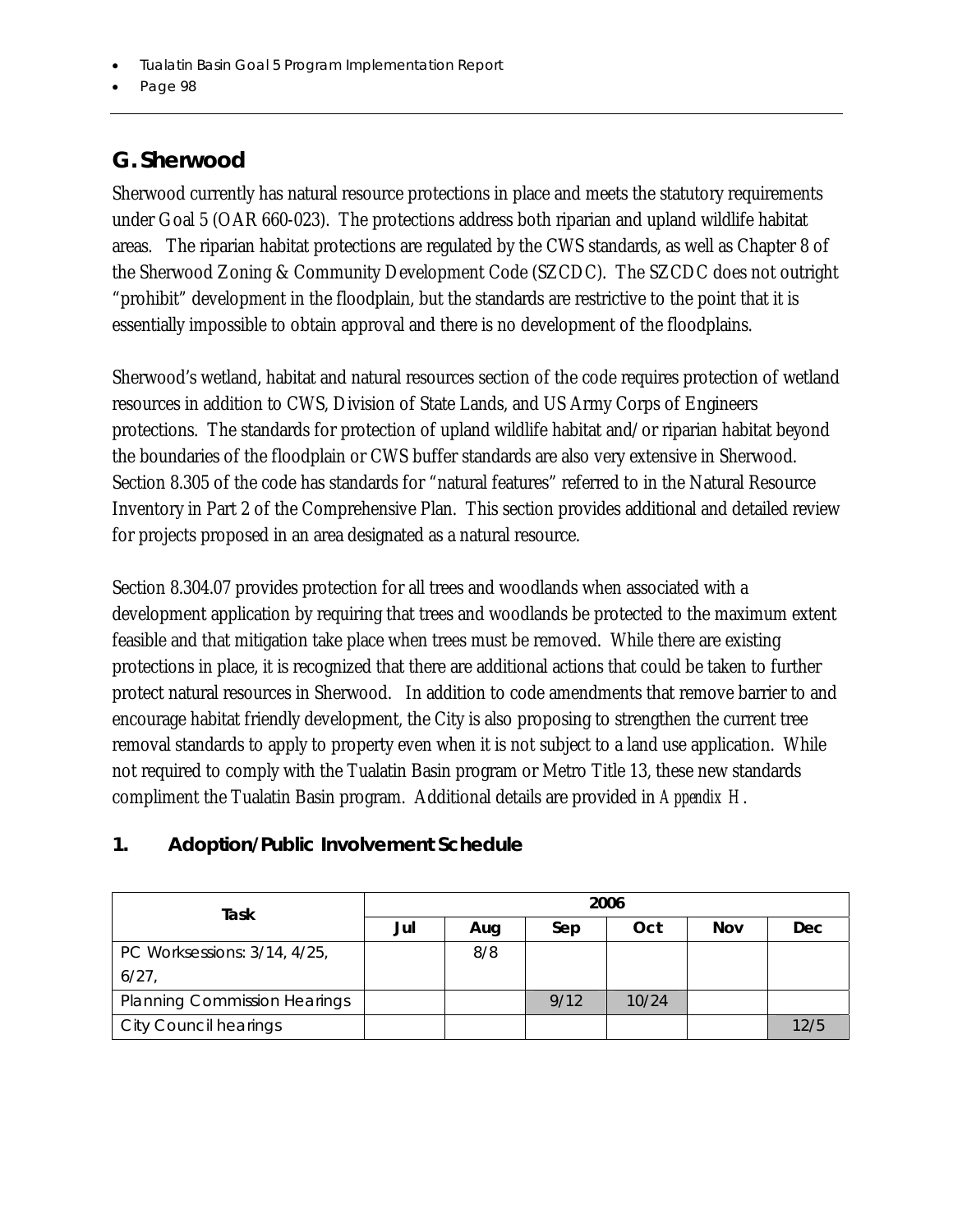- Tualatin Basin Goal 5 Program Implementation Report
- Page 99

| <b>Planning and development approaches</b><br>A. |                                                                           |  |  |  |  |
|--------------------------------------------------|---------------------------------------------------------------------------|--|--|--|--|
| 1. Land Division Design                          |                                                                           |  |  |  |  |
| Clustering/lot size                              | Density transfers only allowed through a PD process which is a            |  |  |  |  |
| averaging, on-site                               | legislative change adopted by Council. The process is lengthy and         |  |  |  |  |
| density transfers                                | costly, but does provide for protection of openspace.                     |  |  |  |  |
|                                                  | Sherwood is very concerned about reduction in lot sizes and is hesitant   |  |  |  |  |
|                                                  | to give up discretion when a developer is proposing reduced lot sizes.    |  |  |  |  |
|                                                  | The Planning Commission discussed the idea of waiving or reducing         |  |  |  |  |
|                                                  | the fees for a PD when there are inventoried Goal 5 resources on the      |  |  |  |  |
|                                                  | site.                                                                     |  |  |  |  |
|                                                  | The newly adopted standards allow lot sizes to be reduced by up to        |  |  |  |  |
|                                                  | 10% if the equal amount of land reduced was dedicated as public open      |  |  |  |  |
|                                                  | space. In an example of LDR property where the minimum lot size is        |  |  |  |  |
|                                                  | 7,000 square feet, the lot could be reduced by 700 square feet if 700     |  |  |  |  |
|                                                  | square feet of openspace were dedicated.                                  |  |  |  |  |
| Reduction of lot                                 | Dimensional standards can only be varied via an administrative or         |  |  |  |  |
| dimensional standards;                           | traditional variance. The fee, process and requirements are not           |  |  |  |  |
|                                                  | conducive to encouraging a developer to protect resources.                |  |  |  |  |
|                                                  | The newly adopted standards allow reduction of setbacks up to 30%,        |  |  |  |  |
|                                                  | provided the setback for garages remains 20 feet from the property line   |  |  |  |  |
|                                                  | and the setbacks otherwise comply with TVF&R separation                   |  |  |  |  |
|                                                  | requirements. Reduction is allowed subject to clear and objective         |  |  |  |  |
|                                                  | standards outright when clearly demonstrated that such reduction will     |  |  |  |  |
|                                                  | protect an inventoried natural resource.                                  |  |  |  |  |
| Allow for waiver of                              | Definition of density states: "The intensity of residential land uses per |  |  |  |  |
| minimum density                                  | acre, stated as the number of dwelling units per net acre. Net acre       |  |  |  |  |
| requirements (Metro);                            | means an area measuring 43,560 square feet after excluding present        |  |  |  |  |
|                                                  | and future rights-of-way, environmentally constrained areas, public       |  |  |  |  |
|                                                  | parks and other public uses. Current definition of net buildable acre     |  |  |  |  |
|                                                  | does not clearly define "environmentally sensitive areas" or "other       |  |  |  |  |
|                                                  | public uses". There is no definition of "environmentally constrained      |  |  |  |  |
|                                                  | areas".                                                                   |  |  |  |  |
|                                                  | The definitions have been revised to: define environmentally              |  |  |  |  |
|                                                  | constrained as 100-year floodplain, floodway, wetland, and CWS            |  |  |  |  |
|                                                  | vegetated corridor; add environmentally sensitive definition which        |  |  |  |  |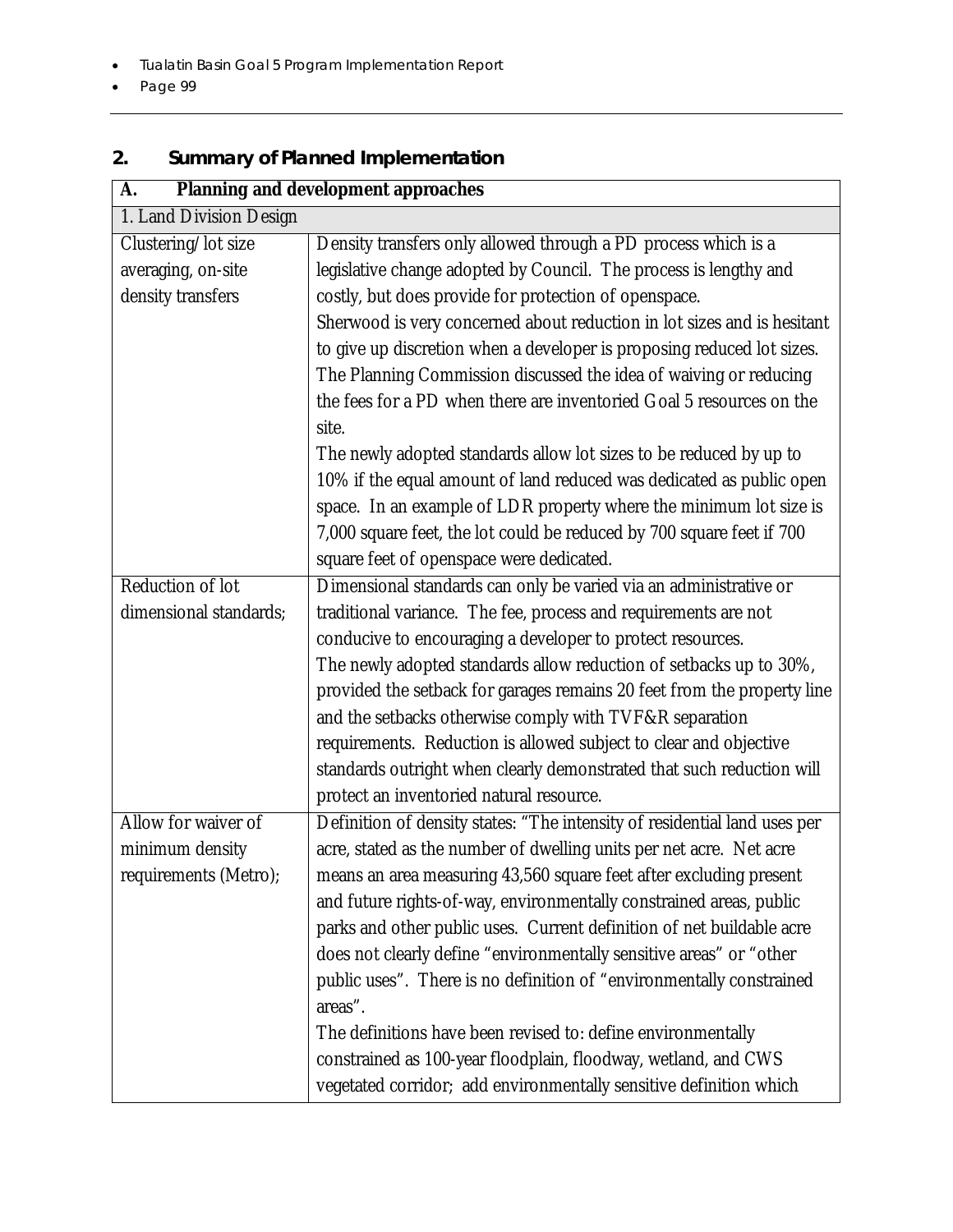- Tualatin Basin Goal 5 Program Implementation Report
- Page 100

|                            | refers to the Metro inventory; and to add a provision in the density      |
|----------------------------|---------------------------------------------------------------------------|
|                            | definition that properties with environmentally sensitive areas may, by   |
|                            | choice, remove the environmentally sensitive areas (but not               |
|                            | constrained) from the density calculations when determining the net       |
|                            | buildable area, provided the environmentally sensitive areas are          |
|                            | protected through tracts or easements.                                    |
| 2. Site Design             |                                                                           |
| Increased flexibility for  | Current commercial and industrial setbacks already allow zero setbacks    |
| setbacks                   | except when adjacent to residential zone. No change was necessary.        |
| Increased flexibility for  | Sherwood Code does not have a minimum or maximum lot coverage             |
| lot coverage               | requirement. No change was necessary.                                     |
| Increased flexibility for  | The City considered allowing for increased building heights, but          |
| building heights           | determined that the heights are currently high enough and should be       |
|                            | able to accommodate the reduced setbacks.                                 |
| 3. Parking Design          |                                                                           |
| Reduced parking ratios     | The code revisions allow a 10-25% reduction in the required parking       |
|                            | spaces for sites depending on the amount of required parking spaces       |
|                            | provided there is inventoried natural resources that will be protected as |
|                            | a result of the parking reductions. If protection is not in the form of   |
|                            | dedication, the natural resource must be enhanced with native             |
|                            | vegetation and incorporated into the landscaping design.                  |
| Shared driveways and       | Sherwood code allows shared parking and credit for on-street parking.     |
| parking areas;             | Sherwood Code also allows and encourages shared driveways. For            |
| On-street parking credit   | access along major streets, shared driveways may be required. No          |
|                            | change was necessary.                                                     |
|                            |                                                                           |
| Flexibility in parking lot | Code does not have specific percentage of parking lot landscaping (has    |
| landscaping /              | been fixed with the revisions) and has specific widths for perimeter      |
| Additional parking lot     | landscaping. One landscaping island (not less than 64 square feet) is     |
| landscaping                | required for every 15 parking spaces. The code revisions allow            |
|                            | flexibility in the location and width of landscaping when there is a      |
|                            | resource that would otherwise be reduced to provide the required          |
|                            | landscaping.                                                              |
| Smaller car spaces and     | Sherwood currently allows only 25% of the required parking to be          |
| stall dimensions           | compact. The dimensions are 9x20 feet for standard and 8x18 feet for      |
|                            | compact. The city does not wish to increase the percent of permitted      |
|                            | compact spaces or decrease the required stall dimensions. The current     |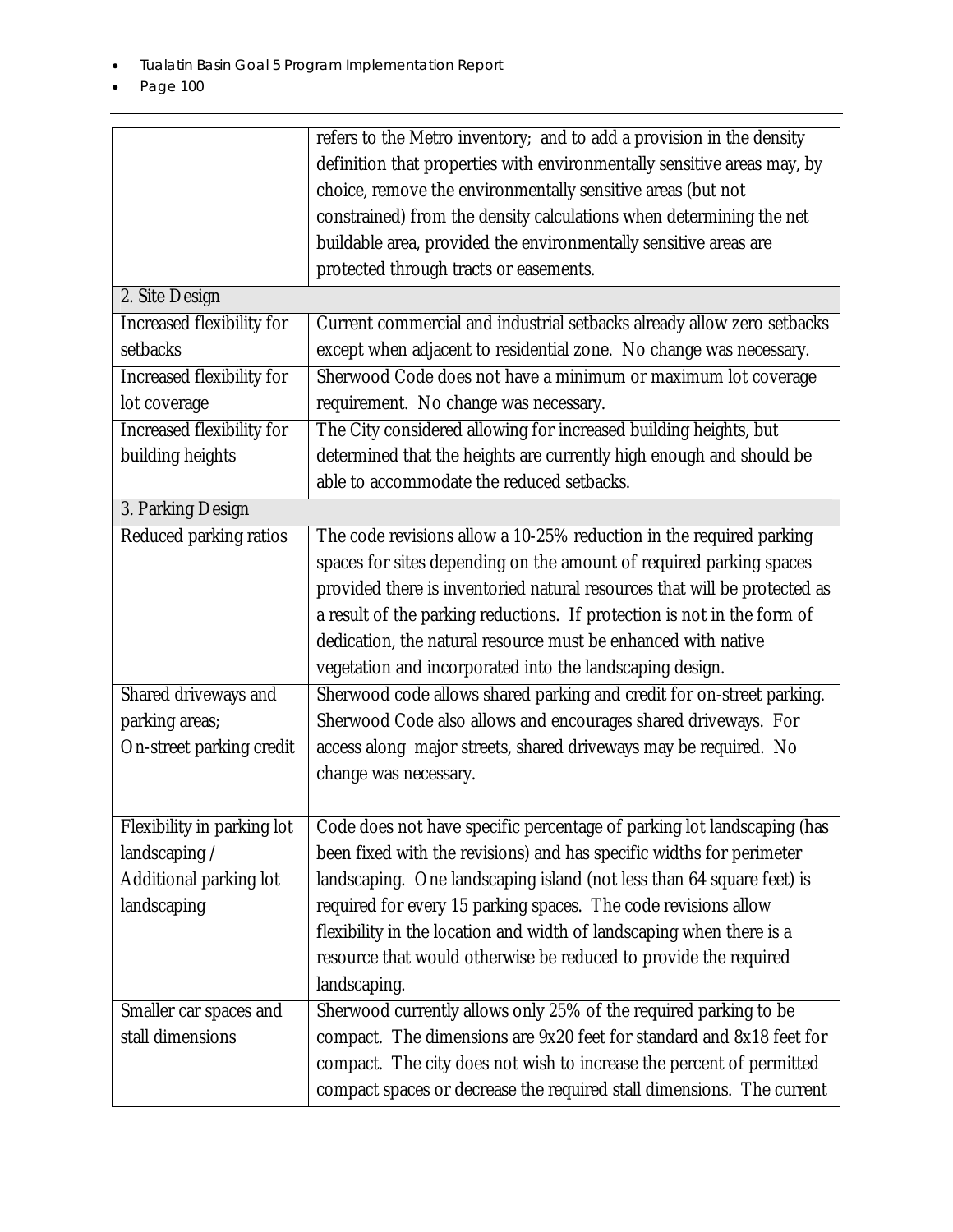- Tualatin Basin Goal 5 Program Implementation Report
- Page 101

|                                 | Sherwood resident tends to require larger parking spaces and any         |
|---------------------------------|--------------------------------------------------------------------------|
|                                 | further reduction in stall dimension is not supported by the Planning    |
|                                 | Commission or Council. However, the City is supportive of reducing       |
|                                 | the overall number of spaces if habitat areas are preserved (discussed   |
|                                 | in previous row)                                                         |
| Increased use of                | Code does not specifically prohibit use of pervious materials, therefore |
| pervious materials              | changes were made to the code to specify that they are permitted and     |
|                                 | encouraged where appropriate.                                            |
| 4. Landscaping/Hardscape Design |                                                                          |
| <b>Locating landscaping</b>     | As discussed above, the code revisions add exception language to         |
| adjacent to habitat areas       | landscaping standards allowing modifications or "shifting" of            |
|                                 | landscaping where necessary to preserve habitat areas                    |
| Increased use of native         | Sherwood Code already requires landscaping to be native materials -      |
| plant                           | irrigation not specifically required but property owners must show how   |
|                                 | the landscaping will be maintained.                                      |
|                                 | No changes were necessary                                                |
| Improved soil                   | Code requires applicants to show adequate preparation of topsoil and     |
| amendment                       | subsoil to establish healthy growth of landscaping.                      |
|                                 | No change were necessary                                                 |
| Reduction of non-ADA            | The current Code requires all new development (except single family      |
| sidewalk widths within a        | detached housing) to provide a continuous system of private              |
| site                            | pathways/sidewalks at least 6 feet wide. 5.401.03 requires the path to   |
|                                 | extend from ground floor entrances or the ground floor landing of        |
|                                 | stair, ramps or elevators to the public sidewalk or curbs. 5.402.02 and  |
|                                 | 5.403.02 also requires the sidewalk to connect to existing development,  |
|                                 | vehicular parking, common areas, storage areas, adjacent development,    |
|                                 | and transit facilities within 500 feet of the site.                      |
|                                 | As a general rule to reduce the amount of impervious surface,            |
|                                 | amendments were made to allow the pedestrian path to be decreased        |
|                                 | for any areas not providing primary connections to the public right of   |
|                                 | way. The "primary" connectivity system shall continue to be 6 feet       |
|                                 | wide, but the "secondary" or "internal" connectivity system may be       |
|                                 | reduced to 4 feet, provided ADA requirements are fully satisfied.        |
| Increased use of habitat-       | Amendments include changes to allow vegetation to be used as screen      |
| friendly fencing                | in lieu of fencing when adjacent to habitat areas.                       |
| Preservation of existing        | Sherwood requires mitigation for trees removed as part of a land use     |
| trees and maximize              | application on a 1:1 ratio. Trees mitigated must be similar species to   |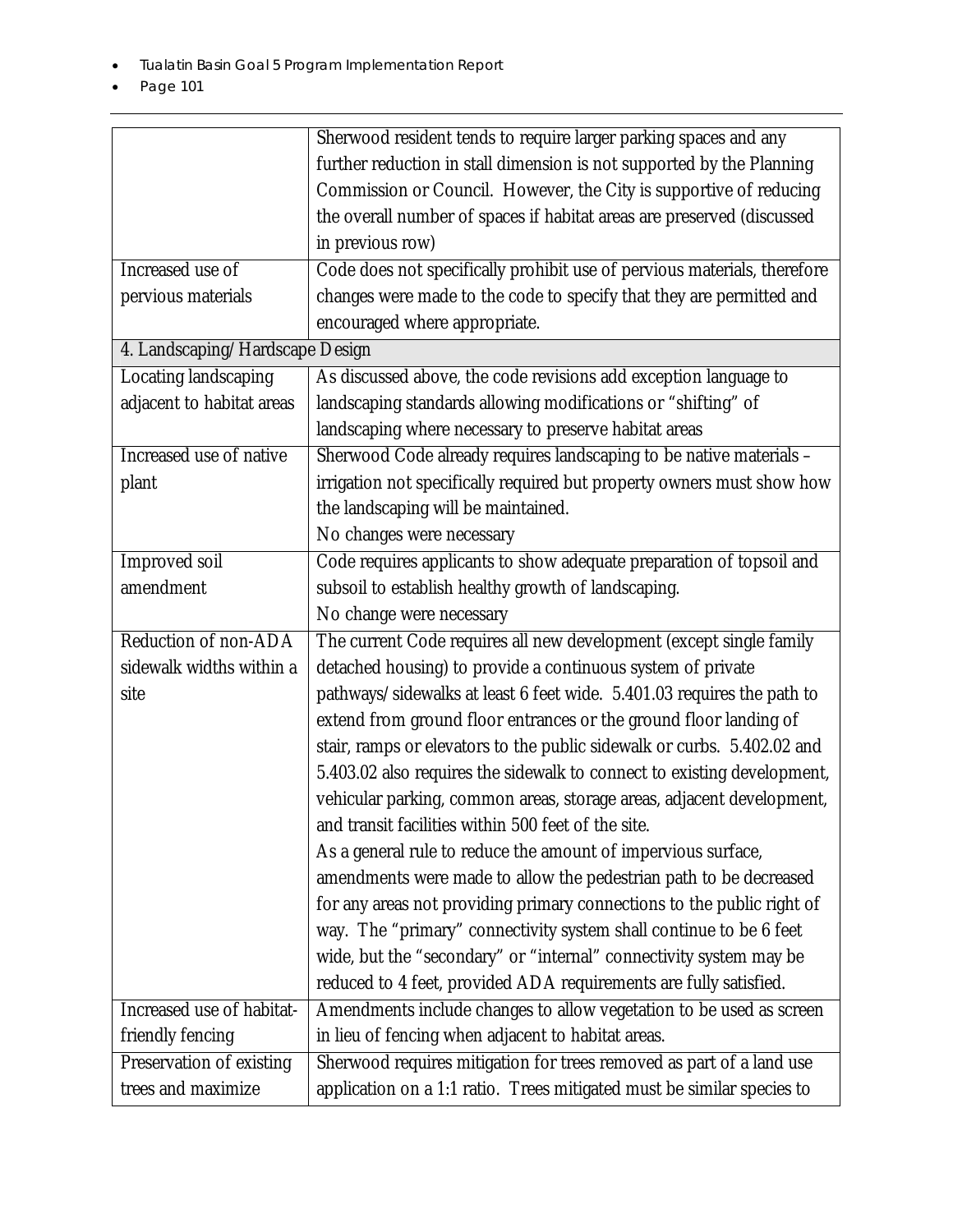- Tualatin Basin Goal 5 Program Implementation Report
- Page 102

| forest canopy            | that removed. There is no requirement to mitigate hazardous trees or    |  |  |  |  |
|--------------------------|-------------------------------------------------------------------------|--|--|--|--|
|                          | trees in easements or right of way                                      |  |  |  |  |
|                          | To address a loop hole in the existing code, amendments were            |  |  |  |  |
|                          | proposed and approved to limit tree removal on properties even when     |  |  |  |  |
|                          | not associated with a land use application while still allowing private |  |  |  |  |
|                          | property owners the ability to remove trees on their property without   |  |  |  |  |
|                          | permit. Mitigation is required for trees removed within one year of a   |  |  |  |  |
|                          | land use application being submitted.                                   |  |  |  |  |
| 5. Lighting Design       |                                                                         |  |  |  |  |
| Re-directed outdoor      | Current code already requires lighting to be directed away from         |  |  |  |  |
| lighting, reducing light | adjacent properties.                                                    |  |  |  |  |
| spill-off                |                                                                         |  |  |  |  |
|                          | 6. Density Reduction for Regionally Significant Habitat                 |  |  |  |  |
| Modified definition of   | With the code amendments, environmentally significant areas (not        |  |  |  |  |
| net buildable areas      | constrained areas) may be removed from the density calculation for net  |  |  |  |  |
|                          | buildable area in exchange for habitat protection.                      |  |  |  |  |
| Reduced minimum          | See above.                                                              |  |  |  |  |
| buildable lot sizes      |                                                                         |  |  |  |  |

| <b>B.</b>            | <b>Engineering and Design Approaches</b>                                    |
|----------------------|-----------------------------------------------------------------------------|
| 1. Street design     |                                                                             |
| Minimize paving      | Chapter 6 provides a street design modification through a Type III          |
|                      | process. 8.304.07.D.1 indicates the City may grant exceptions to the        |
|                      | established street, utility and other infra-structure standards in order to |
|                      | retain trees and woodlands. The City recently adopted an updated            |
|                      | TSP after a very long and extensive public process. For this reason,        |
|                      | the City is reluctant to re-open any discussion for reduction of            |
|                      | pavement width. With the code amendments, the City will allow a             |
|                      | reduction in the ROW cross-section elements when clearly necessary          |
|                      | to preserve existing natural resource areas when there is no function or    |
|                      | safety issues at no additional charge (fee waiver). Modification will be    |
|                      | outright but subject to specific criteria such as the requirement that      |
|                      | there be inventoried habitat area.                                          |
| Use pervious paving  | No specific barrier identified in the current code -- Code modifications    |
| materials            | were made to encourage use of pervious materials                            |
| Maximize street tree | City of Sherwood requires one street tree to be planted for every 25        |
| usage                | feet of frontage (as opposed to every 25 feet on center) which is           |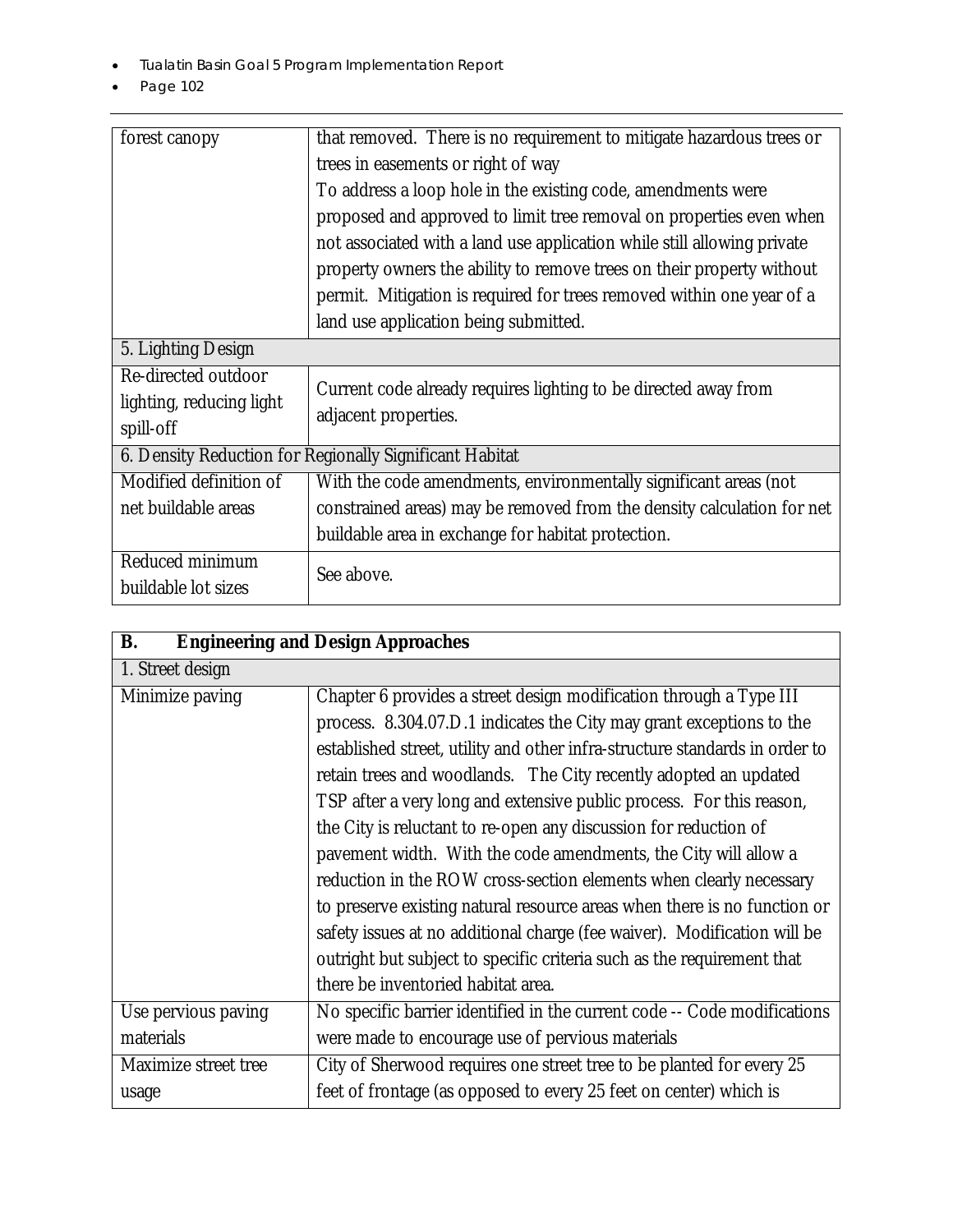- Tualatin Basin Goal 5 Program Implementation Report
- Page 103

|                                          | greater than most neighboring jurisdictions. No change was necessary |  |  |  |
|------------------------------------------|----------------------------------------------------------------------|--|--|--|
| Use multi-functional                     |                                                                      |  |  |  |
| open drainage systems /                  | CWS and Engineers need to develop design standards                   |  |  |  |
| modify drainage                          | Code should not preclude options                                     |  |  |  |
| practices                                |                                                                      |  |  |  |
|                                          | 2. Stream crossing and street connectivity standards                 |  |  |  |
| Minimize the number of                   |                                                                      |  |  |  |
| stream crossings/place                   |                                                                      |  |  |  |
| crossings perpendicular                  | Code and TSP allow flexibility when there is a stream, wetland or    |  |  |  |
| Allow narrow paved                       | topographical constraint. No change was necessary.                   |  |  |  |
| widths through stream                    |                                                                      |  |  |  |
| corridors                                |                                                                      |  |  |  |
| Use habitat sensitive                    | Sherwood Code does not have a permit process for culvert             |  |  |  |
| bridge and culvert                       | replacement or in-stream enhancements; however the City is           |  |  |  |
| designs                                  | implementing the Healthy Streams Plan and will be making             |  |  |  |
|                                          | infrastructure improvements consistent with the Healthy Stream Plan  |  |  |  |
|                                          | including habitat friendly culvert replacement where necessary.      |  |  |  |
| 3. Stormwater management facility design |                                                                      |  |  |  |
| Use vegetated                            |                                                                      |  |  |  |
| stormwater management                    |                                                                      |  |  |  |
| facilities                               |                                                                      |  |  |  |
| Use detention ponds                      | The existing code and amendments would not prohibit, but need CWS    |  |  |  |
| Use of underground                       | to develop Design and construction standards.                        |  |  |  |
| detention and/or                         |                                                                      |  |  |  |
| treatment                                |                                                                      |  |  |  |

| <b>Building Design Solutions</b><br>$\mathbf{C}$ . |                                                                  |  |
|----------------------------------------------------|------------------------------------------------------------------|--|
| Encourage Green roofs                              | Development Code does not preclude options                       |  |
| (eco-roofs)                                        |                                                                  |  |
| Disconnect downspouts                              | Technical design specifications still need to be developed. Code |  |
| Use rain barrel or                                 | should not preclude options                                      |  |
| cistern system                                     |                                                                  |  |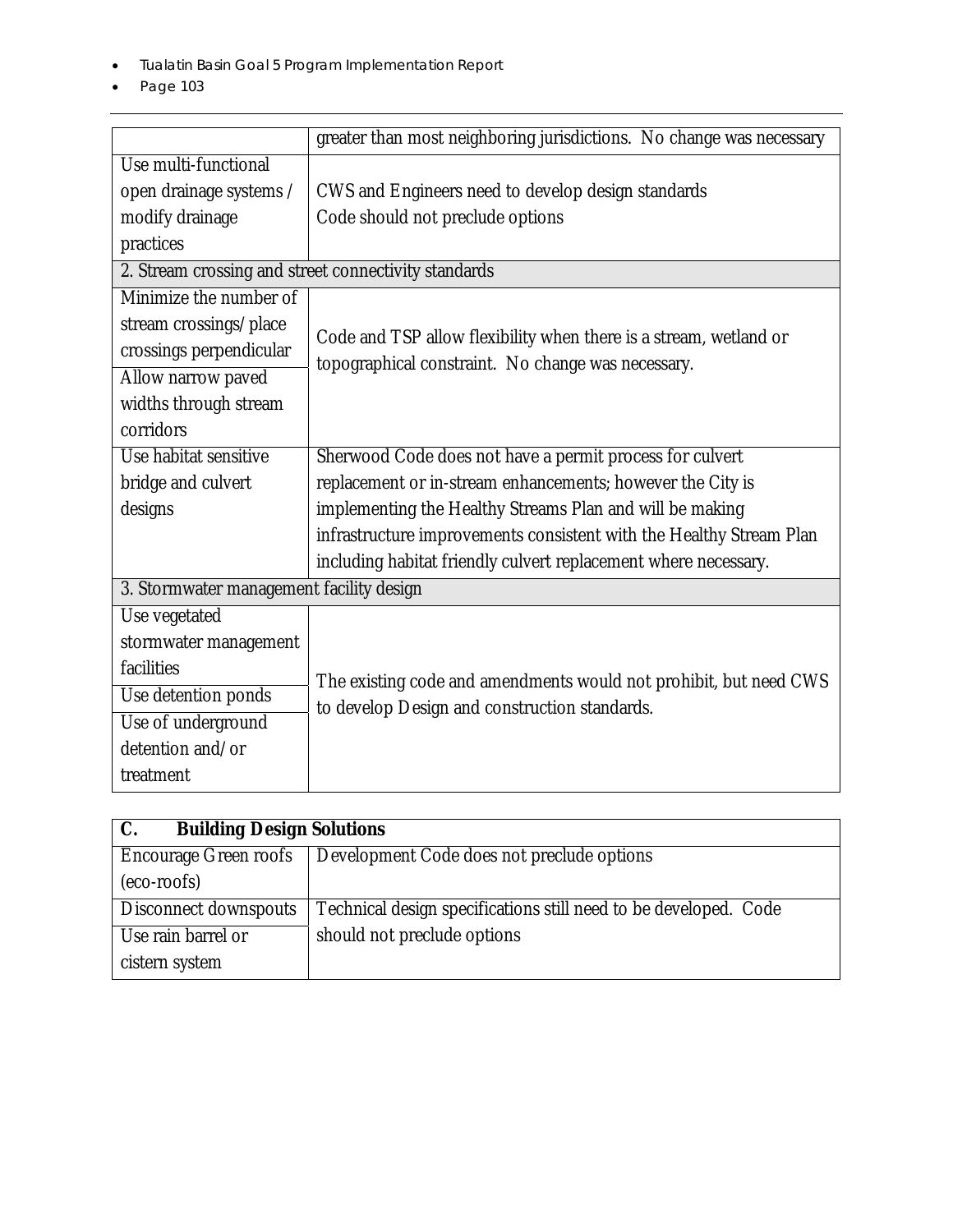- Tualatin Basin Goal 5 Program Implementation Report
- Page 104

# *H. Tigard*

Based on a thorough analysis of existing City of Tigard regulations, it was determined that a number of the Tualatin Basin recommendations are already substantially met by standards within Tigard's Community Development Code. However, some amendments to the Code were required in order to fully satisfy Tualatin Basin guidelines to provide greater code flexibility, remove existing barriers and add language encouraging the use of recommended practices. The Summary of Planned Implementation table below discusses the proposed amendments (see also *Appendix I*).

At the October 16<sup>th</sup>, 2006 Planning Commission meeting the Commission voted unanimously to recommend approval of the proposed amendments subject to the following modifications:

- 1. Density Transfer: At the Commission's September 25<sup>th</sup> worksession staff proposed a density transfer provision based on the Tualatin Basin recommendation (i.e. allow development potential to be transferred from qualified habitat areas) to augment existing regulations which provide density transfer /bonuses for the following:
	- 100-yr floodplain, steep slopes and drainageways: Up 20 25%;
	- Wetlands: Up to 100% for land zoned R-12, R-25, and R-40;
	- Tree retention: 1% bonus for each 2% of canopy cover, up to 20%; and
	- Planned developments: 1% bonus for each 5% of the gross site area set aside in open space, up to 5%.

The Planning Commission recommended to the City Council that code amendments be deferred until further consideration can be given to establishment of design standards and review procedures to ensure that proposed density transfers will be compatible with the surrounding neighborhood. The issue was added to the Planning Commission calendar for further discussion in the near term.

2. Exemption for Projects to Implement CWS Healthy Streams Plan: At the October 16<sup>th</sup> Public Hearing, public testimony was given in opposition to exempting projects which implement Clean Water Services Healthy Streams Plan from the City's Sensitive Lands provisions since this would remove the process for citizens to review and comment on proposed actions. Based on the testimony, the Planning Commission decided to exclude this exemption from the habitat-friendly development provisions being recommended for approval by Council.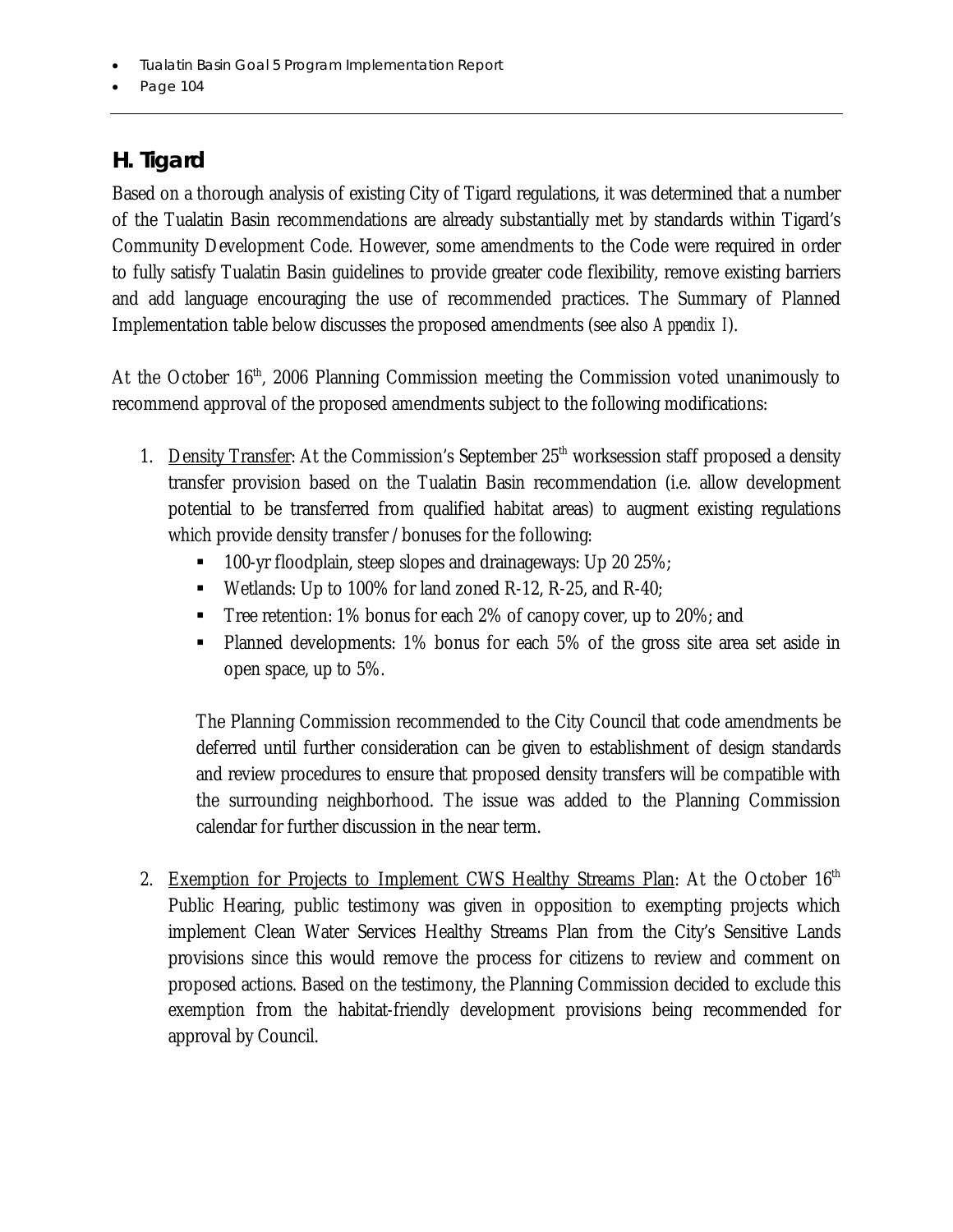- Tualatin Basin Goal 5 Program Implementation Report
- Page 105

These modifications were discussed by the Council at the November 21<sup>st</sup> City Council worksession. The changes were made and are included in the final copy of the ordinance, which passed unanimously at the December 12<sup>th</sup> City Council Public Hearing.

The City of Tigard is currently engaged in a process to significantly update its Comprehensive Plan. Revisions to make Comprehensive Plan policies and content consistent with the new standards (Volume II, Findings, Policies and Implementation Strategies) are expected summer of 2007.

#### **1. Adoption/Public Involvement Schedule**

| Task                            | 2006 |     |      |       |            |            |
|---------------------------------|------|-----|------|-------|------------|------------|
|                                 | Jul  | Aug | Sep  | Oct   | <b>Nov</b> | <b>Dec</b> |
| PC Worksessions                 | 7/31 |     | 9/25 |       |            |            |
| Materials for PC Hearing        |      |     |      | 10/2  |            |            |
| PC Public Hearing               |      |     |      | 10/16 |            |            |
| <b>City Council Worksession</b> |      |     |      |       | 11/21      |            |
| <b>Council Public Hearing</b>   |      |     |      |       |            | $12/12*$   |
| *Ordinance Effective 1/23/07    |      |     |      |       |            |            |

#### **2. Summary of Planned Implementation**

| <b>Planning and development approaches</b><br>A. |                                                                        |  |
|--------------------------------------------------|------------------------------------------------------------------------|--|
| 1. Land Division Design                          |                                                                        |  |
| Clustering/lot size                              | Planning Commission considered a proposed administrative density       |  |
| averaging, on-site                               | transfer provision for significant habitat areas based on the Tualatin |  |
| density transfers                                | Basin recommendation to augment Tigard's existing density transfer     |  |
|                                                  | provisions for the 100-yr floodplain, steep slopes and drainageways;   |  |
|                                                  | wetlands; tree retention; and planned developments. The Planning       |  |
|                                                  | Commission decided that an amendment expanding permitted density       |  |
|                                                  | transfers should be momentarily deferred until greater consideration   |  |
|                                                  | can be given to appropriate design compatibility standards and review  |  |
|                                                  | procedure.                                                             |  |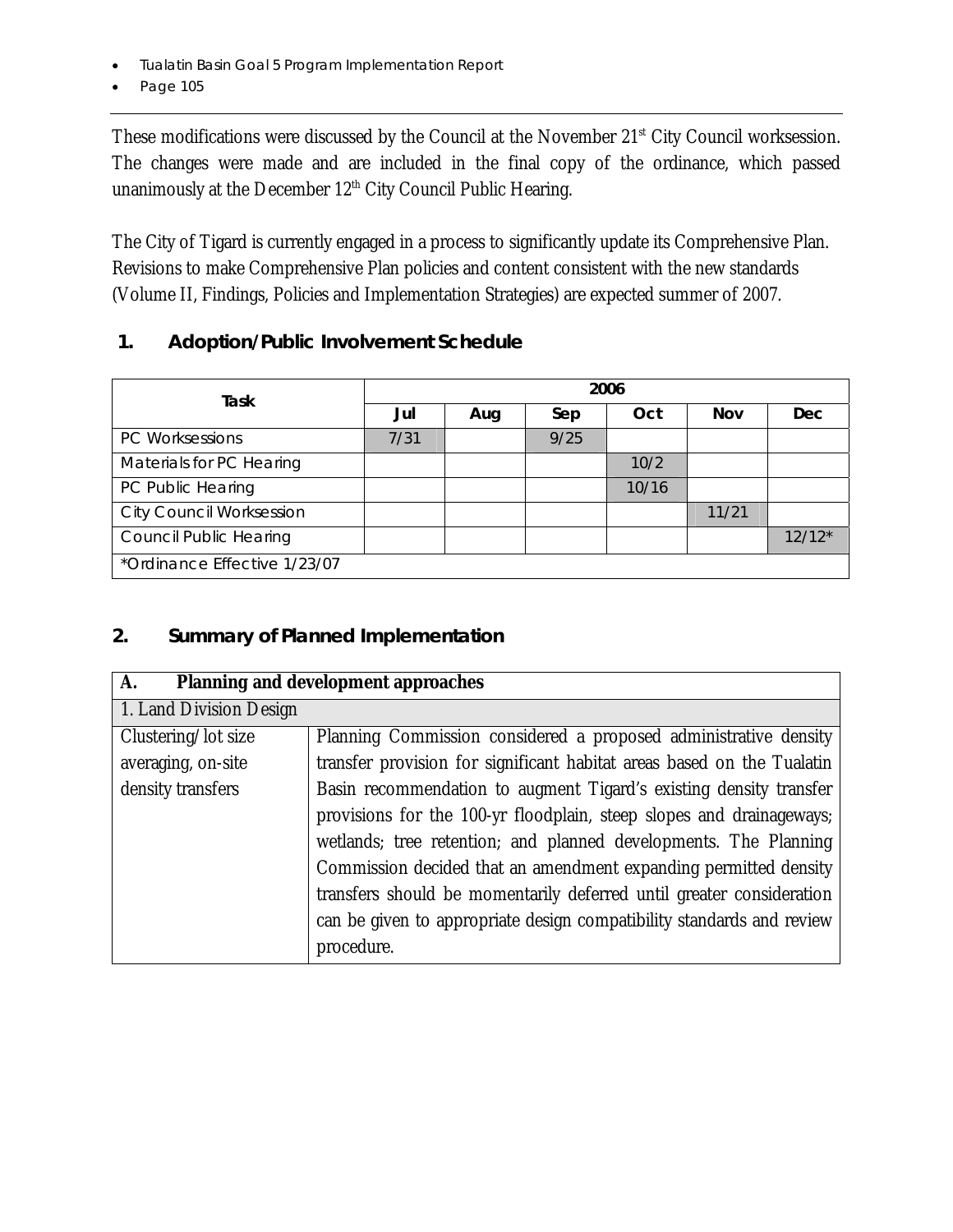- Tualatin Basin Goal 5 Program Implementation Report
- Page 106

| Reduction of lot           | Add strictly & moderately limit habitat areas to the list of areas                            |  |
|----------------------------|-----------------------------------------------------------------------------------------------|--|
| dimensional standards      | (including CWS vegetated corridor) where the Planning Director may                            |  |
|                            | approve up to 50% adjustment to any dimensional standard (e.g.,                               |  |
|                            | setback height or lot area) of the underlying zone district to reduce                         |  |
|                            | adverse impacts on wetlands, stream corridors, fish and wildlife                              |  |
|                            | habitat, water quality and the potential for slope of flood hazards.                          |  |
| Allow for waiver of        | Allow reduction to minimum density by subtracting the number of                               |  |
| minimum density            | square feet of inventoried significant habitat that is permanently                            |  |
| requirements (Metro);      | protected from the total number of square feet used to calculate the                          |  |
|                            | minimum density requirement.                                                                  |  |
| 2. Site Design             |                                                                                               |  |
| Increased flexibility for  | Add strictly & moderately limit habitat areas to the list of areas                            |  |
| setbacks                   | (including CWS vegetated corridor) where the Planning Director may                            |  |
|                            | approve up to 50% adjustment to any dimensional standard (e.g.,                               |  |
|                            | setback height or lot area) of the underlying zone district to reduce                         |  |
|                            | adverse impacts on wetlands, stream corridors, fish and wildlife                              |  |
|                            | habitat, water quality and the potential for slope of flood hazards.                          |  |
| Increased flexibility for  | Current code allows lot coverage to be increased up to 80% or greater,                        |  |
| lot coverage               | thus meeting the Basin's recommended flexibility for lot coverage.                            |  |
| Increased flexibility for  | Add strictly & moderately limit habitat areas to the list of areas                            |  |
| building heights           | (including CWS vegetated corridor) where the Planning Director may                            |  |
|                            | approve up to 50% adjustment to any dimensional standard (e.g.,                               |  |
|                            | setback height or lot area) of the underlying zone district to reduce                         |  |
|                            | adverse impacts on wetlands, stream corridors, fish and wildlife                              |  |
|                            | habitat, water quality and the potential for slope of flood hazards.                          |  |
| 3. Parking Design          |                                                                                               |  |
| Reduced parking ratios     | Current code allows for up to 20% reduction in required parking for                           |  |
|                            | commercial, industrial or civic uses, thus exceeding the 10%                                  |  |
|                            | recommended by the Tualatin Basin.                                                            |  |
| Shared driveways and       |                                                                                               |  |
| parking areas;             | Existing regulations address the issue of joint access, egress, parking<br>and loading areas. |  |
| On-street parking credit   |                                                                                               |  |
| Flexibility in parking lot |                                                                                               |  |
| landscaping /              | Current code allows for a 1% reduction in the required amount of                              |  |
| Additional parking lot     | landscaping for every 2% of canopy cover preserved, totaling a                                |  |
| landscaping                | reduction of up to 20%.                                                                       |  |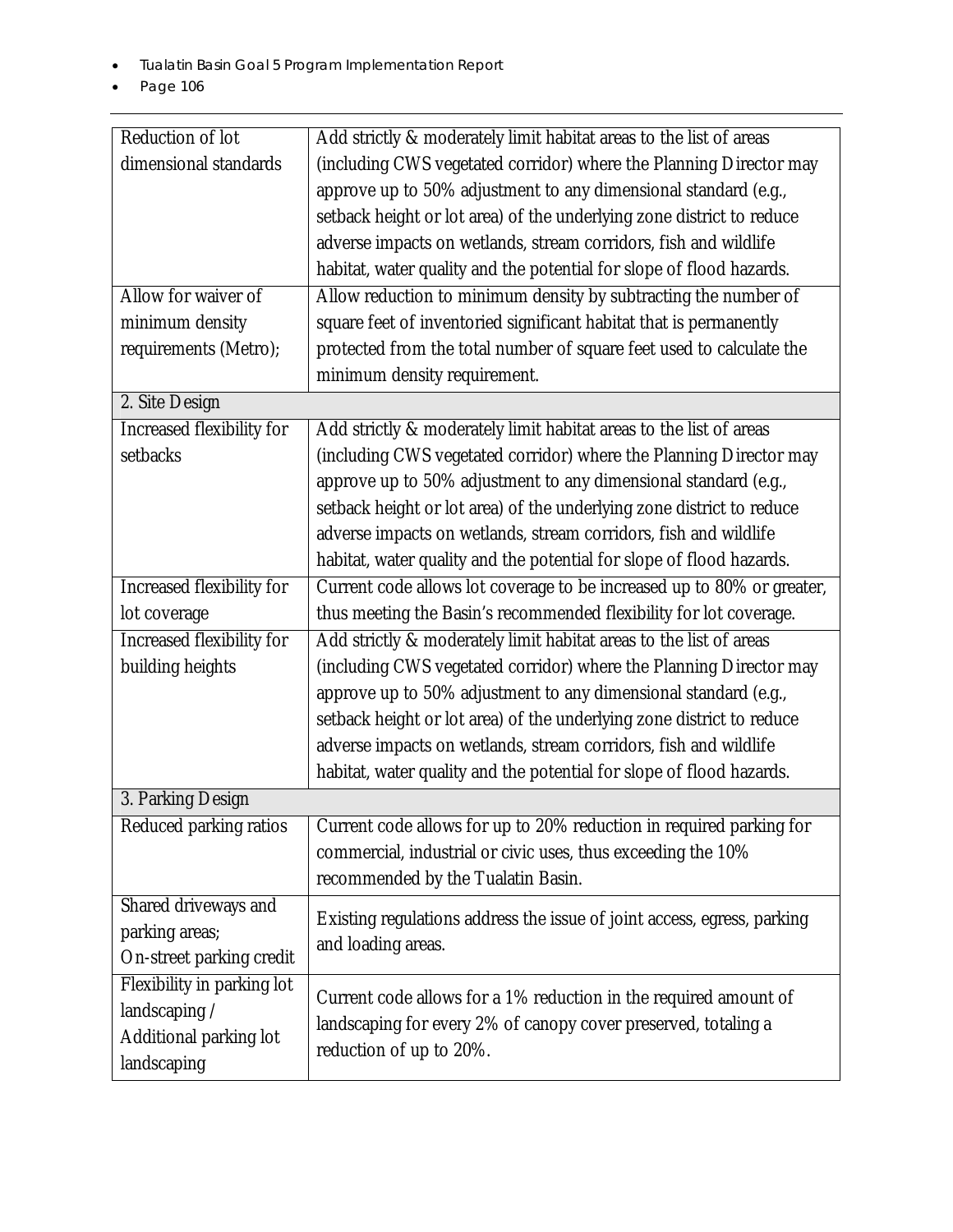- Tualatin Basin Goal 5 Program Implementation Report
- Page 107

| Smaller car spaces and          | Current code allows stalls to be distributed 50% compact and 50%           |
|---------------------------------|----------------------------------------------------------------------------|
| stall dimensions                | standard spaces, thus exceeding the Basin recommendation. The              |
|                                 | standard stall dimensions for both width (at 8' 6") and length (at 18'     |
|                                 | 6") are substantially equivalent to the Basin recommendation.              |
| Increased use of                | Add pervious paving to list of allowed hard surface materials for          |
| pervious materials              | walkways, parking areas and access drives. Require consideration of        |
|                                 | innovative methods and techniques to reduce development impacts to         |
|                                 | site hydrology and fish and wildlife habitat as part of Site Development   |
|                                 | Review.                                                                    |
| 4. Landscaping/Hardscape Design |                                                                            |
| <b>Locating landscaping</b>     | Current code allows for up to 20% reduction (greater than the 15%          |
| adjacent to habitat areas       | recommended) of required landscaping in exchange for preservation of       |
|                                 | existing tree canopy (1% reduction for each 2% of canopy).                 |
| Increased use of native         | Current code includes language promoting the use of native plant           |
| plant                           | materials to reduce irrigation and maintenance demands.                    |
|                                 |                                                                            |
| Improved soil                   | Require consideration of innovative methods and techniques to reduce       |
| amendment                       | development impacts to site hydrology and fish and wildlife habitat as     |
| Reduction of non-ADA            | part of Site Development Review.                                           |
| sidewalk widths within a        | Add significant habitat areas to the list of natural features eligible for |
| site                            | adjustments to street improvement standards.                               |
| Increased use of habitat-       | Require consideration of innovative methods and techniques to reduce       |
| friendly fencing                | development impacts to site hydrology and fish and wildlife habitat as     |
|                                 | part of Site Development Review.                                           |
| Preservation of existing        | Current code contains provisions and incentives for tree preservation      |
| trees and maximize              | and mitigation of removed trees. Require consideration of innovative       |
| forest canopy                   | methods and techniques to reduce development impacts to site               |
|                                 | hydrology and fish and wildlife habitat as part of Site Development        |
|                                 | Review.                                                                    |
| 5. Lighting Design              |                                                                            |
| Re-directed outdoor             | Current code addresses light spill-off in commercial areas by requiring    |
| lighting, reducing light        | all lighting fixtures to incorporate cut-off shields to prevent the        |
| spill-off                       | spillover of light to adjoining properties. Require consideration of       |
|                                 | innovative methods and techniques to reduce development impacts to         |
|                                 | site hydrology and fish and wildlife habitat as part of Site Development   |
|                                 | Review.                                                                    |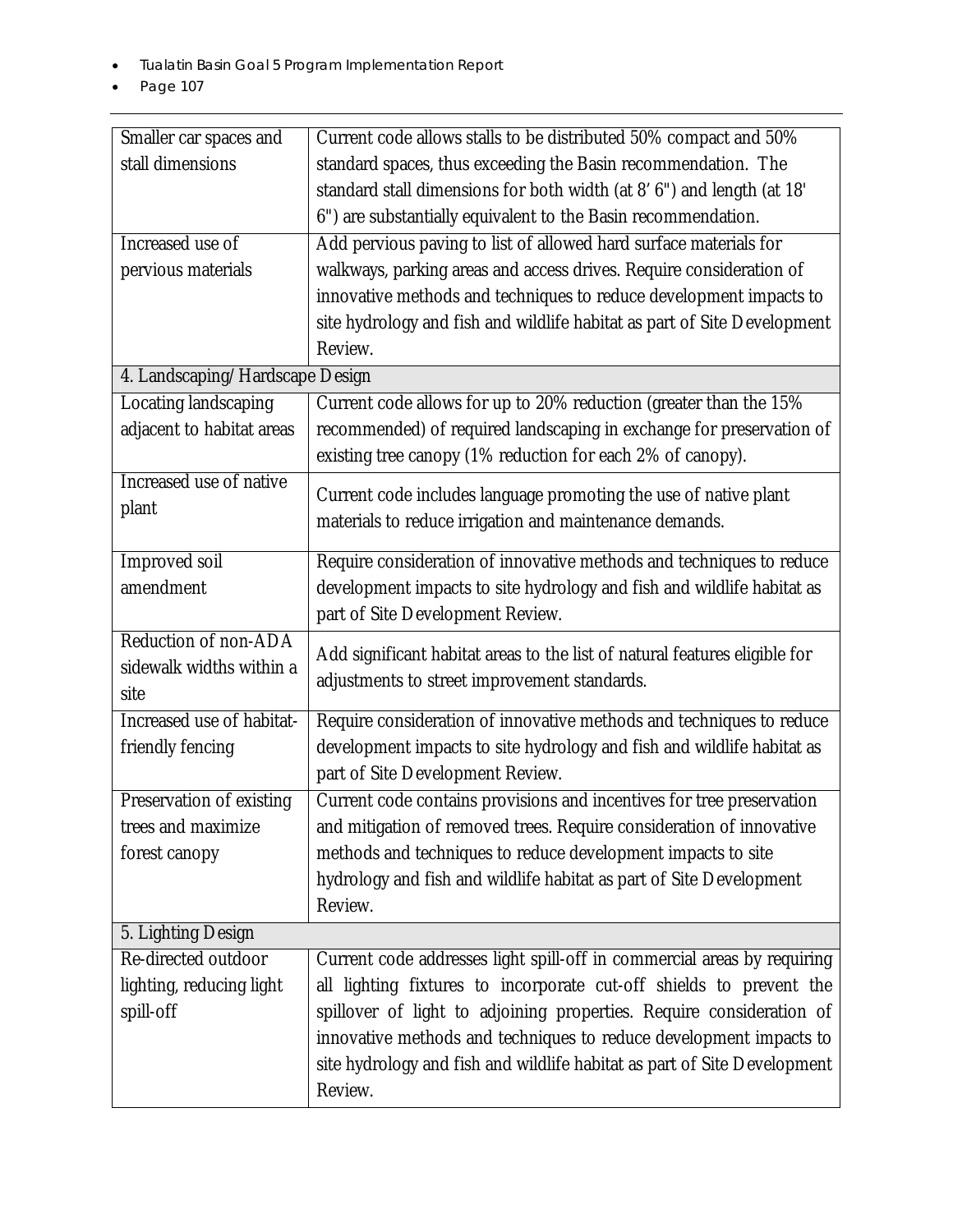- Tualatin Basin Goal 5 Program Implementation Report
- Page 108

| 6. Density Reduction for Regionally Significant Habitat |                                                                        |  |  |
|---------------------------------------------------------|------------------------------------------------------------------------|--|--|
| Modified definition of                                  | Amend the definition of net development area to all "significant"      |  |  |
| net buildable areas                                     | habitat areas" to be deducted along with other sensitive land areas at |  |  |
|                                                         | the option of the developer.                                           |  |  |
| Reduced minimum                                         | The current code allows for a reduction of lot area/size below the     |  |  |
| buildable lot sizes                                     | minimum allowed by the underlying zone as an incentive for tree        |  |  |
|                                                         | retention (18.790.040.A.2) and avoiding the vegetated corridor         |  |  |
|                                                         | (18.775.100).                                                          |  |  |

| <b>Engineering and Design Approaches</b><br><b>B.</b> |                                                                            |  |
|-------------------------------------------------------|----------------------------------------------------------------------------|--|
| 1. Street design                                      |                                                                            |  |
| Minimize paving                                       | "Skinny" roadway widths are currently allowed on local residential         |  |
|                                                       | streets if criteria is met. Add "bodies of water and significant habitat   |  |
|                                                       | areas" to the list of natural features considered for adjustments to       |  |
|                                                       | street improvement standards. Add "significant habitat areas" to the       |  |
|                                                       | list of natural features precluding block size and planter strip           |  |
|                                                       | requirements.                                                              |  |
| Use pervious paving                                   | Add pervious paving to list of allowed hard surface materials for          |  |
| materials                                             | walkways, parking areas and access drives. Require consideration of        |  |
|                                                       | innovative methods and techniques to reduce development impacts to         |  |
|                                                       | site hydrology and fish and wildlife habitat as part of Site Development   |  |
|                                                       | Review.                                                                    |  |
| Maximize street tree                                  | Tigard has a Street Tree Planting Program, which provides free street      |  |
| usage                                                 | trees for public right-of-way areas. A Street Tree List was developed to   |  |
|                                                       | assist Tigard homeowners, businesses, and developers in choosing           |  |
|                                                       | appropriate street trees. Current code meets Basin recommendation.         |  |
| Use multi-functional                                  | City requires measures to address the additional runoff caused by the      |  |
| open drainage systems /                               | development to confirm with CWS Design and Construction                    |  |
| modify drainage                                       | Standards. Require consideration of innovative methods and                 |  |
| practices                                             | techniques to reduce development impacts to site hydrology and fish        |  |
|                                                       | and wildlife habitat as part of Site Development Review.                   |  |
| 2. Stream crossing and street connectivity standards  |                                                                            |  |
| Minimize the number of                                | Add "bodies of water and significant habitat areas" to the list of         |  |
| stream crossings/place                                | natural features considered for adjustments to street improvement          |  |
| crossings perpendicular                               | standards. Add "significant habitat areas" to the list of natural features |  |
|                                                       | precluding block size.                                                     |  |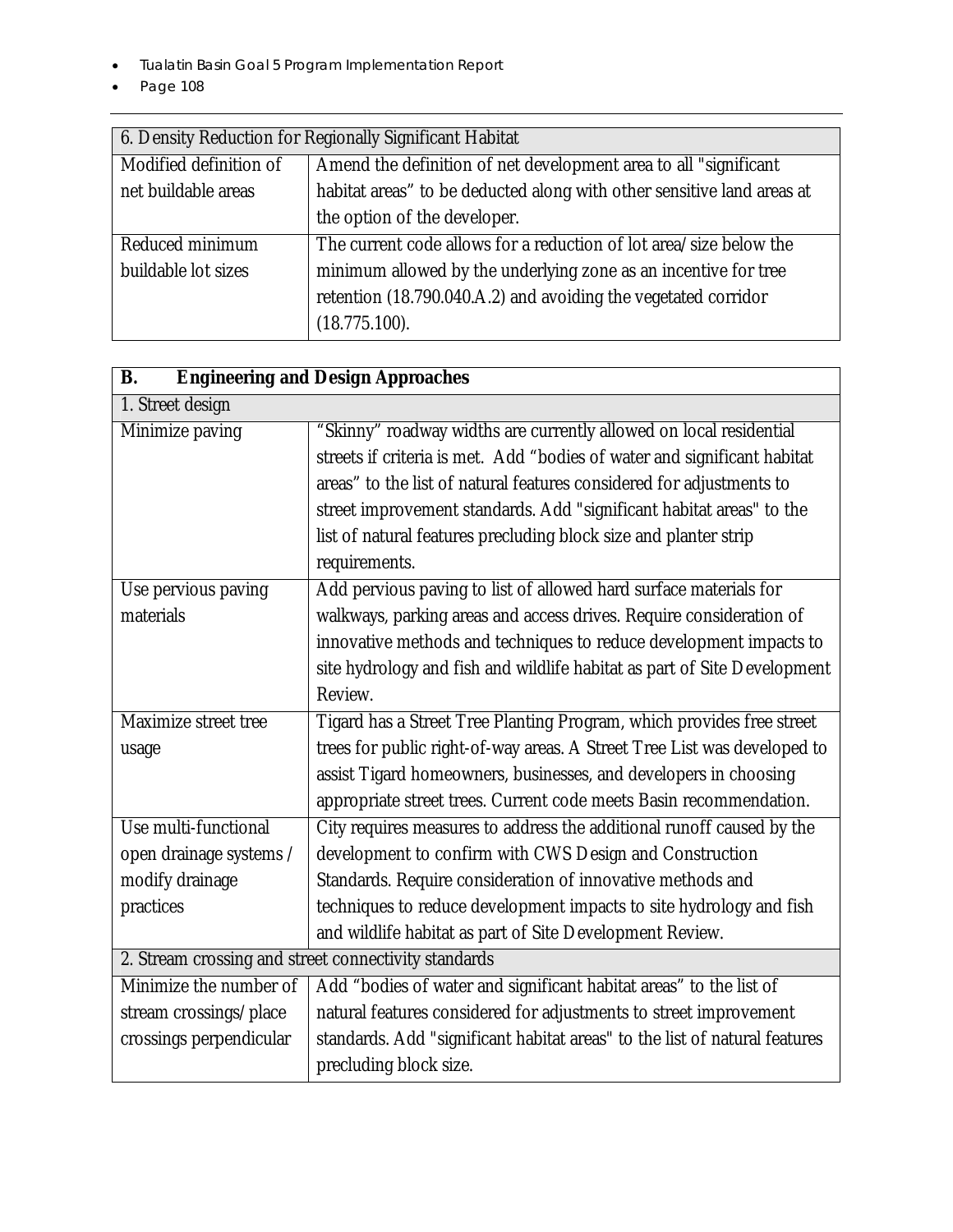- Tualatin Basin Goal 5 Program Implementation Report
- Page 109

| Allow narrow paved                       | "Skinny" roadway widths are currently allowed on local residential       |
|------------------------------------------|--------------------------------------------------------------------------|
| widths through stream                    | streets if criteria is met. Add "bodies of water and significant habitat |
| corridors                                | areas" to the list of natural features considered for adjustments to     |
|                                          | street improvement standards. Add "significant habitat areas" to the     |
|                                          | list of natural features precluding block size and planter strip         |
|                                          | requirements.                                                            |
| Use habitat sensitive                    | The City of Tigard is actively coordinating with CWS to implement the    |
| bridge and culvert                       | Healthy Streams Plan, in accordance with CWS Design and                  |
| designs                                  | <b>Construction Standards.</b>                                           |
| 3. Stormwater management facility design |                                                                          |
| Use vegetated                            | Numerous water quality facilities have been constructed in the City of   |
| stormwater management                    | Tigard. Require consideration of innovative methods and techniques to    |
|                                          |                                                                          |
| facilities                               | reduce development impacts to site hydrology and fish and wildlife       |
|                                          | habitat as part of Site Development Review.                              |
| Use detention ponds                      | Require consideration of innovative methods and techniques to reduce     |
|                                          | development impacts to site hydrology and fish and wildlife habitat as   |
|                                          | part of Site Development Review.                                         |
| Use of underground                       | Require consideration of innovative methods and techniques to reduce     |
| detention and/or                         | development impacts to site hydrology and fish and wildlife habitat as   |

| <b>Building Design Solutions</b><br>$\mathbf{C}$ . |                                                                       |
|----------------------------------------------------|-----------------------------------------------------------------------|
| <b>Encourage Green roofs</b>                       | No apparent barriers exist within the Development Code precluding     |
| (eco-roofs)                                        | options. The City administers specialty codes & building requirements |
|                                                    | adopted by the state. Require consideration of innovative methods and |
|                                                    | techniques to reduce development impacts to site hydrology and fish   |
|                                                    | and wildlife habitat as part of Site Development Review.              |
| Disconnect downspouts                              | No apparent barriers exist within the Development Code precluding     |
|                                                    | options. The City administers specialty codes & building requirements |
|                                                    | adopted by the state. Require consideration of innovative methods and |
|                                                    | techniques to reduce development impacts to site hydrology and fish   |
|                                                    | and wildlife habitat as part of Site Development Review.              |
| Use rain barrel or                                 | No apparent barriers exist within the Development Code precluding     |
| cistern system                                     | options. Require consideration of innovative methods and techniques   |
|                                                    | to reduce development impacts to site hydrology and fish and wildlife |
|                                                    | habitat as part of Site Development Review.                           |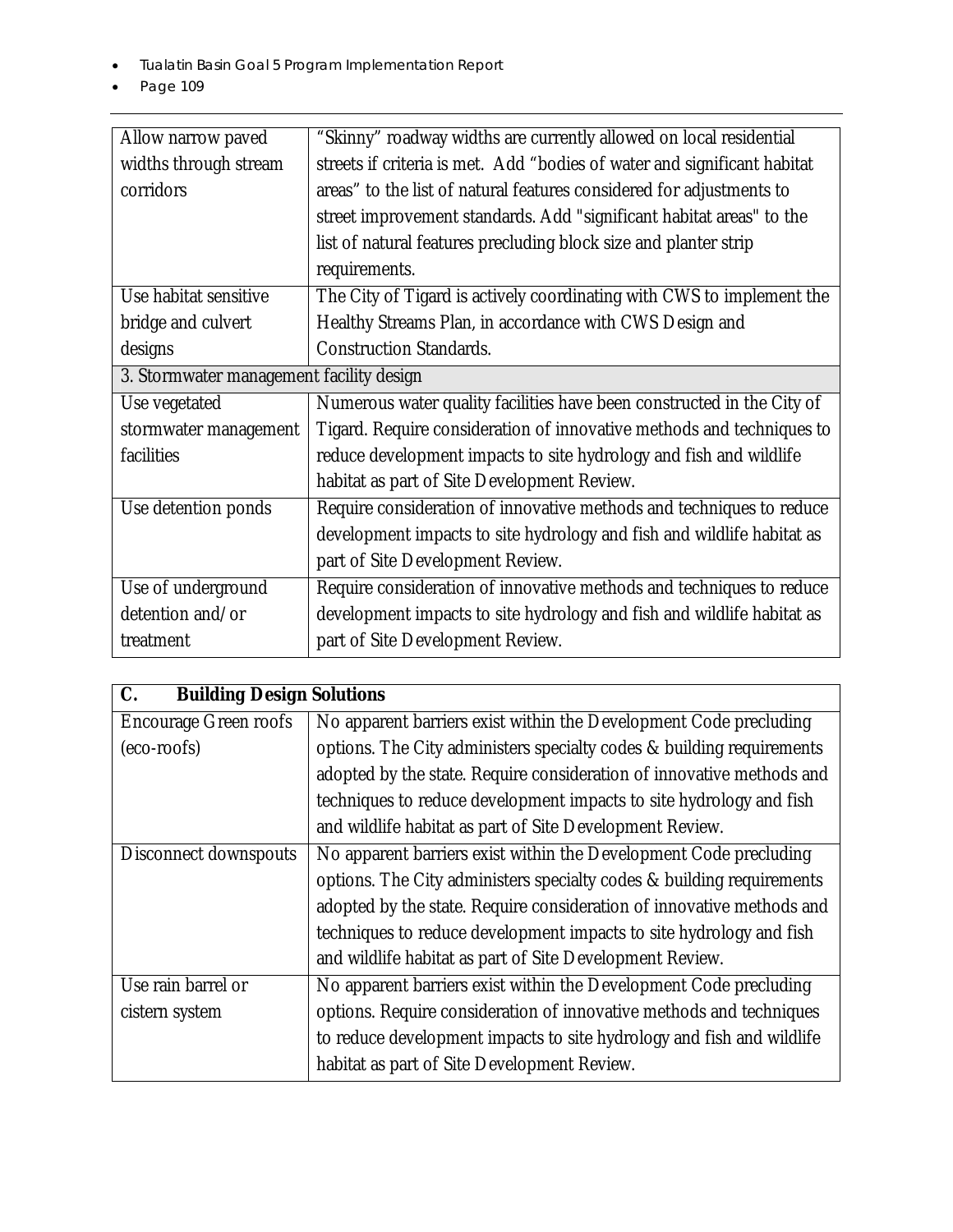- Tualatin Basin Goal 5 Program Implementation Report
- Page 110

# *I. Tualatin*

The City of Tualatin has participated directly with other jurisdictions in the Tualatin Basin in the early 1990s when Clean Water Services' role was expanded to include stormwater management. In the late 1990s the City worked with the Basin's jurisdictions, Metro, the State, citizens, nonprofit organizations and developers to create and adopt a Basin wide approach to comply with Metro's Urban Growth Management Functional Plan's Title 3 for Floodplain Management and Water Quality. Currently, the City is working with the Basin jurisdictions, Metro, the State, citizens, nonprofit organizations and developers to create the Tualatin Basin Program to comply with the Functional Plan's voluntary program in Title 13 to protect fish and wildlife habitat. The Tualatin Community Plan and its implementing regulations already address many of the elements in Title 13 and the Tualatin Basin Program, but amendments are proposed to the Tualatin Development Code to remove barriers and to encouragement low impact development (see *Appendix J*). A limited number of the Basin Program's elements are not proposed to be added because they are inappropriate for Tualatin or their effectiveness would be minor as applied in Tualatin.

| Task                              | 2006 |      |      |       |            |            |
|-----------------------------------|------|------|------|-------|------------|------------|
|                                   | Jul  | Aug  | Sep  | Oct   | <b>Nov</b> | <b>Dec</b> |
| <b>Tualatin Planning Advisory</b> | 7/13 | 8/10 |      |       |            |            |
| Committee* (TPAC)                 |      |      |      |       |            |            |
| Worksession                       |      |      |      |       |            |            |
| <b>TPAC Recommendation to</b>     |      |      | 9/14 |       |            |            |
| Council                           |      |      |      |       |            |            |
| <b>Council Public Hearing</b>     |      |      |      | 10/23 |            |            |
| Council Pass Ordinance            |      |      |      |       | 11/13      |            |
| Ordinance Effective               |      |      |      |       |            | 12/13      |

#### **1. Adoption/Public Involvement Schedule**

∗ Tualatin does not have a Planning Commission. The Tualatin Planning Advisory Committee reviews proposed Plan Text and Plan Map amendments and makes recommendations to the Tualatin City Council in an advisory capacity.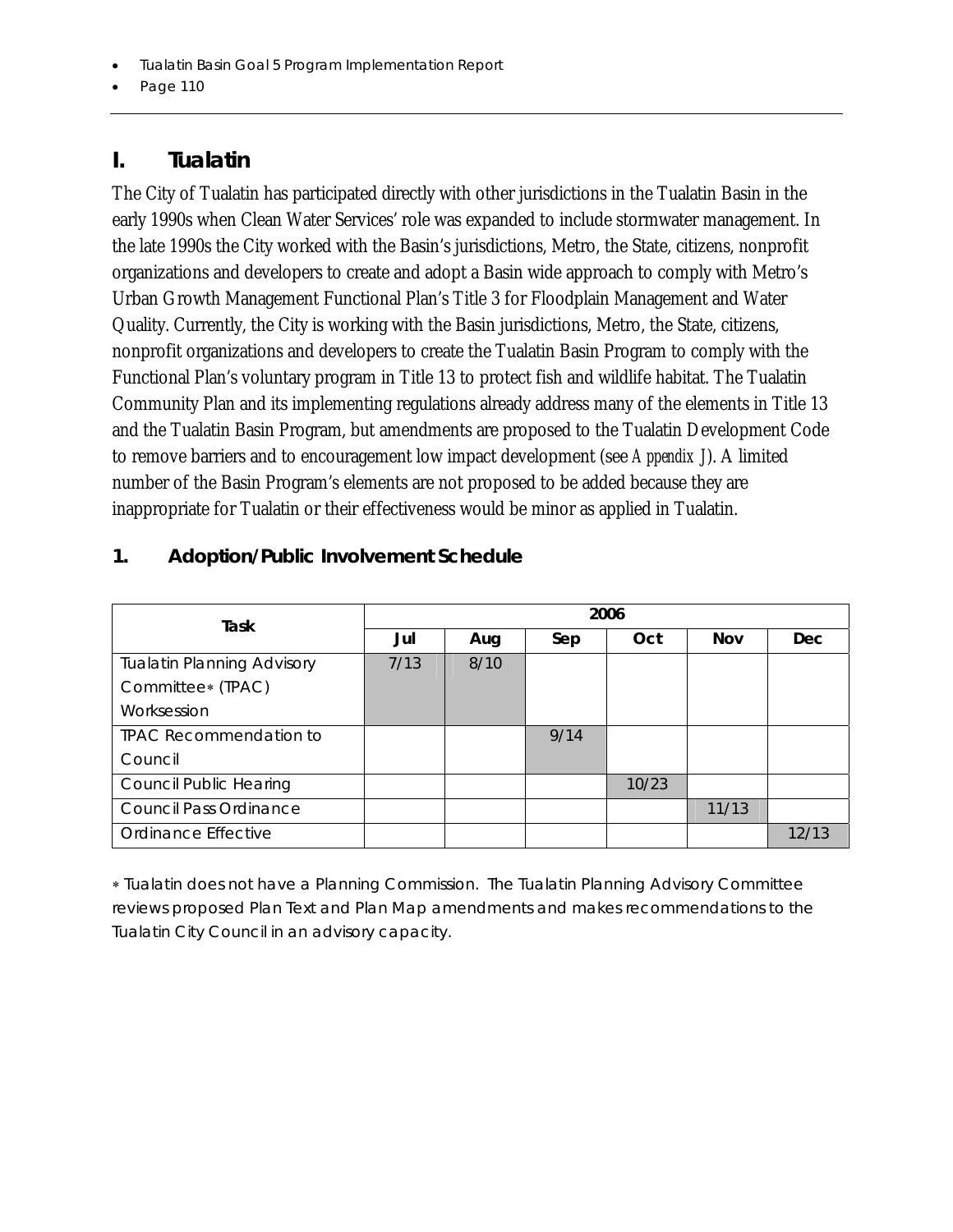- Tualatin Basin Goal 5 Program Implementation Report
- Page 111

### **2. Summary of Planned Implementation**

| A.                        | <b>Planning and development approaches</b>                                 |
|---------------------------|----------------------------------------------------------------------------|
| 1. Land Division Design   |                                                                            |
| Clustering/lot size       | The Tualatin Development Code (TDC) uses lot size averaging for            |
| averaging, on-site        | single-family development. The TDC's only single-family district           |
| density transfers         | allows incentives to cluster homes and protect habitat. It has allowed     |
|                           | on-site density transfers for multi-family development since the 1970s.    |
|                           | The proposed amendments do not include adopting a PUD process              |
|                           | for residential development.                                               |
| Reduction of lot          | Amendments are not proposed because the single-family lot size was         |
| dimensional standards;    | reduced and changed to an average, and dimensions were reduced in          |
|                           | 1995, 1998 and 2000.                                                       |
| Allow for waiver of       | Amendments are not proposed because the TDC uses net density, not          |
| minimum density           | gross density, thus residential developments are not negatively affected   |
| requirements (Metro);     | when habitat is placed in Tracts. The Minor and Major Variance             |
|                           | processes are also available.                                              |
| 2. Site Design            |                                                                            |
| Increased flexibility for | Amendments are not proposed to reduce single-family setbacks               |
| setbacks                  | because the setbacks were reduced in 1995 and 2001, including              |
|                           | dwellings near habitat. It is not clear that allowing even narrower yards  |
|                           | is appropriate given other factors such as fire, safety, space, air and    |
|                           | light access to single family dwellings. For commercial and industrial     |
|                           | uses almost all of the side and rear setbacks already can be zero and      |
|                           | amendments are proposed to allow a 35% reduction in front, side or         |
|                           | rear yard setbacks.                                                        |
| Increased flexibility for | Amendments are not proposed to increase lot coverage because it was        |
| lot coverage              | increased from 35% to 45% in 2000 for single-family homes. Greater         |
|                           | than 45% coverage is not appropriate in the City's only single-family      |
|                           | district. There is no lot coverage standard for multi-family, commercial   |
|                           | and industrial uses, thus buildings can cover much of the lot provided     |
|                           | setbacks, parking and other requirements are met.                          |
| Increased flexibility for | Amendments are not proposed to increase building height because            |
| building heights          | current limits go up to 35 feet for four residential districts and 64 feet |
|                           | for one district; 45 feet for many commercial districts and up to 75 feet  |
|                           | in the downtown area; and 60 feet for industrial districts.                |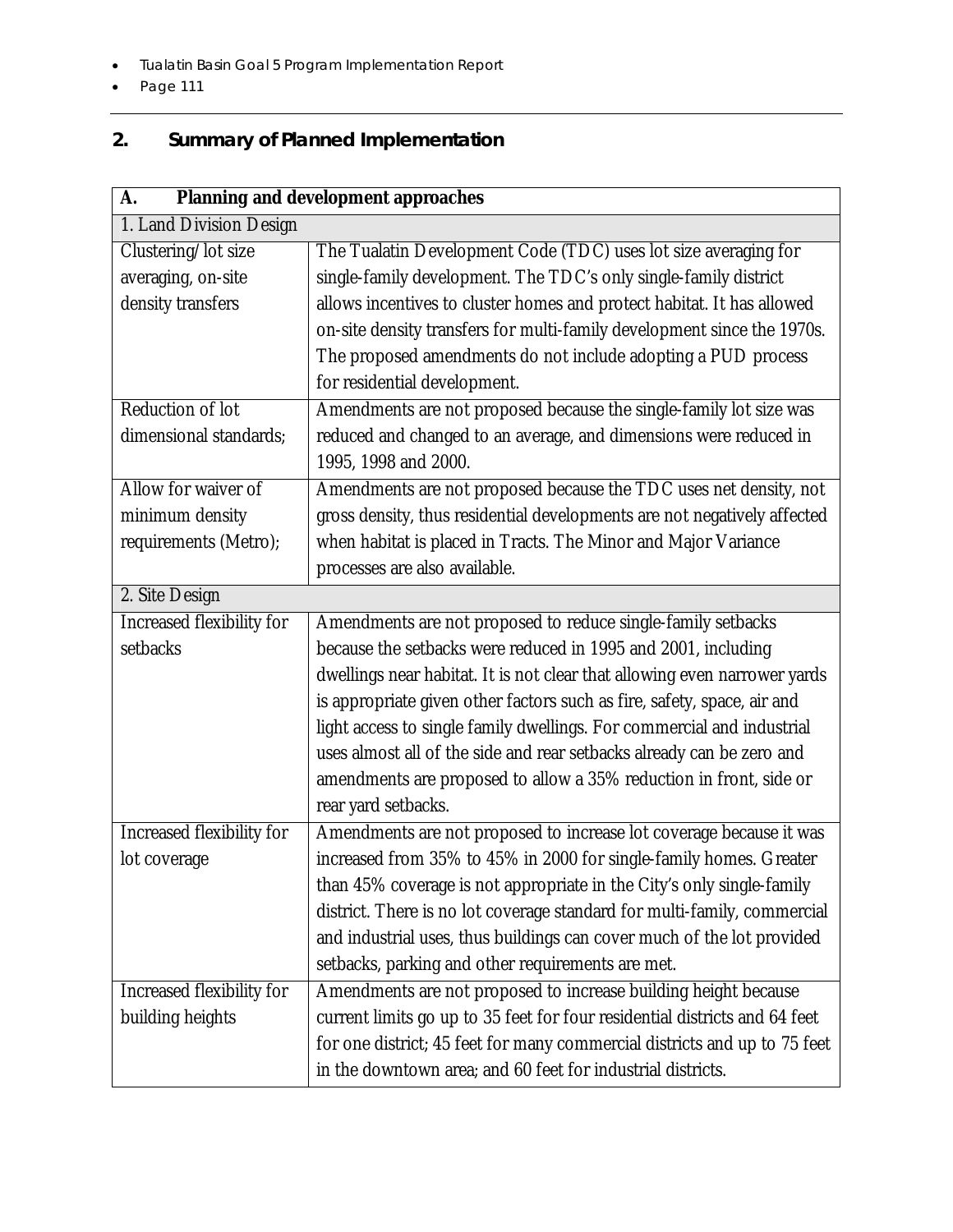- Tualatin Basin Goal 5 Program Implementation Report
- Page 112

| 3. Parking Design               |                                                                           |
|---------------------------------|---------------------------------------------------------------------------|
| Reduced parking ratios          | Amendments are not proposed because the TDC already provides this         |
|                                 | flexibility by allowing less than the required number of spaces. The      |
|                                 | reductions do not apply to on-street parking. Parking ratios comply       |
|                                 | with the Functional Plan's standards.                                     |
| Shared driveways and            | Amendments are not proposed because the TDC already provides for          |
| parking areas;                  | and requires shared driveways. It allows residential parking to be on     |
| On-street parking credit        | private property up to 500 feet away. It provides for shared parking      |
|                                 | and joint parking. The parking provisions do not apply to on-street       |
|                                 | parking. In the commercial and industrial areas there is little on-street |
|                                 | parking because the curb-to-curb street widths are wide enough to         |
|                                 | accommodate only travel lanes and bike lanes, not parking lanes, that     |
|                                 | reduces impervious surface areas and stormwater runoff.                   |
| Flexibility in parking lot      | Amendments are proposed to allow parking lot runoff to flow to            |
| landscaping /                   | landscape areas and to allow parking lot landscaping to abut habitat      |
| Additional parking lot          | areas. The TDC already requires parking lot shade trees and perimeter     |
| landscaping                     | parking lot landscaping.                                                  |
| Smaller car spaces and          | Amendments are not proposed because many vehicles are wide and            |
| stall dimensions                | long and necessitate sufficient stall widths and lengths so vehicle doors |
|                                 | aren't damaged when opening them. The aging population will need to       |
|                                 | open their doors wide to get in and out of their vehicles. The TDC        |
|                                 | allows 35% of required spaces to be compact spaces and all spaces in      |
|                                 | excess of the required number can be compact spaces. The TDC              |
|                                 | allows the bumper overhang area to be landscaped, thus the full length    |
|                                 | need not be paved.                                                        |
| Increased use of                | The city allows pervious parking surfaces, but the TDC does not           |
| pervious materials              | clearly say so, except in the Central Design District (downtown).         |
|                                 | Amendments are proposed to clearly allow pervious materials.              |
| 4. Landscaping/Hardscape Design |                                                                           |
| Locating landscaping            | The TDC requires perimeter landscaping in multi-family, commercial        |
| adjacent to habitat areas       | and industrial districts that effectively enlarges any abutting habitat   |
|                                 | area. The landscaped perimeter areas are measured from property lines,    |
|                                 | thus when a tract is created for habitat, the setback is measured from    |
|                                 | the new tract/property line.                                              |
| Increased use of native         |                                                                           |
| plants                          | Amendments are proposed to encourage the use of native plants.            |
|                                 |                                                                           |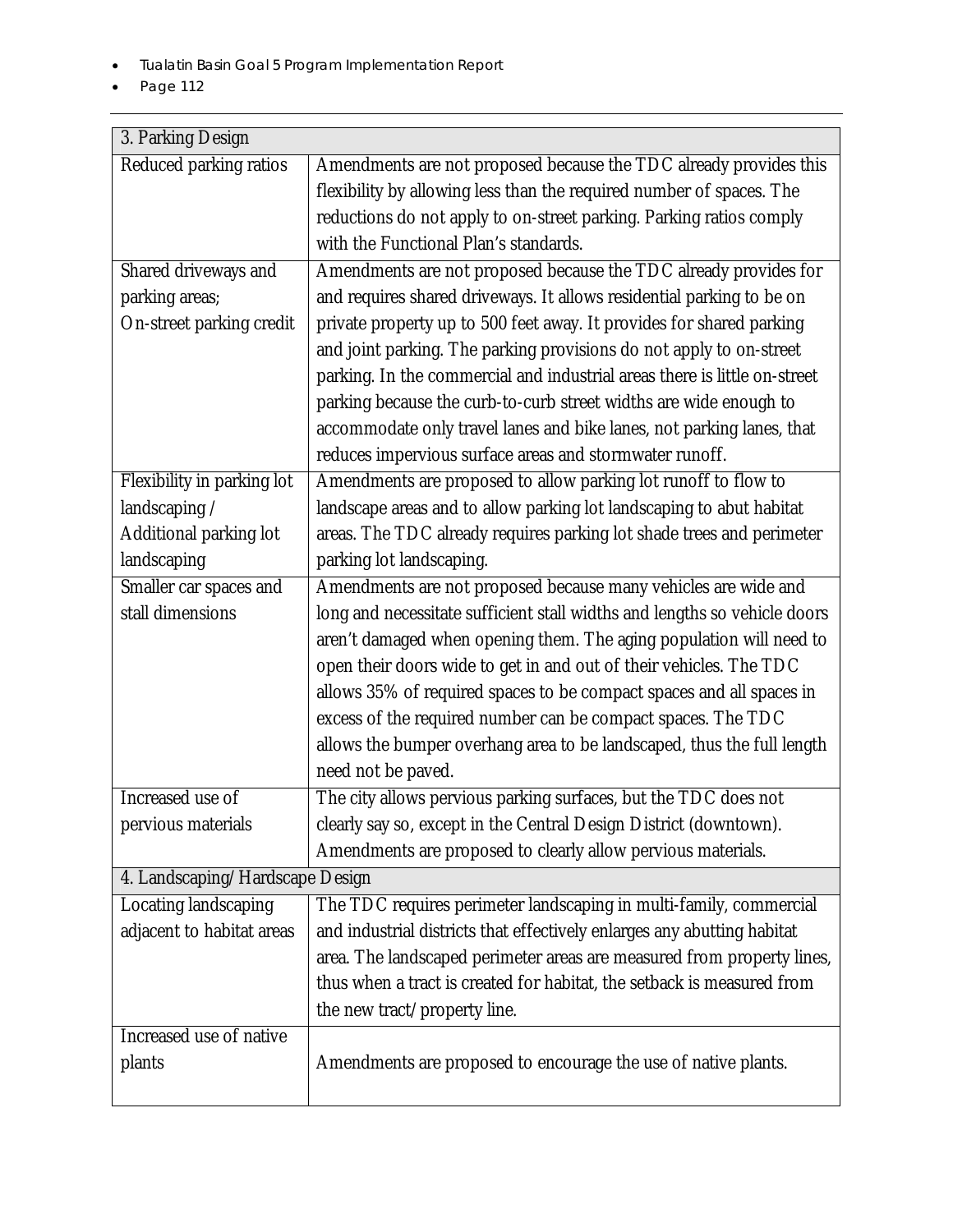- Tualatin Basin Goal 5 Program Implementation Report
- Page 113

| <b>Improved soil</b><br>amendment                        | Amendments are proposed to encourage the use of soil amendment.                                           |
|----------------------------------------------------------|-----------------------------------------------------------------------------------------------------------|
| Reduction of non-ADA<br>sidewalk widths within a<br>site | Amendments are not proposed because the minimum widths for on-<br>site accessways and walkways have been. |
| Increased use of habitat-                                | Amendments are proposed to require habitat-friendly fencing                                               |
| friendly fencing                                         | consistent with Metro Code 3.07, Table 3.07-13c, Part (a).                                                |
| Preservation of existing                                 | Amendments are not proposed because the Architectural Review (AR)                                         |
| trees and maximize                                       | process requires a tree survey. Tree retention is reviewed in the AR                                      |
| forest canopy                                            | process. Trees can be removed only through the AR process or the                                          |
|                                                          | City's Tree Cutting Permit program. All development except single                                         |
|                                                          | family detached housing must go through the AR review process. The                                        |
|                                                          | TDC allows and encourages tree retention. The City has been a Tree                                        |
|                                                          | City USA since 1987 and has received the National Arbor                                                   |
|                                                          | Foundation's Above-and-Beyond award numerous times.                                                       |
|                                                          |                                                                                                           |
| 5. Lighting Design                                       |                                                                                                           |
| Re-directed outdoor                                      | Amendments are proposed to add to the TDC's existing lighting                                             |
| lighting, reducing light                                 | standards to not allow parking lot and security lights to shine into                                      |
| spill-off                                                | habitat areas.                                                                                            |
|                                                          | 6. Density Reduction for Regionally Significant Habitat                                                   |
| Modified definition of                                   | Amendments are not proposed because the TDC uses net acres, which                                         |
| net buildable areas                                      | does not negatively affect residential density. When habitat is placed in                                 |
|                                                          | a Tract, that area is netted-out and not counted. The TDC's 80%                                           |
|                                                          | minimum density requirement applies to the net acres, not the gross                                       |
|                                                          | acres.                                                                                                    |
| Reduced minimum                                          | Amendments are not proposed because, as noted above, the minimum                                          |
| buildable lot sizes                                      | lots size was reduced several years ago and later it was changed to an                                    |
|                                                          | average minimum lot size. Also, as an incentive to protect habitat the                                    |
|                                                          | minimum lot size can be reduced an additional 1,000 square feet to                                        |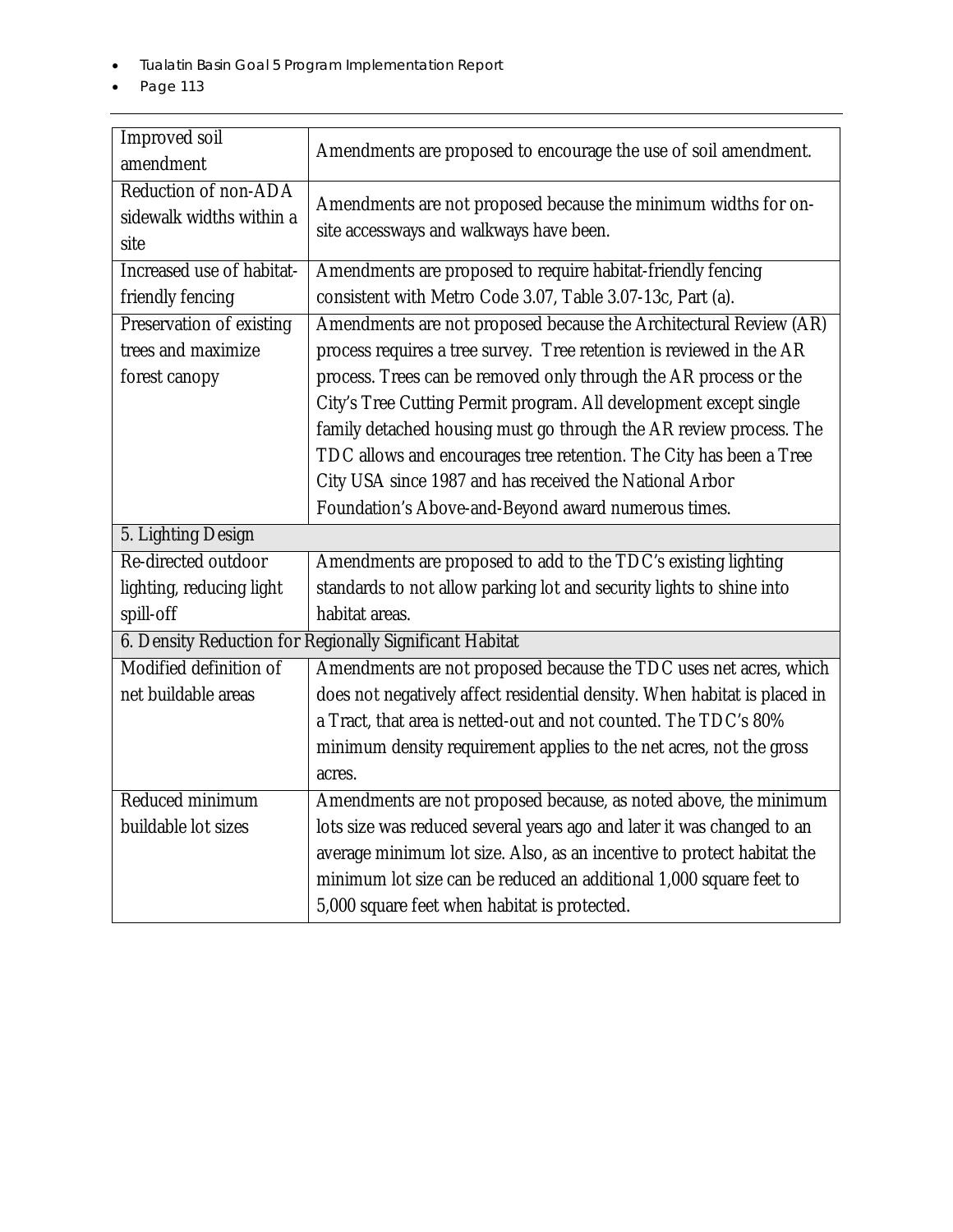- Tualatin Basin Goal 5 Program Implementation Report
- Page 114

| <b>Engineering and Design Approaches</b><br><b>B.</b>                           |                                                                                                                                                                                                                                                                                                                                                                                                                                                                                                                                                                                                                                                                                                                 |  |
|---------------------------------------------------------------------------------|-----------------------------------------------------------------------------------------------------------------------------------------------------------------------------------------------------------------------------------------------------------------------------------------------------------------------------------------------------------------------------------------------------------------------------------------------------------------------------------------------------------------------------------------------------------------------------------------------------------------------------------------------------------------------------------------------------------------|--|
| 1. Street design                                                                |                                                                                                                                                                                                                                                                                                                                                                                                                                                                                                                                                                                                                                                                                                                 |  |
| Minimize paving                                                                 | Amendments are not proposed to reduce the paved width of streets<br>from curb to curb because the TDC provides a "skinny street" option<br>for local residential streets, and the TDC, Chapter 74, allows the City<br>Engineer to allow narrower streets for hazardous, impractical or                                                                                                                                                                                                                                                                                                                                                                                                                          |  |
|                                                                                 | detrimental situations. No policy sets the stage for that allowance, thus<br>an amendment is proposed to add a policy in TDC, Chapter 11,<br>authorizing the City Engineer to allow narrow rights-of-way and streets<br>for unusual circumstances, including habitat.                                                                                                                                                                                                                                                                                                                                                                                                                                           |  |
| Use pervious paving<br>materials                                                | Pervious paving material for streets is possible between the curbs, but<br>the City has not allowed it due to durability issues. Pervious paving<br>material for public sidewalks in the right-of-way is possible, but the<br>Public Works Construction Code (PWCC) does not clearly allow it.<br>The PWCC will be amended to show construction details for pervious<br>public sidewalks as well as accessways on private property.                                                                                                                                                                                                                                                                             |  |
| Maximize street tree<br>usage                                                   | Amendments are not proposed to the City's street tree program<br>because the program is coordinated as to species, street tree planting<br>strip width and spacing. The TDC requires street trees per Chapter 74.<br>Schedule A and Map 74-1 set the appropriate specie and planting<br>spacing for strip widths of 4, 5 and 6 feet. It is inappropriate to plant<br>trees with a 30 foot diameter drip line closer than 30 feet because the<br>trees will grow into one another. In some cases a reduced number of<br>trees are planted, especially around cul-de-sacs, because driveway<br>drops, power transformers, water hydrants, street lights and natural gas<br>facilities do not allow tree planting. |  |
| Use multi-functional<br>open drainage systems /<br>modify drainage<br>practices | Amendments are not proposed because the City is participating in<br>CWS's stormwater regulations review and until the review is complete<br>it is not known what changes to make. It is not likely the City will allow<br>open ditches in the City Limits when development occurs and streets<br>are improved to urban standards, but the City is open to all options.                                                                                                                                                                                                                                                                                                                                          |  |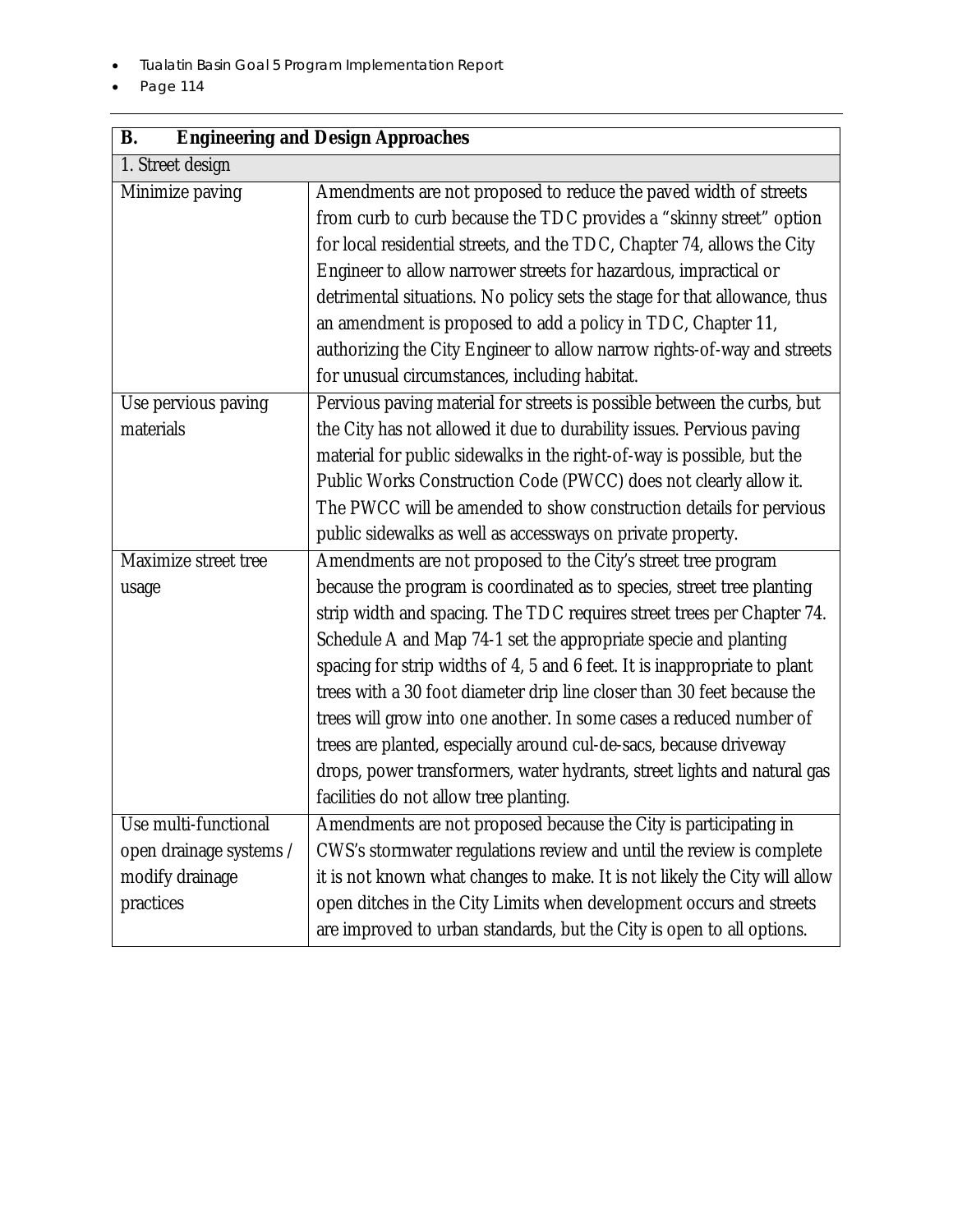- Tualatin Basin Goal 5 Program Implementation Report
- Page 115

|                                          | 2. Stream crossing and street connectivity standards                     |  |  |
|------------------------------------------|--------------------------------------------------------------------------|--|--|
| Minimize the number of                   | Amendments are not proposed because the CWS regulations apply in         |  |  |
| stream crossings/place                   | the City and they require perpendicular crossings. The number of         |  |  |
| crossings perpendicular                  | stream crossings is a balance between an efficient and safe street       |  |  |
|                                          | system and habitat protection. The City's Transportation System Plan     |  |  |
|                                          | calls for some crossings of habitat. As part of a construction project a |  |  |
|                                          | crossing will be reviewed and CWS and Statewide Goal 5 requirements      |  |  |
|                                          | will be met.                                                             |  |  |
| Allow narrow paved                       | Amendments are proposed to clarify the longtime City practice of         |  |  |
| widths through stream                    | narrowing rights-of-way and street widths for habitat protection. The    |  |  |
| corridors                                | city allows reduced paved widths and meets CWS standards and             |  |  |
|                                          | regulations for stream crossings.                                        |  |  |
| Use habitat sensitive                    | The city has adopted by reference CWS's regulations for Metro's Title    |  |  |
| bridge and culvert                       | 3 and all bridge and culvert designs meet CWS's standards.               |  |  |
| designs                                  |                                                                          |  |  |
| 3. Stormwater management facility design |                                                                          |  |  |
| Use vegetated                            | Amendments are not proposed because the City is participating in         |  |  |
| stormwater management                    | CWS's stormwater regulations review and until the review is complete     |  |  |
| facilities                               | it is not known what changes to make. The City is open to all options.   |  |  |
|                                          | Based on current CWS requirements vegetated stormwater facilities        |  |  |
|                                          | have been used with all development since the early 1990's.              |  |  |
| Use detention ponds                      | Amendments are not proposed because the City is participating in         |  |  |
|                                          | CWS's stormwater regulations review and until the review is complete     |  |  |
|                                          | it is not known what changes to make. The City is open to all options.   |  |  |
|                                          | Based on current CWS requirements detention ponds have been              |  |  |
|                                          | possible since the early 1990s.                                          |  |  |
| Use of underground                       | Amendments are not proposed because the City is participating in         |  |  |
| detention and/or                         | CWS's stormwater regulations review and until the review is complete     |  |  |
| treatment                                | it is not known what changes to make. The City is open to all options.   |  |  |
|                                          | Based on current CWS requirements underground detention and/or           |  |  |
|                                          | treatment has been possible since the early 1990s.                       |  |  |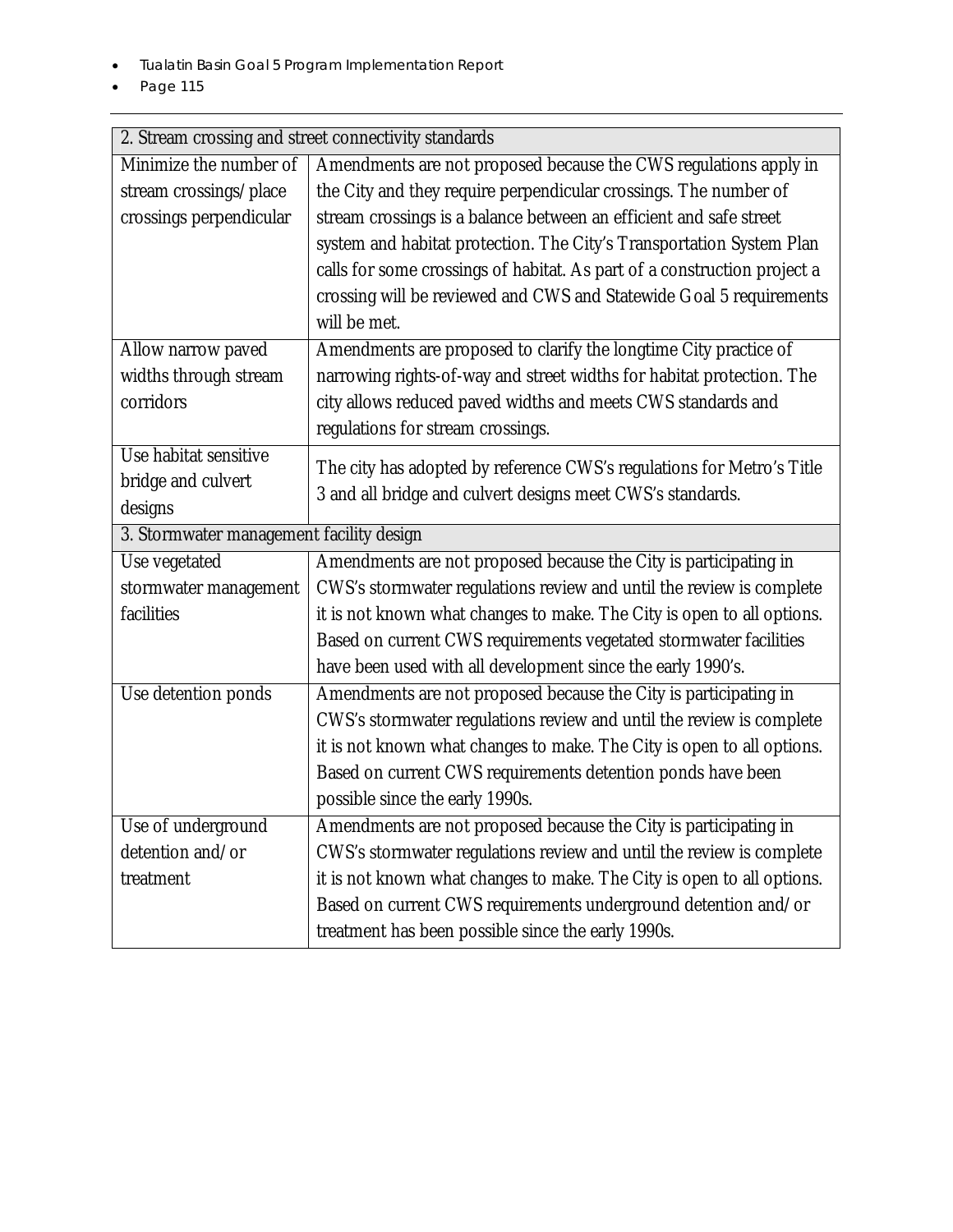- Tualatin Basin Goal 5 Program Implementation Report
- Page 116

| <b>Building Design Solutions</b><br>C. |                                                                          |
|----------------------------------------|--------------------------------------------------------------------------|
| <b>Encourage Green roofs</b>           | Amendments are not proposed because green roofs are allowed. The         |
| (eco-roofs)                            | TDC, Central Design District, encourages green roofs. Green roofs        |
|                                        | are, primarily, a Building Code issue and the Tualatin Building Official |
|                                        | indicates they are permitted provided plans and specifications are       |
|                                        | submitted to show how it will be constructed.                            |
| Disconnect downspouts                  | Amendments are not proposed because disconnected downspouts are          |
|                                        | allowed. Disconnected downspouts are a Building Code issue and the       |
|                                        | Tualatin Building Official indicates they are permitted provided plans   |
|                                        | and specifications are submitted to show how they will work.             |
| Use rain barrel or                     | Amendments are not proposed because rain barrels and cisterns are        |
| cistern system                         | allowed. Rain barrels and cisterns are a Building Code issue and the     |
|                                        | Tualatin Building Official indicates they are permitted provided plans   |
|                                        | and specifications are submitted to show how they will be constructed.   |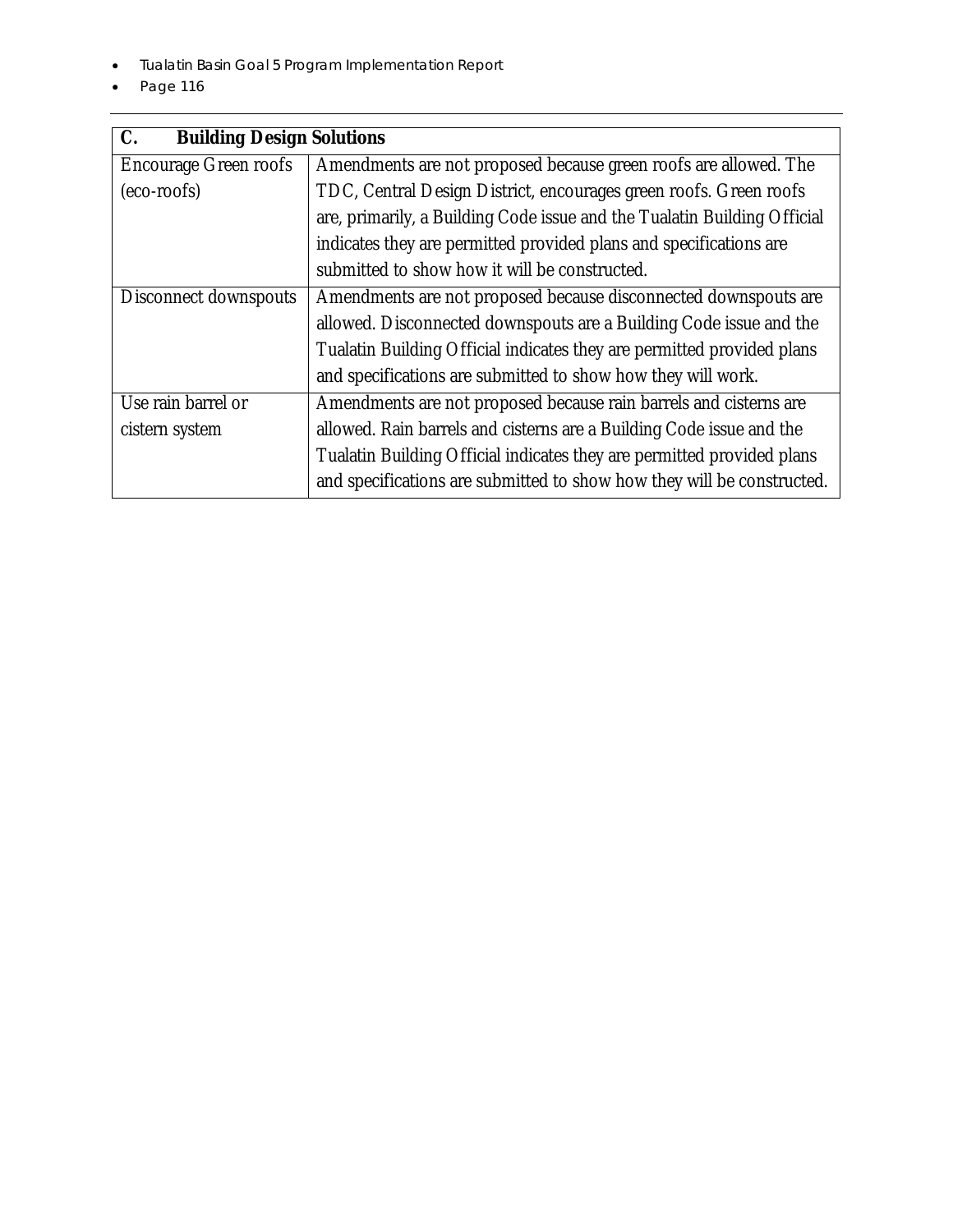- **Tualatin Basin Goal 5 Program Implementation Report**
- Page 117

## *J. Washington County*

Washington County completed inventories of locally significant fish and wildlife habitat and adopted protection standards in 1982 and 1983. These inventories and related protection standards were subsequently acknowledged by the Land Conservation and Development Commission (LCDC). Additional sites were added to the inventory of locally significant resources during periodic review in the late 1980's and were acknowledged by LCDC in 1990 and 1991.

Washington County works cooperatively with the cities in the Tualatin River Basin and with Clean Water Services in complying with water quality and fish habitat requirements of the State Department of Environmental Quality (DEQ) and the Federal Endangered Species Act (ESA). This compliance process provides significant protection for all fish and wildlife habitat located within stream corridors and wetland and riparian areas throughout the basin.

On October 24, 2006 Washington County adopted Ordinance No. 662. This Ordinance amends various elements of the Washington County Comprehensive Plan, including the Community Development Code, in order to facilitate and encourage the utilization of low-impact / habitat friendly development practices in unincorporated areas. Through the adoption of Ordinance 662, Washington County substantially complies with applicable requirements of Title 13 of Metro's Urban Growth Management Functional Plan.

Metro staff has reviewed Ordinance 662 and noted the following two points related to full compliance with applicable requirements of Title 13:

- *1. The Community Development Code (CDC) Section 300-5 does not limit application of the density reduction provision to lands that were within the Metro UGB as of January 1, 2002 as required under Title 13.*
- *2. Provide both a simple and detailed process for property owners to verify the location of habitat areas identified on Metro's Regionally Significant Fish and Wildlife Inventory Map as adopted by reference in CDC 300-5, 300-1, 422-2, and Policy 10.*

Further, Metro staff has provided the following recommendation related to potential enhancement of County Code standards which could encourage habitat friendly development practices:

As part of a companion ordinance, adopt CDC 404-5 Habitat Protection Planned Development that was included as part of the original Ordinance 662 package or comparable provisions to further facilitate and encourage habitat-friendly development practices.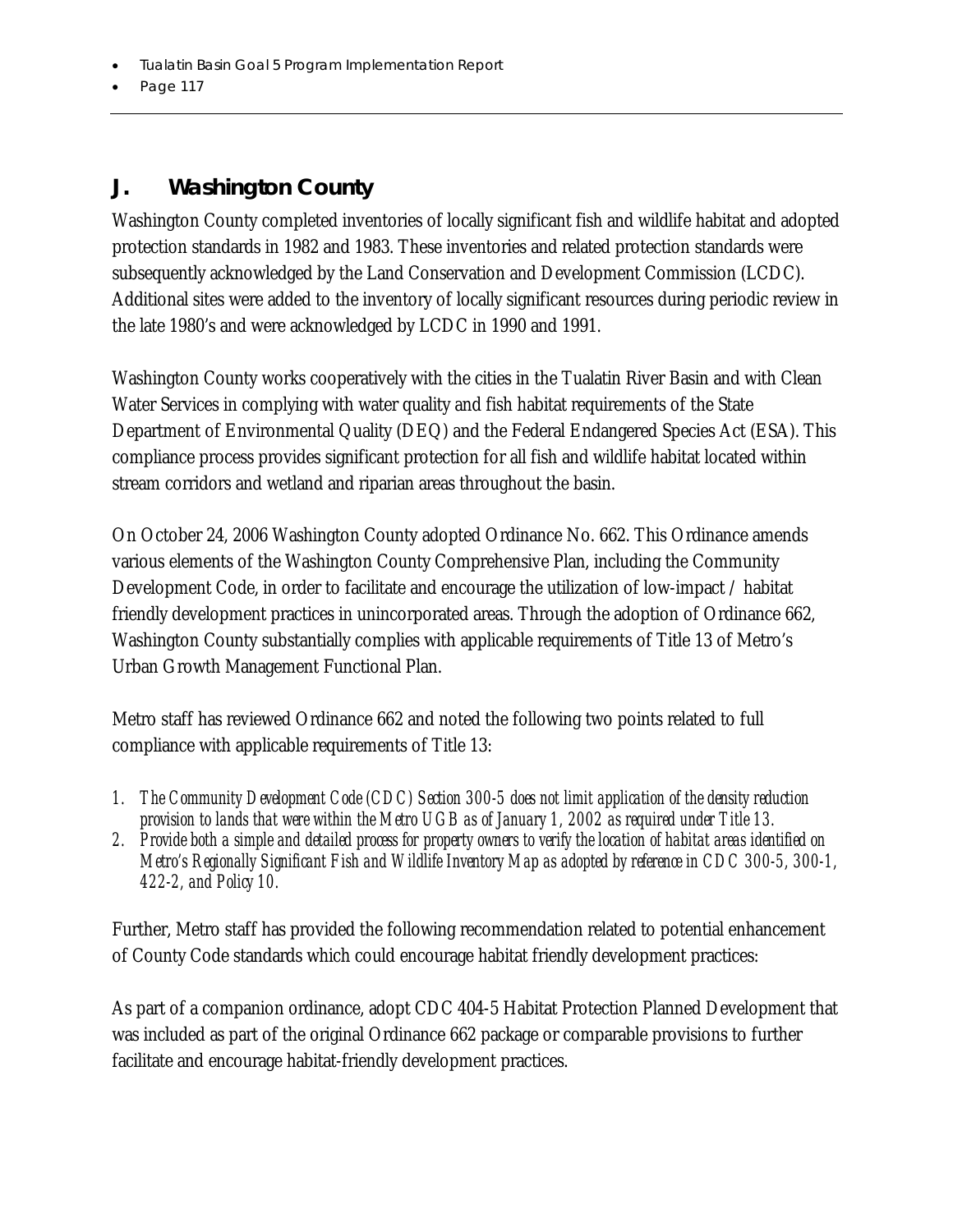- Tualatin Basin Goal 5 Program Implementation Report
- Page 118

With respect to the Title 13 compliance requirements noted above, County staff will prepare CDC amendments for consideration by the Board of Commissioners during the 2007 Ordinance season. Staff is continuing to examine ways to provide incentives and increased flexibility through changes to the county's Planned Development standards. Those changes will also be considered in 2007. Additional details are provided in *Appendix K*.

### **1. Adoption/Public Involvement Schedule**

| Task                                 | 2006 |     |      |       |            |            |
|--------------------------------------|------|-----|------|-------|------------|------------|
|                                      | Jul  | Aug | Sep  | Oct   | <b>Nov</b> | <b>Dec</b> |
| Planning Commission meeting          |      |     | 9/6  |       |            |            |
| <b>Board of Commissioners Mtg.-1</b> |      |     | 9/19 |       |            |            |
| potential adoption                   |      |     |      |       |            |            |
| <b>Board of Commissioners Mtg.-2</b> |      |     | 9/26 |       |            |            |
| BCC-Engrossment (if needed)          |      |     |      | 10/17 |            |            |
| BCC-Engrossment-2nd                  |      |     |      | 10/24 |            |            |
| hearing (if needed)                  |      |     |      |       |            |            |
| Effective date of 'A' engrossed      |      |     |      |       | 11/23      |            |
| Ordinance                            |      |     |      |       |            |            |

### **2. Summary of Adopted or Planned Implementation**

| <b>Planning and development approaches</b><br>A.                |                                                                                                                                                                                                                                         |  |
|-----------------------------------------------------------------|-----------------------------------------------------------------------------------------------------------------------------------------------------------------------------------------------------------------------------------------|--|
| 1. Land Division Design                                         |                                                                                                                                                                                                                                         |  |
| Clustering/lot size<br>averaging, on-site<br>density transfers  | Clustering and lot size averaging already allowed in R-5 through R-9;<br>no potential gain in higher density districts.                                                                                                                 |  |
| Reduction of lot<br>dimensional standards;                      | High level of flexibility currently allowed through Planned<br>Development process - recommend development of "Habitat<br>Protection Planned Development" process (HPPD) to provide<br>incentives to protect significant habitat areas. |  |
| Allow for waiver of<br>minimum density<br>requirements (Metro); | Allow for waiver of minimum density requirements in exchange for<br>habitat protection.                                                                                                                                                 |  |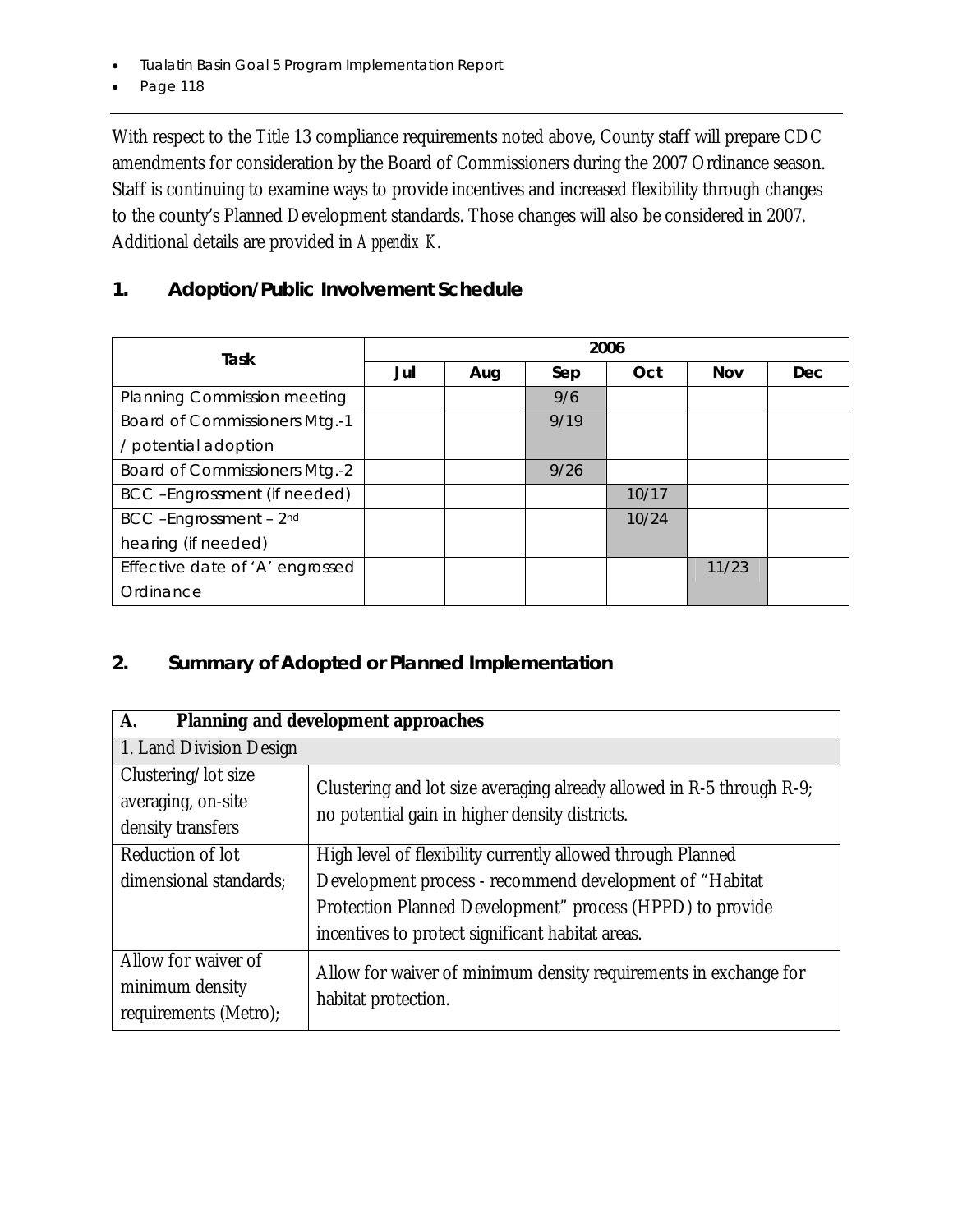- Tualatin Basin Goal 5 Program Implementation Report
- Page 119

| 2. Site Design                                       |                                                                                                                               |
|------------------------------------------------------|-------------------------------------------------------------------------------------------------------------------------------|
| Increased flexibility for<br>setbacks                | Some flexibility currently exists - recommend development of<br>"Habitat Protection Planned Development" process (HPPD) which |
|                                                      | would allow for more significant level of flexibility in exchange for                                                         |
|                                                      | protected habitat.                                                                                                            |
| Increased flexibility for                            |                                                                                                                               |
| lot coverage                                         | Development of "Habitat Protection Planned Development" process                                                               |
| <b>Increased flexibility for</b><br>building heights | Development of "Habitat Protection Planned Development" process                                                               |
| 3. Parking Design                                    |                                                                                                                               |
| Reduced parking ratios                               | CDC currently provides options for reduction in parking requirements.                                                         |
| Shared driveways and                                 | CDC supports shared driveways and parking areas - propose                                                                     |
| parking areas;                                       | amending design standards to address typical subdivision designs;                                                             |
| On-street parking credit                             | Modify code to allow on-street parking; exempt "partitions" from on-                                                          |
|                                                      | street parking requirements in urban areas.                                                                                   |
| Flexibility in parking lot                           | Pursue allowing protected Habitat Benefit Areas to count toward                                                               |
| landscaping /                                        | minimum landscaping requirements. No change to internal landscaping                                                           |
| Additional parking lot                               | requirements.                                                                                                                 |
| landscaping                                          |                                                                                                                               |
| Smaller car spaces and                               | Existing Code standard minimums may be too small for the current                                                              |
| stall dimensions                                     | average vehicle size - further reductions not recommended.                                                                    |
| Increased use of                                     | Amending CDC Sections 408 & 409 to permit alternative structural                                                              |
| pervious materials                                   | designs to incorporate pervious paving on lands outside the Public                                                            |
|                                                      | R.O.W.                                                                                                                        |
| 4. Landscaping/Hardscape Design                      |                                                                                                                               |
| <b>Locating landscaping</b>                          | Existing standards allow for flexibility in locating required landscaping                                                     |
| adjacent to habitat areas                            | except for those portions required within parking areas - no change                                                           |
|                                                      | recommended.                                                                                                                  |
| Increased use of native                              |                                                                                                                               |
| plants                                               | Currently encouraged. Coordinating enhancements with CWS                                                                      |
|                                                      |                                                                                                                               |
| Improved soil                                        | Coordinating with CWS for technical guidance                                                                                  |
| amendment                                            |                                                                                                                               |
| Reduction of non-ADA                                 |                                                                                                                               |
| sidewalk widths within a                             | Amending Section 408 to allow reductions where appropriate.                                                                   |
| site                                                 |                                                                                                                               |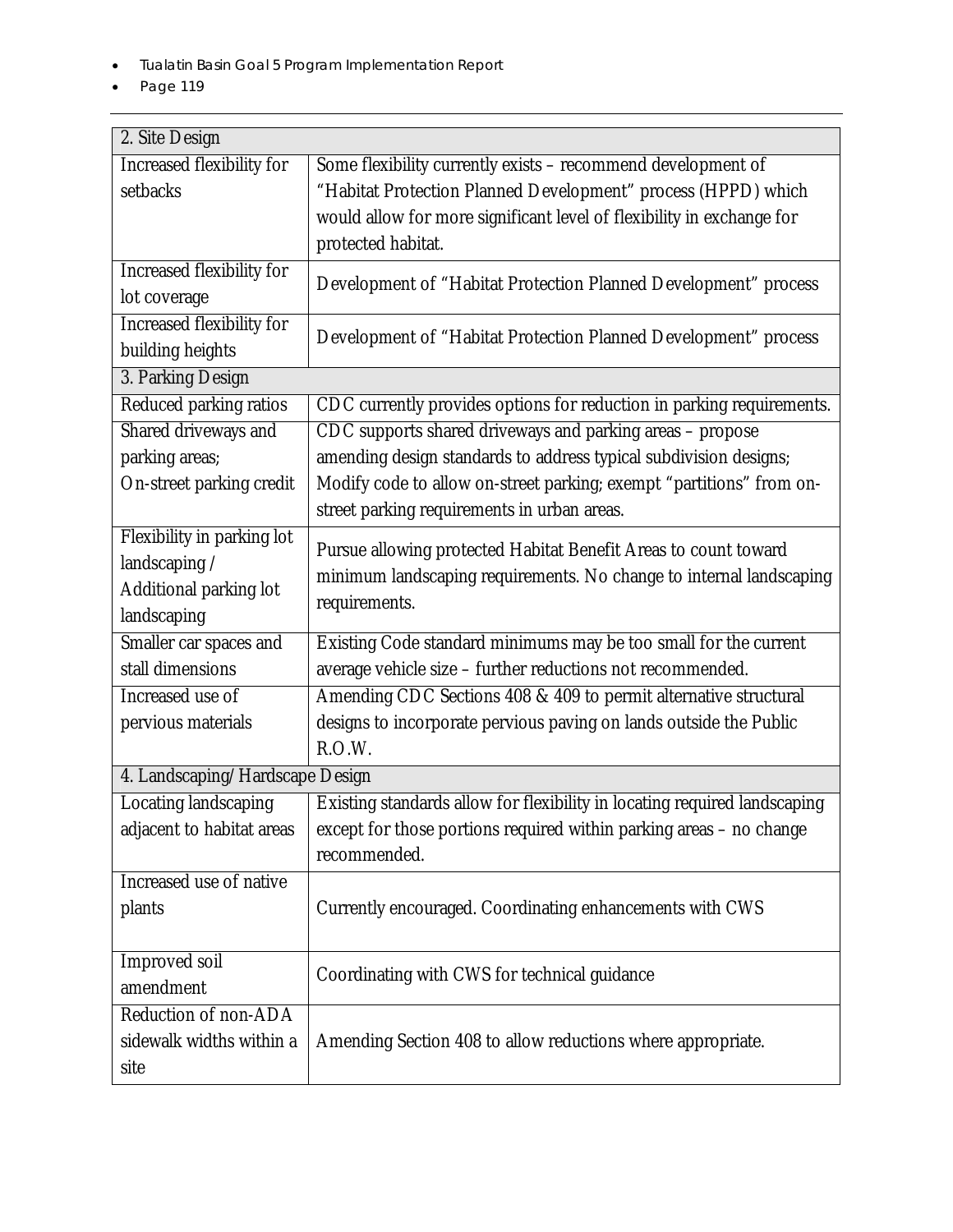- Tualatin Basin Goal 5 Program Implementation Report
- Page 120

| Increased use of habitat- | Amending screening and buffering and other code sections requiring       |
|---------------------------|--------------------------------------------------------------------------|
| friendly fencing          | fencing to require habitat friendly designs for fencing located adjacent |
|                           | to habitat areas.                                                        |
| Preservation of existing  | Preservation of existing trees and vegetation is addressed in Sections   |
| trees and maximize        | 422, 407 and 410. Considering further clarification of standards to      |
| forest canopy             | encourage tree preservation.                                             |
| 5. Lighting Design        |                                                                          |
| Re-directed outdoor       | Amending standards to require lighting adjacent to Regionally            |
| lighting, reducing light  | Significant Fish & Wildlife Habitat areas to be directed away from or    |
| spill-off                 | appropriately screened to protect the habitat areas.                     |
|                           | 6. Density Reduction for Regionally Significant Habitat                  |
| Modified definition of    | Existing standards allow non-buildable lands to be removed from          |
| net buildable areas       | calculation of net buildable areas - minimum densities may be applied    |
|                           | to resulting net buildable area.                                         |
| Reduced minimum           | Reductions below currently allowed minimums may be permitted             |
| buildable lot sizes       | through the existing Planned Development or proposed Habitat             |
|                           | Protection Planned Development process.                                  |
|                           |                                                                          |

| <b>Engineering and Design Approaches</b><br><b>B.</b> |                                                                         |  |
|-------------------------------------------------------|-------------------------------------------------------------------------|--|
| 1. Street design                                      |                                                                         |  |
| Minimize paving                                       | Minimums conform to fire and life safety requirements                   |  |
| Use pervious paving                                   | Amend CDC Sections 408 & 409 to permit alternative structural           |  |
| materials                                             | designs to incorporate pervious paving on lands outside the Public      |  |
|                                                       | R.O.W.                                                                  |  |
| Maximize street tree                                  | General standard is 35 feet on center – increased planting density will |  |
| usage                                                 | require further review and analysis.                                    |  |
| Use multi-functional                                  | Will require further review prior to recommending changes to            |  |
| open drainage systems /                               | established practices. Potential changes to be coordinated with Clean   |  |
| modify drainage                                       | Water Services for lands outside of the public right-of-way.            |  |
| practices                                             |                                                                         |  |
|                                                       | 2. Stream crossing and street connectivity standards                    |  |
| Minimize the number of                                |                                                                         |  |
| stream crossings/place                                | Already addressed in code & CWS D&C Standards                           |  |
| crossings perpendicular                               |                                                                         |  |
| Allow narrow paved                                    |                                                                         |  |
| widths through stream                                 | Already addressed in code                                               |  |
| corridors                                             |                                                                         |  |